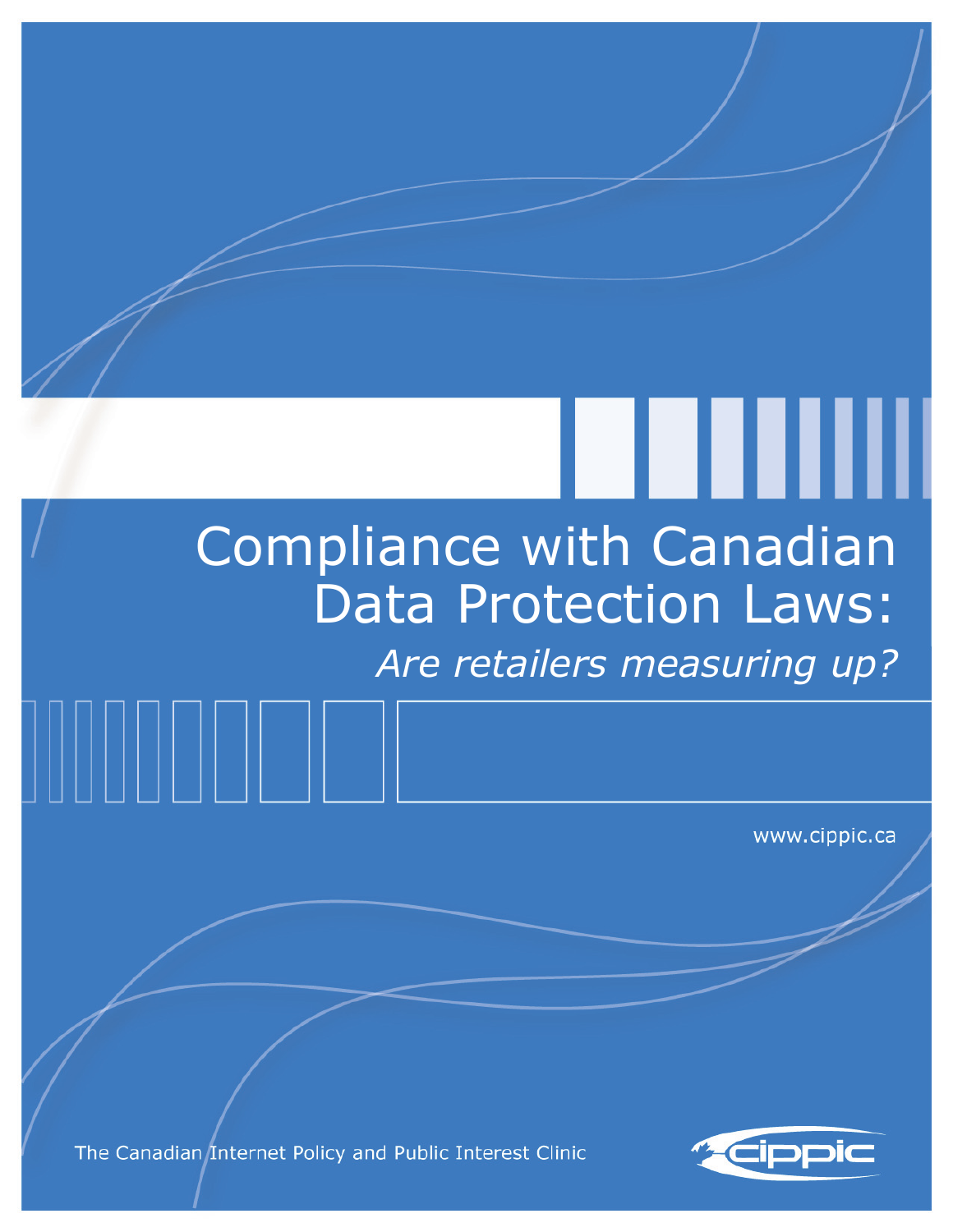## Compliance with Canadian Data Protection Laws:

*Are retailers measuring up?* 

April 2006

The Canadian Internet Policy and Public Interest Clinic www.cippic.ca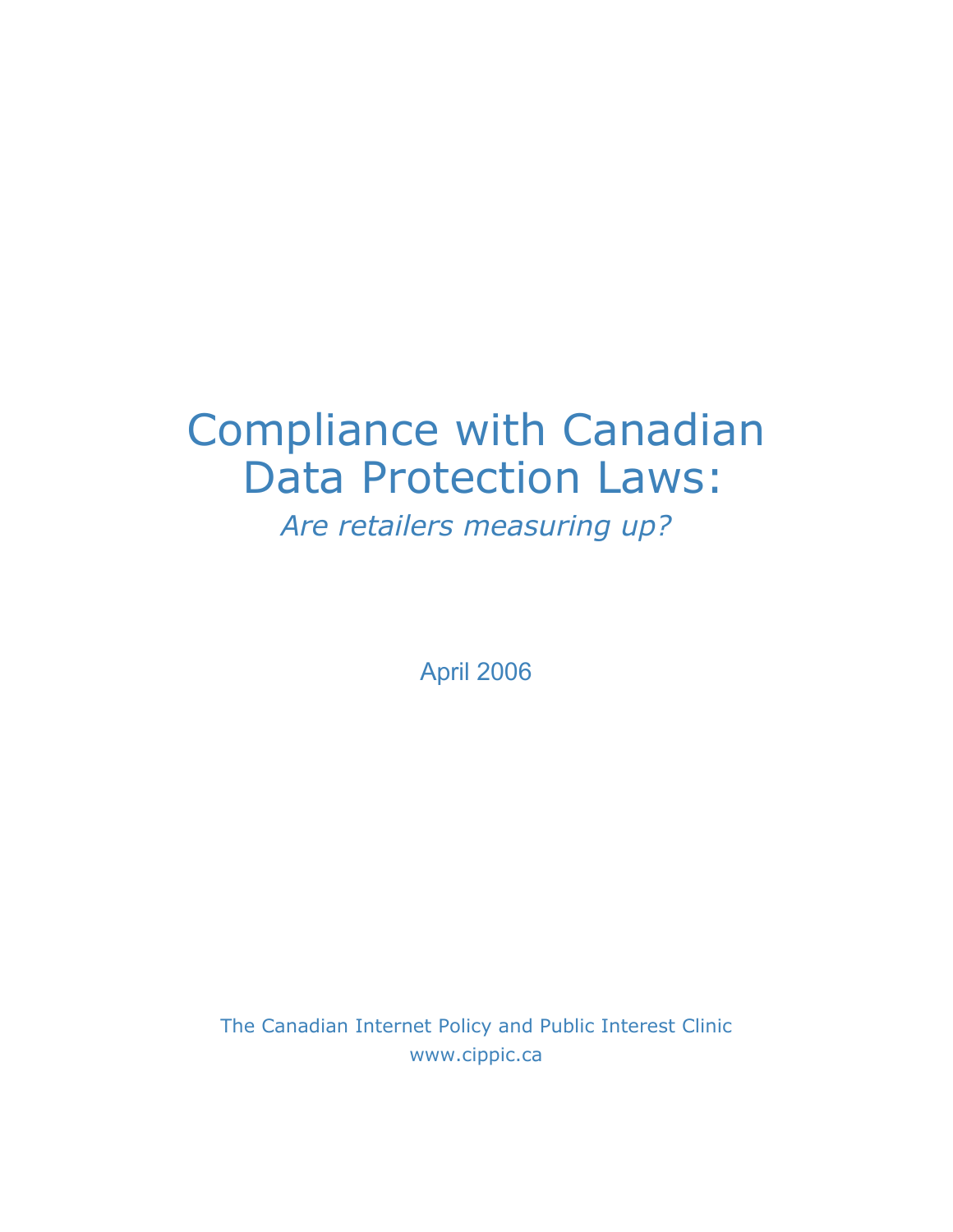#### **ACKNOWLEDGEMENTS**

CIPPIC gratefully acknowledges the financial support of the Office of the Privacy Commissioner of Canada and the Social Sciences and Humanities Research Council for this study.

The study was directed by Philippa Lawson, Executive Director and General Counsel of CIPPIC, and coordinated by Jennifer Seligy, student-at-law. Annie Binet provided administrative support. The following law students conducted assessments and/or submitted access requests: Anne Ko, Brian Harvey, Christopher Deeble, Damien Fox, David Lam, Dixie Ho, Dyna Lou, Grace Skowronski, Ioulia Vinogradova, Karen Poon, Kathy-Anne Chin Quee, Katrina Marciniak, Lara McGuire, Lukasz Kuzio, Michael Leach, Nyall Engfield, Rhoderica Chan, Shane O'Herlihy, Steven Choi, Suzanne Orsborn, Tanya Woods, Thomas Legault. Jennifer Seligy analysed and compiled the assessment results. The report was drafted by Jennifer Seligy and edited by Philippa Lawson.

Canadian Internet Policy and Public Interest Clinic University of Ottawa, Faculty of Law 57 Louis Pasteur St. Ottawa, Ontario K1N 6N5 Canada

Tel: 613-562-5800 x.2553 Fax: 613-562-5417 Email: cippic@uottawa.ca

This work is licensed under the Creative Commons Attribution-NonCommercial-ShareAlike 2.5 Canada License. To view a copy of this license, visit http://creativecommons.org/licenses/by-nc-sa/2.5/ca/ or send a letter to Creative Commons, 543 Howard Street, 5th Floor, San Francisco, California, 94105, USA.

ISBN 0-9781083-0-2

This publication is also available on our website at www.cippic.ca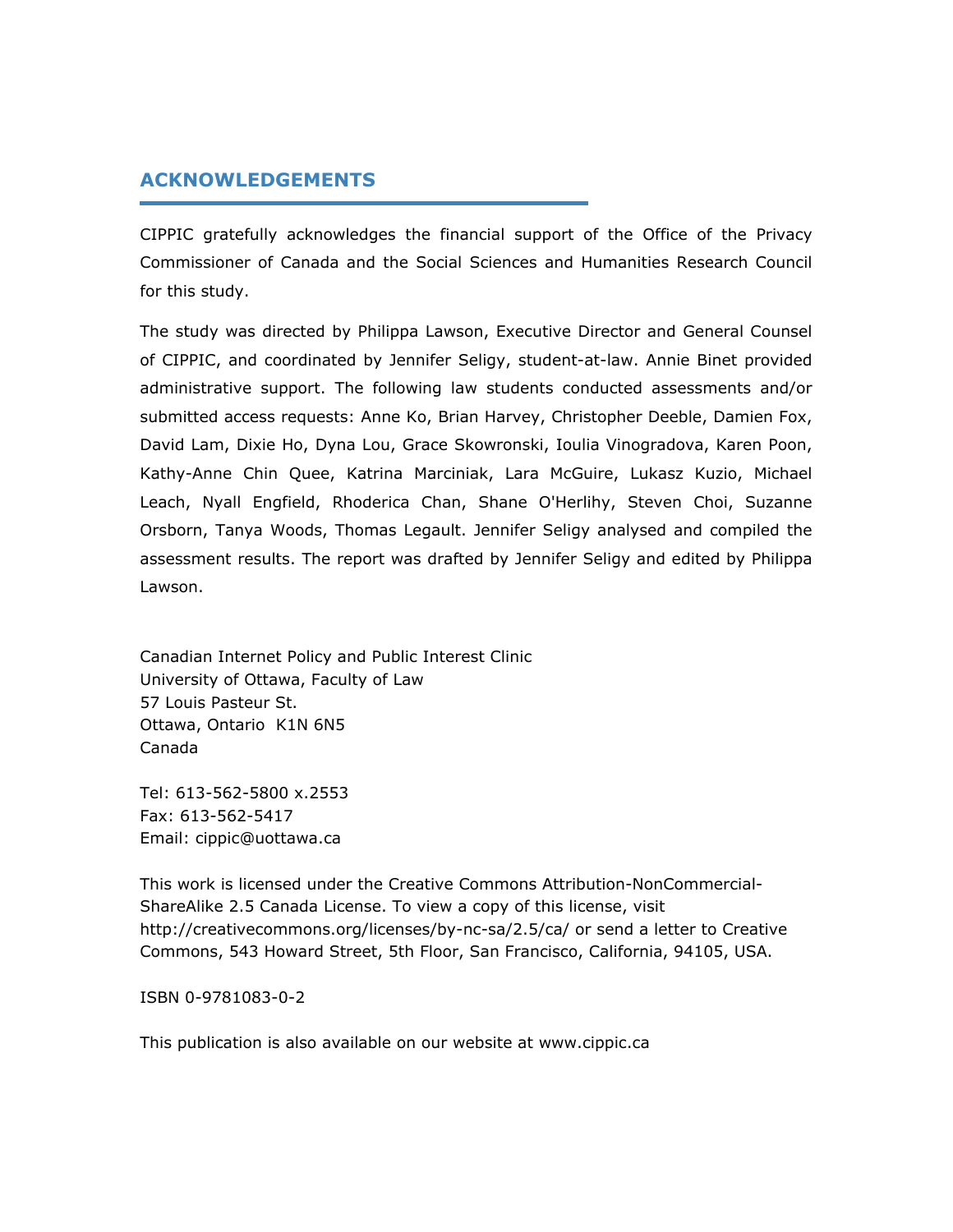#### **EXECUTIVE SUMMARY**

 The *Personal Information Protection and Electronic Documents Act* ("PIPEDA") was introduced in 2001 to protect Canadians from inappropriate collection, use and disclosure of their personal data by organizations in the course of commercial activities. Five years later, it is not clear to what extent organizations are in fact respecting the legislation. This study was designed to shed some light on that question, by assessing the compliance of retailers with certain key provisions of PIPEDA.

We assessed the compliance of 64 online retailers with the PIPEDA requirements for Openness, Accountability and Consent. We also assessed the compliance of 72 online and offline retailers with the PIPEDA requirement for Individual Access. The results of our assessment indicate widespread non-compliance in all four areas.

While almost all companies we assessed had a privacy policy and were thus aware of the need to respect customer privacy, many failed to fulfill even basic statutory requirements such as providing contact information for their privacy officers, clearly stating what they do with consumers' personal information, and responding to access to information requests. A significant proportion of the policies we examined were unclear on key points such as whether or not consumer information is shared with other companies. Many failed to provide a clear and conspicuous method for consumers to opt-out of unnecessary uses and disclosures of their personal information, often relying on a clause buried deep in a lengthy privacy policy that consumers are unlikely to review.

A number of policies we examined were misleading, suggesting for example that no secondary use or sharing of personal information would take place without the consumer's explicit consent, but then assuming such consent unless the consumer exercised an often inconspicuous or incomplete opt-out.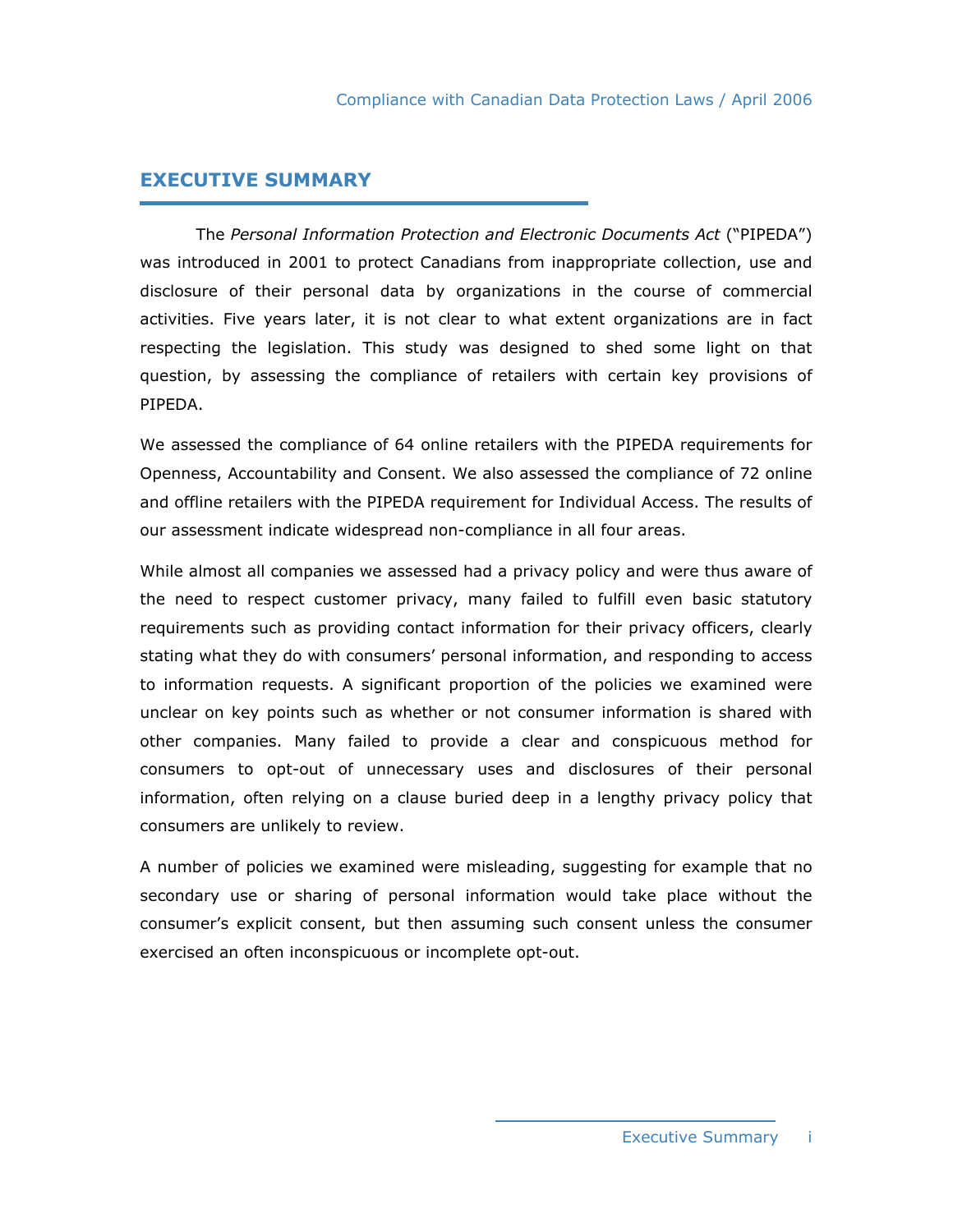The following are key findings from the compliance assessments:

## GENERAL PRACTICES

- Almost all online retailers have privacy policies (94% of our sample), and most post them on their websites (92%).
- Privacy policies tend to be lengthy: 63% of those in our sample were over 1000 words long, and 35% were over 2000 words long.
- The vast majority of online retailers (at least 93% of our sample) use personal consumer information ("consumer information") for their own marketing purposes.
- A large proportion of online retailers (1/2 to 2/3 of our sample) share consumer information with other companies for purposes beyond those necessary for the transaction or service in question. Only one-third of our sample stated that they do not do so.
- Only one of the 29 companies in our sample that admitted to sharing consumer information with other organizations restricted its data-sharing to affiliates.
- A large majority of retailers (78% of our sample) rely on opt-out methods to obtain consumer consent to secondary uses or disclosures of their personal information.

## PRINCIPLE 4.1 – ACCOUNTABILITY

- Online retailers are doing a poor job of ensuring that front-line staff are aware of the existence of the privacy policy, know who is responsible for it, and can direct inquirers to both the policy and the responsible officer. 68% of companies we contacted took over five minutes, and 22% took over ten minutes, to answer the questions: "Do you have a privacy policy?", "How can I get it?" and "Who in your company is responsible for privacy matters?"
- 56% of companies we contacted by phone could not provide the name of an individual responsible for privacy when asked. Moreover, 30% of privacy policies we reviewed did not provide contact information for a person responsible for compliance with the policy.
- Few of the retailers we tested (only 14%) provided consistent contact information for designated privacy officers in their privacy policies and over the phone.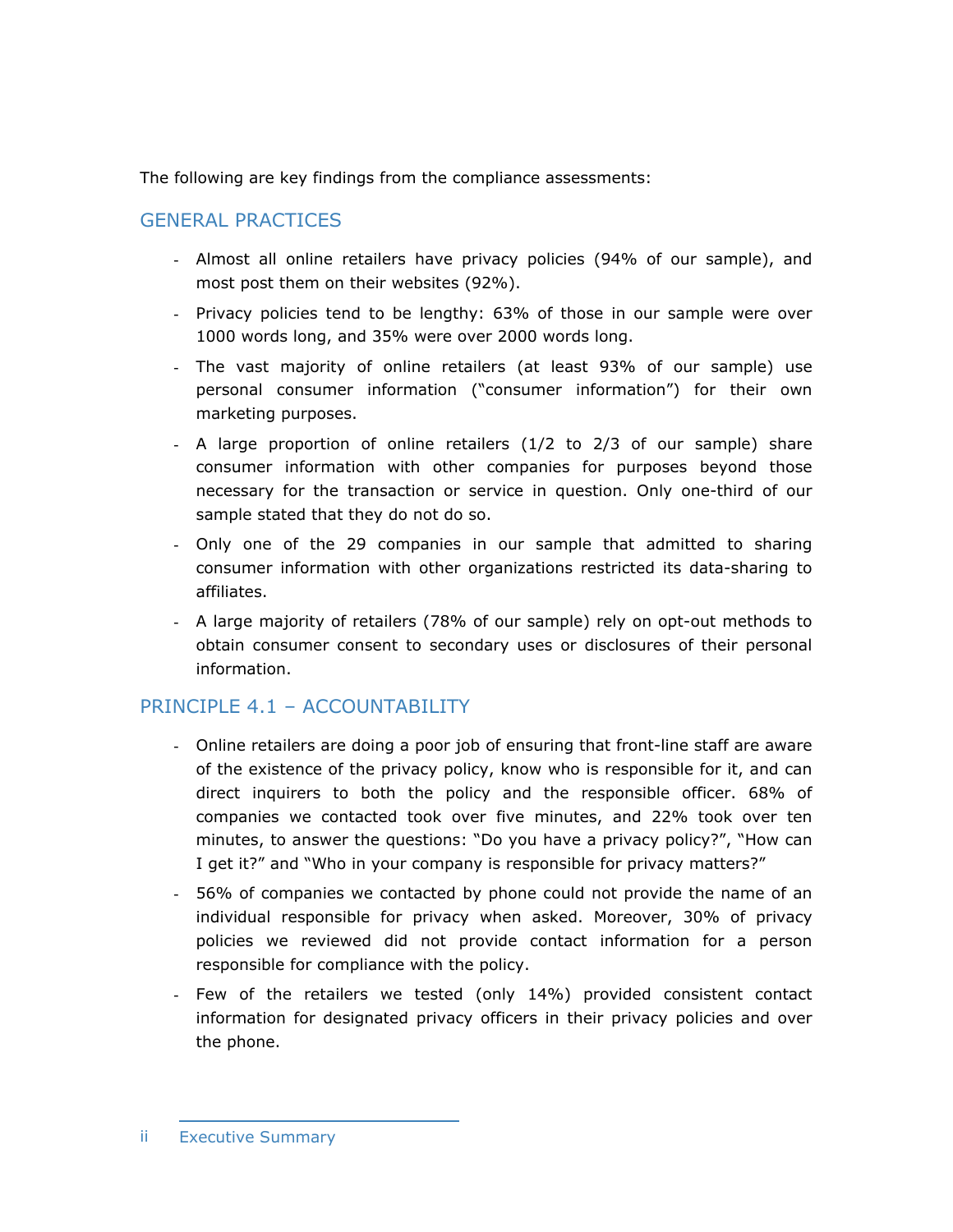## PRINCIPLE 4.8 – OPENNESS

- It is unreasonably difficult for consumers to acquire information over the phone about companies' policies and practices with respect to the management of personal information. As noted above, 68% of companies we contacted took over five minutes, and 22% took over ten minutes, to answer the questions: "Do you have a privacy policy?", "How can I get it?" and "Who in your company is responsible for privacy matters?"
- Four companies (6%) in our sample had no privacy policy whatsoever.
- While most online retailers make their privacy policies accessible online, 63% of companies in our sample could not or would not provide a copy by mail, fax or email when requested to do so.
- A significant proportion of privacy policies fail the test of clarity, even when tested by people with university education. Although 87% of policies reviewed were considered "generally understandable" by Assessors, many fewer were found to be clear on key points once Assessors looked more closely. Specifically, Assessors found that companies were unclear about the purpose of collection in 22% of cases, about what personal information they collect in 27% of cases, about how they use the information in 30% of cases, and about to whom they disclose the information in 45% of cases.
- An even higher proportion of privacy policies were incomplete:
	- o 30% did not provide contact information for a privacy officer;
	- $\circ$  38% made no reference to the consumer's right to access his or her personal information held by the company;
	- o 27% did not describe the type of consumer information held by the company;
	- $\circ$  18% did not describe what the company does with consumer information;
	- $\circ$  34% of those that admitted to sharing consumer information with other organizations did not describe the type of information that they share;
	- o 86% of those that admitted to sharing did not indicate with whom they share consumer information; and the remaining 14% provided examples only.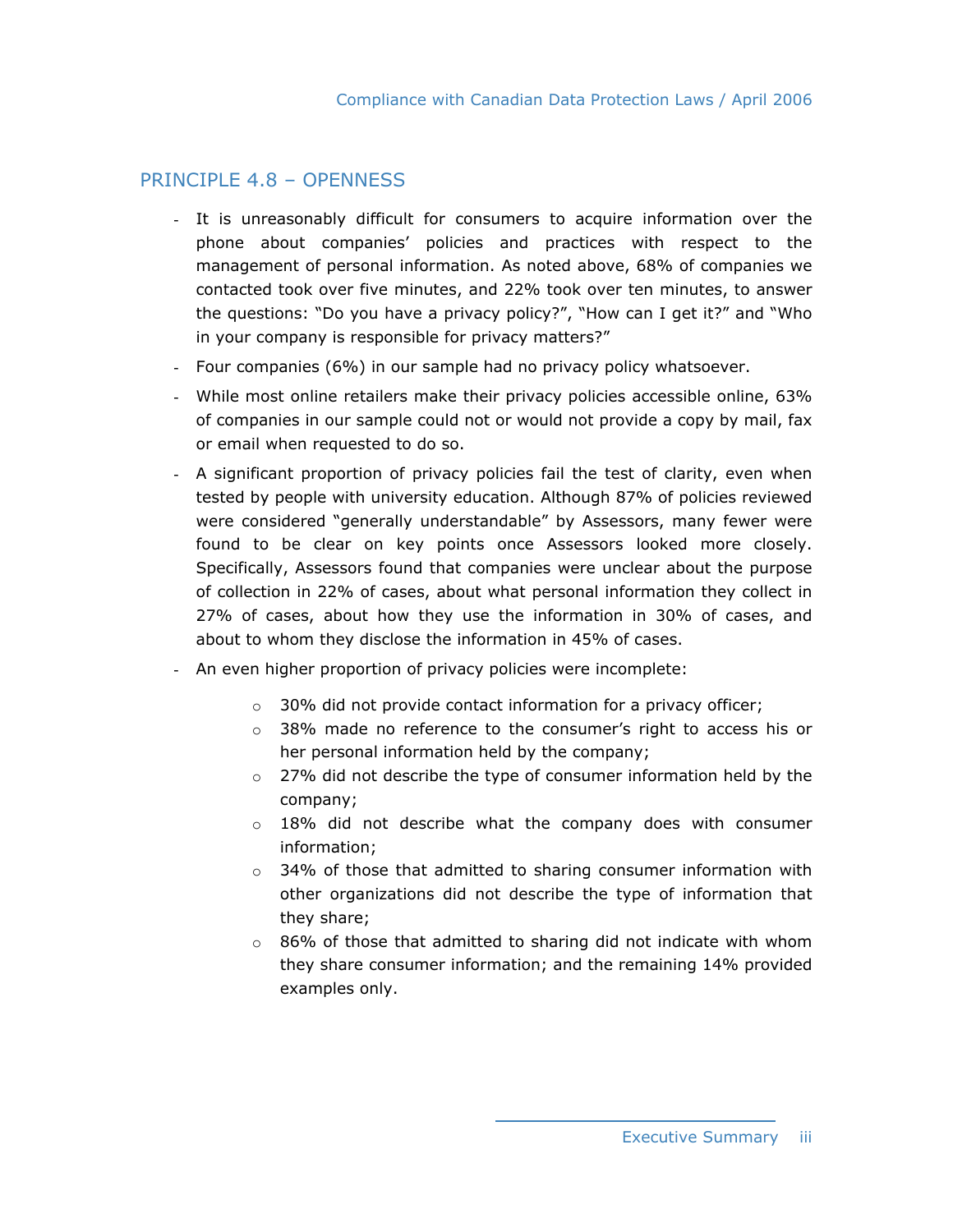## PRINCIPLE 4.3 – CONSENT

- Not surprisingly, the vast majority of online retailers we surveyed (78%) rely on opt-out methods, at least in part, to obtain consumer consent for secondary uses and disclosures of their personal information. Only 8% use opt-in methods exclusively, and a surprising 14% do not bother to get consent through any means when customers register or order on their site, even though they admit to secondary uses or disclosures or are unclear on this point.
- Under PIPEDA, consent must be informed. Yet, 17% of the privacy policies reviewed were unclear about whether the company uses consumer information for marketing purposes, and 18% were unclear about whether the company shares consumer information with other companies. A further 6% of companies did not have privacy policies at all. In 31% of the cases we reviewed, the companies provided no notice via the privacy policy or otherwise during the registration or ordering process.
- Moreover, during the registration or ordering process, the majority of the 64 companies we assessed (53%) provided notice to customers only via a link to the privacy policy, requiring consumers to visit the privacy policy and read through it for an understanding of what the company does with their personal information. Of these, 56% failed to bring the link to the privacy policy to the customer's attention during the registration or ordering process.
- We found a number of misleading privacy policies. In particular, of the 60 privacy policies assessed, 18% suggest that the company uses opt-in consent when in fact it relies on opt-out consent. This misleads consumers into thinking that their information will not be used for secondary purposes when in fact it will.
- Twenty-nine companies (48% of our sample) admitted to sharing consumer information with other companies for purposes other than the transaction in question (another 11 (18%) were unclear). Yet, ten of these companies (34% of those that clearly share) did not offer consumers a choice regarding this practice during the registration or ordering process.
- The methods used by many online retailers to obtain consent from consumers do not meet the requirements for valid consent.
	- o Of those companies relying on opt-out consent, 50% did so merely via a link to an often lengthy privacy policy as part of the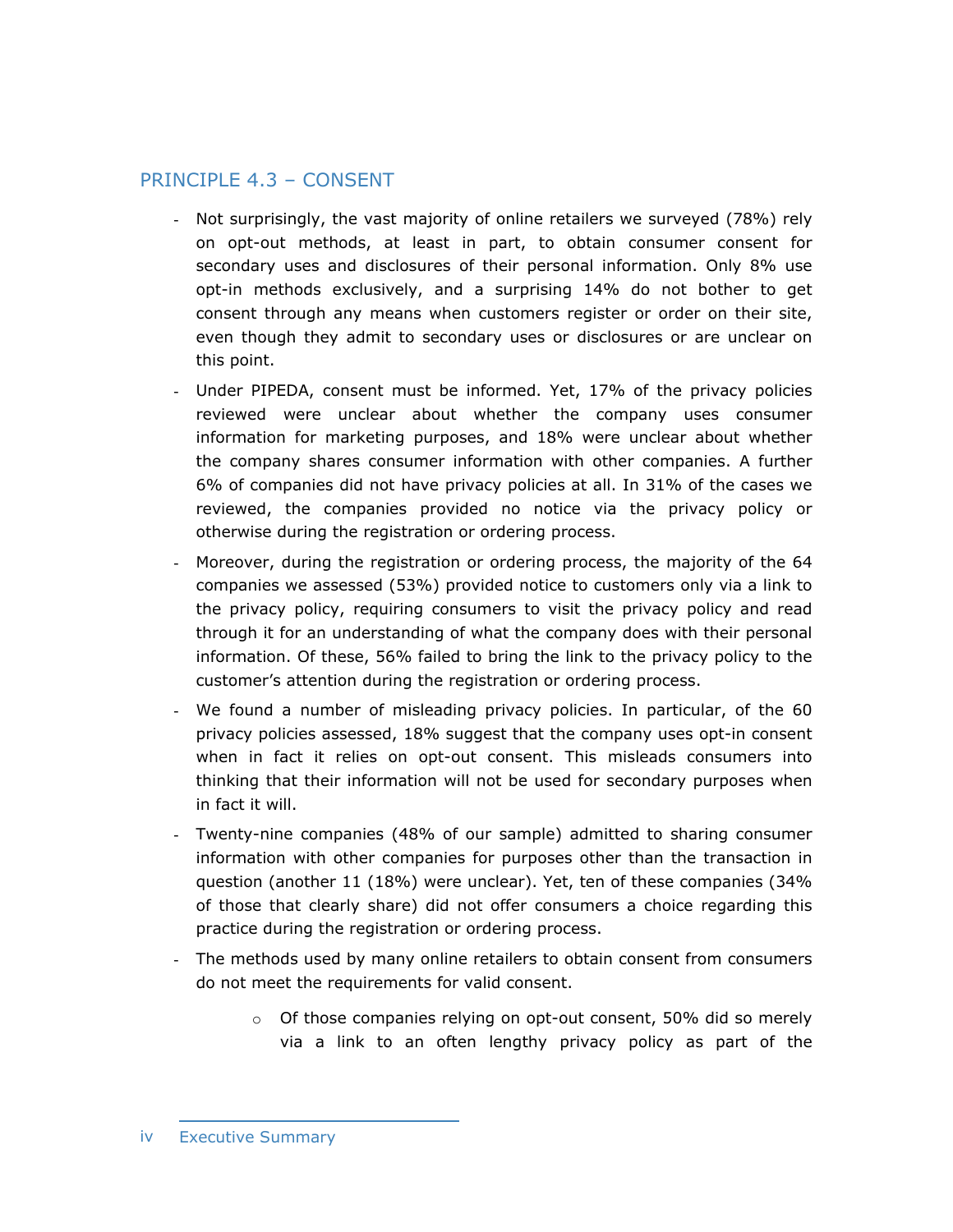registration or ordering process. In these cases, the majority (52%) failed to bring the link to the privacy policy to the customer's attention.

- o Of those companies that included an opt-out in their privacy policy, 60% buried it inconspicuously in the often lengthy policy.
- $\circ$  Ten companies in our sample offered fewer opt-out options during the registration or ordering process than via their privacy policies, without any indication to consumers that additional opt-out options were available via the privacy policy. This misleading practice was exacerbated by the fact that none of these companies bothered to bring their privacy policy to the attention of consumers during the registration or ordering process.
- o Of those companies relying on opt-out consent, 50% did not offer an immediate opt-out option as part of the transaction; rather, consumers have to consent against their will initially and then take additional steps to opt-out.
- In seven cases (11%), the retailer clearly required consent to a secondary purpose in order for the consumer to transact. In none of these cases did the consumer receive any value in exchange for such consent. In an additional 18 cases, Assessors were not sure whether consent to a secondary use or disclosure was mandatory, due to lack of clarity in the privacy policy or an absence of a written privacy policy. Thus, potentially 39% of companies we assessed are violating PIPEDA's "refusal to deal" section.

#### PRINCIPLE 4.9 – INDIVIDUAL ACCESS

- A large proportion of companies are failing to comply with the PIPEDA requirement to inform individuals of the existence, use and disclosure of their personal information upon request, and to give individuals access to that information.
- One-third (35%) of the companies we tested did not respond at all to access requests.
- Of the companies that did respond,
	- $\circ$  42% failed to provide details about the Requestor's personal information they had on file;
	- $\circ$  37% provided no account or an inadequate account of how they use the personal information; and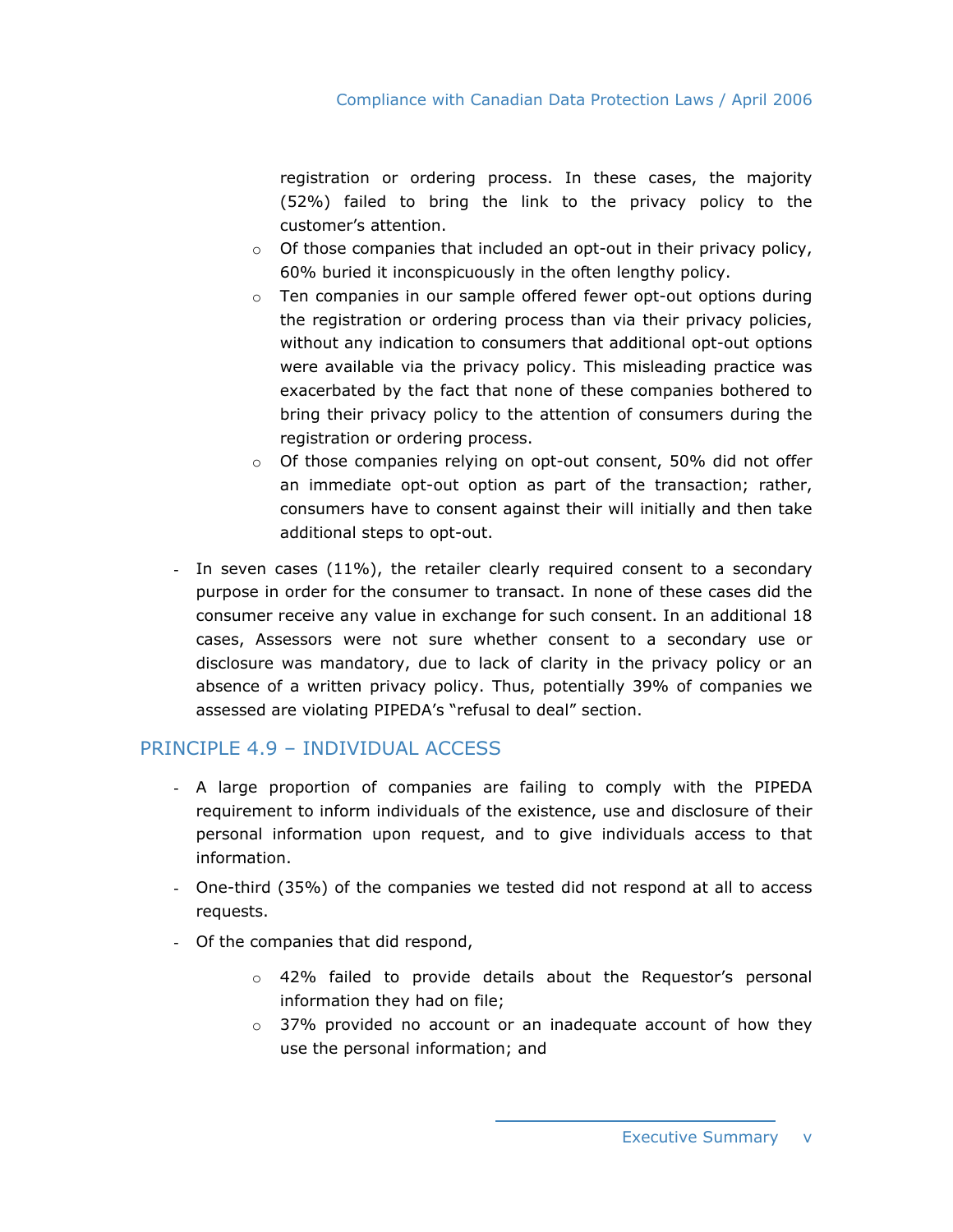o 58% did not give a list of companies to whom they have or may have disclosed personal information about the Requestor;

despite being specifically asked for this information by the Requestor.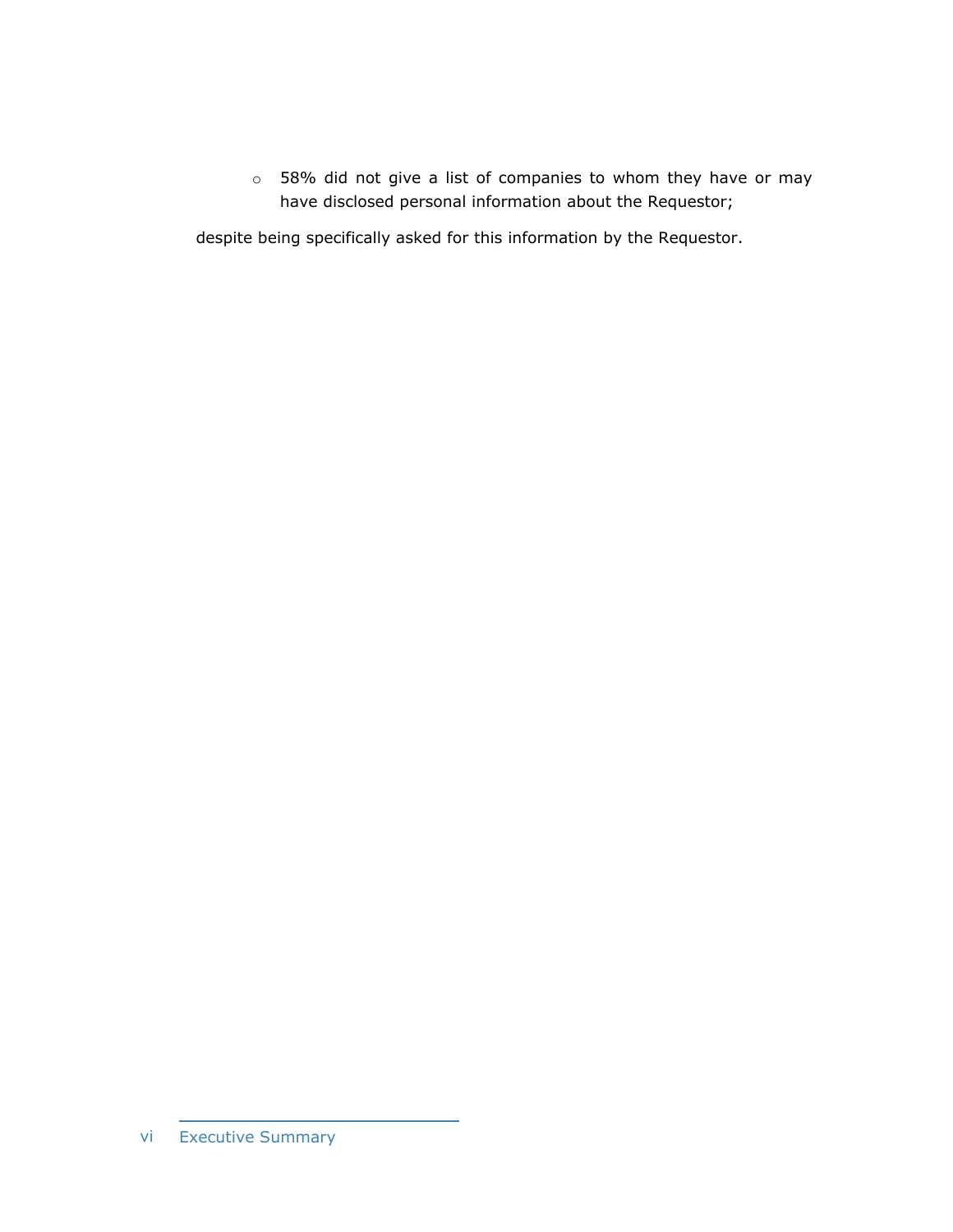## **TABLE OF CONTENTS**

| 1. Introduction       |                                                                   | $\mathbf{1}$   |
|-----------------------|-------------------------------------------------------------------|----------------|
|                       |                                                                   |                |
| 2. Scope and Samples  |                                                                   | 1              |
| 3. Objectives         |                                                                   | $\overline{2}$ |
|                       | 4. Research Methodology                                           | 2              |
|                       | 4.1. Compliance with Accountability, Openness and Consent         | 3              |
| 4.1.1. Assessors      |                                                                   | 3              |
| 4.1.2. Survey Sample  |                                                                   | 3              |
|                       | 4.1.3. Assessment Review and Tabulation of Results                | 4              |
|                       | 4.2. Compliance with Individual Access                            | 5              |
| 4.2.1. Requesters     |                                                                   | 5              |
| 4.2.2. Survey Sample  |                                                                   | 5              |
|                       | 4.2.3. Assessment Review                                          | 5              |
|                       | <b>5. Findings under PIPEDA</b>                                   | 6              |
|                       | 5.1. Part 1: Compliance with Accountability, Openness and Consent | 6              |
|                       | 5.1.1. General Practices                                          | 6              |
|                       | 5.1.1.1. Privacy Policies                                         | 6              |
|                       | 5.1.1.2. Internal Marketing                                       | $\overline{7}$ |
|                       | 5.1.1.3. Sharing with Other Companies                             | 8              |
|                       | 5.1.1.4. Opt-In vs. Opt-Out Consent                               | 9              |
|                       | 5.1.1.5. Online Ordering Practices                                | 9              |
| 5.1.2. Accountability |                                                                   | 10             |
| 5.1.2.1.              | Designated Privacy Officer                                        | 11             |
| 5.1.2.2.              | <b>Staff Training</b>                                             | 12             |
| 5.1.3. Openness       |                                                                   | 13             |
|                       | 5.1.3.1. Making Information Available                             | 14             |
| 5.1.3.2.              | Availability of Privacy Policies                                  | 17             |
| 5.1.3.3.              | Clarity of Privacy Policies                                       | 17             |
| 5.1.3.4.              | <b>Completeness of Privacy Policies</b>                           | 19             |
| 5.1.3.5.              | Openness About Disclosure Practices                               | 21             |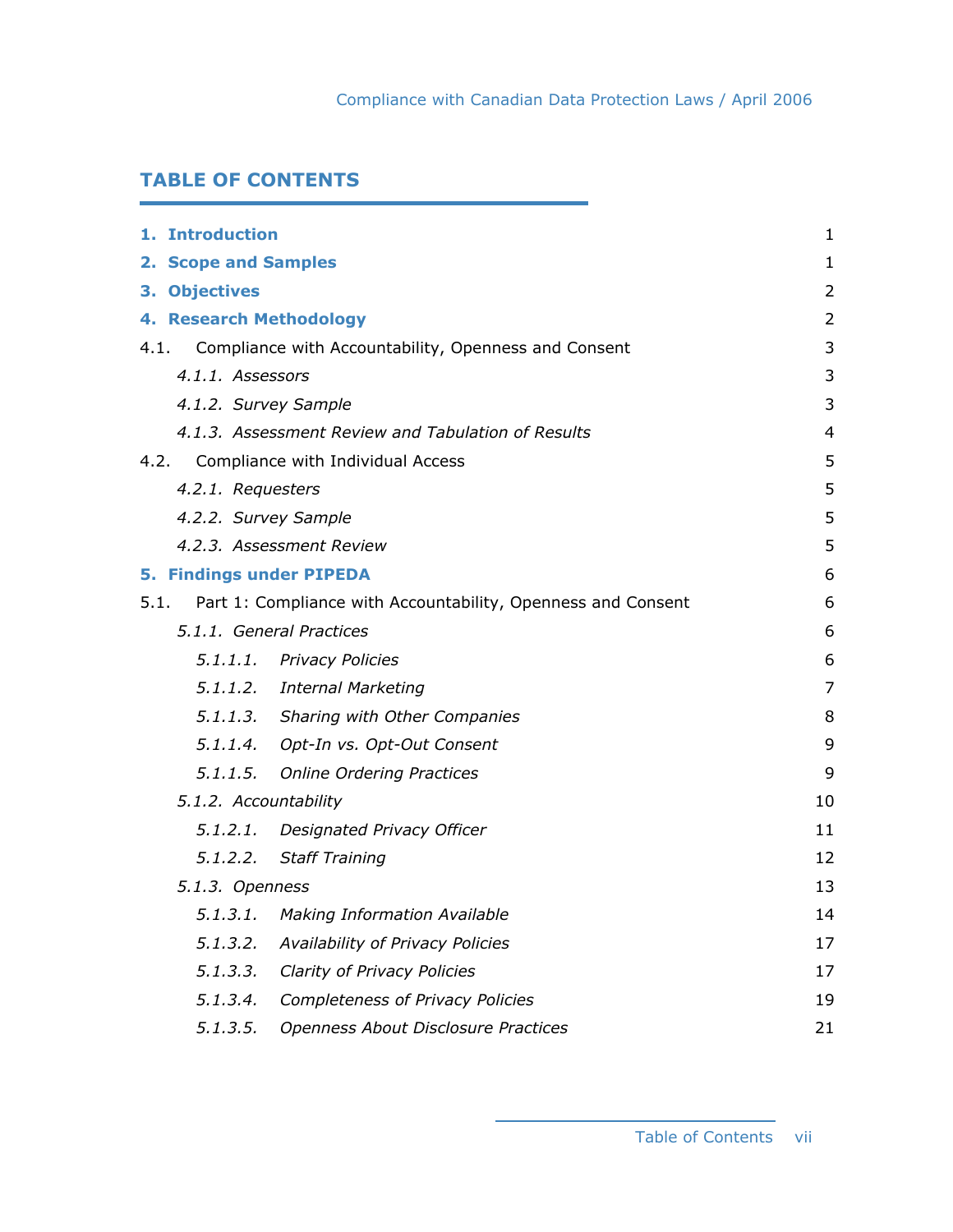|          |                                                   | 22                                                                                                                                                                                                                                                                                                                                                                                                                                                                                                                                                                                                                                                                                                                                                                                                                                                                                                                                                                                     |
|----------|---------------------------------------------------|----------------------------------------------------------------------------------------------------------------------------------------------------------------------------------------------------------------------------------------------------------------------------------------------------------------------------------------------------------------------------------------------------------------------------------------------------------------------------------------------------------------------------------------------------------------------------------------------------------------------------------------------------------------------------------------------------------------------------------------------------------------------------------------------------------------------------------------------------------------------------------------------------------------------------------------------------------------------------------------|
| 5.1.4.1. |                                                   | 24                                                                                                                                                                                                                                                                                                                                                                                                                                                                                                                                                                                                                                                                                                                                                                                                                                                                                                                                                                                     |
| 5.1.4.2. |                                                   | 24                                                                                                                                                                                                                                                                                                                                                                                                                                                                                                                                                                                                                                                                                                                                                                                                                                                                                                                                                                                     |
|          |                                                   | 25                                                                                                                                                                                                                                                                                                                                                                                                                                                                                                                                                                                                                                                                                                                                                                                                                                                                                                                                                                                     |
|          |                                                   | 26                                                                                                                                                                                                                                                                                                                                                                                                                                                                                                                                                                                                                                                                                                                                                                                                                                                                                                                                                                                     |
|          |                                                   | 27                                                                                                                                                                                                                                                                                                                                                                                                                                                                                                                                                                                                                                                                                                                                                                                                                                                                                                                                                                                     |
|          |                                                   | 28                                                                                                                                                                                                                                                                                                                                                                                                                                                                                                                                                                                                                                                                                                                                                                                                                                                                                                                                                                                     |
|          |                                                   | 28                                                                                                                                                                                                                                                                                                                                                                                                                                                                                                                                                                                                                                                                                                                                                                                                                                                                                                                                                                                     |
|          |                                                   | 30                                                                                                                                                                                                                                                                                                                                                                                                                                                                                                                                                                                                                                                                                                                                                                                                                                                                                                                                                                                     |
| 5.2.     |                                                   | 32                                                                                                                                                                                                                                                                                                                                                                                                                                                                                                                                                                                                                                                                                                                                                                                                                                                                                                                                                                                     |
|          |                                                   | 32                                                                                                                                                                                                                                                                                                                                                                                                                                                                                                                                                                                                                                                                                                                                                                                                                                                                                                                                                                                     |
|          |                                                   | 32                                                                                                                                                                                                                                                                                                                                                                                                                                                                                                                                                                                                                                                                                                                                                                                                                                                                                                                                                                                     |
|          |                                                   | 33                                                                                                                                                                                                                                                                                                                                                                                                                                                                                                                                                                                                                                                                                                                                                                                                                                                                                                                                                                                     |
|          |                                                   | 34                                                                                                                                                                                                                                                                                                                                                                                                                                                                                                                                                                                                                                                                                                                                                                                                                                                                                                                                                                                     |
|          |                                                   | 35                                                                                                                                                                                                                                                                                                                                                                                                                                                                                                                                                                                                                                                                                                                                                                                                                                                                                                                                                                                     |
| 5.2.1.6. |                                                   | 36                                                                                                                                                                                                                                                                                                                                                                                                                                                                                                                                                                                                                                                                                                                                                                                                                                                                                                                                                                                     |
| 5.2.1.7. |                                                   | 36                                                                                                                                                                                                                                                                                                                                                                                                                                                                                                                                                                                                                                                                                                                                                                                                                                                                                                                                                                                     |
|          |                                                   | 37                                                                                                                                                                                                                                                                                                                                                                                                                                                                                                                                                                                                                                                                                                                                                                                                                                                                                                                                                                                     |
|          |                                                   | 37                                                                                                                                                                                                                                                                                                                                                                                                                                                                                                                                                                                                                                                                                                                                                                                                                                                                                                                                                                                     |
|          |                                                   | 37                                                                                                                                                                                                                                                                                                                                                                                                                                                                                                                                                                                                                                                                                                                                                                                                                                                                                                                                                                                     |
|          |                                                   | 37                                                                                                                                                                                                                                                                                                                                                                                                                                                                                                                                                                                                                                                                                                                                                                                                                                                                                                                                                                                     |
|          |                                                   | 38                                                                                                                                                                                                                                                                                                                                                                                                                                                                                                                                                                                                                                                                                                                                                                                                                                                                                                                                                                                     |
|          |                                                   | 38                                                                                                                                                                                                                                                                                                                                                                                                                                                                                                                                                                                                                                                                                                                                                                                                                                                                                                                                                                                     |
|          |                                                   | 39                                                                                                                                                                                                                                                                                                                                                                                                                                                                                                                                                                                                                                                                                                                                                                                                                                                                                                                                                                                     |
| 6.3.     |                                                   | 40                                                                                                                                                                                                                                                                                                                                                                                                                                                                                                                                                                                                                                                                                                                                                                                                                                                                                                                                                                                     |
|          |                                                   | 40                                                                                                                                                                                                                                                                                                                                                                                                                                                                                                                                                                                                                                                                                                                                                                                                                                                                                                                                                                                     |
| 6.3.1.1. | "Unreasonable Effort"; "Generally Understandable" | 40                                                                                                                                                                                                                                                                                                                                                                                                                                                                                                                                                                                                                                                                                                                                                                                                                                                                                                                                                                                     |
| 6.3.1.2. | Opt-In vs. Opt-Out Consent                        | 41                                                                                                                                                                                                                                                                                                                                                                                                                                                                                                                                                                                                                                                                                                                                                                                                                                                                                                                                                                                     |
|          |                                                   | 41                                                                                                                                                                                                                                                                                                                                                                                                                                                                                                                                                                                                                                                                                                                                                                                                                                                                                                                                                                                     |
| 6.3.2.1. | Notice: Criteria for Valid Notice                 | 41                                                                                                                                                                                                                                                                                                                                                                                                                                                                                                                                                                                                                                                                                                                                                                                                                                                                                                                                                                                     |
|          |                                                   | 42                                                                                                                                                                                                                                                                                                                                                                                                                                                                                                                                                                                                                                                                                                                                                                                                                                                                                                                                                                                     |
|          |                                                   | 5.1.4. Consent<br>Knowledge and Consent<br>Adequacy of Notice<br>5.1.4.3. Methods of Notifying Consumers<br>5.1.4.4. Form of Consent<br>5.1.4.5. Conspicuousness of Opt-Out Option in Privacy Policy<br>5.1.4.6. Timeliness of Opt-Out<br>5.1.4.7. Misleading Policies and Practices<br>5.1.4.8. Requiring Consent as a Term of Service<br>Part 2: Compliance with Individual Access<br>5.2.1.1. Access Requirement<br>5.2.1.2. Time Requirement<br>5.2.1.3. Access to Personal Information<br>5.2.1.4. Account of Use<br>5.2.1.5. Disclosure to Third Parties<br>Overall Compliance with Principle 4.9<br>Authentication<br><b>6. Conclusions</b><br>Retailer Compliance with PIPEDA<br>Common Pitfalls of Privacy Policies<br>6.2.1. Incomplete Information<br>6.2.2. Hidden Consents<br>6.2.3. Misleading Reassurances<br>6.2.4. Repetition of PIPEDA Principles<br>Recommendations for PIPEDA Reform<br>6.3.1. Vague Standards<br>6.3.2. Drafting Gaps<br>6.3.2.2. Notice: Content |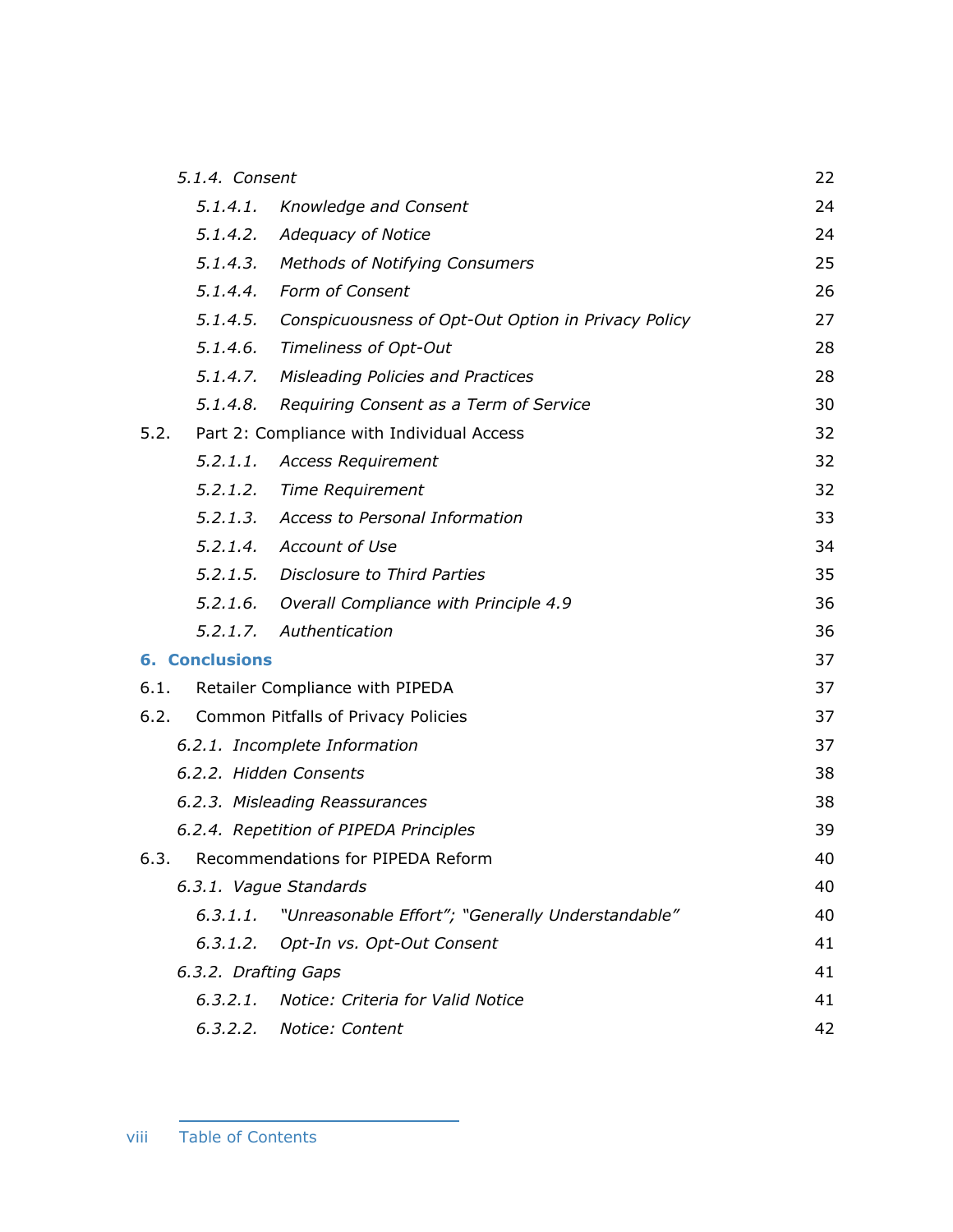## Compliance with Canadian Data Protection Laws / April 2006

| 6.3.2.3. Refusal to Deal                                                                                   | 42 |
|------------------------------------------------------------------------------------------------------------|----|
| <b>Enforcement Regime</b><br>6.4.                                                                          | 42 |
| Topics for Further Research<br>6.5.                                                                        | 43 |
| 6.5.1. Comprehensibility/Readability                                                                       | 43 |
| 6.5.2. Authentication                                                                                      | 43 |
| 6.5.3. Audits                                                                                              | 43 |
| 6.5.4. Enforcement Regime                                                                                  | 43 |
| <b>Appendix A:</b> Compliance with Accountability, Openness and Consent –<br><b>Survey Sample</b>          | 45 |
| <b>Appendix B:</b> Compliance with Accountability, Openness and Consent -<br><b>Sample by Company Size</b> | 48 |
| <b>Appendix C:</b> Compliance with Accountability, Openness and Consent –<br><b>Assessment Form</b>        | 50 |
| <b>Appendix D:</b> Template Letters for Access to Information Requests                                     | 65 |
| <b>Appendix E:</b> Compliance with Individual Access – Assessment Form                                     | 68 |
| <b>Appendix F:</b> Compliance with Principle $4.9 -$ Survey Sample                                         | 71 |
| <b>Appendix G: Table of Report Results</b>                                                                 | 74 |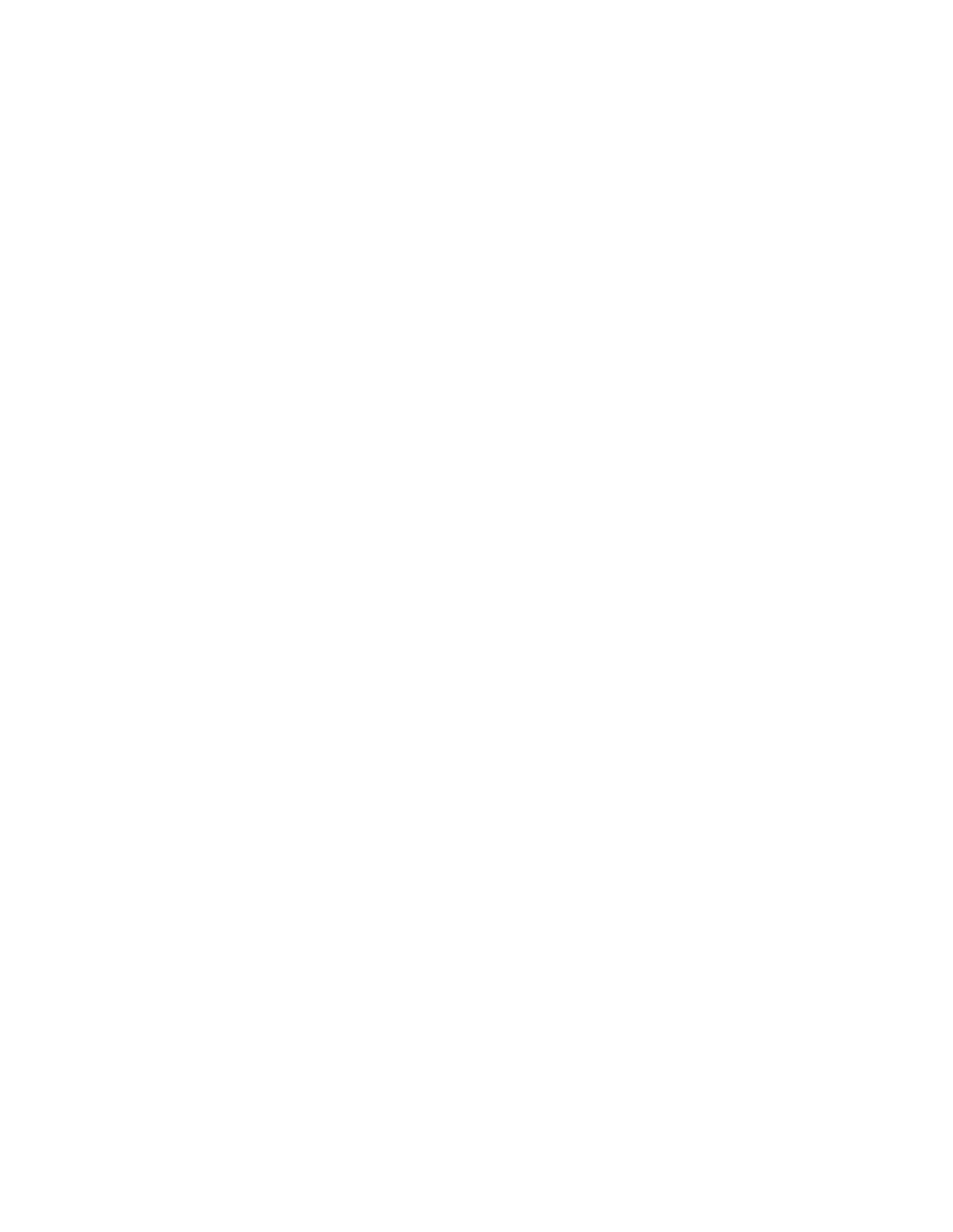#### **1. INTRODUCTION**

 The *Personal Information Protection and Electronic Documents Act* ("PIPEDA") was introduced in 2001 to protect Canadians from inappropriate collection, use and disclosure of their personal data by organizations in the course of commercial activities. It is not clear however, to what extent such organizations are in fact respecting the legislation. To our knowledge, no study has yet been conducted to confirm the extent to which organizations subject to PIPEDA are complying with it.

With privacy protection increasingly becoming one of Canadians' top concerns and the five-year Parliamentary Review of PIPEDA scheduled for the fall of 2006, the time is ripe for testing of private industry compliance with PIPEDA. Such testing can contribute to a more informed Parliamentary review of PIPEDA, as well as provide a useful tool for holding companies accountable under PIPEDA and thus making Canadian privacy laws more effective.

It was within this context that the Office of the Privacy Commissioner of Canada provided funding under its 2005-2006 Contributions Program to the Canadian Internet Policy and Public Interest Clinic ("CIPPIC") to evaluate organizational compliance with PIPEDA.

#### **2. SCOPE AND SAMPLES**

This report assesses the policies and practices of  $64$  online retailers<sup>1</sup> with respect to PIPEDA provisions covering Accountability, Openness and Consent. Of the 64 retailers examined, 42% were large, 20% were medium-sized, 24% were small, and 3% had fewer than five employees. Seven companies in our sample refused to provide us with information about their size.

 $\overline{a}$ 

 $1$  Both goods and service providers.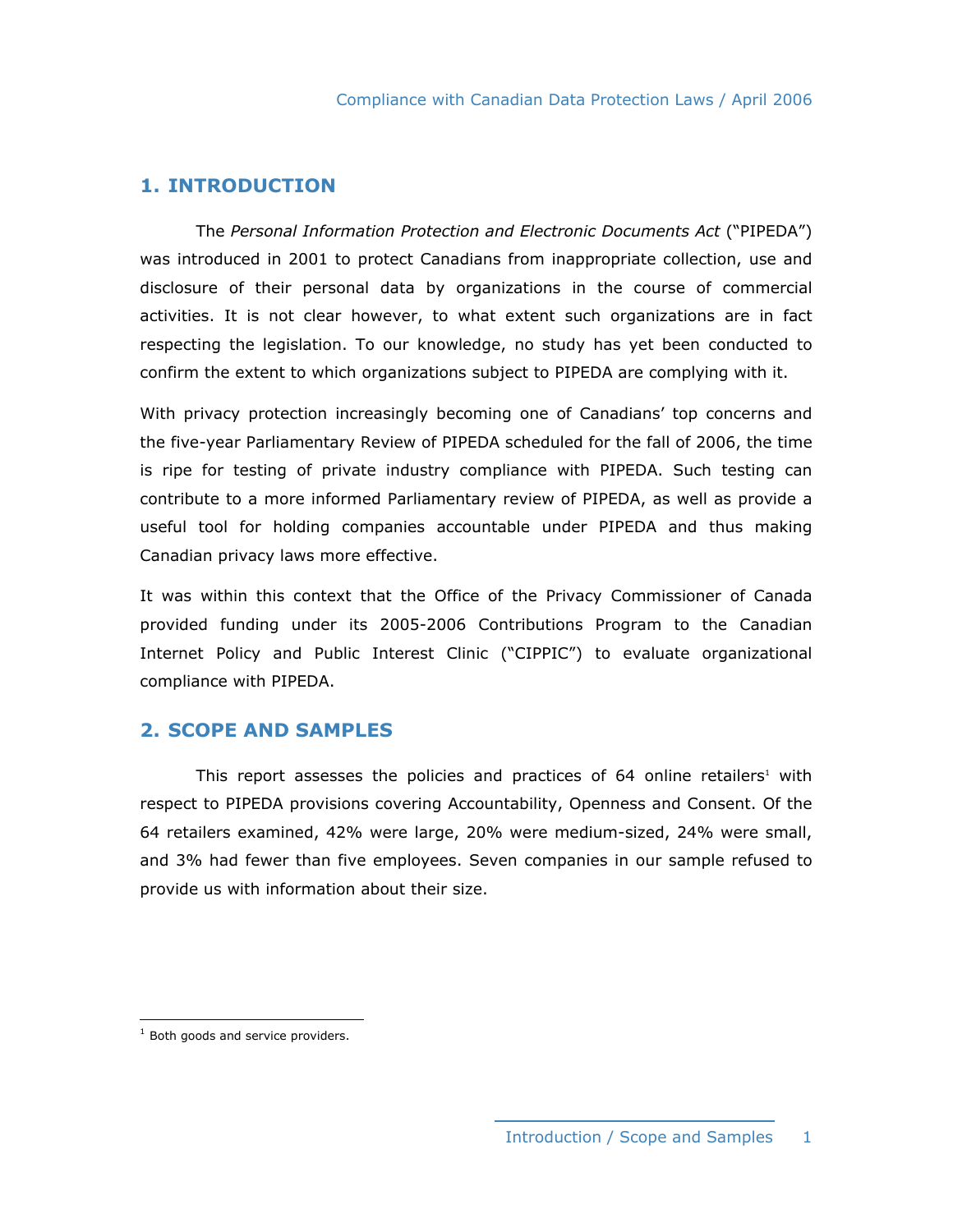| <b>Company Size (self-identified by company)</b>          | <b>Company</b><br><b>Responses</b> | <b>Percentage</b> |
|-----------------------------------------------------------|------------------------------------|-------------------|
| Micro (1-4 employees)                                     | 2                                  | 3%                |
| Small (5-49 employees)                                    | 15                                 | 24%               |
| Medium (50-499 employees)                                 | 13                                 | <b>20%</b>        |
| Large (500+ employees)                                    | 27                                 | 42%               |
| Unknown (company did not want to provide company<br>size) |                                    | $11\%$            |

#### **Table 1: Sample by Company Size**

This report also assesses the practices of a separate sample of 72 online and offline retailers with respect to Individual Access rights under PIPEDA. Although there is some overlap, this sample is different from the former sample given the nature of testing required for Individual Access.

### **3. OBJECTIVES**

This study has the following goals:

- To assess the extent to which retailers are complying with PIPEDA requirements for Openness, Accountability, Consent and Individual Access;
- To develop a tool for assessing compliance and holding companies accountable under PIPEDA; and
- To identify problems in the interpretation/application of PIPEDA that could be resolved through amendments to PIPEDA.

#### **4. RESEARCH METHODOLOGY**

 This study focuses on those obligations under PIPEDA that can be tested either by calling the company's main telephone number, by writing to the company, or by reviewing the company's privacy policy and ordering practices. CIPPIC conducted a series of pre-tests on a variety of PIPEDA principles and ultimately settled on testing Principle 4.1 (Accountability), Principle 4.8 (Openness), Principle 4.3 (Consent), and Principle 4.9 (Individual Access). Assessment guides and

<sup>2</sup> Objectives / Research Methodology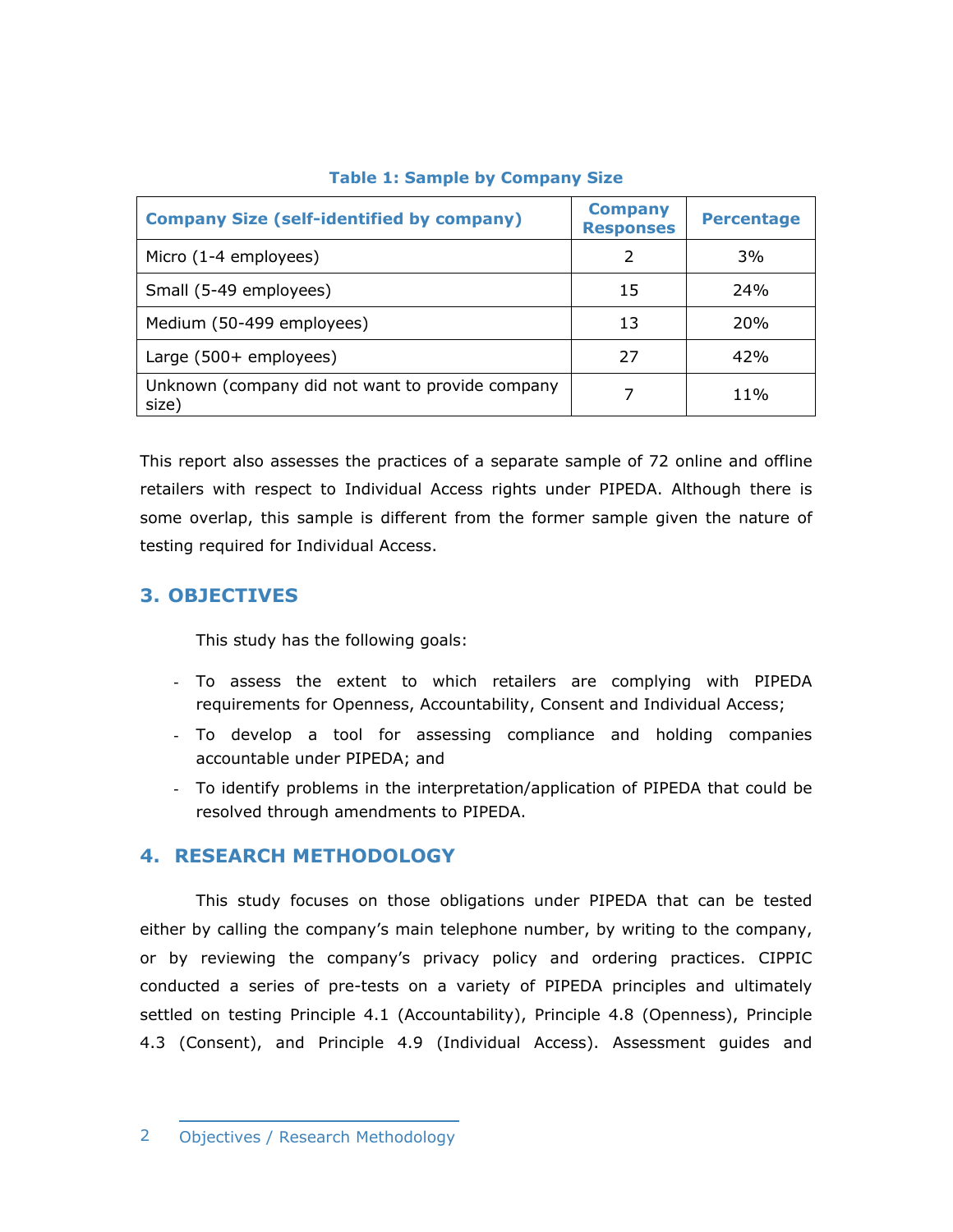questionnaires were drafted, tested, and revised over the course of three months (October to December 2005) before being finalized.

CIPPIC developed one methodological approach for testing Principles 4.1, 4.3 and 4.8, and another for Principle 4.9. Each is described below.

## 4.1. COMPLIANCE WITH ACCOUNTABILITY, OPENNESS AND **CONSENT**

#### *4.1.1. ASSESSORS*

 Eleven University of Ottawa law students acting as ordinary consumers ("Assessors") conducted assessments of 64 companies' privacy policies and practices over a three month period from January to March 2006. Assessors performed each assessment in part by calling the company's general telephone number, in part by reviewing the company's privacy policy, and in part by analyzing the company's ordering practices. All Assessors underwent training sessions of approximately two hours prior to conducting their assessments. Training consisted of a tutorial on PIPEDA followed by an overview of the PIPEDA Compliance Testing project and a sample assessment.

#### *4.1.2. SURVEY SAMPLE*

 To avoid bias in the selection of companies for testing, CIPPIC used two externally compiled lists from which to draw its survey sample: one containing a list of online retail, travel, and ticketing services<sup>2</sup> ("Directory  $1"$ ) and another with a list of magazines sold online<sup>3</sup> ("Directory 2").

From Directory 1, all of the companies listed in the "Major Retailers" category, and all of the companies listed under the first subheadings in the "Health/Beauty", "Computers", "Electronics", "Books/Music/Movies", "Sporting Goods", "Travel/Vacation" (except for the luggage stores) and "Other Retailers" categories were selected and

 $\overline{a}$ <sup>2</sup> Available online at: http://www.davidjohnson.ca/html/onlineshopping.shtml

<sup>3</sup> Available online at: http://www.canadaretail.ca/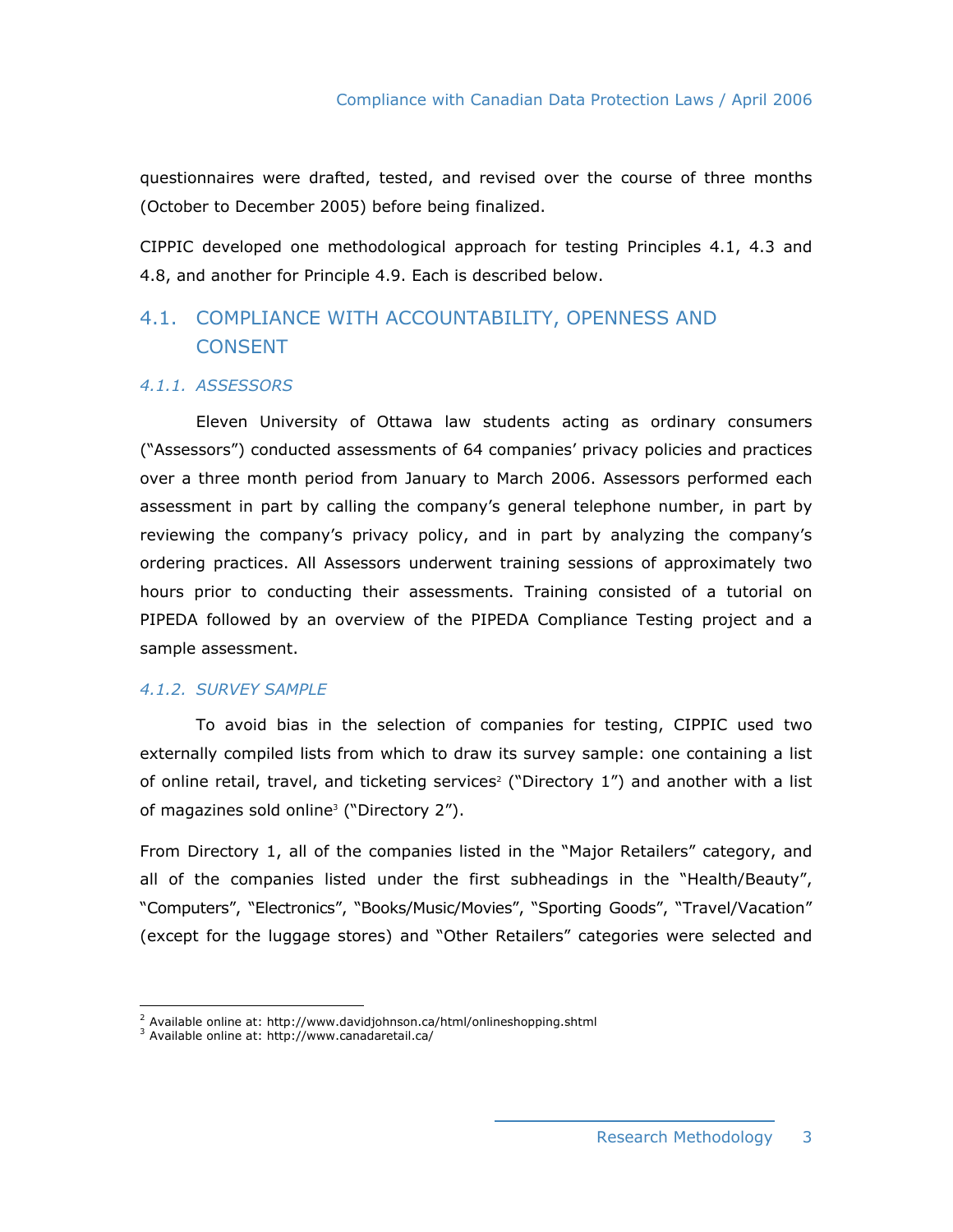placed on a master list in the same order as they appear in the Directory. From Directory 2, all the magazines listed on the first two pages in the "Magazines" section were selected and added to the master list in the same order as they appear in the Directory.

Any company that appeared more than once on the master list, that was no longer in operation, or that did not allow for online transactions was removed from the list. The final master list (Appendix A) contained 64 companies. Assessors were assigned companies from this list beginning with the first company on the list and working down the list. The number of companies assigned to each Assessor varied depending on the amount of time the Assessor was available for participation in the study. Each company in the survey was contacted and asked to self-identify as being either micro (1-4 employees), small (5-49 employees), medium (50-499 employees) or large (500+ employees) (Appendix B).

Of the 64 companies in the survey sample, Assessors were unable to reach five companies by telephone to conduct the phone assessment portion of the study. This left 59 companies available for the phone assessment portion of the study.

Of the 64 companies in the sample, Assessors found that 59 companies post privacy policies on their websites. Of the five companies who do not post privacy policies online, one supplied its privacy policy by fax, while the remaining four could not supply a written privacy policy because they had none. As a result, a total of 60 companies' privacy policies were available for assessment.

All of the 64 companies in the survey sample provide online ordering services. Assessors were therefore able to test online ordering practices of all 64 companies.

#### *4.1.3. ASSESSMENT REVIEW AND TABULATION OF RESULTS*

 Assessors recorded their results on a standard Form (Appendix C) and submitted them to the project coordinator ("the Coordinator") for review and entry into a database. The Coordinator reviewed all assessments to make sure that Assessors recorded answers correctly. The Coordinator corrected factual errors, but did not change any of the Assessors' responses to subjective questions, even where

<sup>4</sup> Research Methodology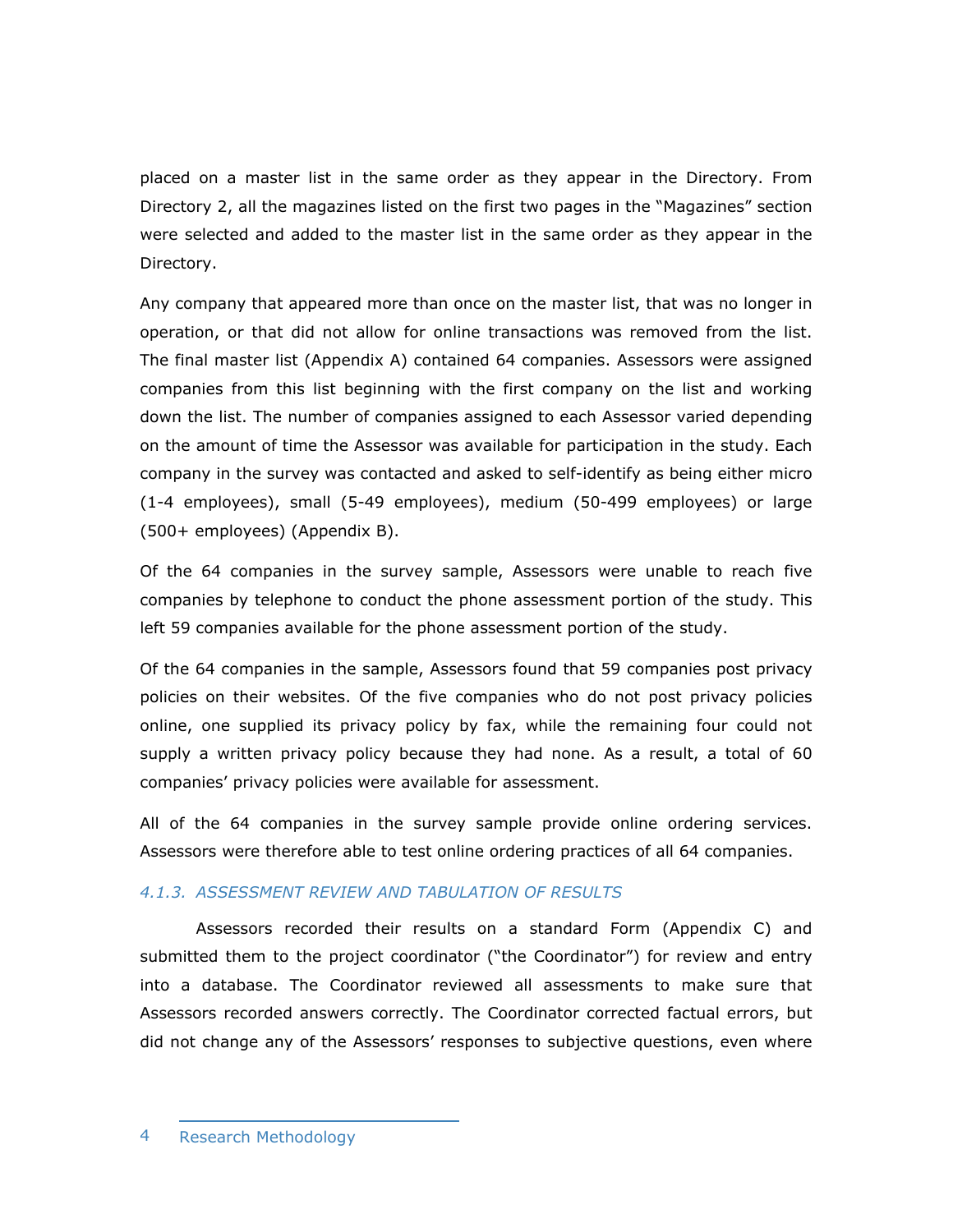the Coordinator disagreed with Assessors' answers. Results were inputted into a database, and correlations were done manually.

#### 4.2. COMPLIANCE WITH INDIVIDUAL ACCESS

#### *4.2.1. REQUESTERS*

 Four CIPPIC staff members and 17 University of Ottawa law students ("Requesters"), in their personal capacities, conducted access requests for this study. Requesters used a template letter for their requests (Appendix D) and an assessment form to record the results of their requests (Appendix E). Requesters conducted access requests in two phases: February - June 2005, and November 2005 - February 2006.

#### *4.2.2. SURVEY SAMPLE*

 Requesters were asked to submit access requests to companies with whom they had done business. All the companies that Requesters volunteered to contact were recorded on a master list of companies and organized by sector (Appendix F). Where more than one request was made of a company, only the first request was used for this study. Otherwise, all requests were recorded and used in the study.

#### *4.2.3. ASSESSMENT REVIEW*

 The Coordinator reviewed all assessment forms for accuracy and entered the information contained in the forms into a database. Ultimately, 72 access requests were made to 72 different companies.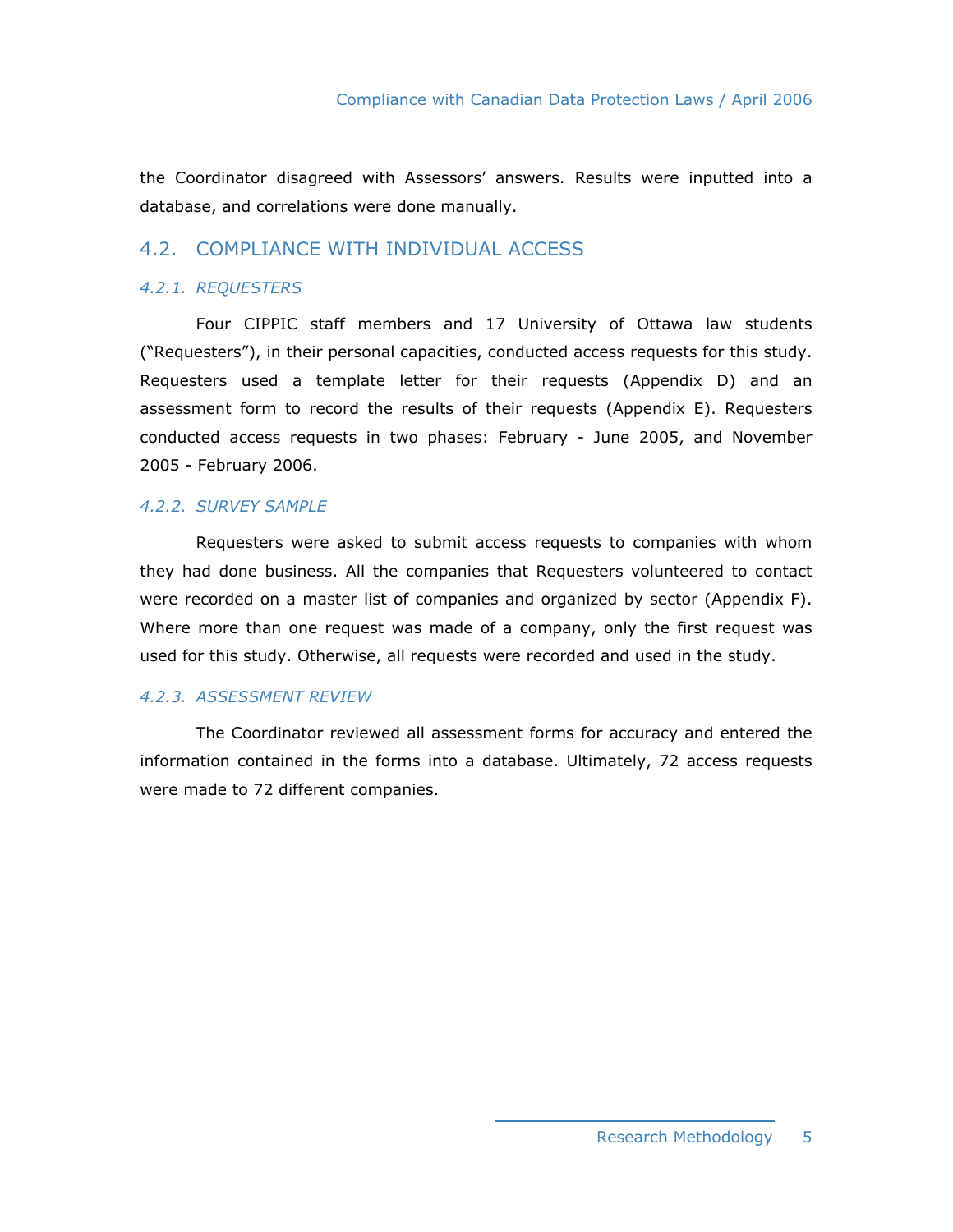## **5. FINDINGS UNDER PIPEDA**

## 5.1. PART 1: COMPLIANCE WITH ACCOUNTABILITY, OPENNESS AND **CONSENT**

#### *5.1.1. GENERAL PRACTICES*

#### **Key Findings**

Almost all online retailers have privacy policies (94% of our sample), and most post them on their websites (92%).

Privacy policies tend to be lengthy: 63% of those in our sample were over 1000 words long, and 35% were over 2000 words long.

The vast majority of online retailers (at least 93% of our sample) use personal consumer information ("consumer information") for their own marketing purposes.

A large proportion of online retailers (1/2 to 2/3 of our sample) share consumer information with other companies for purposes beyond those necessary for the transaction or service in question. Only one-third of our sample stated that they do not do so.

Only one of the 29 companies in our sample that admitted to sharing consumer information with other organizations restricted its data-sharing to affiliates.

A large majority of retailers (78% of our sample) rely on opt-out methods to obtain consumer consent to secondary uses or disclosures of their personal information.

#### *5.1.1.1. Privacy Policies*

 Of the 60 privacy policies reviewed, 37% were less than 1000 words, 28% were between 1000 and 2000 words, and 17% were over 3000 words in length. In most cases (83%) Assessors found the privacy policies to be contained in a single document, however, there were a number of cases (17%) where Assessors had to follow links to other documents to fully understand the companies' information management practices.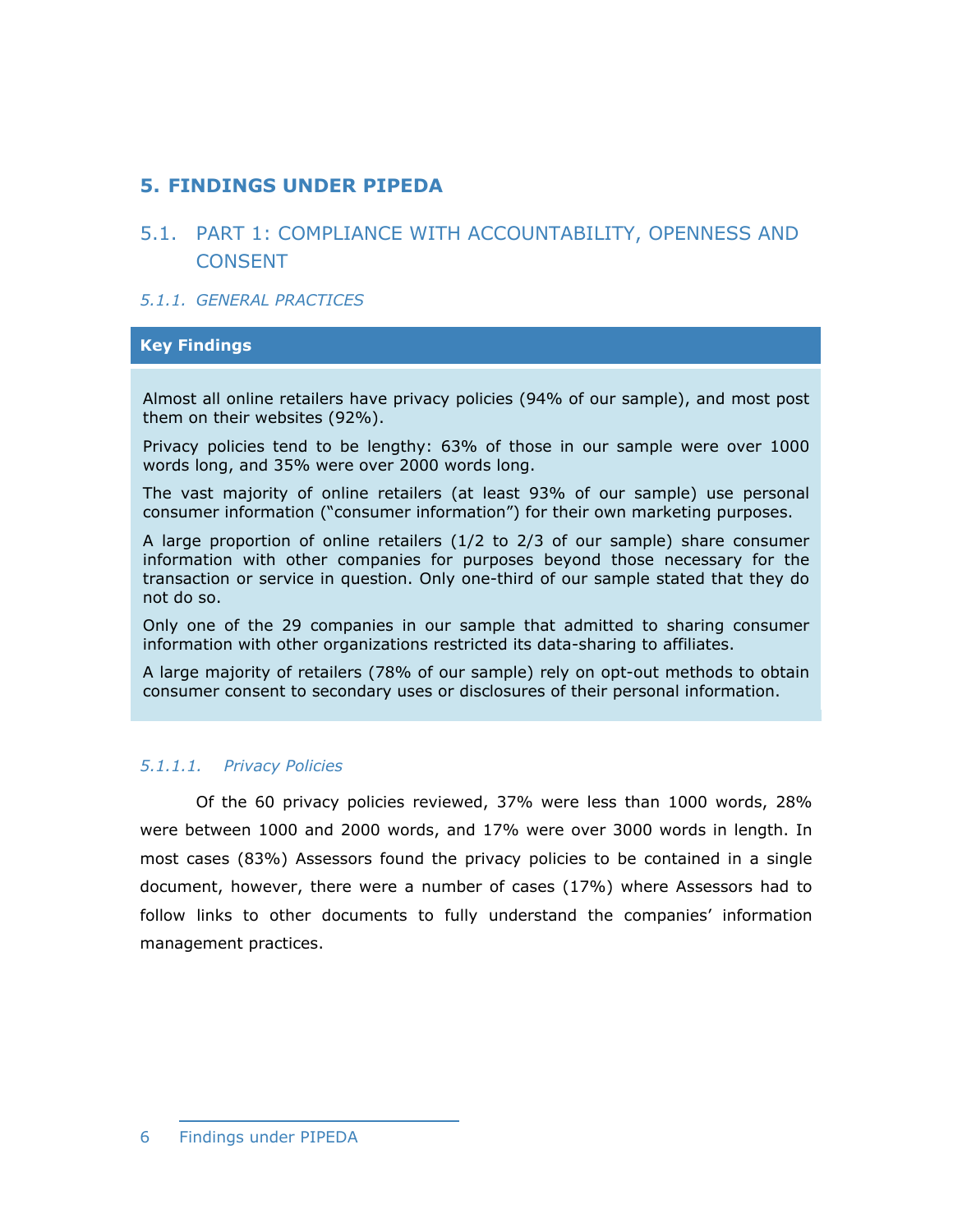| How long is the privacy policy (in words)? | <b>Assessor</b><br><b>Responses</b> | <b>Percentage</b> |
|--------------------------------------------|-------------------------------------|-------------------|
| $1 - 500$ words                            | 10                                  | 17%               |
| 500 - 1000 words                           | 12                                  | 20%               |
| 1000 - 2000 words                          | 17                                  | 28%               |
| 2000 - 3000 words                          | 11                                  | 18%               |
| Over 3000 words                            | 10                                  | 17%               |
| N/A: Company has no written privacy policy | 4                                   | N/A               |

**Table 2: Privacy Policies** 

Of the 59 companies who post privacy policies on their websites, a majority (70%) provide a link to the policy in small font with other links at the bottom of the homepage and 24% provide a link to the privacy policy on a menu bar at the top or side of the homepage. Six companies provide a privacy link on their homepages only; most companies include the link to the privacy policy on other pages in addition to the homepage.

#### *5.1.1.2. Internal Marketing*

 Most companies (83%) state in their privacy policies that they use consumer information for their own marketing purposes. Six companies (10%) do not state that they use consumer information for internal marketing purposes, but do use optin or opt-out during the registration or ordering process to obtain consumer consent to use their personal information for internal marketing. This brings the total number of companies who use consumer information for these purposes to 93%. However, actual use of consumer information for internal marketing purposes may be as high as 100% because in the remaining four cases, Assessors found privacy policies to be unclear on this point.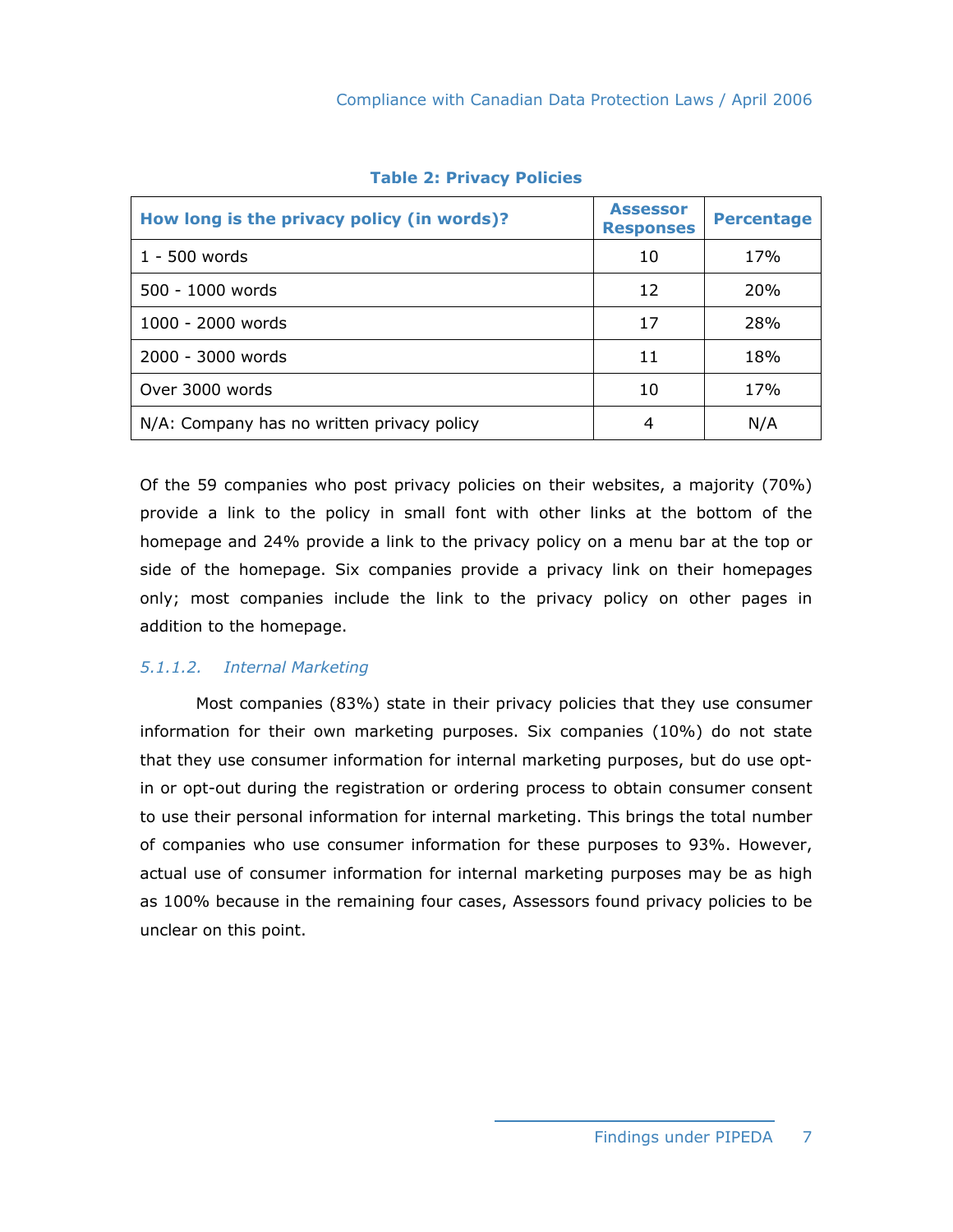#### **Table 3: Internal Marketing**

| According to the privacy policy, does the company<br>use consumer information for its own marketing<br>purposes? | <b>Assessor</b><br><b>Responses</b> | <b>Percentage</b> |
|------------------------------------------------------------------------------------------------------------------|-------------------------------------|-------------------|
| Yes                                                                                                              | 50                                  | 83%               |
| No                                                                                                               | 0                                   | $0\%$             |
| Unclear, but company asks consumers to opt-in or opt-<br>out to internal marketing during registration/ordering  | 6                                   | 10%               |
| Unclear                                                                                                          | 4                                   | 7%                |
| N/A: Company has no written privacy policy                                                                       |                                     | N/A               |

## *5.1.1.3. Sharing with Other Companies*

 Assessors found that a significant proportion of companies (48%) admit to sharing consumer information with other companies for purposes other than the transaction or service in question. In 34% of cases, companies stated that they do not share consumer information with other companies except as necessary for the transaction or service in question. The remaining 18% of policies were unclear on this point. Hence, actual sharing of consumer data with other companies could be as high as 66%.

#### **Table 4: Sharing with Other Companies**

| According to the privacy policy, does the company<br>share consumers' personal information with other<br>companies for purposes other than the<br>transaction or service in question? | <b>Assessor</b><br><b>Responses</b> | <b>Percentage</b> |
|---------------------------------------------------------------------------------------------------------------------------------------------------------------------------------------|-------------------------------------|-------------------|
| Yes                                                                                                                                                                                   | 29                                  | 48%               |
| No                                                                                                                                                                                    | 20                                  | 34%               |
| Unclear                                                                                                                                                                               | 11                                  | 18%               |
| N/A: Company has no written privacy policy                                                                                                                                            | 4                                   | N/A               |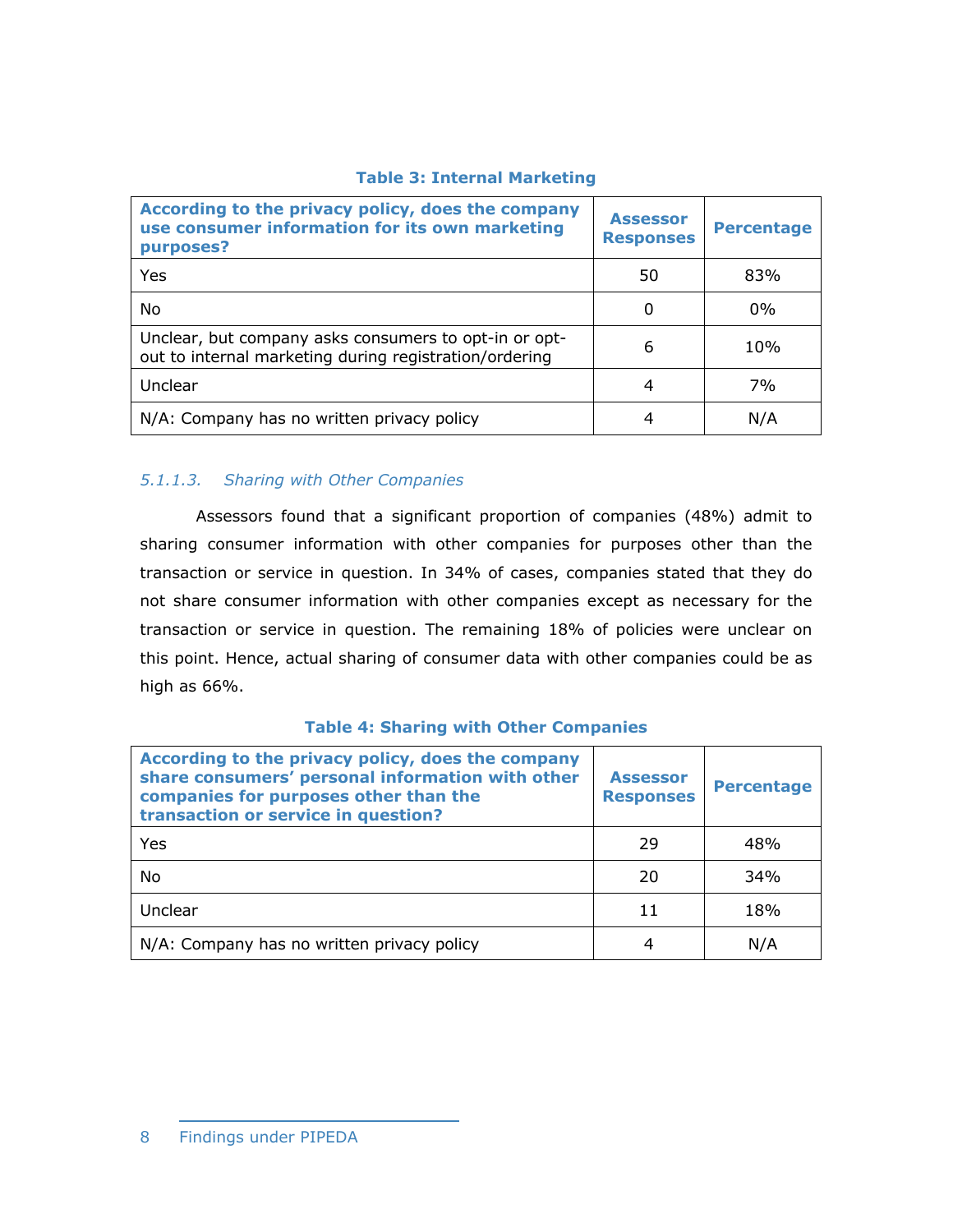Of the 29 companies who admit to sharing consumers' personal information with other companies for secondary purposes, Assessors found that only one company limits its sharing to affiliates.

| According to the privacy policy, with whom does<br>the company share consumers' personal<br>information? | <b>Assessor</b><br><b>Responses</b> | <b>Percentage</b> |
|----------------------------------------------------------------------------------------------------------|-------------------------------------|-------------------|
| Affiliates only                                                                                          |                                     | 4%                |
| Third parties only                                                                                       | 14                                  | 48%               |
| Both affiliates and third parties                                                                        | 14                                  | 48%               |

|  |  |  | <b>Table 5: Sharing with Affiliates and Third Parties</b> |  |  |  |
|--|--|--|-----------------------------------------------------------|--|--|--|
|--|--|--|-----------------------------------------------------------|--|--|--|

#### *5.1.1.4. Opt-in vs. Opt-out Consent*

 Assessors reported that of the 64 companies in the survey sample, the vast majority (78%) use an opt-out method during the registration or ordering process to obtain consumer consent to at least some secondary uses and disclosures of consumers' information. Only five companies (8%) use opt-in exclusively, and nine (14%) do not use opt-in or opt-out consent during the registration or ordering process, even though they either admit to secondary uses or disclosures or are unclear on this point.

#### *5.1.1.5. Online Ordering Practices*

 A significant proportion (41%) of the 64 companies assessed require customers to register with the company before they can place an order. In six (9%) of these cases, customers are asked to consent (or withdraw deemed consent) to secondary uses or disclosures of their personal information during the registration process only.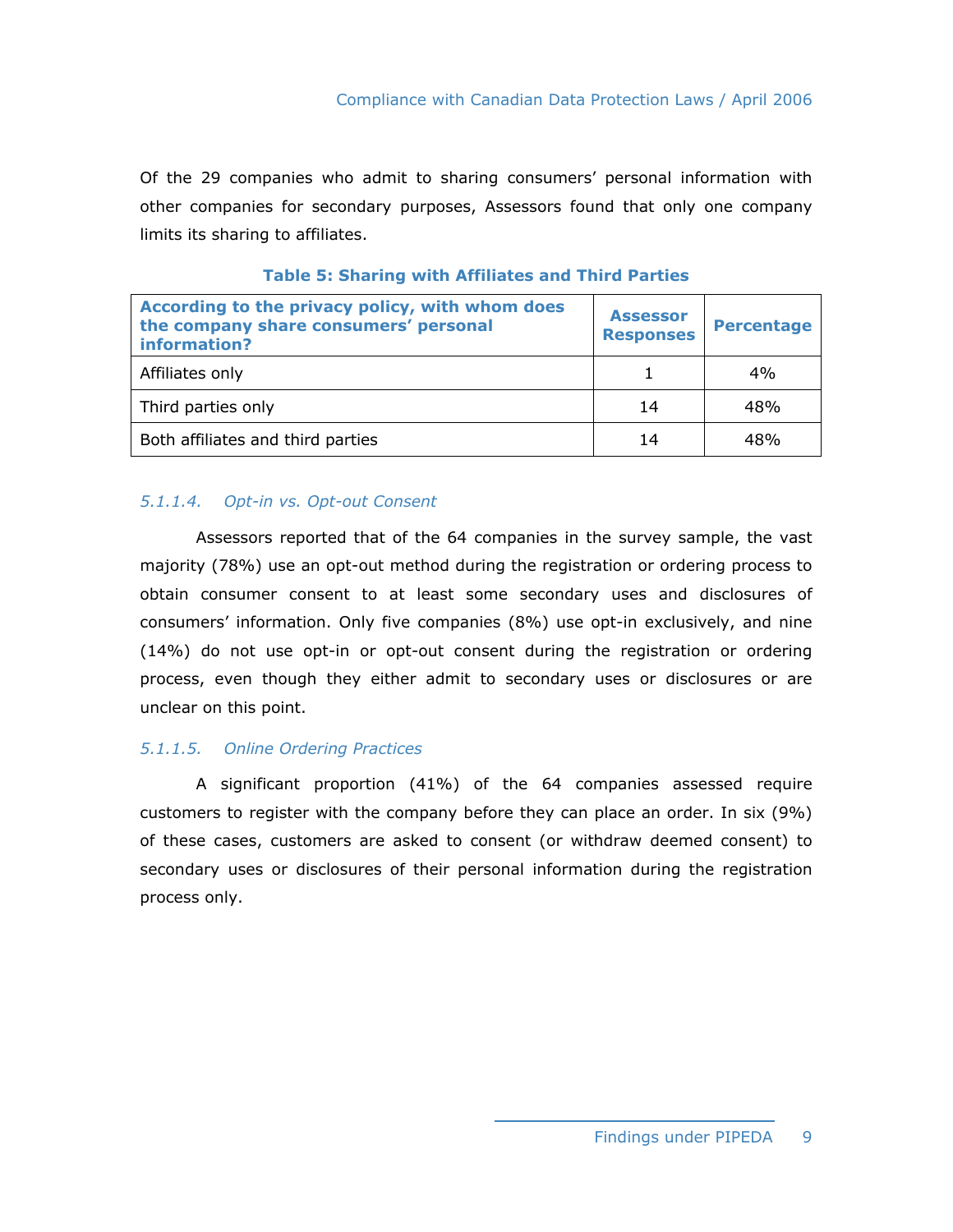| <b>Registration vs. Ordering</b>                     | <b>Number of</b><br><b>Companies</b> | <b>Percentage</b> |
|------------------------------------------------------|--------------------------------------|-------------------|
| Registration required before ordering                | 26                                   | 41%               |
| No registration required                             | 38                                   | 59%               |
|                                                      |                                      |                   |
| <b>Opt-in / Opt-out Option</b>                       |                                      |                   |
| Opt-out during registration only                     | 3                                    | 5%                |
| Opt-out during both registration and ordering        | 19                                   | 30%               |
| Opt-out during ordering only                         | 23                                   | 36%               |
| Opt-out and opt-in during ordering                   | 5                                    | 7%                |
| Opt-in during registration only                      | 3                                    | 5%                |
| Opt-in during ordering only                          | 2                                    | 3%                |
| No opt-out or opt-in during registration or ordering | 9                                    | 14%               |

#### **Table 6: Online Ordering Practices**

#### *5.1.2. ACCOUNTABILITY*

#### **Key Findings**

Online retailers are doing a poor job of ensuring that front-line staff are aware of the existence of the privacy policy, know who is responsible for it, and can direct inquirers to both the policy and the responsible officer. 68% of companies we contacted took over five minutes, and 22% took over ten minutes, to answer the questions: "Do you have a privacy policy?", "How can I get it?" and "Who in your company is responsible for privacy matters?"

56% of companies we contacted by phone could not provide the name of an individual responsible for privacy when asked. Moreover, 30% of privacy policies we reviewed did not provide contact information for a person responsible for compliance with the policy.

Few of the retailers we tested (only 14%) provided consistent contact information for designated privacy officers in their privacy policies and over the phone.

<sup>10</sup> Findings under PIPEDA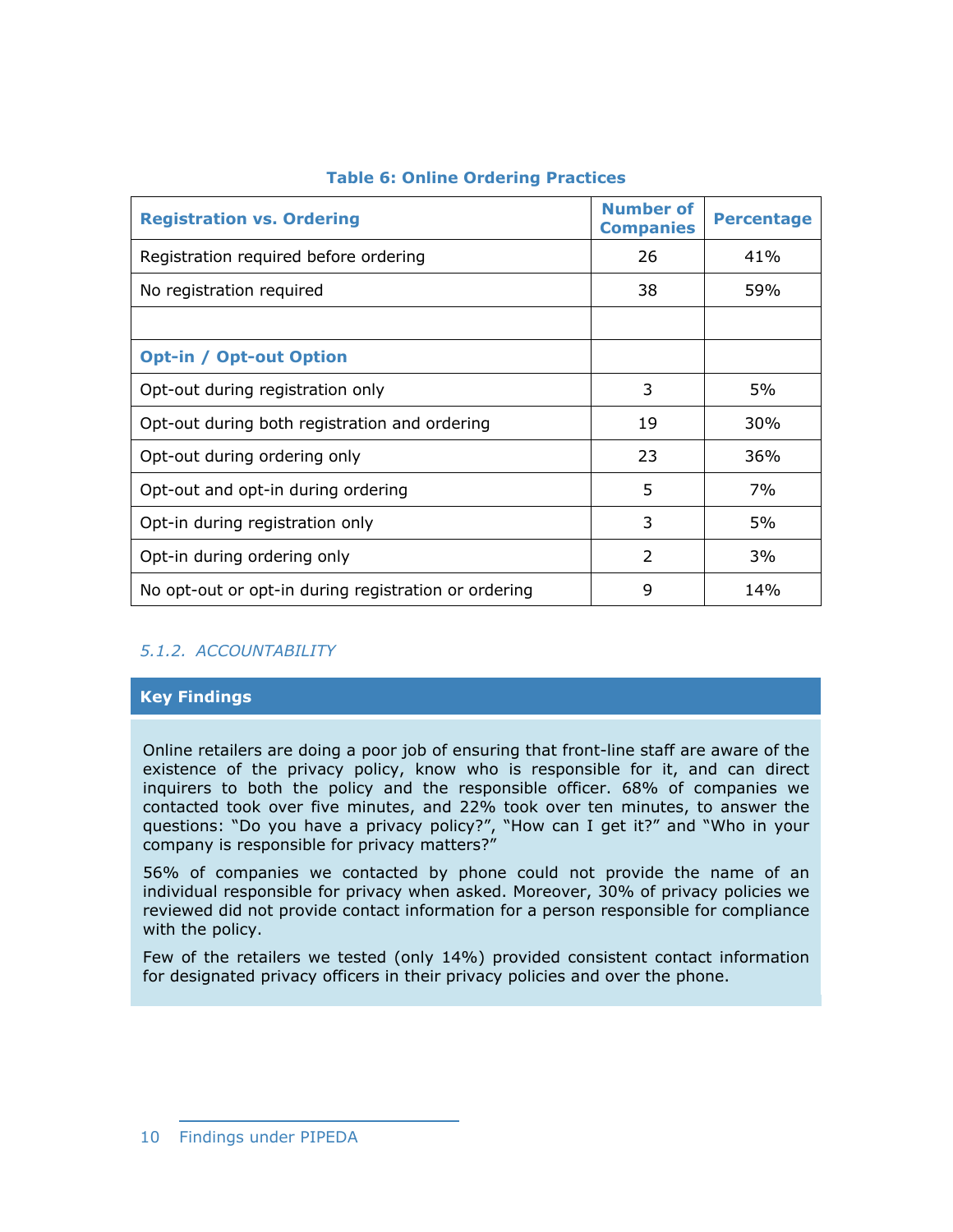#### *5.1.2.1. Designated Privacy Officer*

Principle 4.1 requires that:

*An organization is responsible for personal information under its control and shall designate an individual or individuals who are accountable for the organization's compliance with the foregoing principles.* 

Principle 4.1.2 further requires that:

*The identity of the individual(s) designated by the organization to oversee the organization's compliance with the principles shall be made known upon request.* 

To test these elements of accountability, Assessors, acting as ordinary customers, phoned each company's general customer service number and asked whether the company had a designated individual responsible for handling privacy inquiries and/or complaints, and for that individual's contact information. In five cases, Assessors were unable to reach a person at the company by phone, despite repeated efforts.

Of those that could be reached, a majority (56%) replied that they did not have a designated individual who is accountable for the organization's privacy policies and practices, although 70% of companies name such a person in their privacy policies (see Table 15).

| Do you have someone that is responsible for<br>handling privacy inquiries/complaints? | <b>Company</b><br><b>Responses</b> | <b>Percentage</b> |
|---------------------------------------------------------------------------------------|------------------------------------|-------------------|
| Yes (contact information provided)                                                    | 26                                 | 44%               |
| No                                                                                    | 33                                 | 56%               |
| N/A: Assessor unable to reach anyone at the company by<br>phone                       | 5                                  | N/A               |

#### **Table 7: Designated Privacy Officer**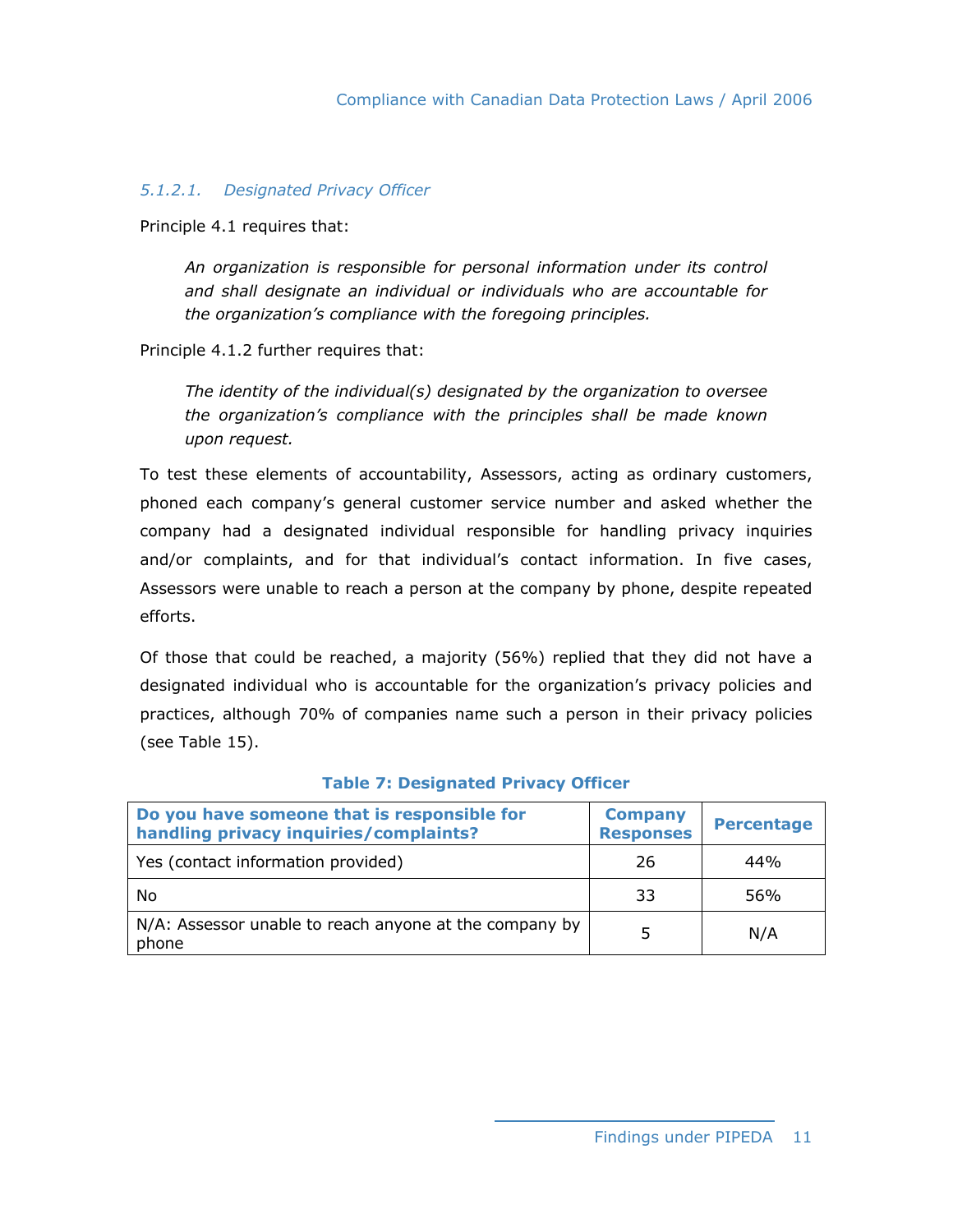#### *5.1.2.2. Staff Training*

Principle 4.1.4 states:

*Organizations shall implement policies and practices to give effect to the principles, including* 

*…(c) training staff and communicating to staff information about the organization's policies and practices.* 

To test this principle, Assessors phoned each company's general customer service inquiry number and asked (a) whether they have a privacy policy and (b) how to get a copy of the privacy policy.

While the majority of companies contacted (91%) ultimately responded 'Yes' to the question of whether or not they had a privacy policy, a significant number of company representatives (32%) only responded positively to the question after prompting from the Assessor. In these instances, Assessors had to explain what a privacy policy is before the company representative could answer the question.

| Do you have a privacy policy?                                      | <b>Company</b><br><b>Responses</b> | <b>Percentage</b> |
|--------------------------------------------------------------------|------------------------------------|-------------------|
| Yes                                                                | 35                                 | 59%               |
| Yes, but only after Assessor explained what a privacy<br>policy is | 19                                 | 32%               |
| No                                                                 | 5                                  | 9%                |
| N/A: Assessor unable to reach anyone at the company by<br>phone    | 5                                  | N/A               |

#### **Table 8: Does the Company Have a Privacy Policy**

When asked where customers can obtain a copy of the privacy policy, most company representatives (78%) referred Assessors to the company website.

Assessors also asked each company representative for the name and contact information of a person responsible for handling privacy-related inquiries. Assessors then compared this information to the contact information supplied in the privacy policy. Of the 26 company representatives who supplied Assessors with contact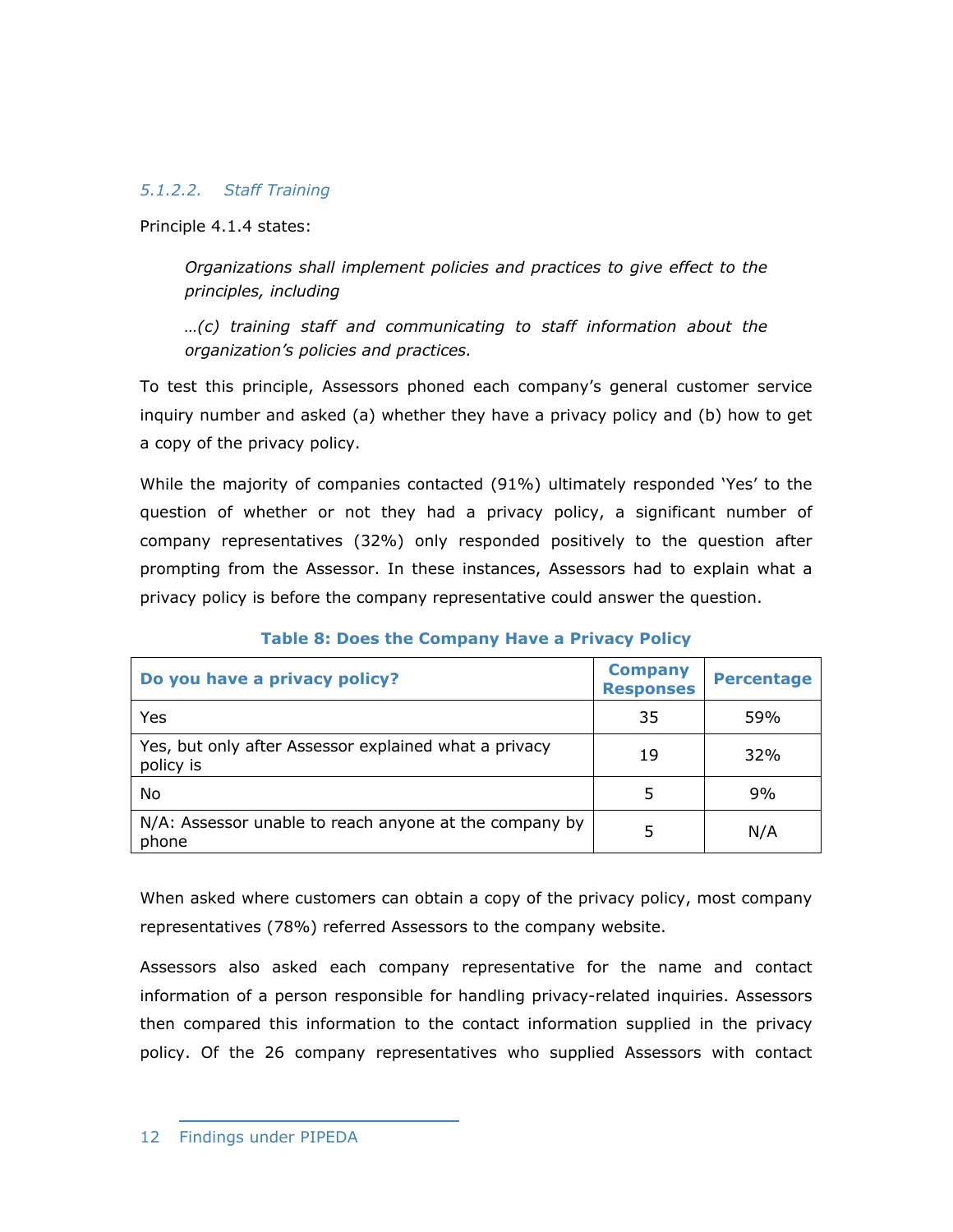information over the phone (see Table 7), only eight (31%) provided the same contact information that appears in the company's privacy policy.

| Is the contact information supplied in the privacy<br>policy the same as the contact information<br>supplied by the company representative? | <b>Assessor</b><br><b>Responses</b> | <b>Percentage</b> |
|---------------------------------------------------------------------------------------------------------------------------------------------|-------------------------------------|-------------------|
| Yes                                                                                                                                         | 8                                   | 31%               |
| No.                                                                                                                                         | 18                                  | 69%               |
| N/A: Can't compare because company representative did<br>not supply contact information upon request                                        | 33                                  | N/A               |
| N/A: Assessor unable to reach anyone at the company by<br>phone                                                                             | 5                                   | N/A               |

#### **Table 9: Contact Information for Company Privacy Officer**

Ultimately, of the 59 companies contacted, only 8 (14%) provided consistent contact information for the individual responsible for handling privacy matters both in their privacy policies and upon request.

#### *5.1.3. OPENNESS*

#### **Key Findings**

It is unreasonably difficult for consumers to acquire information over the phone about companies' policies and practices with respect to the management of personal information. As noted above, 68% of companies we contacted took over five minutes, and 22% took over ten minutes, to answer the questions: "Do you have a privacy policy?", "How can I get it?" and "Who in your company is responsible for privacy matters?"

Four companies (6%) in our sample had no privacy policy whatsoever.

While most online retailers make their privacy policies accessible online, 63% of companies in our sample could not or would not provide a copy by mail, fax or email when requested to do so.

A significant proportion of privacy policies fail the test of clarity, even when tested by people with university education. Although 87% of policies reviewed were considered "generally understandable" by Assessors, many fewer were found to be clear on key points once Assessors looked more closely. Specifically, Assessors found that companies were unclear about the purpose of collection in 22% of cases, about what personal information they collect in 27% of cases, about how they use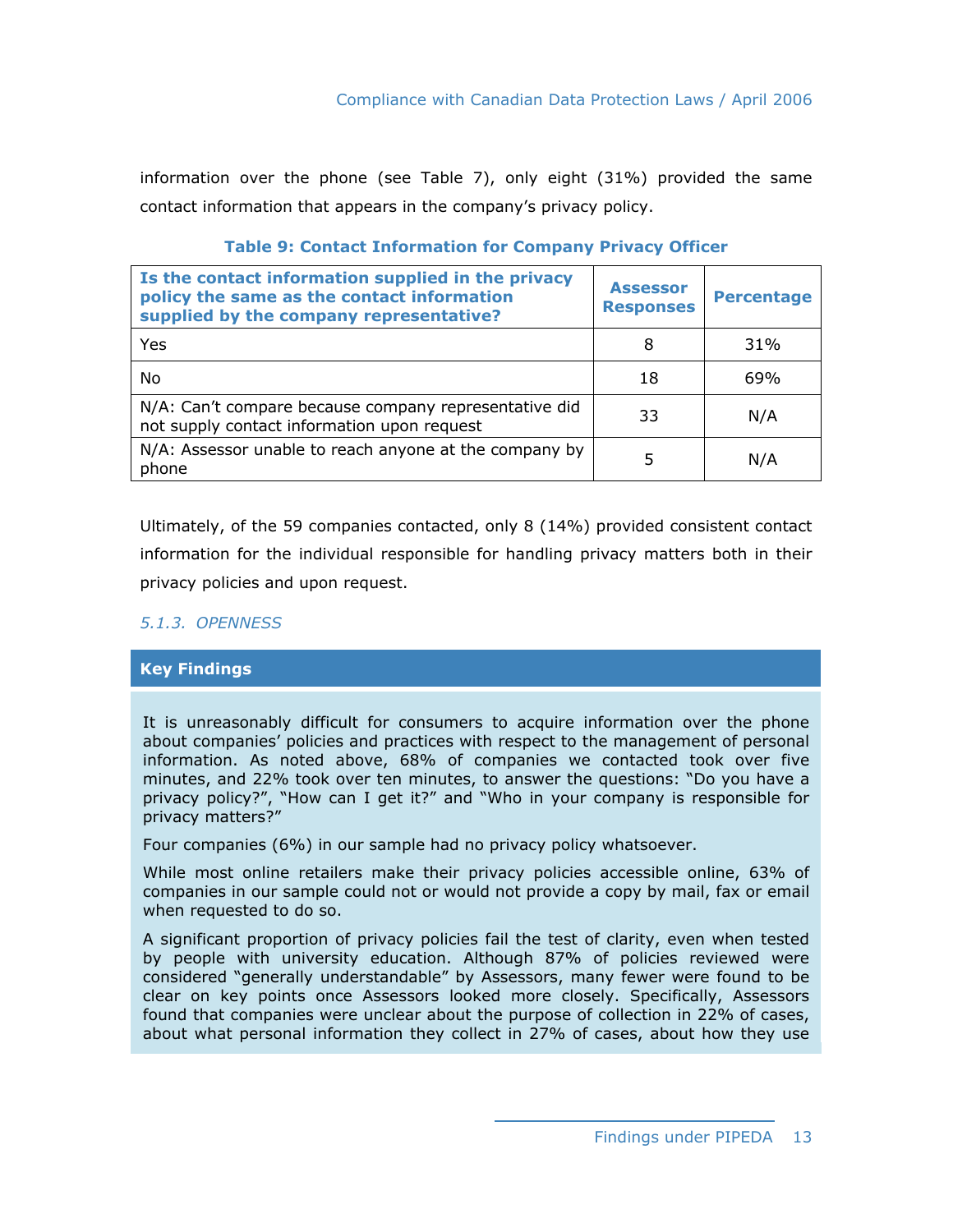the information in 30% of cases, and about to whom they disclose the information in 45% of cases.

An even higher proportion of privacy policies were incomplete:

- 30% did not provide contact information for a privacy officer;
- 38% made no reference to the consumer's right to access his or her personal information held by the company;
- 27% did not describe the type of consumer information held by the company;
- 18% did not describe what the company does with consumer information;
- 34% of those that admitted to sharing consumer information with other organizations did not describe the type of information that they share;

86% of those that admitted to sharing did not indicate with whom they share consumer information; and the remaining 14% provided examples only.

#### *5.1.3.1. Making Information Available*

Principle 4.8. states that:

*An organization shall make readily available to individuals specific information about its policies and practices relating to the management of personal information.* 

Principle 4.8.1 further requires that organizations:

*Be open about their policies and practices with respect to the management of personal information. Individuals shall be able to acquire information about an organization's policies and practices without unreasonable effort. This information shall be made available in a form that is generally understandable.* 

According to the Privacy Commissioner, making information "readily available", includes making privacy policies available to the public in a variety of ways. This is particularly important for those who do not have Internet access.4

 $\overline{a}$ 

<sup>4</sup> Privacy Commissioner Finding #304, June 7, 2005 <http://www.privcom.gc.ca/cf-dc/2005/index2-5\_e.asp>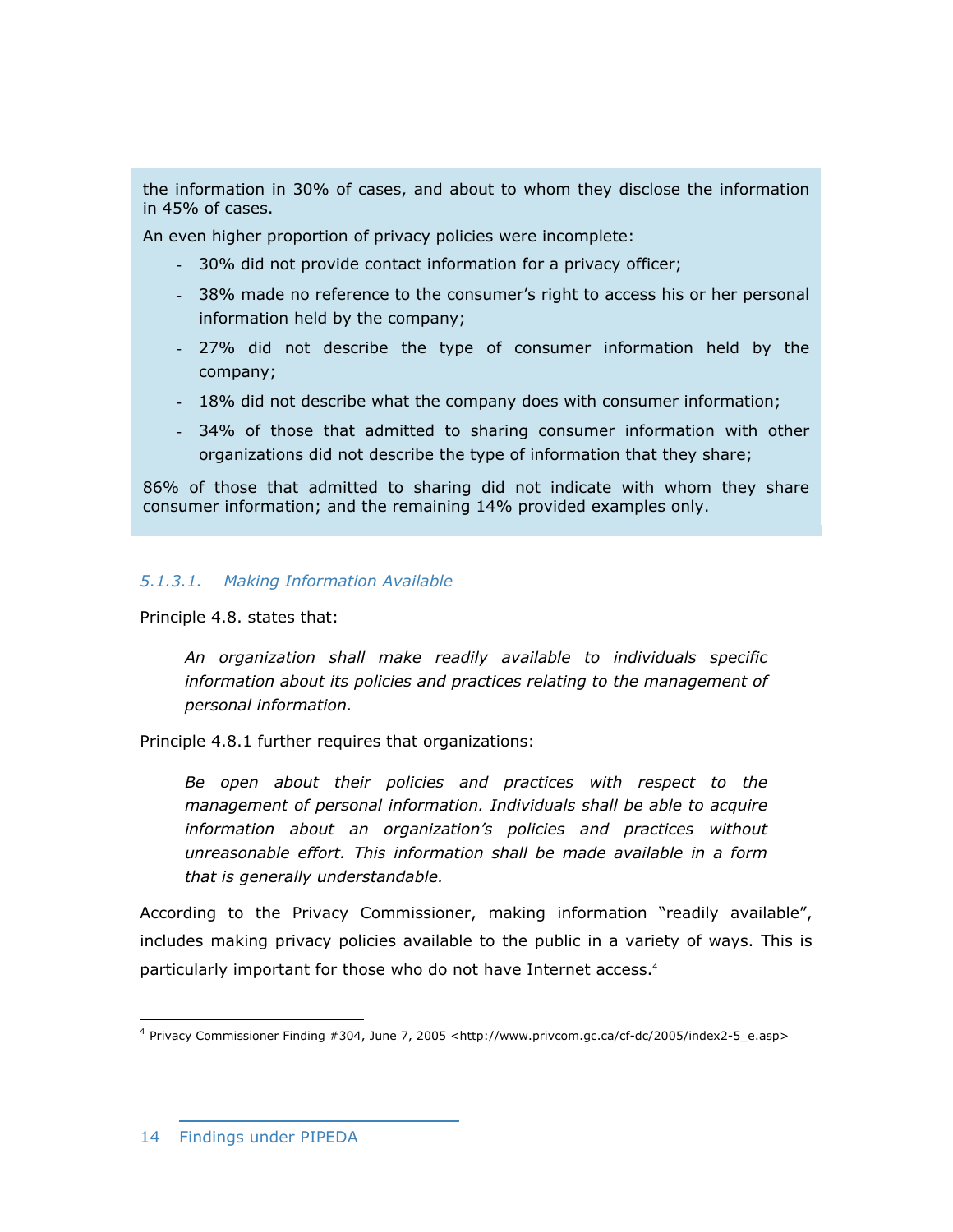To test compliance, Assessors reported the time and level of difficulty required to find out: (a) if the company had a privacy policy; (b) how it could be obtained; and (c) who in the company deals with privacy matters. The survey sample for this testing comprised 59 companies, since five companies could not be reached by phone.

In 68% of cases, Assessors had to spend over five minutes on the phone before they could get answers to their questions. In 13 cases (22%), Assessors had to spend more than ten minutes on the phone. It is also worth noting that while in most cases Assessors reported that it was easy to get answers, often those answers were inconsistent with the privacy policy (see Table 9).

| How long were you on the phone before you got<br>answers to the following questions:<br>Do you have a privacy policy?<br>If yes, how can I access it?<br>Do you have someone responsible for handling<br>privacy inquiries? | <b>Assessor</b><br><b>Responses</b> | <b>Percentage</b> |
|-----------------------------------------------------------------------------------------------------------------------------------------------------------------------------------------------------------------------------|-------------------------------------|-------------------|
| $1 - 5$ minutes                                                                                                                                                                                                             | 19                                  | 32%               |
| $5 - 10$ minutes                                                                                                                                                                                                            | 27                                  | 46%               |
| $10 - 15$ minutes                                                                                                                                                                                                           | 8                                   | 13%               |
| $15 - 20$ minutes                                                                                                                                                                                                           | 4                                   | 7%                |
| $20 - 25$ minutes                                                                                                                                                                                                           |                                     | 2%                |
| N/A: Assessor unable to reach anyone at the company<br>by phone                                                                                                                                                             | 5                                   | N/A               |

#### **Table 10: Time Spent on Phone**

When Assessors asked if they could obtain a copy of the privacy policy by fax, email or mail, a majority of companies (63%) responded that this was not possible even when Assessors claimed not to have Internet access. The most common reason cited for the inability to furnish the privacy policy by mail, fax, or email was that the privacy policy is only available by printing it off the website. This reason was given in 57% of the cases where the company representative refused to supply the privacy policy by mail, fax or email. These findings indicate a general unwillingness on the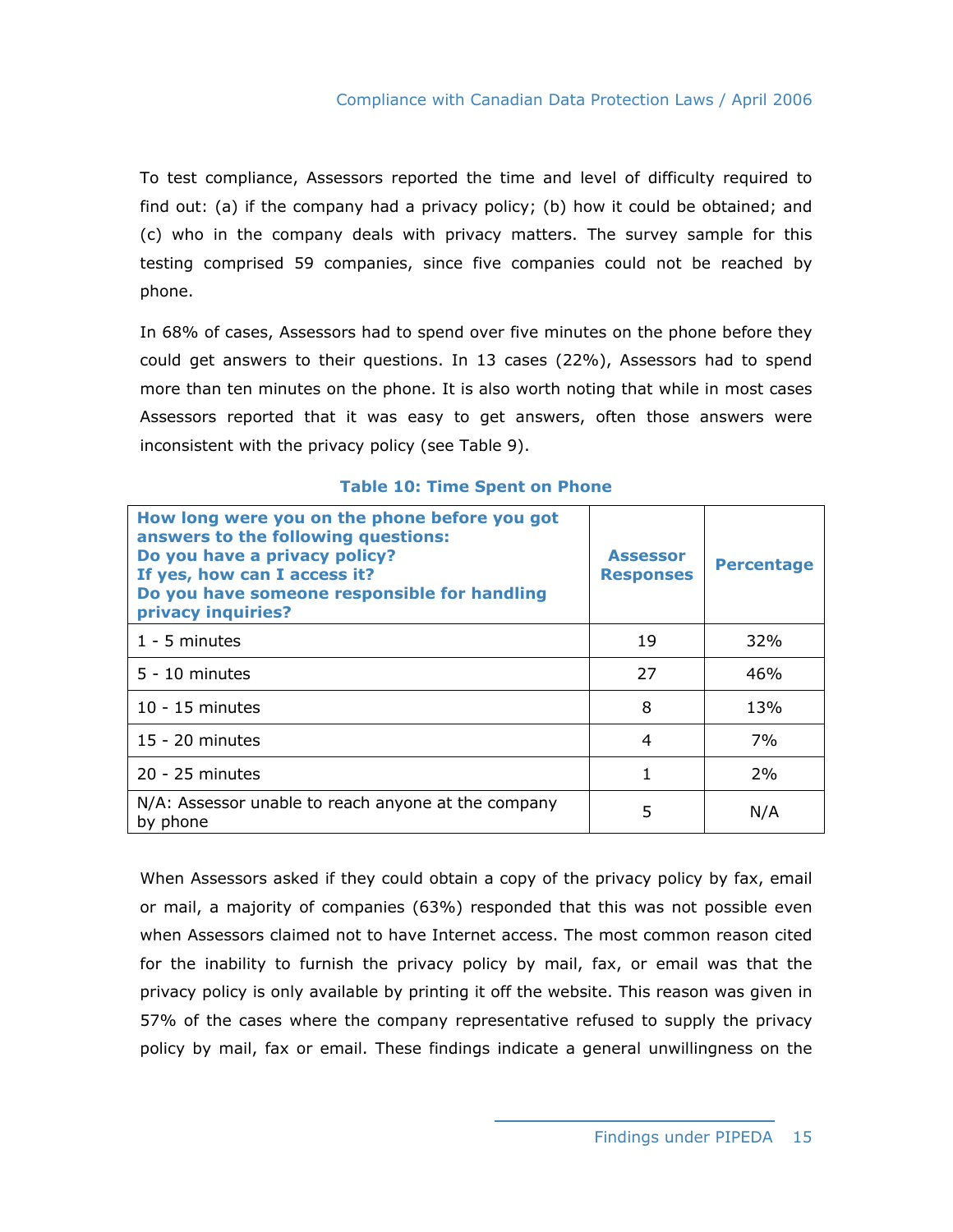part of most companies in the sample to furnish their privacy policies in more than one format.

| Can I obtain a hard copy of the privacy policy by<br>fax, mail or email? | <b>Company</b><br><b>Responses</b> | <b>Percentage</b> |
|--------------------------------------------------------------------------|------------------------------------|-------------------|
| Yes                                                                      | 22                                 | 37%               |
| No                                                                       | 37                                 | 63%               |
| N/A: Assessor unable to reach anyone at the company by<br>phone          | 5                                  | N/A               |

#### **Table 11: Availability of Privacy Policy in a Different Format**

Assessors also recorded whether they were able to understand the information about the company's data management policies and practices without unreasonable effort both over the phone and in the course of the online assessment of the companies' privacy policies and ordering practices. In addition, Assessors timed how long it took, overall, to assess companies' privacy policies and online ordering practices. No restrictions were placed on Assessors' time to complete each assessment, rather Assessors were encouraged to take all the time they needed to fully understand the company's information management practices.

Assessors reported that they were unable to understand the company's data management practices and policies without unreasonable effort in 31% of cases. In addition, the majority of assessments (76%) took Assessors between 1 and 2.5 hours to complete. This represents a considerable amount of time spent trying to understand companies' basic information management practices, an amount of time that is likely far greater than any consumer would spend on their own attempts to understand a company's policies and practices regarding their personal data.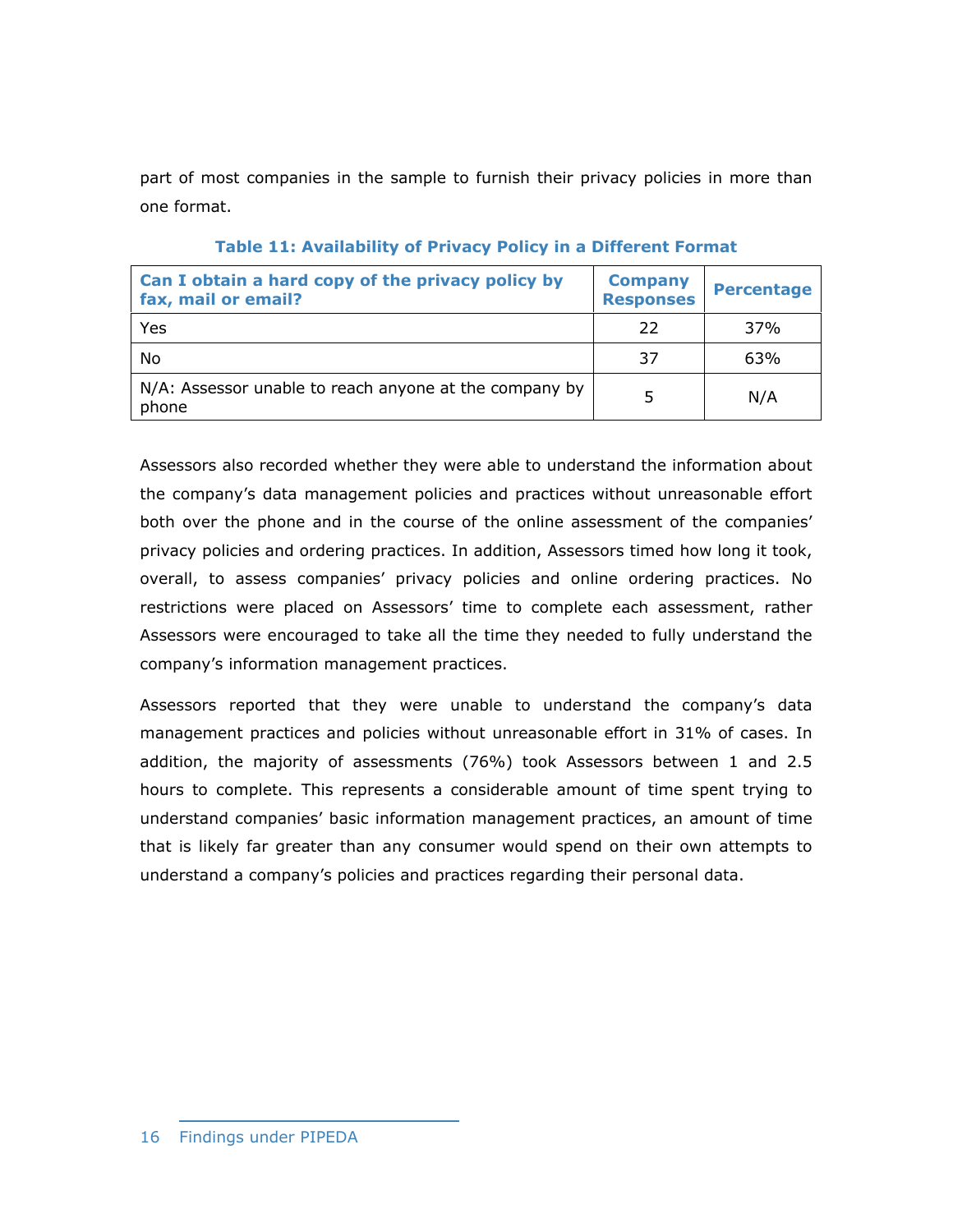| In general would you say that you were able to<br>understand the company's data management<br>policies and practices without "unreasonable<br>effort"? | <b>Assessor</b><br><b>Responses</b> | <b>Percentage</b> |
|--------------------------------------------------------------------------------------------------------------------------------------------------------|-------------------------------------|-------------------|
| <b>Yes</b>                                                                                                                                             | 44                                  | 69%               |
| No.                                                                                                                                                    | 20                                  | 31%               |
|                                                                                                                                                        |                                     |                   |
| How long did it take you to get answers to<br>questions about the company's information<br>management practices (website assessment<br>only)?          |                                     |                   |
| Less than 1 hour                                                                                                                                       | 11                                  | 17%               |
| $1 - 1.5$ hours                                                                                                                                        | 25                                  | 39%               |
| $2 - 2.5$ hours                                                                                                                                        | 24                                  | 37%               |
| $3 - 3.5$ hours                                                                                                                                        | 3                                   | 5%                |
| 4 hours                                                                                                                                                | 1                                   | 2%                |

#### **Table 12: Information About Privacy Practices**

#### *5.1.3.2. Availability of Privacy Policies*

 Of the 64 online retailers tested in the survey sample, Assessors found that five did not post privacy policies on their websites, and four of these five (6%) had no written policy at all. Of those with privacy policies online, most (70%) link to the policy only via a link in small font at the bottom of the webpage.

#### *5.1.3.3. Clarity of Privacy Policies*

 Assessors were asked to review the companies' privacy policies and to answer the question "is the privacy policy clearly worded and generally understandable?", followed by a series of specific questions to measure Assessors' ability to determine what the company does with consumer information.

While only 13% of policies reviewed failed the "generally understandable" test, many more failed the test of intelligibility once Assessors dug deeper. In 27% of cases, Assessors found it difficult to determine what personal information the company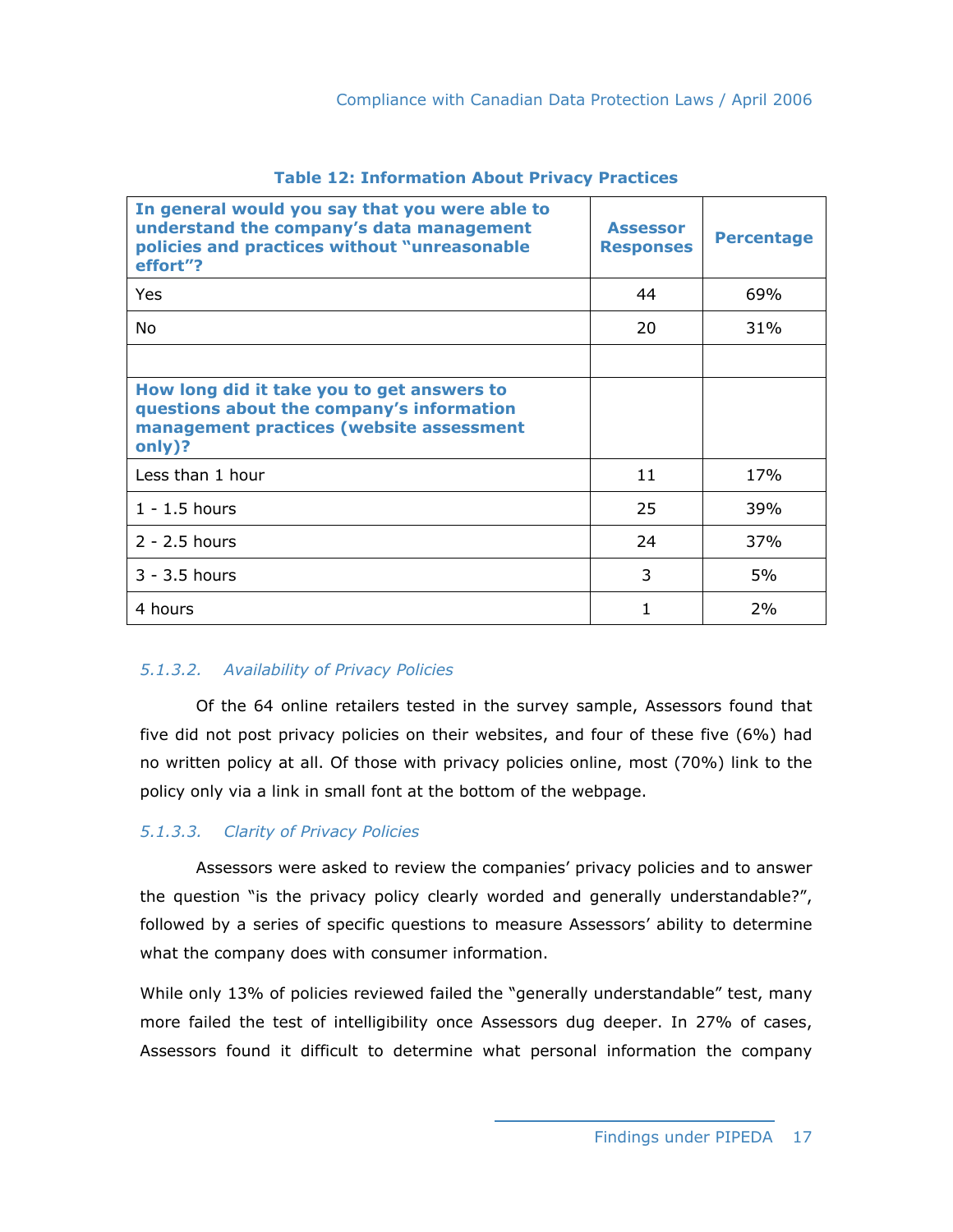collects; in 22% of cases, Assessors found it difficult to determine why the company collects personal information; in 30% of cases, Assessors found it difficult to determine how the company uses consumer information; and in 45% of cases, Assessors found it difficult to determine to whom the company discloses consumer information.

| Is the privacy policy clearly worded and "generally"<br>understandable"? | <b>Assessor</b><br><b>Responses</b> | <b>Percentage</b> |
|--------------------------------------------------------------------------|-------------------------------------|-------------------|
| Yes                                                                      | 52                                  | 87%               |
| No                                                                       | 8                                   | 13%               |
| N/A: Company has no written privacy policy                               | 4                                   | N/A               |

#### **Table 13: Clarity of Privacy Policy**

| Is it easy to determine from the privacy policy<br>what personal information the company collects?          | <b>Assessor</b><br><b>Responses</b> | <b>Percentage</b> |
|-------------------------------------------------------------------------------------------------------------|-------------------------------------|-------------------|
| Yes                                                                                                         | 44                                  | 73%               |
| No                                                                                                          | 16                                  | 27%               |
| N/A: Company has no written privacy policy                                                                  | 4                                   | N/A               |
| Is it easy to determine from the privacy policy<br>why the company collects the personal<br>information?    |                                     |                   |
| Yes                                                                                                         | 47                                  | 78%               |
| No                                                                                                          | 13                                  | 22%               |
| N/A: Company has no written privacy policy                                                                  | 4                                   | N/A               |
| Is it easy to determine from the privacy policy<br>how the company uses consumers' personal<br>information? |                                     |                   |
| Yes                                                                                                         | 42                                  | 70%               |
| No                                                                                                          | 18                                  | 30%               |
| N/A: Company has no written privacy policy                                                                  | 4                                   | N/A               |

#### **Table 14: Assessors' Understanding of the Privacy Policy**

**(cont'd)** 

<sup>18</sup> Findings under PIPEDA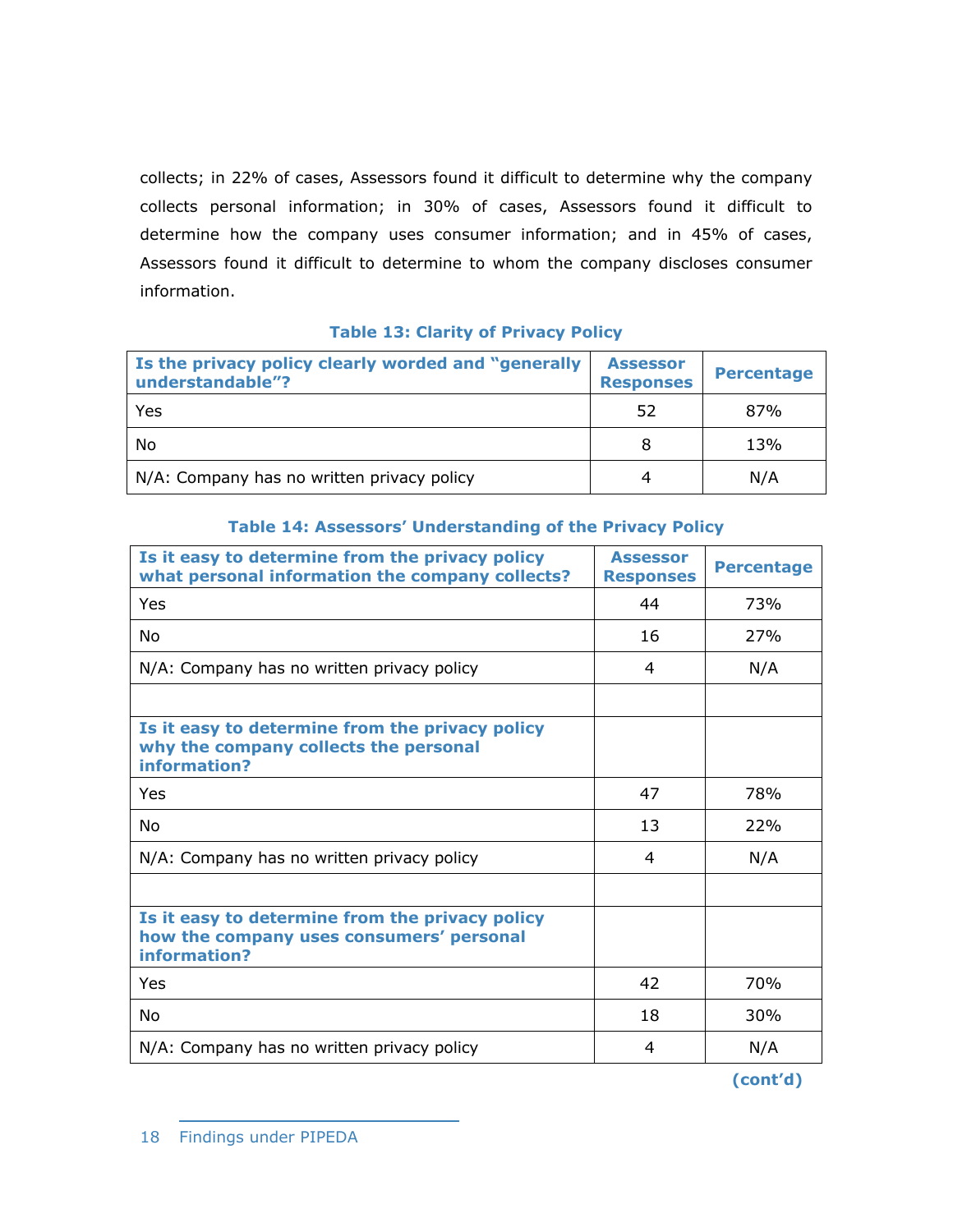| Is it easy to determine from the privacy policy to<br>whom the company discloses consumers'<br>personal information? | <b>Assessor</b><br><b>Responses</b> | <b>Percentage</b> |
|----------------------------------------------------------------------------------------------------------------------|-------------------------------------|-------------------|
| Yes                                                                                                                  | 33                                  | 55%               |
| No                                                                                                                   | 27                                  | 45%               |
| N/A: Company has no written privacy policy                                                                           | 4                                   | N/A               |

#### **Table 14: Assessors' Understanding of the Privacy Policy (cont'd)**

It is important to note that all Assessors who participated in this study are highly educated law students. According to Statistics Canada's 2001 Census, only 25% of the adult population in Canada has some university education. In contrast, 45% have only elementary to secondary school level education. It is therefore likely that many more policies would be rated as difficult to understand if Assessors were drawn from a sample of ordinary consumers.

#### *5.1.3.4. Completeness of Privacy Policies*

 Principle 4.8.2 stipulates that the information made available by companies regarding their information management practices shall include:

*(a) the name or title, and the address, of the person who is accountable for the organization's policies and practices and to whom complaints or inquiries can be forwarded;* 

*(b) the means of gaining access to personal information held by the organization;* 

*(c) a description of the type of personal information held by the organization, including a general account of its use;* 

*(d) a copy of any brochures and other information that explain the organization's policies, standards, or codes; and* 

*(e) what personal information is made available to related organizations (e.g., subsidiaries).*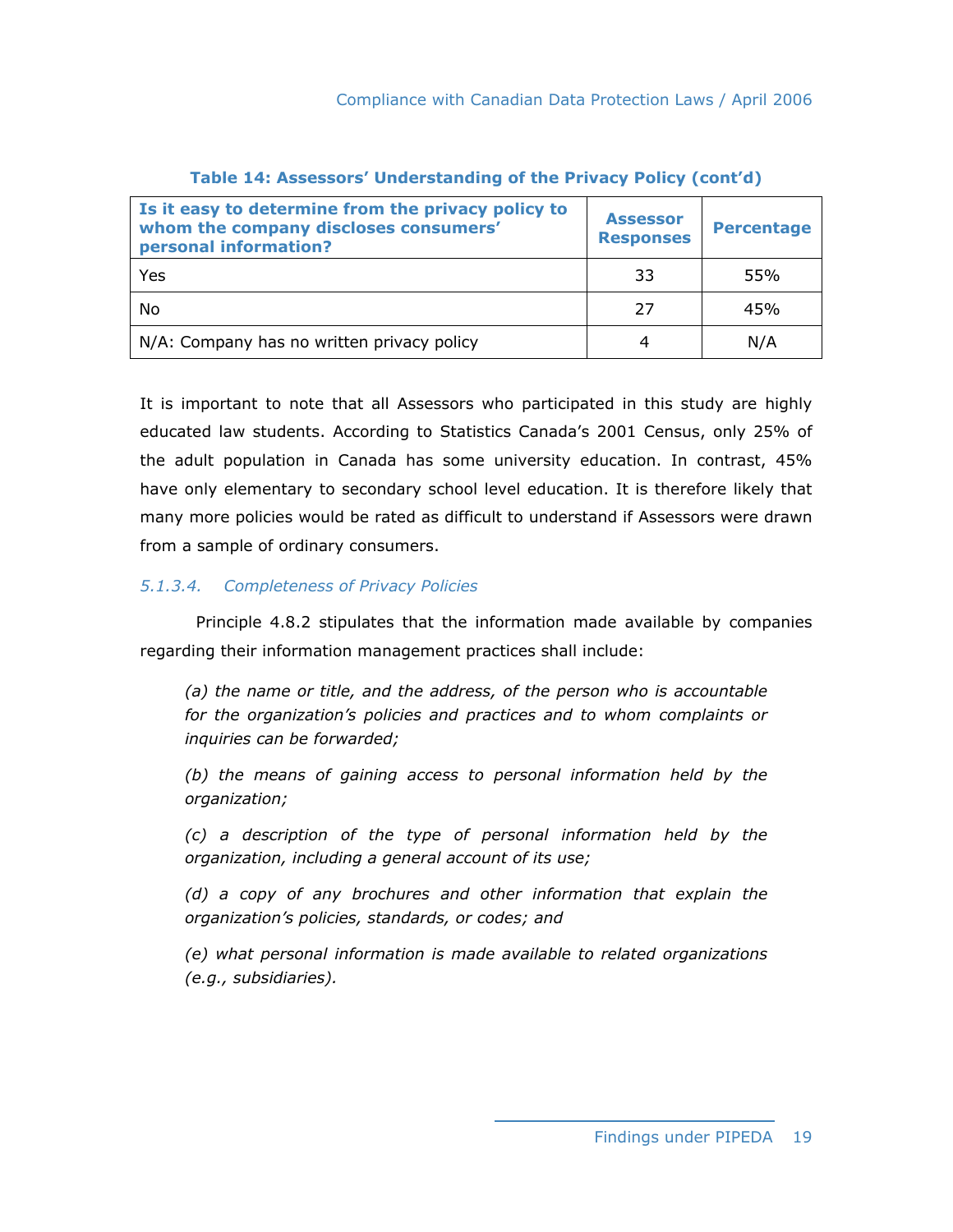Assessors reviewed each company's privacy policy to test whether it included these requirements (other than item (d)). The results show that many companies' privacy policies are deficient.

Over one quarter of the policies reviewed (30%) failed to provide contact information for a privacy officer. 50% failed to provide adequate instructions on how to access one's information, and 38% failed to even address the issue. Over one quarter (27%) of the policies reviewed failed to describe the types of information about consumers that they hold, and 18% failed to describe what the company does with that information. Almost half of our sample of companies (47%) failed to describe the types of personal information they share with other organizations. Even ten (34%) of the 29 companies who admit in their privacy policies to sharing customer information with other organizations (see Table 4), did not describe the type of information they share with other companies.

| Does the privacy policy provide contact<br>information for the person accountable for the<br>organization's privacy policies and practices?             | <b>Assessor</b><br><b>Responses</b> | <b>Percentage</b> |
|---------------------------------------------------------------------------------------------------------------------------------------------------------|-------------------------------------|-------------------|
| Yes                                                                                                                                                     | 42                                  | 70%               |
| No.                                                                                                                                                     | 18                                  | 30%               |
| N/A: Company has no written privacy policy                                                                                                              | 4                                   | N/A               |
|                                                                                                                                                         |                                     |                   |
| Does the privacy policy specifically describe how<br>consumers can get access to their personal<br>information held by the company?                     |                                     |                   |
| Yes: Privacy policy clearly states how consumers can<br>access their personal information                                                               | 30                                  | 50%               |
| Somewhat: Privacy policy discusses the right to access<br>one's personal information but does not make it clear<br>how or where to send access requests | 7                                   | 12%               |
| No: Privacy policy does not address this issue                                                                                                          | 23                                  | 38%               |
| N/A: Company has no written privacy policy                                                                                                              | 4                                   | N/A               |

#### **Table 15: Compliance with Principle 4.8.2**

**(cont'd)**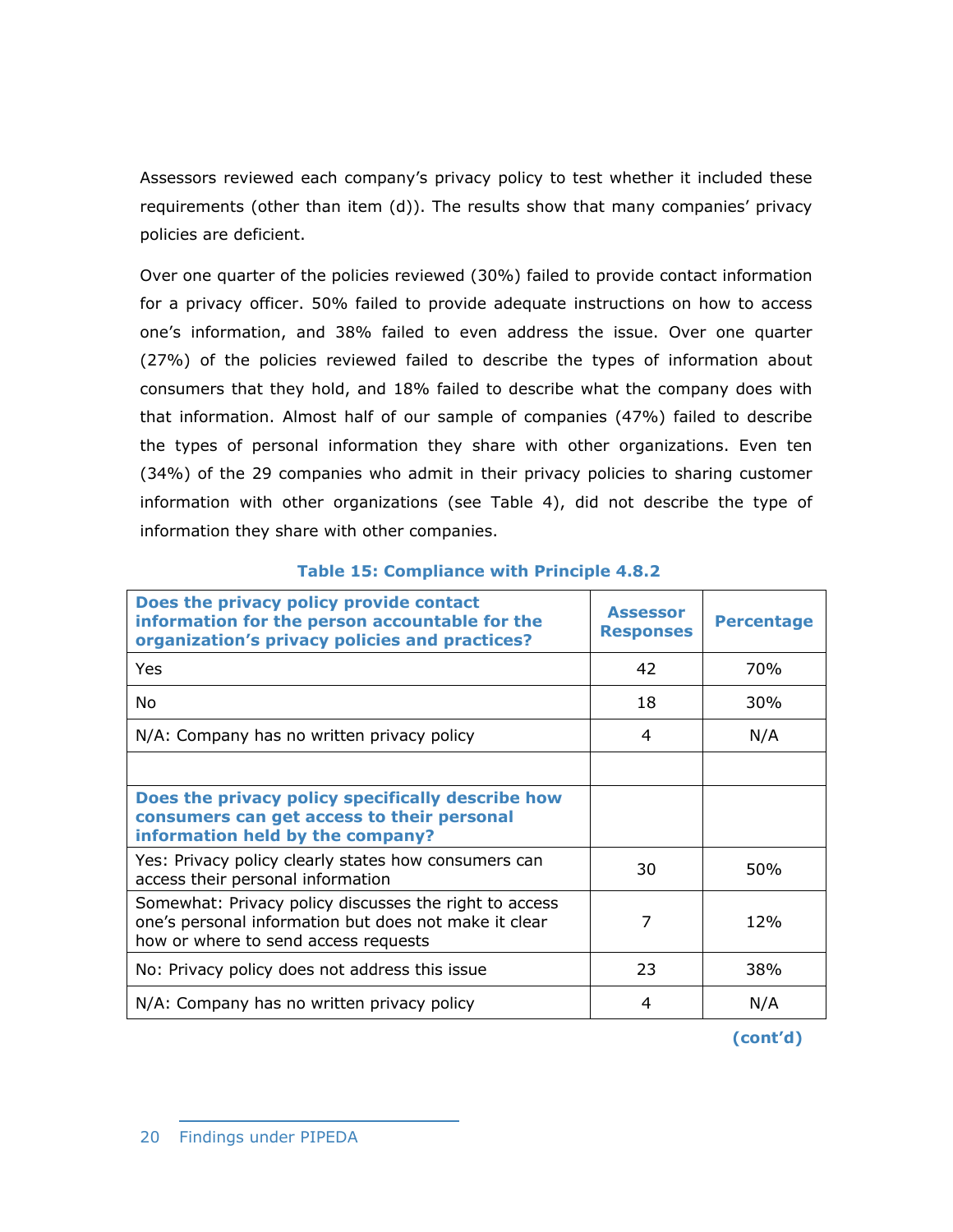| Does the privacy policy describe the type of<br>information the company holds about consumers?                                                                                                    | <b>Assessor</b><br><b>Responses</b> | <b>Percentage</b> |
|---------------------------------------------------------------------------------------------------------------------------------------------------------------------------------------------------|-------------------------------------|-------------------|
| Yes: Privacy policy clearly describes the type of consumer<br>information the company holds                                                                                                       | 44                                  | 73%               |
| No: Privacy policy does not specify the type of consumer<br>information it holds                                                                                                                  | 16                                  | 27%               |
| N/A: Company has no written privacy policy                                                                                                                                                        | 4                                   | N/A               |
|                                                                                                                                                                                                   |                                     |                   |
| Does the privacy policy describe what the<br>company does with personal consumer<br>information?                                                                                                  |                                     |                   |
| Yes                                                                                                                                                                                               | 49                                  | 82%               |
| <b>No</b>                                                                                                                                                                                         | 11                                  | 18%               |
| N/A: Company has no written privacy policy                                                                                                                                                        | 4                                   | N/A               |
|                                                                                                                                                                                                   |                                     |                   |
| Does the privacy policy describe what consumer<br>information the company shares with other<br>organizations including affiliates?                                                                |                                     |                   |
| Yes: Privacy policy specifies the types of personal<br>information the company shares with other organizations                                                                                    | 9                                   | 15%               |
| Somewhat: Privacy policy gives examples, but not a<br>complete list, of personal information shared OR the<br>company specifies types of information shared in some<br>contexts but not in others | 23                                  | 38%               |
| No: Privacy policy does not indicate what types of<br>personal information the company shares with other<br>organizations                                                                         | 28                                  | 47%               |
| N/A: Company has no written privacy policy                                                                                                                                                        | 4                                   | N/A               |

#### **Table 15: Compliance with Principle 4.8.2 (cont'd)**

#### *5.1.3.5. Openness About Disclosure Practices*

 Assessors also reviewed privacy policies to determine the extent to which companies that share consumer information with affiliates and third parties are open about whom they share the information with. Results show that 45% of privacy policies assessed were unclear, even generally, on whom the companies disclose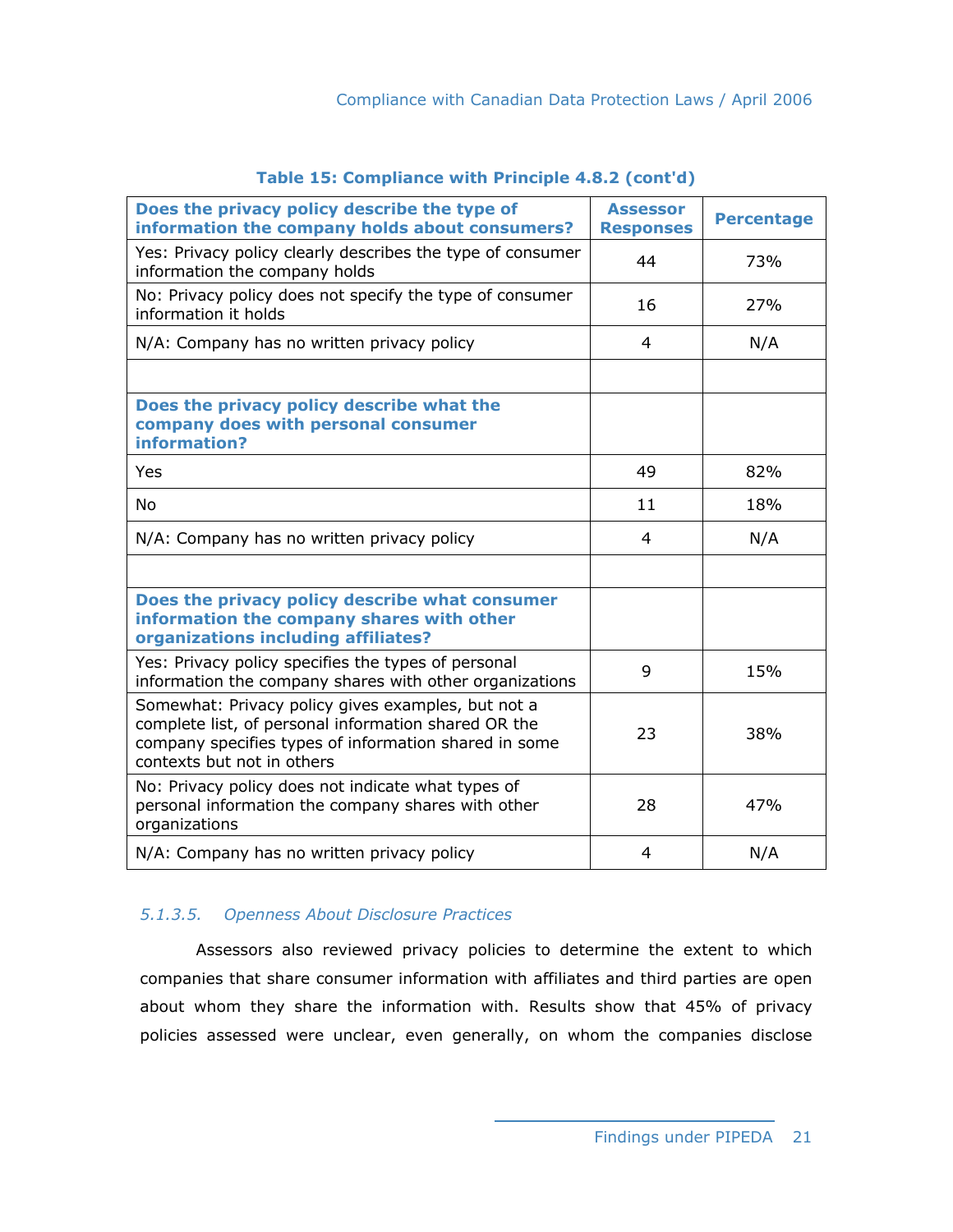information to (see Table 14). Moreover, of the 29 companies in the survey sample who claim in their privacy policies to share consumer information with affiliates or third parties for secondary marketing purposes (see Table 4), none provided a complete list of the companies with whom they share information.

#### **Table 16: Openness About Disclosure Practices**

| Where the company shares customers' personal<br>information with other companies for secondary<br>purposes, does the company provide in the privacy<br>policy the names of companies with whom they<br>share customers' personal information? | <b>Assessor</b><br><b>Responses</b> | <b>Percentage</b> |
|-----------------------------------------------------------------------------------------------------------------------------------------------------------------------------------------------------------------------------------------------|-------------------------------------|-------------------|
| Yes: Company provides a complete list                                                                                                                                                                                                         |                                     | $0\%$             |
| Yes: Company gives examples by providing the names of<br>some of the companies with whom it shares personal<br>information                                                                                                                    | 4                                   | 14%               |
| No                                                                                                                                                                                                                                            | 25                                  | 86%               |

#### *5.1.4. CONSENT*

#### **Key Findings**

Not surprisingly, the vast majority of online retailers we surveyed (78%) rely on opt-out methods, at least in part, to obtain consumer consent for secondary uses and disclosures of their personal information. Only 8% use opt-in methods exclusively, and a surprising 14% do not bother to get consent through any means when customers register or order on their site, even though they admit to secondary uses or disclosures or are unclear on this point.

Under PIPEDA, consent must be informed. Yet, 17% of the privacy policies reviewed were unclear about whether the company uses consumer information for marketing purposes, and 18% were unclear about whether the company shares consumer information with other companies. A further 6% of companies did not have privacy policies at all. In 31% of the cases we reviewed, the companies provided no notice via the privacy policy or otherwise during the registration or ordering process.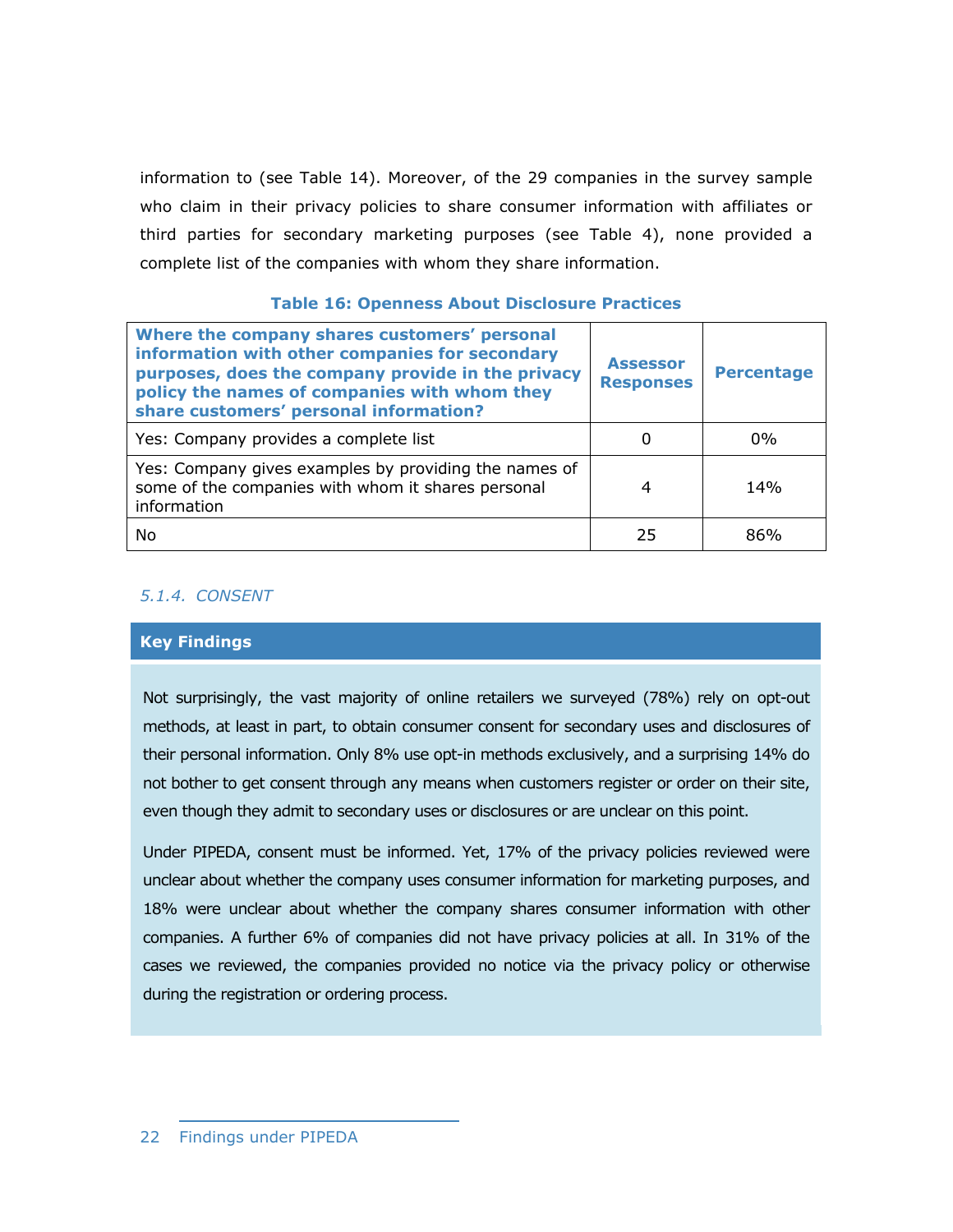Moreover, during the registration or ordering process, the majority of the 64 companies we assessed (53%) provided notice to customers only via a link to the privacy policy, requiring consumers to visit the privacy policy and read through it for an understanding of what the company does with their personal information. Of these, 56% failed to bring the link to the privacy policy to the customer's attention during the registration or ordering process.

We found a number of misleading privacy policies. In particular, of the 60 privacy policies assessed, 18% suggest that the company uses opt-in consent when in fact it relies on opt-out consent. This misleads consumers into thinking that their information will not be used for secondary purposes when in fact it will.

Twenty-nine companies (48% of our sample) admitted to sharing consumer information with other companies for purposes other than the transaction in question (another 11 (18%) were unclear). Yet, ten of these companies (34% of those that clearly share) did not offer consumers a choice regarding this practice during the registration or ordering process.

The methods used by many online retailers to obtain consent from consumers do not meet the requirements for valid consent:

- Of those companies relying on opt-out consent, 50% did so merely via a link to an often lengthy privacy policy as part of the registration or ordering process. In these cases, the majority (52%) failed to bring the link to the privacy policy to the customer's attention.
- Of those companies that included an opt-out in their privacy policy, 60% buried it inconspicuously in the often lengthy policy.
- Ten companies in our sample offered fewer opt-out options during the registration or ordering process than via their privacy policies, without any indication to consumers that additional opt-out options were available via the privacy policy. This misleading practice was exacerbated by the fact that none of these companies bothered to bring their privacy policy to the attention of consumers during the registration or ordering process.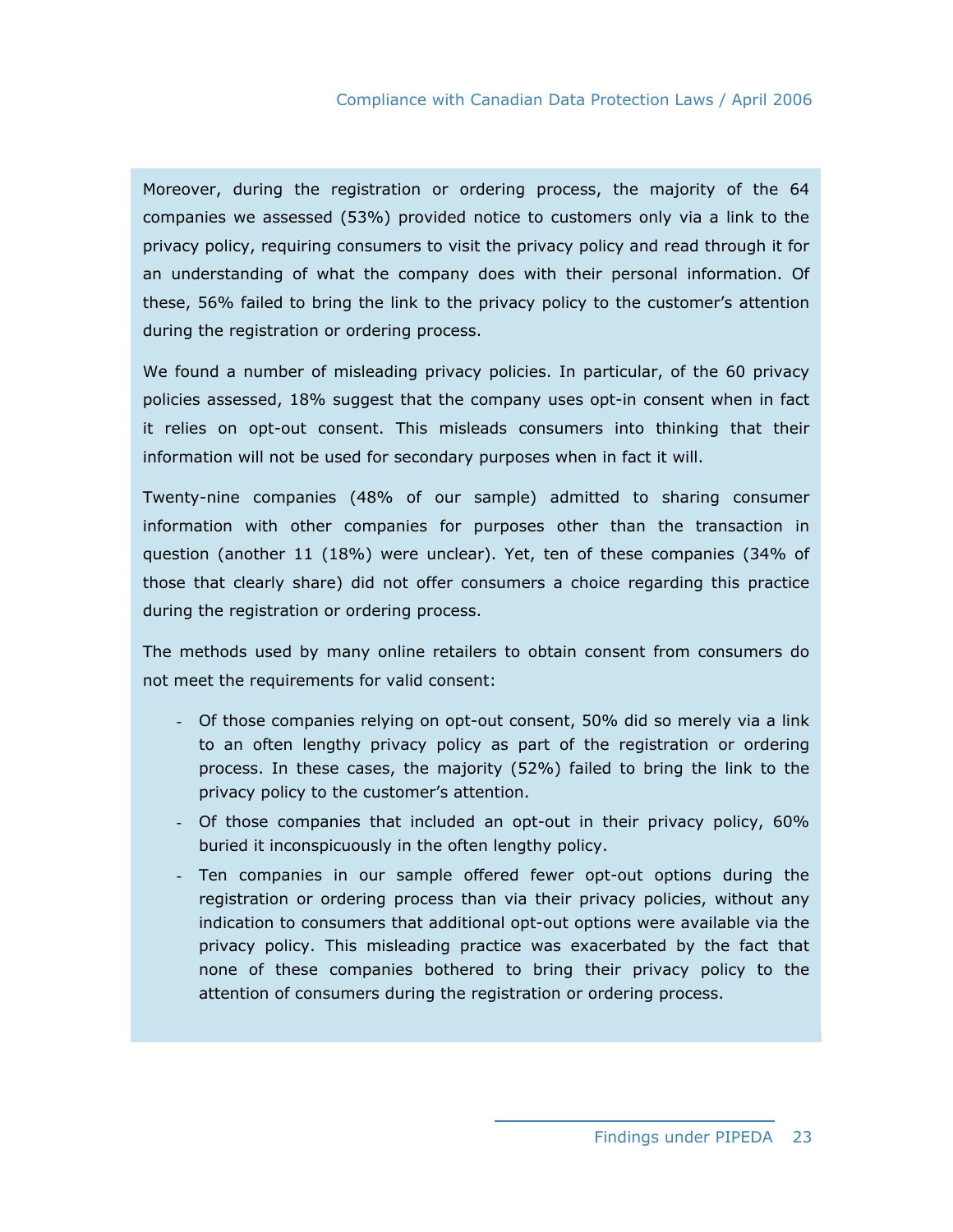Of those companies relying on opt-out consent, 50% did not offer an immediate opt-out option as part of the transaction; rather, consumers have to consent against their will initially and then take additional steps to optout.

In seven cases (11%), the retailer clearly required consent to a secondary purpose in order for the consumer to transact. In none of these cases did the consumer receive any value in exchange for such consent. In an additional 18 cases, Assessors were not sure whether consent to a secondary use or disclosure was mandatory, due to lack of clarity in the privacy policy or an absence of a written privacy policy. Thus, potentially 39% of companies we assessed are violating PIPEDA's "refusal to deal" section.

#### *5.1.4.1. Knowledge and Consent*

Principle 4.3 requires that:

*The knowledge and consent of the individual are required for the collection, use, or disclosure of personal information, except where inappropriate.* 

Principle 4.3.2 further requires that:

*To make the consent meaningful, the purposes [for which the information will be used] must be stated in such a manner that the individual can reasonably understand how the information will be used or disclosed.* 

#### *5.1.4.2. Adequacy of Notice*

 CIPPIC tested the informed consent principle in part by asking Assessors to identify whether, based on a reading of the companies' privacy policies, they understood the purposes for which companies use consumer information. Without a clear and complete explanation of what the company does with consumer information, companies cannot be said to be obtaining meaningful consent.

Of the 60 privacy policies reviewed, Assessors indicated that in 22% of cases, it was difficult to ascertain from the privacy policy why the company collects consumer information and in 30% of cases, it was difficult to determine how the company uses consumer information. In a surprising 18% of cases, Assessors reported that the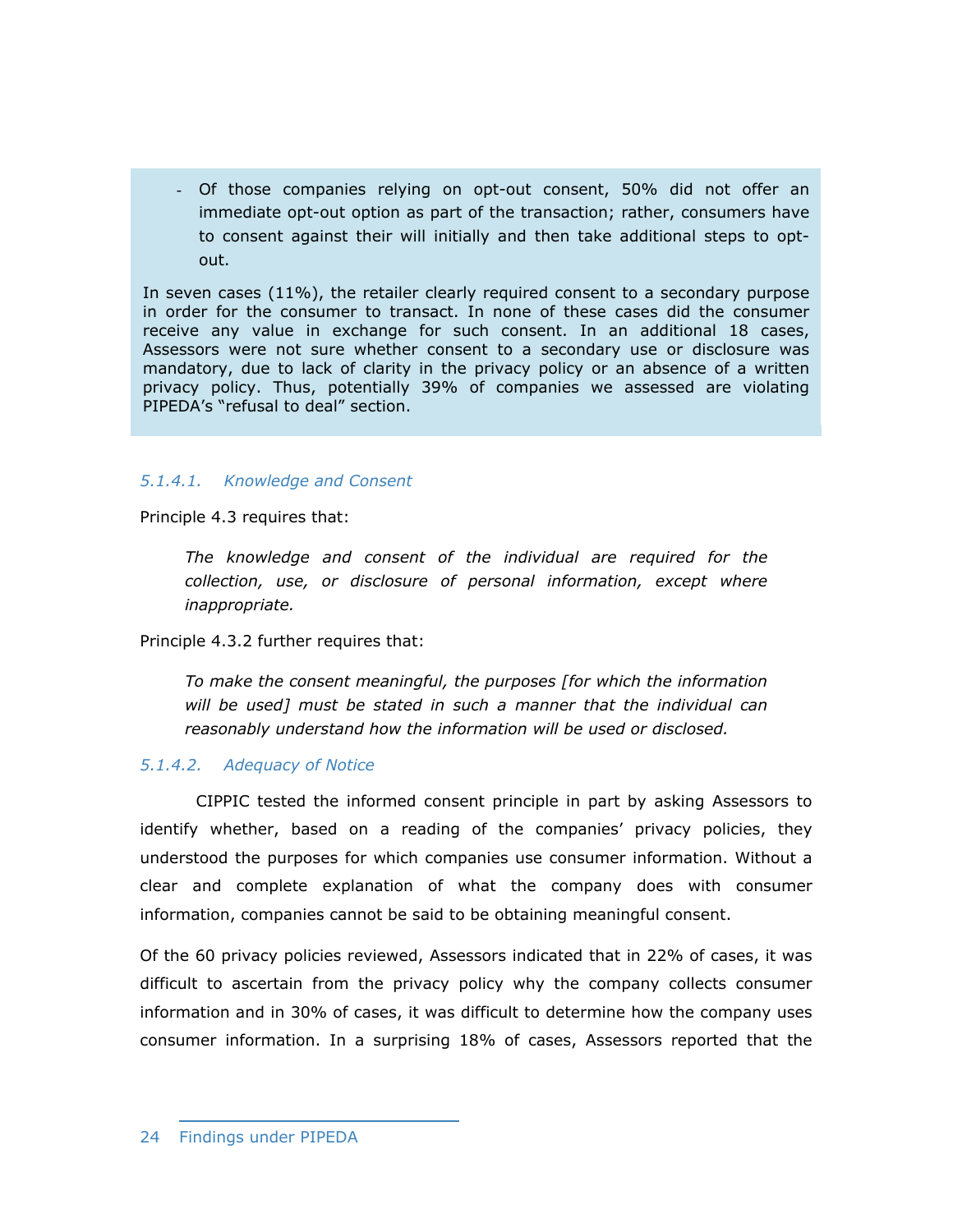privacy policy does not specify at all what the company does with consumer information (see Tables 14 and 15). Depending on how the company obtains consent, this suggests that consumers may not even be able to provide informed consent in some cases.

#### *5.1.4.3. Methods of Notifying Consumers*

 Assessors also looked at companies' privacy policies and online ordering practices to determine how companies obtain informed consent from consumers for secondary uses of their personal information. Assessors looked at companies' practices both during the registration process (in cases where companies require customers to register prior to placing an order) and the ordering process.

Of the 64 companies in the survey sample, 34 (53%) provide notice to customers only via a link to the privacy policy, requiring consumers to visit the privacy policy and read through it for an understanding of what the company does with their personal information. Of these cases, 56% of companies fail to bring the link to the privacy policy to the customer's attention during the registration or ordering process. In 31% of cases, the companies provide no notice via the privacy policy or otherwise during the registration or ordering process. Hence, it is likely that many customers are unaware of the uses and disclosures of their personal information to which they are ostensibly agreeing.

| Methods of notifying customers of secondary uses<br>and disclosures of consumer information during<br>registration/ordering. | <b>Number of</b><br><b>Companies</b> | <b>Percentage</b> |
|------------------------------------------------------------------------------------------------------------------------------|--------------------------------------|-------------------|
| Via link to privacy policy; link not brought to customer's<br>attention                                                      | 19                                   | 30%               |
| Via link to privacy policy; link brought to customer's<br>attention                                                          | 12                                   | 19%               |
| Customer is required to review the privacy policy as part<br>of the registration/ordering process                            | 3                                    | 4%                |
| Notice included in the registration/ordering process                                                                         | 10                                   | 16%               |
| No notice during the registration/ordering process                                                                           | 20                                   | 31%               |

#### **Table 17: Notice Methods**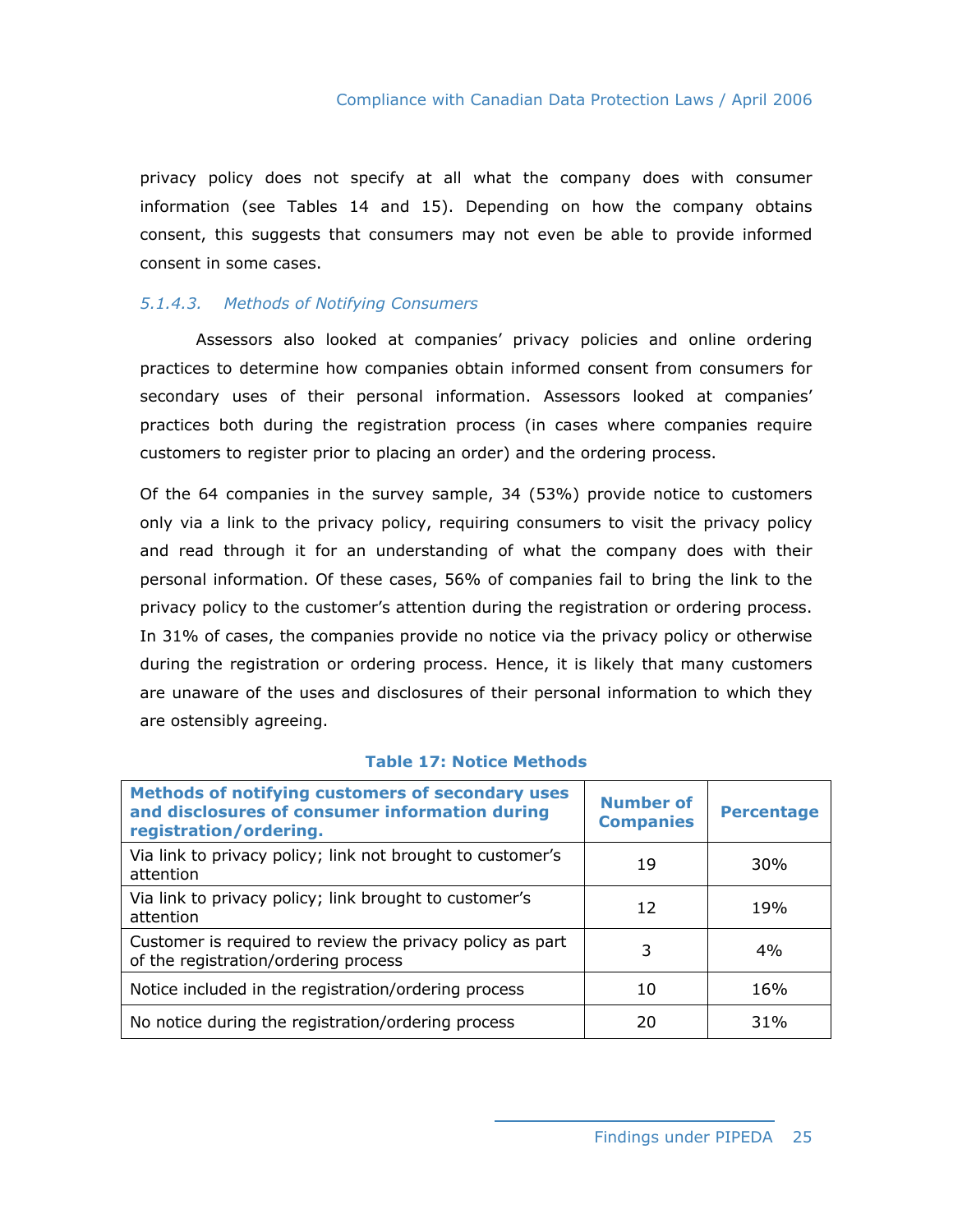## *5.1.4.4. Form of Consent*

According to Principle 4.3.4:

*The form of consent sought by the organization may vary, depending upon the circumstances and the type of information.* 

While opt-in consent is the strongest form of consent and is thus preferable from a privacy perspective, the Privacy Commissioner has approved the use of opt-out consent for secondary marketing purposes where the following requirements are met<sup>5</sup>:

- The personal information is demonstrably non-sensitive in nature and context.
- The information-sharing situation is limited and well-defined as to the nature of the personal information to be used or disclosed and the extent of the intended use or disclosure.
- The organization's purposes are limited and well-defined, and stated in a clear and understandable manner.
- As a general rule, organizations should obtain consent for the use or disclosure at the time of collection.
- The organization must establish a convenient procedure for opting out of, or withdrawing consent to, secondary purposes. The opt-out should take effect immediately and prior to any use or disclosure of personal information for the proposed new purposes.

Of the 64 companies in the survey sample, the vast majority (78 percent) use an opt-out consent method to obtain consent from customers for at least some secondary uses of their personal information during the registration or ordering process. Only five (8%) use opt-in consent exclusively, while a surprising nine companies (14%) do not employ either opt-in or opt-out consent during the registration or ordering process.

 $\overline{a}$ 5 Taken from the Office of the Privacy Commissioner of Canada Fact Sheet: *Determining the appropriate form of consent under the* Personal Information Protection and Electronic Documents Act, online: <http://www.privcom.gc.ca/fs-fi/02\_05\_d\_24\_e.asp>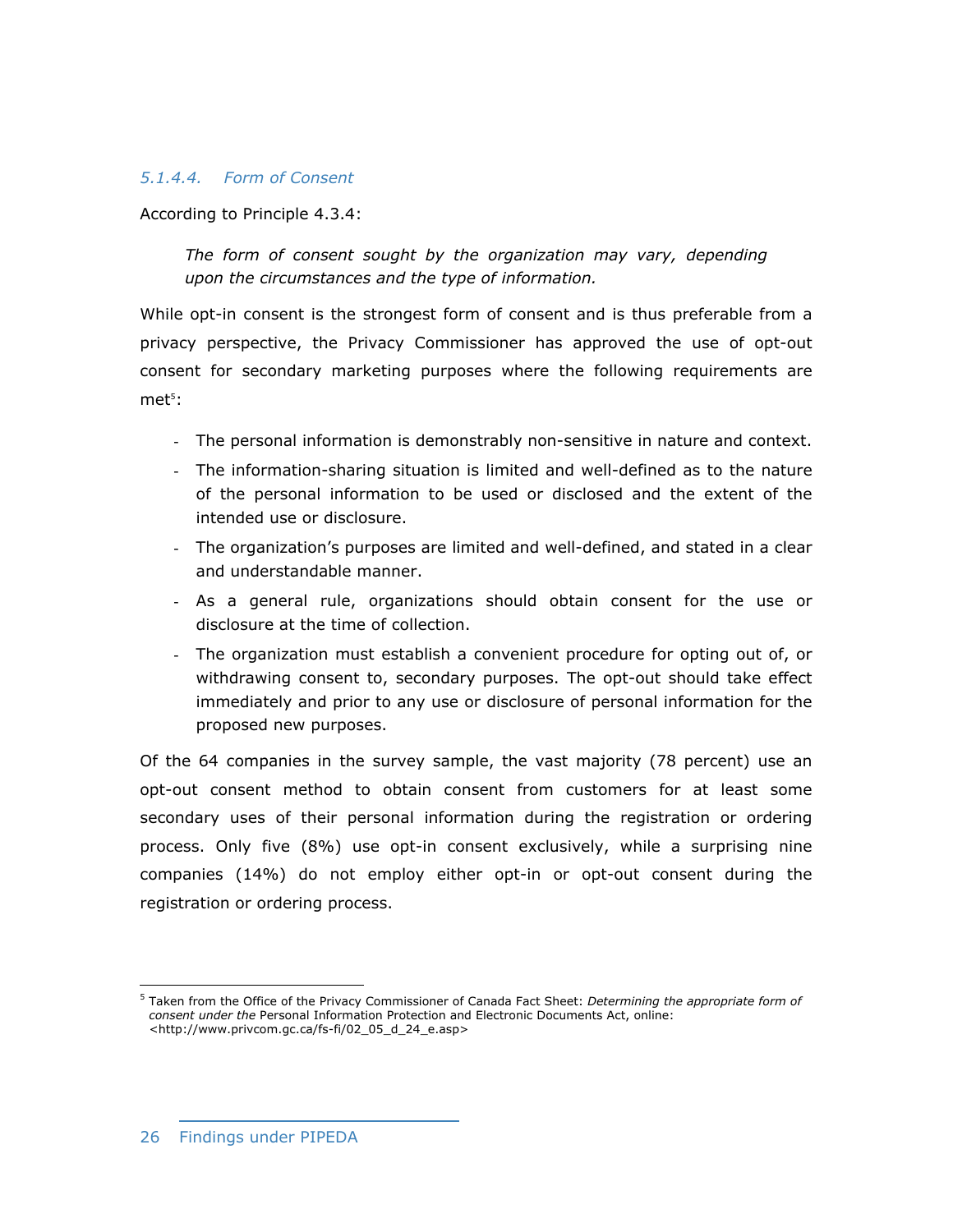Of the 78% of companies that use opt-out consent, 50% do so merely via a link to the privacy policy, requiring that consumers access the privacy policy and read through it to understand how they can opt-out of unnecessary uses of their personal information. In these cases, the majority (52%) fail to bring the link to the privacy policy to the customer's attention. Once again, it is therefore likely that many customers are unaware of the uses and disclosures of their personal information to which they are ostensibly agreeing.

## **Table 18: Consent Practices**

| During the registration/ordering process, how<br>does the company obtain consumers' consent for<br>secondary uses and disclosures of their<br>information? | <b>Assessor</b><br><b>Responses</b> | <b>Percentage</b> |
|------------------------------------------------------------------------------------------------------------------------------------------------------------|-------------------------------------|-------------------|
| Opt-out (exclusively)                                                                                                                                      | 45                                  | 70 <sub>%</sub>   |
| Opt-out and opt-in                                                                                                                                         | 5                                   | 8%                |
| Opt-in (exclusively)                                                                                                                                       | 5                                   | 8%                |
| No opt-out or opt-in option during registration/ordering                                                                                                   | q                                   | 14%               |

## **Table 19: Opt-out During Registration/Ordering**

| During the registration/ordering process, how<br>does the company bring the opportunity to opt-out<br>to the consumer's attention? | <b>Assessor</b><br><b>Responses</b> | <b>Percentage</b> |
|------------------------------------------------------------------------------------------------------------------------------------|-------------------------------------|-------------------|
| Via link to privacy policy on registration/ordering page;<br>link not brought to the consumer's attention                          | 13                                  | 26%               |
| Via link to privacy policy on registration/ordering page;<br>link brought to the consumer's attention                              |                                     | 14%               |
| Consumer is required to review or agree to the linked<br>privacy policy as part of the registration/ordering process               | 5                                   | 10%               |
| Opt-out forms part of the registration/ordering process                                                                            | 25                                  | 50%               |

## *5.1.4.5. Conspicuousness of Opt-out Option in Privacy Policy*

 Assessors found that, in the 47 cases where companies provide an opt-out option in their privacy policies, the majority of those opt-out options (60%) were inconspicuously buried in the privacy policy.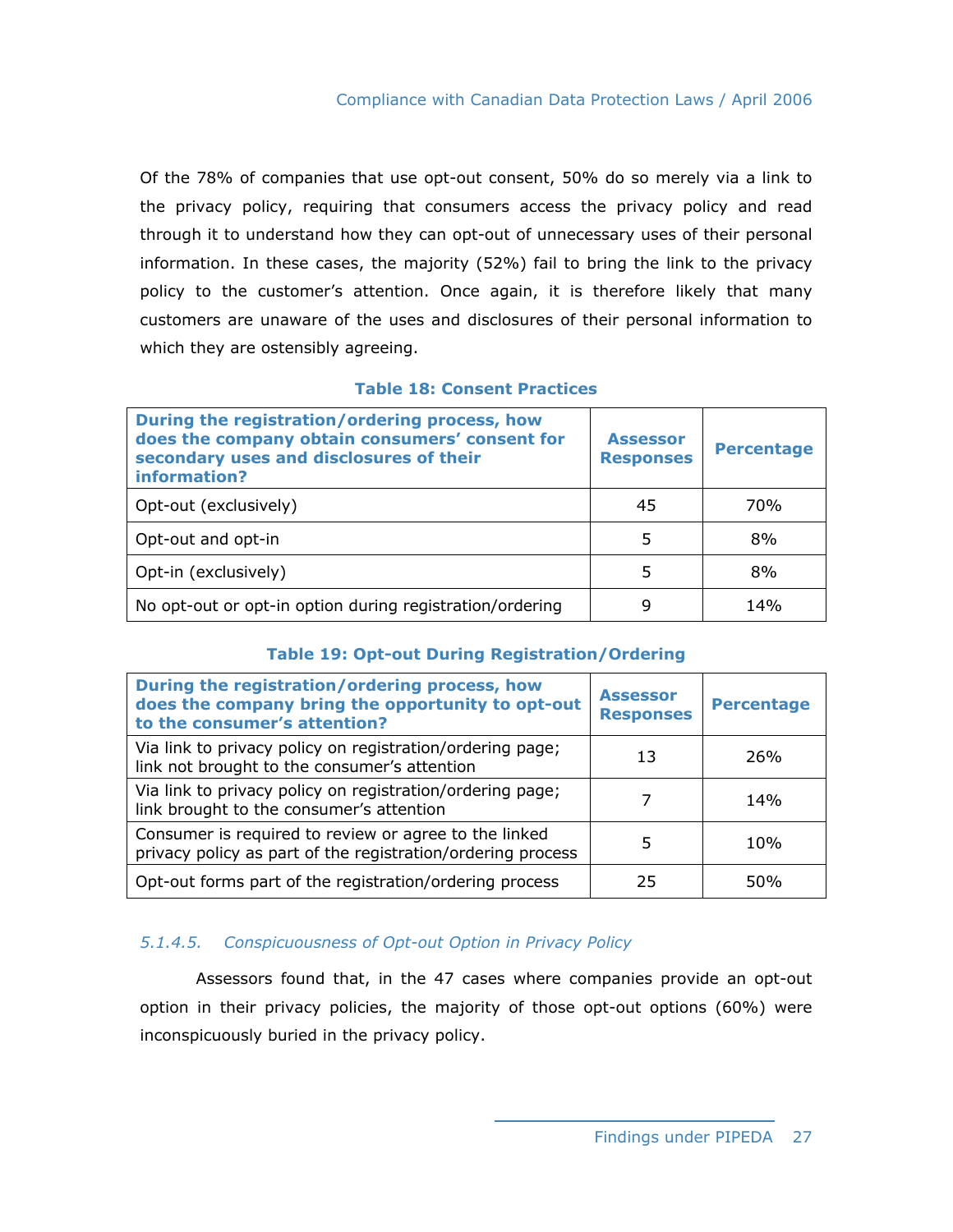| Is the opt-out option in the privacy policy<br>conspicuous? | <b>Assessor</b><br><b>Responses</b> | <b>Percentage</b> |
|-------------------------------------------------------------|-------------------------------------|-------------------|
| Yes                                                         | 19                                  | 40%               |
| No                                                          | 28                                  | 60%               |

## **Table 20: Conspicuousness of Opt-out in Privacy Policy**

# *5.1.4.6. Timeliness of Opt-out*

 In addition, Assessors reported that of the 50 companies who offer opt-out consent during the registration or ordering process, 50% allow consumers to opt-out only after agreeing to allow secondary uses or disclosures. In such cases, consumers must email, telephone, or mail a request to the company to be removed from the marketing list or to otherwise restrict secondary uses and disclosures. Such extra efforts no doubt increase the likelihood that consent will be assumed incorrectly.

| Does the company provide an immediate opt-out<br>method for the consumer?                                 | <b>Assessor</b><br><b>Responses</b> | <b>Percentage</b> |
|-----------------------------------------------------------------------------------------------------------|-------------------------------------|-------------------|
| Yes: Consumer can select the opt-out option before or<br>during registration/ordering                     | 25                                  | 50%               |
| No: Consumer can only opt-out after agreeing to allow<br>secondary uses or disclosures                    | 25                                  | 50%               |
| N/A: Company does not provide opt-out at all but uses<br>opt-in consent only during registration/ordering | 5                                   | N/A               |
| N/A: Company does not provide any opt-out method<br>during registration/ordering                          | 9                                   | N/A               |

**Table 21: Timeliness of Opt-out** 

## *5.1.4.7. Misleading Policies and Practices*

 In the 50% of cases where companies do provide a mechanism for customers to actively opt-out during the registration or ordering process, Assessors noted a number of discrepancies between what consumers can opt-out of during the registration or ordering process and what consumers can opt-out of via the company's privacy policy.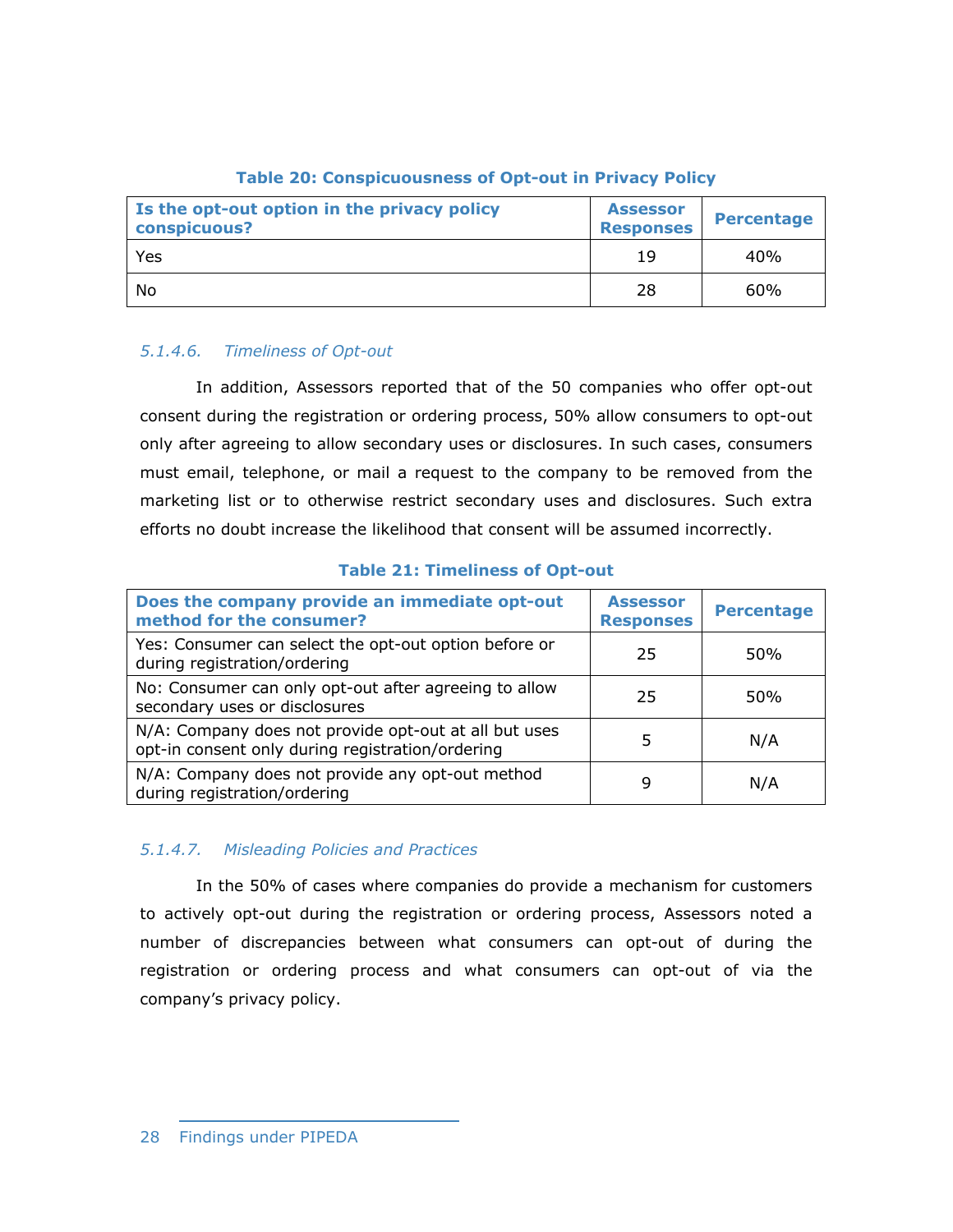In the 11 cases where such discrepancies were noted, all but one concerned cases where the opt-out during registration or ordering did not provide all of the opt-out options that were available in the privacy policy. Yet in these cases, the privacy policy was not brought to the consumer's attention. This finding suggests that customers of these online retailers may be misled into assuming that they have exhausted the full range of opt-out options during the registration or ordering process, when in fact, if they visited the policy, they would discover they had more opt-out options.

| Are there any discrepancies between what you<br>can opt-out of during the registration/ordering<br>process and what you can opt-out of via the<br>privacy policy? | <b>Assessor</b><br><b>Responses</b> | <b>Percentage</b> |
|-------------------------------------------------------------------------------------------------------------------------------------------------------------------|-------------------------------------|-------------------|
| Yes                                                                                                                                                               | 11                                  | 26%               |
| No                                                                                                                                                                | 31                                  | 74%               |
| N/A: Can't opt-out via privacy policy, only during<br>registration/ordering                                                                                       | 8                                   | N/A               |
| N/A: Can opt-out via privacy policy, but only opt-in<br>during registration/ordering                                                                              | 4                                   | N/A               |
| N/A: Can't opt-out via privacy policy, only opt-in during<br>registration/ordering                                                                                | 1                                   | N/A               |
| N/A: Can't opt-out via privacy policy or during<br>registration/ordering, nor can you opt-in during<br>registration/ordering                                      | 7                                   | N/A               |
| N/A: Can opt-out via privacy policy, but not during<br>registration/ordering                                                                                      | $\overline{2}$                      | N/A               |
|                                                                                                                                                                   |                                     |                   |
| What is the nature of the discrepancy?                                                                                                                            |                                     |                   |
| Opt-out during registration/ordering process does not<br>provide all of the opt-out options available in the privacy<br>policy                                    | 10                                  | 91%               |
| Opt-out during registration/ordering process allows<br>consumers more opt-out options than available in the<br>privacy policy                                     | $\mathbf{1}$                        | 9%                |

## **Table 22: Opt-out Discrepancies**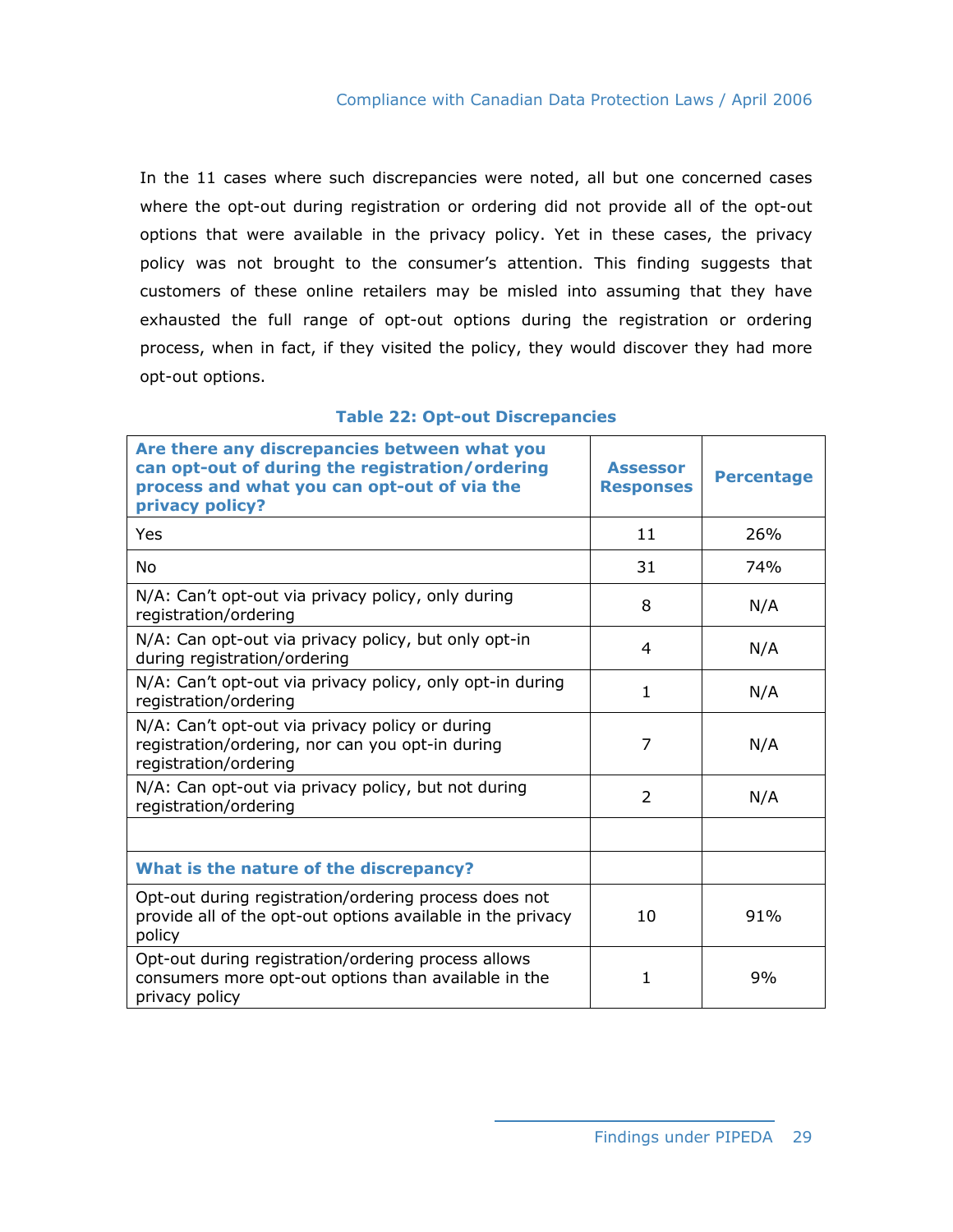Disturbingly, Assessors also found that a number of companies in the survey sample purport to use opt-in consent when they do not in fact do so. Of the 60 companies whose privacy policies were available for assessment, 14 (23%) suggest in their privacy policies that they use opt-in consent for secondary uses of consumer information. However, only three companies that claim to use opt-in consent actually use opt-in consent during the registration or ordering process. The remaining 11 companies, (18%) are misleading consumers into believing that their personal information will not be used for secondary purposes when in fact it may be so used.

#### **Table 23: Opt-in Consent**

| According to the privacy policy, does the company<br>engage in certain secondary uses or disclosures<br>only with positive opt-in consent of the consumer? | <b>Assessor</b><br><b>Responses</b> | <b>Percentage</b> |
|------------------------------------------------------------------------------------------------------------------------------------------------------------|-------------------------------------|-------------------|
| Yes (accurate)                                                                                                                                             |                                     | 5%                |
| Yes (inaccurate)                                                                                                                                           | 11                                  | 18%               |
| No                                                                                                                                                         | 46                                  | 77%               |
| N/A: Company has no written privacy policy                                                                                                                 | 4                                   | N/A               |

## *5.1.4.8. Requiring Consent as a Term of Service*

According to Principle 4.3.3, organizations must not:

*As a condition of the supply of a product or service, require an individual to consent to the collection, use, or disclosure of information beyond that required to fulfill the explicitly specified, and legitimate purposes.* 

Assessors noted seven cases in which companies require consumers to agree to secondary uses or disclosures in order to get the product or services. In none of these cases was the consumer given something of value in exchange for the consent. In 18 additional cases, Assessors were unable to determine whether the company required such consent as a condition of purchase.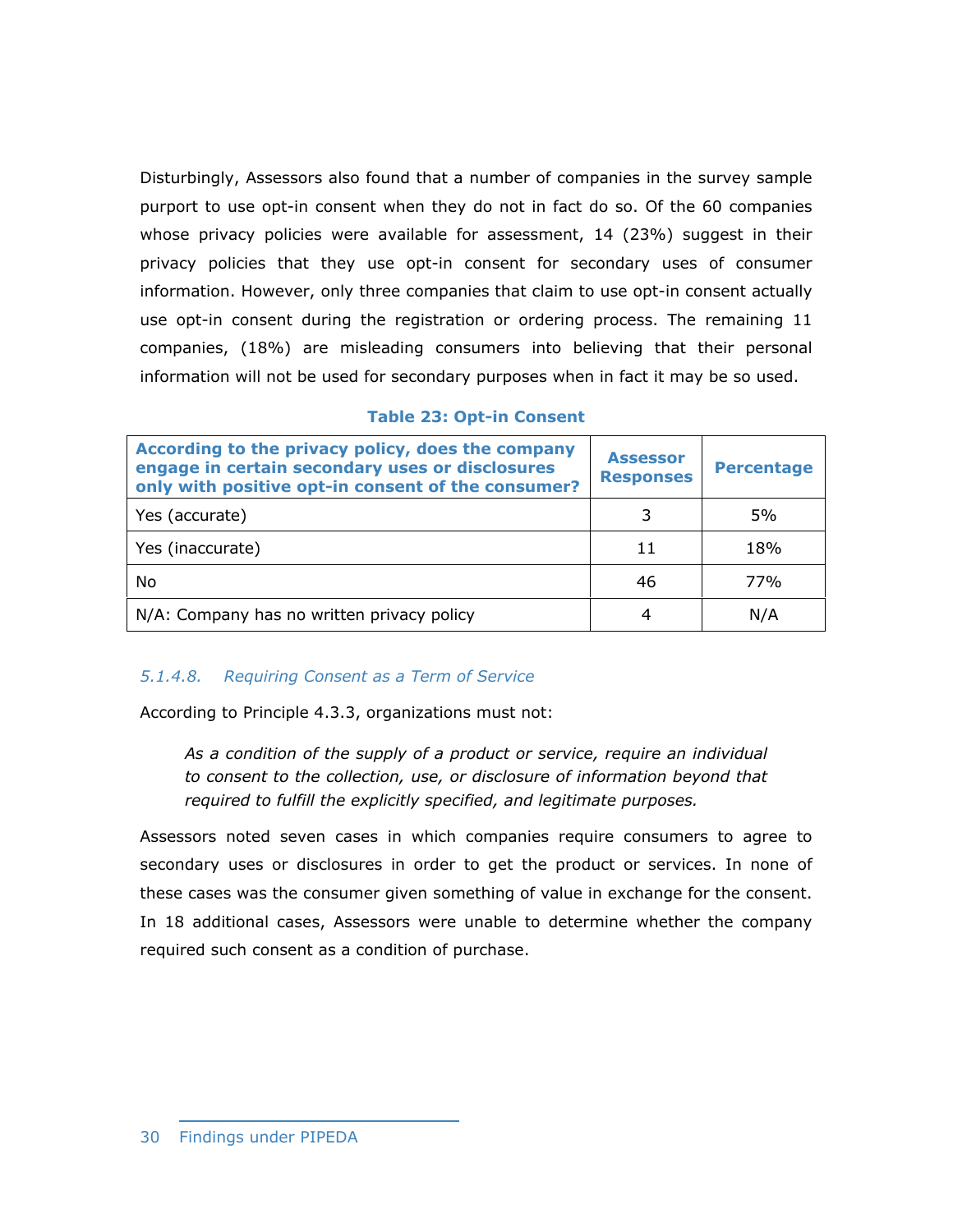# **Table 24: Requiring Customers to Agree to Secondary Uses of Personal Information**

| Does the company require that consumers agree<br>to secondary uses or disclosures in order to get<br>the product or service? | <b>Assessor</b><br><b>Responses</b> | <b>Percentage</b> |
|------------------------------------------------------------------------------------------------------------------------------|-------------------------------------|-------------------|
| Yes                                                                                                                          |                                     | 11%               |
| No                                                                                                                           | 39                                  | 61%               |
| Unclear                                                                                                                      | 18                                  | 28%               |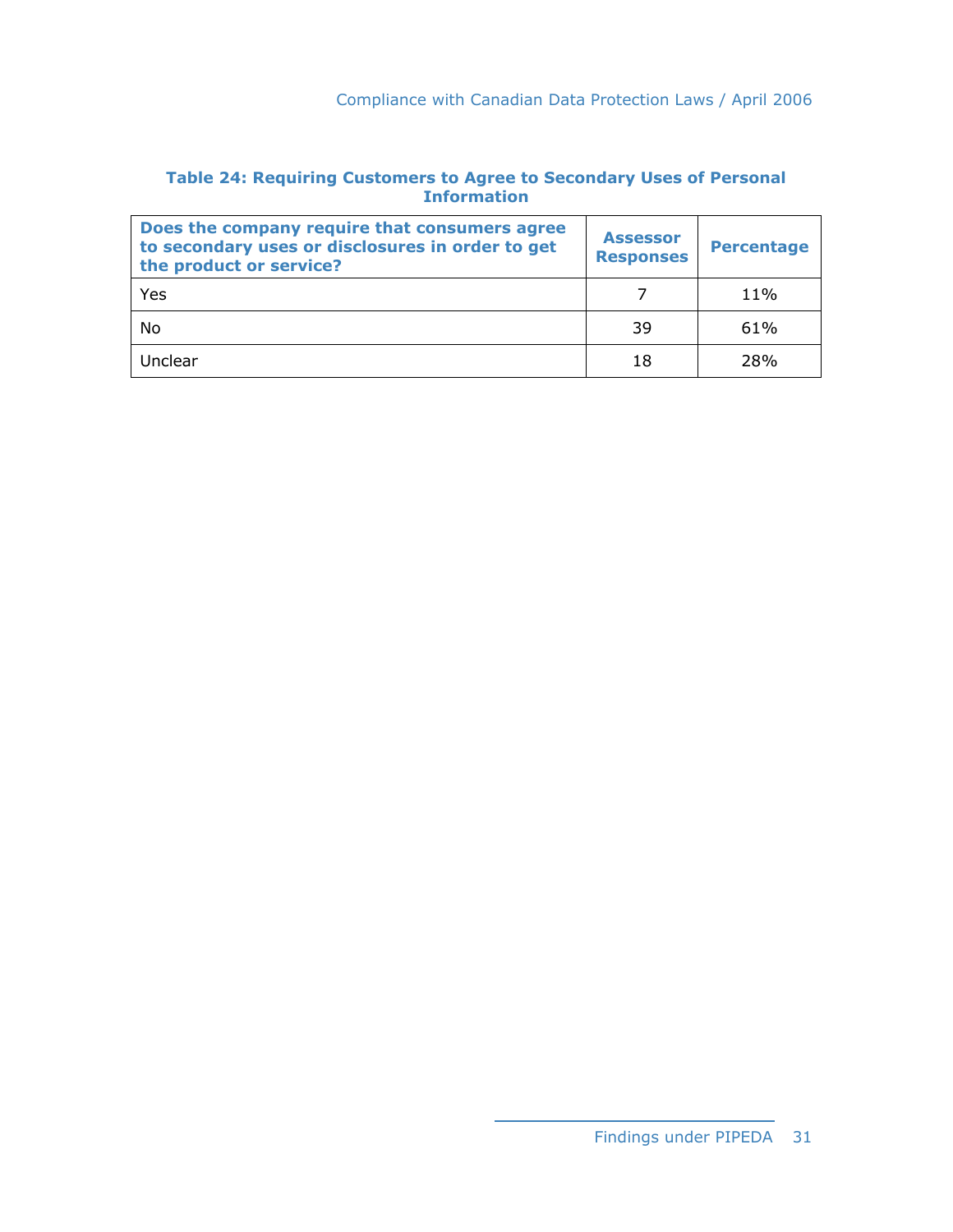# 5.2. PART 2: COMPLIANCE WITH INDIVIDUAL ACCESS

## **Key Findings**

A large proportion of companies are failing to comply with the PIPEDA requirement to inform individuals of the existence, use and disclosure of their personal information upon request, and to give individuals access to that information.

One-third (35%) of the companies we tested did not respond at all to access requests.

Of the companies that did respond,

- 42% failed to provide details about the Requestor's personal information they had on file;
- 37% provided no account or an inadequate account of how they use the personal information; and
- 58% did not give a list of companies to whom they have or may have disclosed personal information about the Requestor;

despite being specifically asked for this information by the Requestor.

#### *5.2.1.1. Access Requirement*

According to Principle 4.9:

*Upon request, and individual shall be informed of the existence, use and disclosure of his or her personal information and shall be given access to that information.* 

Despite this requirement, 35% of the 72 companies to whom access requests were sent failed to respond at all.

## *5.2.1.2. Time Requirement*

Pursuant to Principle 4.9.4:

*An organization shall respond to an individual's [access] request within a reasonable time…*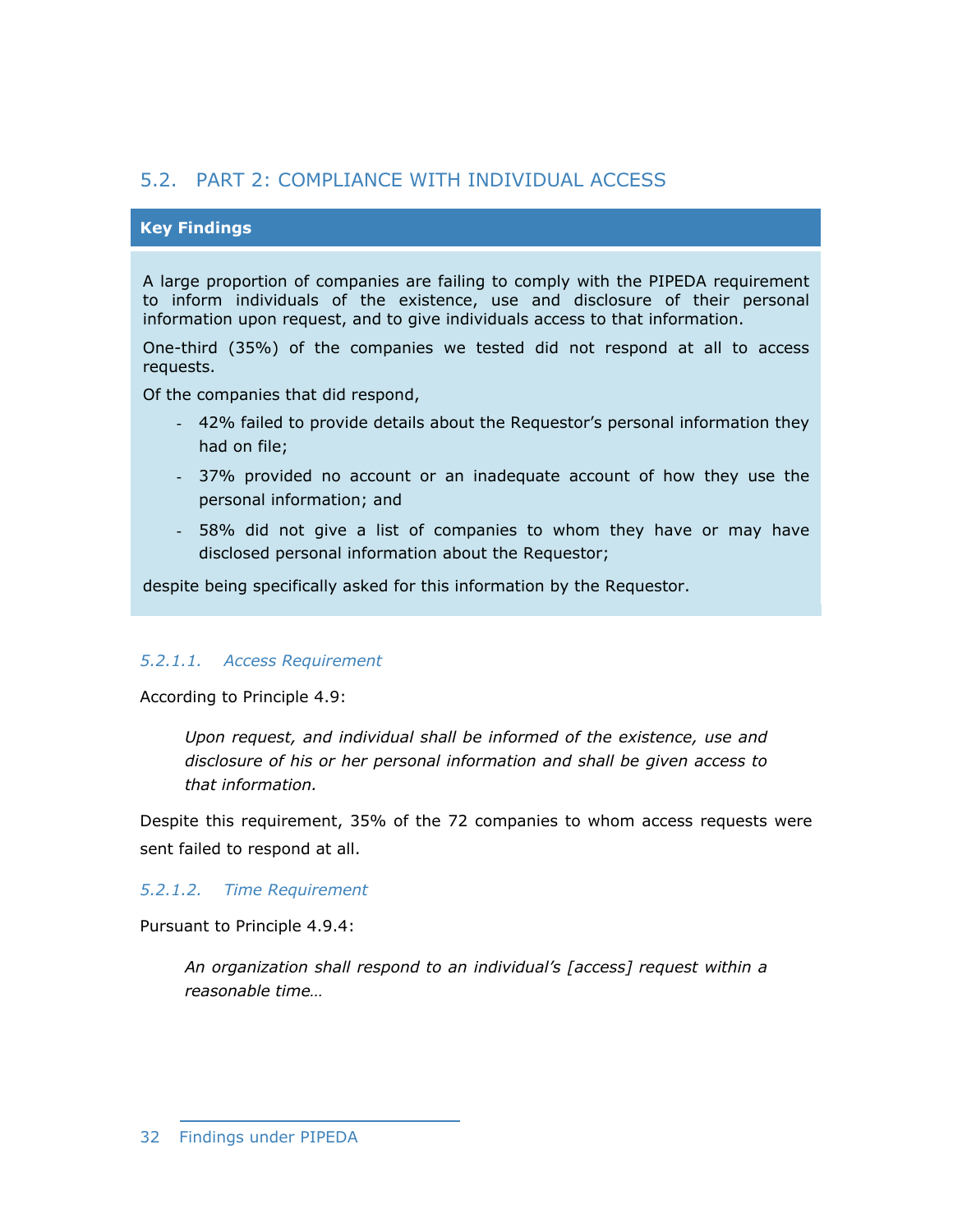## And section 8(3):

*An organization shall respond to a [access] request with due diligence and in any case not later than thirty days after receipt of the request.* 

Requesters tested compliance with PIPEDA's time requirements by recording the dates they sent their access requests and the dates they received the company's response to their requests, allowing five business days for mail delivery. Most companies that responded did so within the 30 day time limit.

| <b>Response Time</b> | <b>Companies</b> | <b>Percentage</b> |
|----------------------|------------------|-------------------|
| No response          | 25               | 35%               |
| Within 30 days       | 41               | 57%               |
| Within 45 days       | 4                | 5%                |
| Within 60 days       | 2                | 3%                |

## **Table 25: Company Response Times**

## *5.2.1.3. Access to Personal Information*

 As noted above, PIPEDA requires companies to give individuals access to their personal information held by the company.

Requesters asked companies to provide them with a copy of all the specific information about the Requester that the company contains in their files.

Of the 43 companies that both responded to the Requesters' requests and claimed to have information about the Requester, a significant minority (42%) did not provide Requesters with copies of specific information about them that the company had in its files.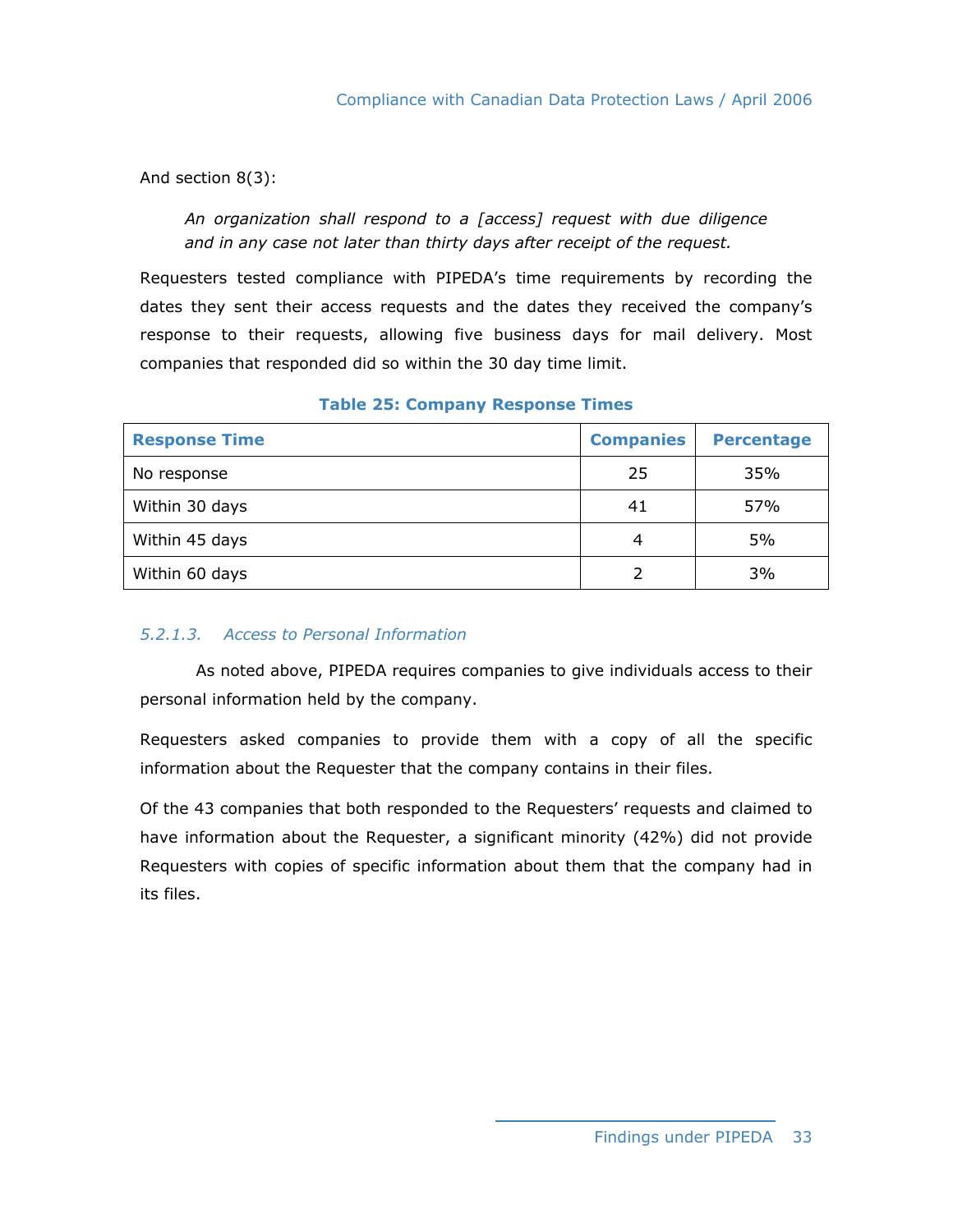## **Table 26: Provision of Customer Information**

| Did the company give you a copy of all specific<br>information about you that they claim to have in<br>their files? | <b>Requester</b><br><b>Responses</b> | <b>Percentage</b> |
|---------------------------------------------------------------------------------------------------------------------|--------------------------------------|-------------------|
| Yes                                                                                                                 | 25                                   | 58%               |
| No                                                                                                                  | 18                                   | 42%               |
| No: Company claimed not to have any information about<br>the Requester                                              | 4                                    | N/A               |

## *5.2.1.4. Account of Use*

Principle 4.9.1 requires that:

*In addition, the organization shall provide an account of the use that has been made or is being made of this information...* 

Requesters tested this principle by asking companies to provide them with a full account of the uses to which the company had made or was planning to make of their personal information.

Of the 43 companies that both responded to the Requesters' requests and claimed to have information about the Requester, 37% of companies failed to provide a full account of how they use the individual's personal information.

| Did the company give you a full account of how<br>they use your information? | <b>Requester</b><br><b>Responses</b> | <b>Percentage</b> |
|------------------------------------------------------------------------------|--------------------------------------|-------------------|
| Yes                                                                          | 27                                   | 63%               |
| No                                                                           | 16                                   | 37%               |
| No: Company claimed not to have any information about<br>the Requester       | 4                                    | N/A               |

## **Table 27: Account of Use**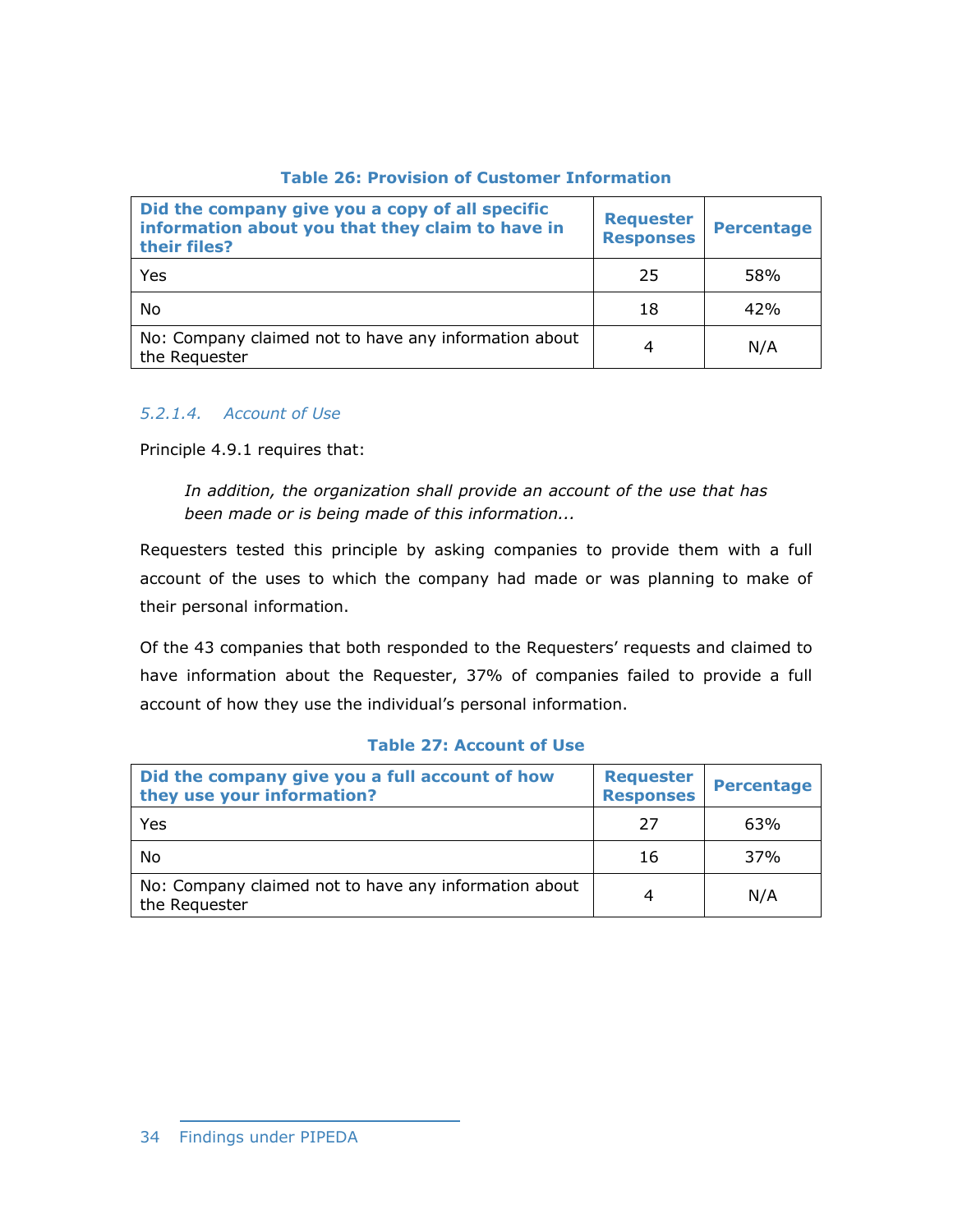## *5.2.1.5. Disclosure to Third Parties*

Principle 4.9.1 requires that:

*In addition, the organization shall provide an account of the use that has been made or is being made of this information and an account of the third parties to which it has been disclosed.* 

Further, Principle 4.9.3 states:

In providing an account of third parties to which it has disclosed personal *information about an individual, an organization should attempt to be as specific as possible. When it is not possible to provide a list of the organizations to which it has actually disclosed information about an individual, the organization shall provide a list of organizations to which it may have disclosed information about the individual.* 

Requesters asked companies to provide them with a list of all companies with whom they had (or may have) shared the Requester's information, or to whom they may have disclosed the information if they could not identify with certainty the specific companies to whom they had disclosed the information.

Of the 33 companies that responded to requests, do not deny sharing information with third parties and admit to holding information about the Requestor, the majority (58%) did not comply with this requirement.

| Did the company give you a list of companies to<br>which they have disclosed or may have disclosed<br>your information? | <b>Requester</b><br><b>Responses</b> | <b>Percentage</b> |
|-------------------------------------------------------------------------------------------------------------------------|--------------------------------------|-------------------|
| Yes                                                                                                                     | 14                                   | 42%               |
| No.                                                                                                                     | 19                                   | 58%               |
| No: Company claimed it does not share information with<br>third parties                                                 | 10                                   | N/A               |
| No: Company claimed not to have any information about<br>the Requester                                                  | 4                                    | N/A               |

#### **Table 28: Disclosure of Customer Information**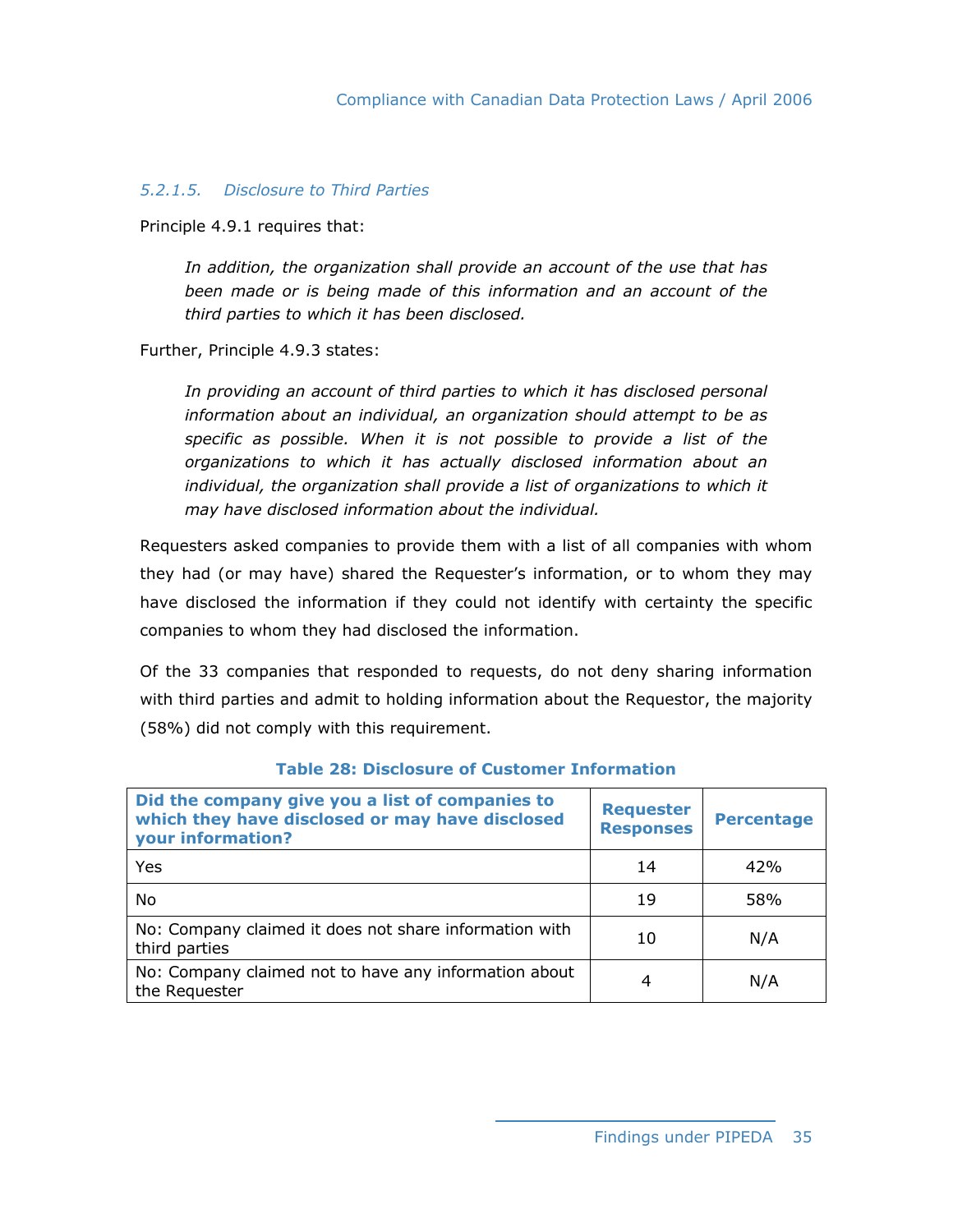## *5.2.1.6. Overall Compliance with Principle 4.9*

 Overall, only a disappointing 21% of the 72 companies that received access to information requests complied fully with the Individual Access Principle of PIPEDA, i.e., responded within 30 days and gave a full account of use, a copy of all information they had about the Requester, and a full account of companies to whom they have or may have disclosed Requester's information.

## *5.2.1.7. Authentication*

 Although the study did not specifically set out to test whether companies in the survey sample had security measures in place to ensure that they provided personal information only to the rightful owner of that information, the study did gather some interesting results in this regard.

Requesters recorded whether the companies they contacted for access requests asked them to supply additional information verifying their identity. Of the 47 companies that responded to individual access requests, only 17% asked for some kind of authentication from the Requester before proceeding with the access request and supplying the Requester with personal information. While no firm conclusions can be made on the basis of these results, they suggest that at least some companies are failing to take appropriate precautions before releasing personal data to individuals.

| Did the company request authentication prior to<br>responding to the access request? | <b>Requester</b><br><b>Responses</b> | <b>Percentage</b> |
|--------------------------------------------------------------------------------------|--------------------------------------|-------------------|
| Yes                                                                                  |                                      | 17%               |
| No                                                                                   | 39                                   | 83%               |
| N/A: No response to access request                                                   | 25                                   | N/A               |

#### **Table 29: Authentication**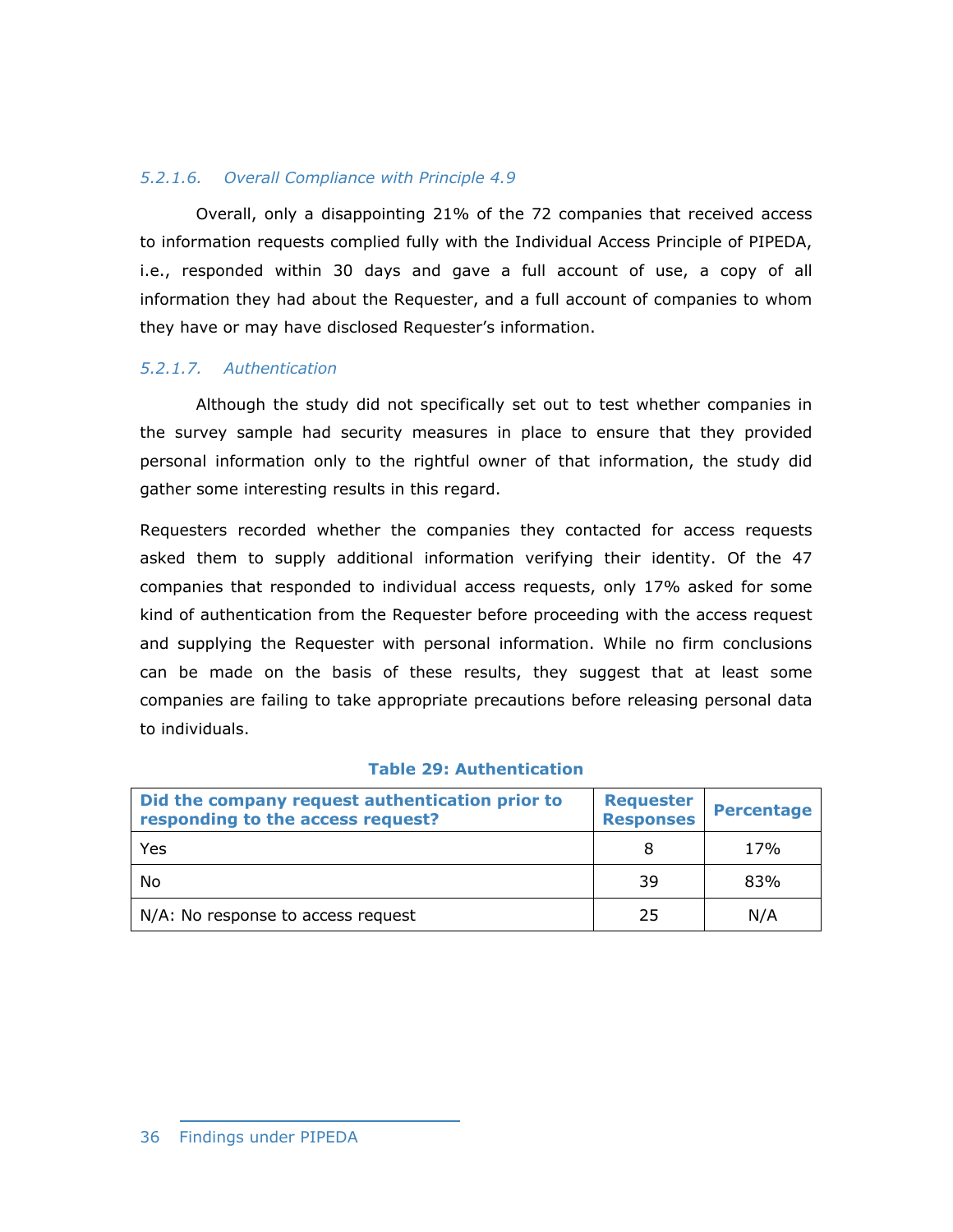# **6. CONCLUSIONS**

## 6.1. RETAILER COMPLIANCE WITH PIPEDA

 The results of our compliance assessment of 64 online retailers under PIPEDA's Openness, Accountability, and Consent requirements, and of 72 online and offline retailers under PIPEDA's Individual Access requirements, indicate widespread non-compliance in all four areas.

While almost all companies we assessed had a privacy policy and were thus aware of the need to respect customer privacy, many failed to fulfill even basic statutory requirements such as providing contact information for their privacy officers, clearly stating what they do with consumer information, and responding to access to information requests. A significant proportion of the policies we examined were unclear on key points such as whether or not consumer information is shared with other companies. Many failed to provide a clear and conspicuous method for consumers to opt-out of unnecessary uses and disclosures of their personal information, often relying on a clause buried deep in a lengthy privacy policy that consumers are unlikely to review.

A number of policies we examined were misleading, suggesting for example that no secondary use or sharing of personal information would take place without the consumer's explicit consent, but then assuming such consent unless the consumer exercised an often inconspicuous or incomplete opt-out.

# 6.2. COMMON PITFALLS OF PRIVACY POLICIES

## *6.2.1. INCOMPLETE INFORMATION*

 Most of the privacy policies reviewed in this study failed to provide at least some of the basic information on the company's data management practices as required under PIPEDA. A surprising proportion (10%) consisted of no more than two paragraphs, leaving consumers with almost no information about the company's information management practices. For example, one company's privacy policy merely stated: "We do not make your name or personal information available to any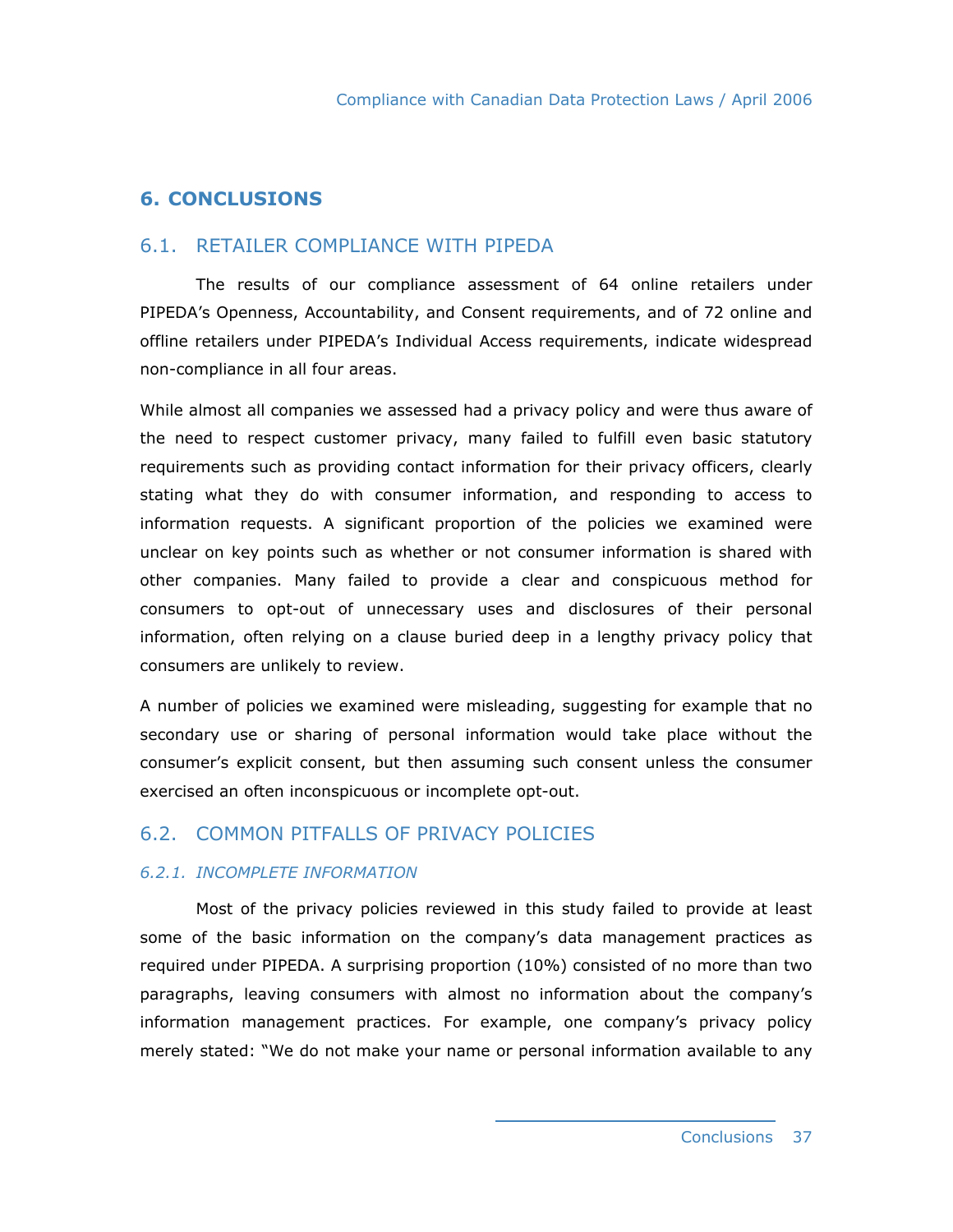third party. All information collected by us is used to provide you with the highest level of convenience and service". This policy fails to inform consumers about the kind of information the company collects, how it is used by the company, how unnecessary uses can be stopped, how an individual can access their information, and who in the company is responsible for handling privacy inquiries.

## *6.2.2. HIDDEN CONSENTS*

 Many of the policies we reviewed failed to properly notify and obtain consent from consumers to secondary uses or disclosures of their personal information. Frequently, notice of such uses and disclosures, as well as of how the consumer can opt-out of such uses and disclosures, was hidden in an often lengthy policy and was not at any time brought to the consumer's attention.

Regardless of how long a policy is, it should be easy for a person with limited education to quickly determine:

- a. how and for what purposes their personal information is used internally by the company;
- b. whether their personal information may be disclosed for secondary purposes and if so, to whom for what purposes; and
- c. how the person can stop the use and disclosure of their information for secondary purposes.

### *6.2.3. MISLEADING REASSURANCES*

 Many privacy policies we reviewed open with statements designed to reassure consumers of the company's commitment to protecting consumer privacy, particularly with regards to the manner in which the company discloses consumer information. Such statements are fine as long as they are not followed by significant qualifications that essentially gut them of meaning. In a disturbing number of cases we reviewed, however, companies made reassuring statements at the beginning of their privacy policies that were later contradicted in the privacy policy.

In one such instance, the privacy policy states up-front that the company does not: "sell or rent our customers' personal information to third parties". However, several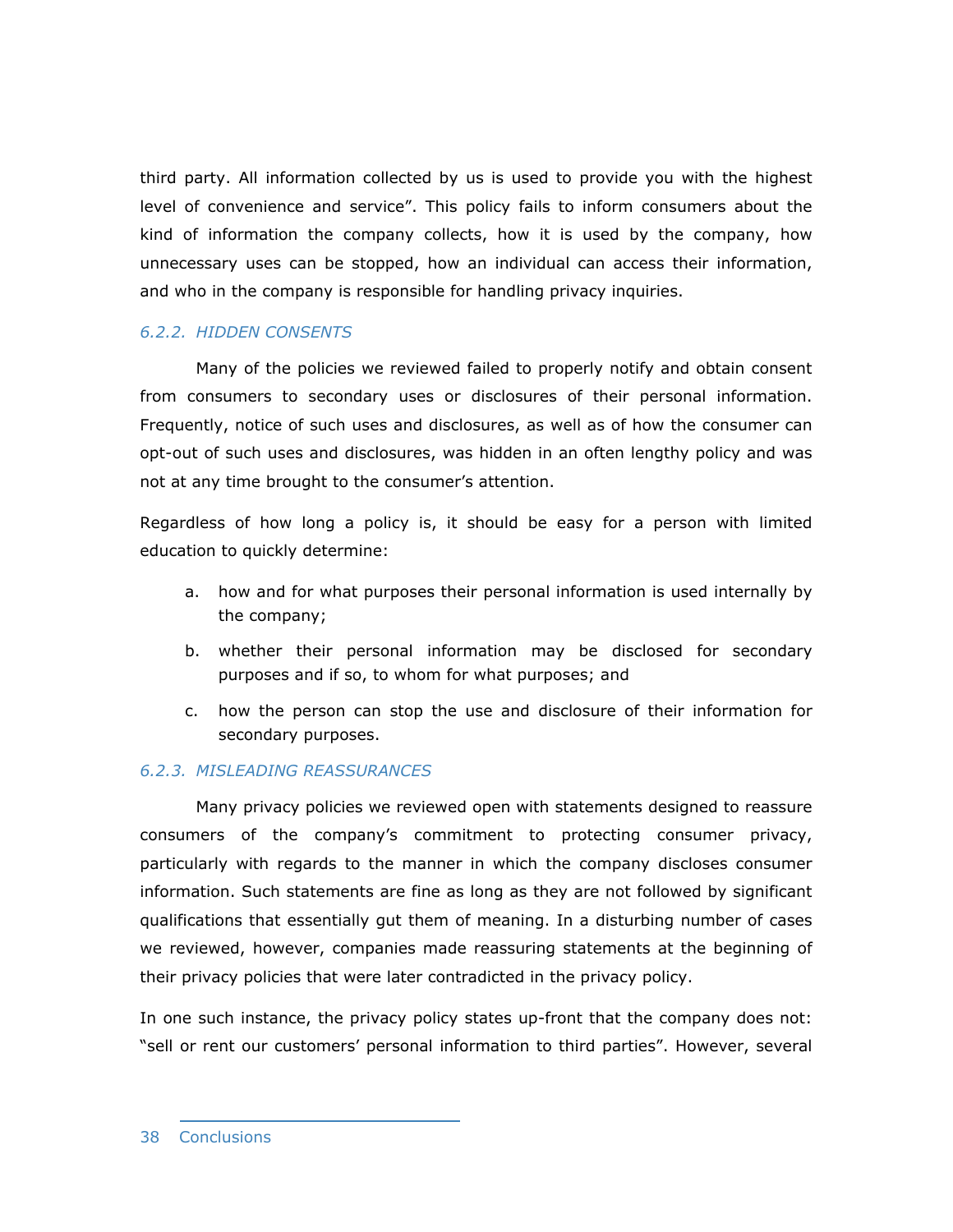paragraphs later in the privacy policy, the company admits to sharing consumer information with other companies for secondary marketing purposes. In two other cases, companies claim at the beginning of their privacy policies that they won't share consumer information with other companies, however, the companies later note that they share consumer information for secondary purposes with "affiliates" and "marketing partners".

Another common approach that we encountered is an initial statement such as "We do not sell or share your information without your consent", implying that the company will actively obtain consent from consumers prior to disclosing their information. However, these policies often later reveal, deep in the policy document, that the company is indeed assuming the consumer's consent to the sharing of their information.

In all of these cases, a customer reading the privacy policy may stop after reading the opening statement, feeling confident that their information will not be shared with anyone or will not be shared without their active consent. Meanwhile, the company is actually assuming the consumer's consent to share their information for secondary purposes.

#### *6.2.4. REPETITION OF PIPEDA PRINCIPLES*

 A common variation of the themes set out above is for companies to merely restate their legal requirements under PIPEDA rather than explaining their own data management practices in detail. Such restatements of the law fail to provide consumers with the information about company policies and practices to which they are entitled to under PIPEDA, and worse, can be misleading in the same way that the reassurances above are.

For example, one company provides the following statement under the heading "8. Openness": "Information about our policies and practices relating to the management of personal information will be made readily available to individuals." The policy does not however explain what consumer information the company collects, how the company uses consumer information and to whom, if anyone,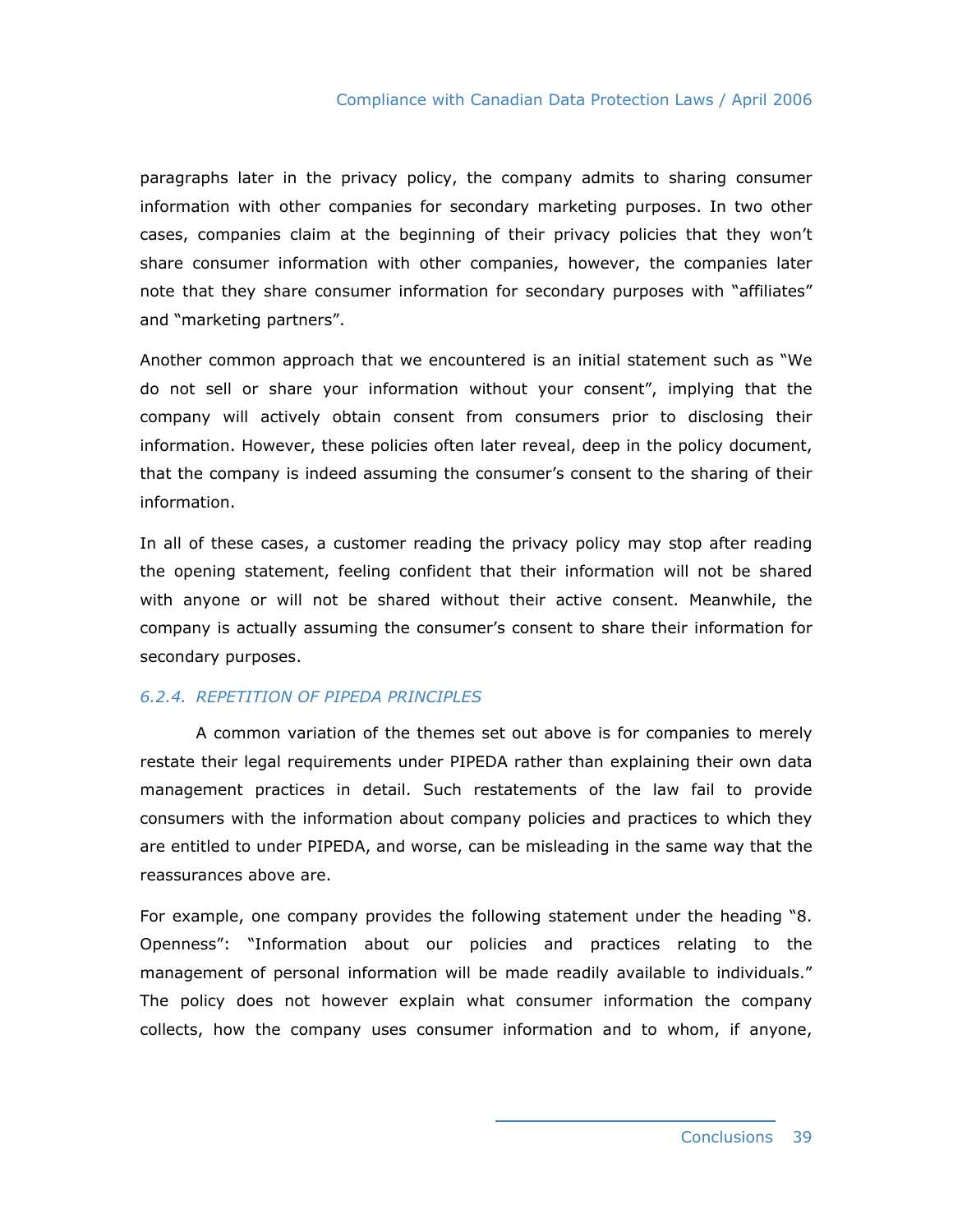consumer information is disclosed. This statement is essentially useless to anyone seeking information about the company's privacy practices. Moreover, by failing to actually provide the information about its practices, the company is clearly not complying with PIPEDA's Openness principle.

## 6.3. RECOMMENDATIONS FOR PIPEDA REFORM

 The process of assessing retailer compliance with PIPEDA highlighted some problems with the legislation – problems that retailers must face in determining how to comply with PIPEDA, and that assessors face in determining how to measure compliance. These problems fall into two general categories: vague standards and drafting gaps. In the case of the former, more specific guidance is needed – if not in the statute, then in directions and implementation guidelines from the Privacy Commissioner. The latter can be corrected through amendments to the legislation.

More generally, the results of this study strongly suggest that Canadian data protection legislation provides inadequate incentive for companies to give consumers meaningful control over their personal information, and to be open about their data management practices.

#### *6.3.1. VAGUE STANDARDS*

#### *6.3.1.1. "Unreasonable Effort"; "Generally Understandable"*

 Principle 4.8.1 mandates that individuals be able to acquire information about an organization's policies and practices without "unreasonable effort" and that organizations supply information about their policies and practices in a form that is "generally understandable". PIPEDA does not define these broad terms nor does it set out any minimum standards for organizations to follow in order to comply with these requirements. What constitutes "unreasonable effort" and "general understandability" will vary from person to person, depending on their level of education, literacy, patience, and other factors. Assessors, as well as companies, must make subjective judgments on these questions. It would be helpful to have some objective standards to apply to this determination.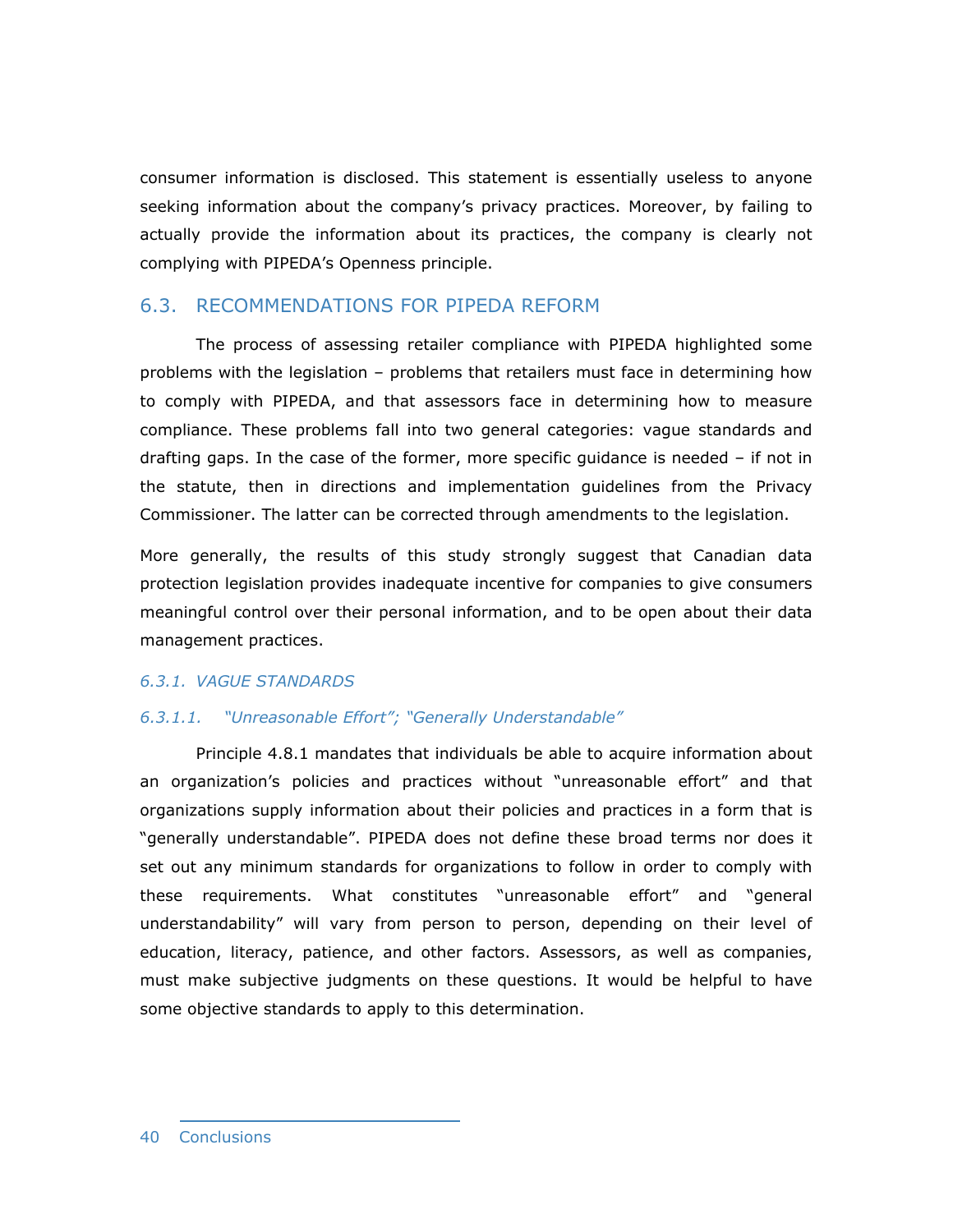#### *6.3.1.2. Opt-in vs. Opt-out Consent*

 Principle 4.3.4 allows for the form of consent sought by an organization to vary, but PIPEDA does not distinguish between express, implied, deemed, and optout consent, and provides no prerequisites or criteria for reliance on each type of consent. While the Privacy Commissioner has published guidelines for determining the appropriate form of consent,<sup>6</sup> our findings demonstrate that this is not sufficient: some organizations lack even a basic understanding of the differences between optin and opt-out consent, not to mention the appropriate use of opt-out methods.

#### *6.3.2. DRAFTING GAPS*

### *6.3.2.1. Notice: Criteria for Valid Notice*

 The "knowledge and consent" provision set out in Principle 4.3.2 combines two important concepts that warrant separate attention in the statute: notice and consent. As with consent, PIPEDA does not set out specific criteria for notice. We found a number of instances in which companies provide consumers with a clear and conspicuous opt-out during the ordering process, but no clear notice of the secondary uses and disclosures in which the company engages. The Commissioner's findings regarding the prerequisites for valid opt-out consent<sup>7</sup> are helpful in this regard, but would be more helpful set out in the statute and applied to notice as well as consent.

We also found a wide range of practices with respect to notice - from clauses hidden in privacy policies to notices that consumers must read and respond to in order to complete an order. While the former is clearly inadequate and the latter is clearly adequate, it is not clear from PIPEDA where the line should be drawn. Setting out a separate requirement for notice with specific criteria would no doubt help companies ensure that their notice meets statutory requirements.

 $\overline{a}$ 

<sup>6</sup> "Determining the appropriate form of consent under the *Personal Information Protection and Electronic Documents Act*", <http://www.privcom.gc.ca/fs-fi/02\_05\_d\_24\_e.asp>

 $<sup>7</sup>$  Ibid.</sup>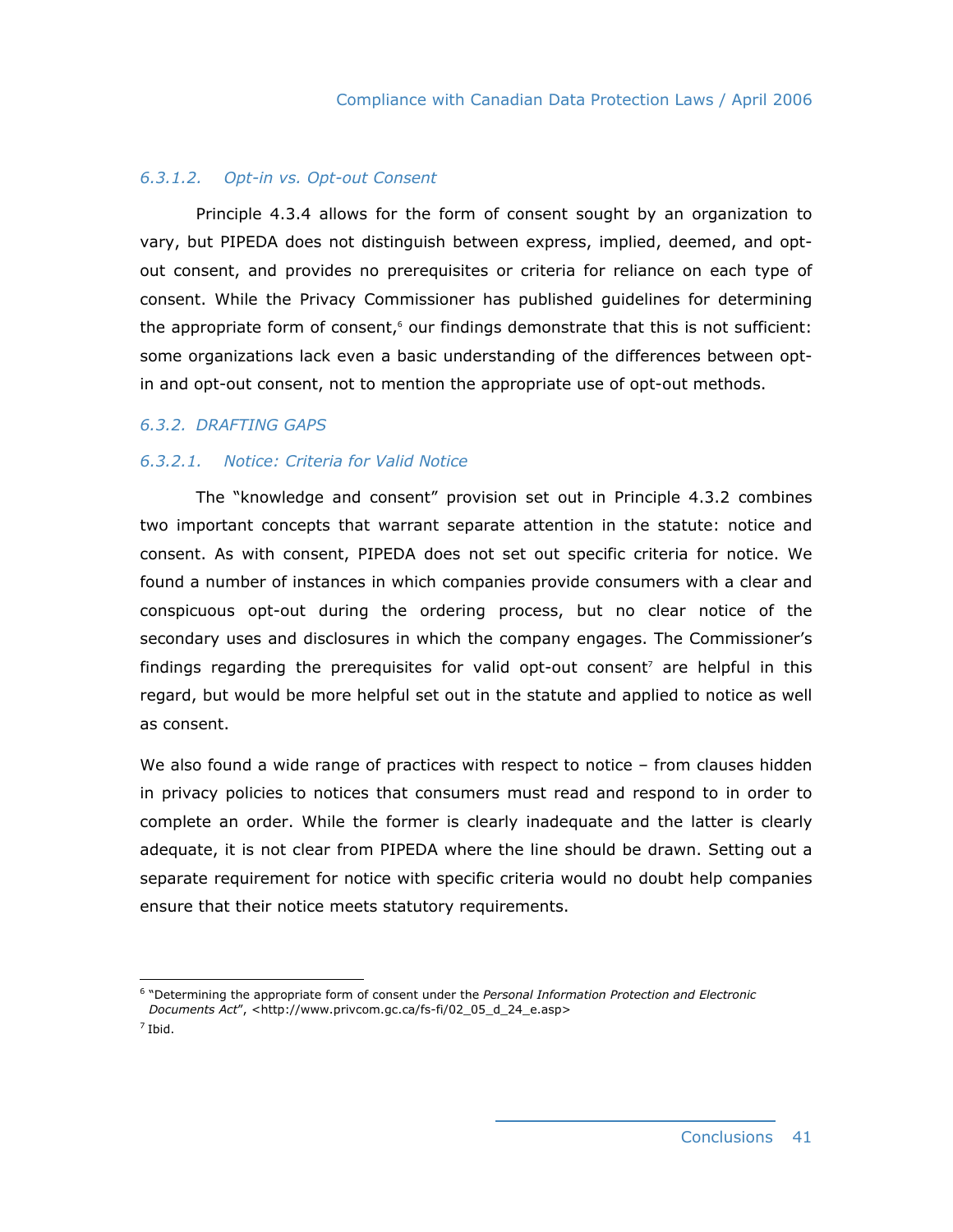#### *6.3.2.2. Notice: Content*

 Principle 4.8.2(e) requires that organizations state what personal information is made available to related organizations, but strangely ignores disclosures to third parties. Based on the results of our study, most organizations share customer information with unrelated third parties. Many do not have affiliates. By limiting this explicit notice requirement to related organizations, PIPEDA suggests that explicit notice regarding disclosures to unaffiliated third parties is not required. In any case, the limited scope of this disclosure requirement makes no sense; organizations should be required to give consumers clear notice of all personal information disclosures they make to third parties.

We also found it odd that the list of required disclosures in Principle 4.8.2, as well as in response to access requests under Principle 4.9.1, does not include sources. Individuals should have the right to know from where an organization obtains information about them.

## *6.3.2.3. Refusal to Deal*

 Principle 4.3.3 prohibits the refusal to supply consumers with goods or services on the grounds that the consumer does not provide personal information "beyond that required to fulfill the explicitly specified and legitimate purposes". This clause has been widely interpreted in the commercial context as meaning "beyond that necessary to provide the product or service". It should be revised accordingly, for application in the commercial (as opposed to employment) context.

## 6.4. ENFORCEMENT REGIME

 PIPEDA's enforcement regime was purposefully designed to be "light handed", on the theory that a strong stick was not necessary in order to encourage companies to comply with the Act. Our findings — that a large proportion of retailers are not complying even with some of the most basic requirements of the Act  $-$  suggest that this "light handed" approach has not been successful and that alternatives should be considered.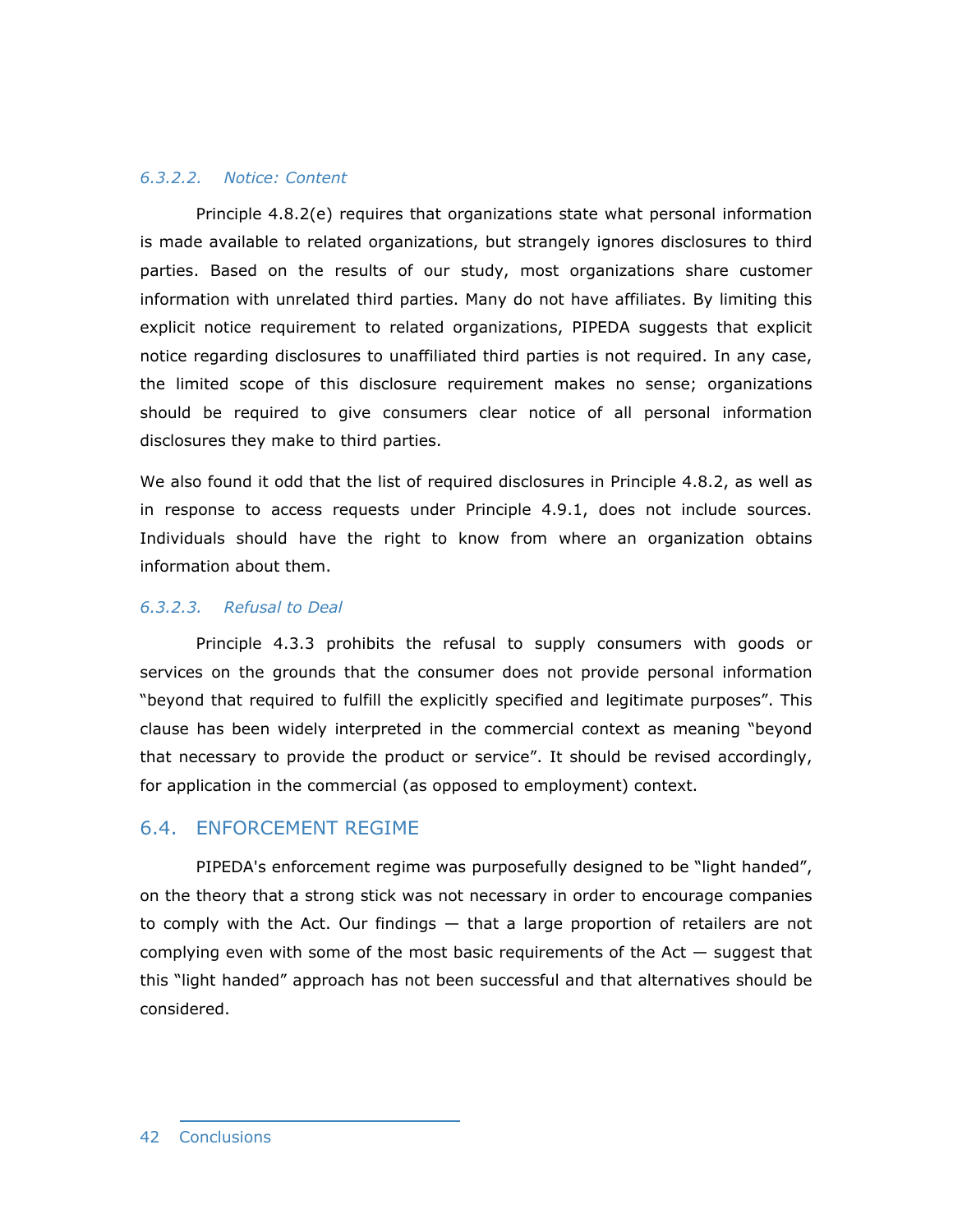# 6.5. TOPICS FOR FURTHER RESEARCH

#### *6.5.1. COMPREHENSIBILITY/READABILITY*

 This study used University law students as assessors. Yet, only one-quarter of the Canadian adult population has any university education, while close to half have elementary or secondary school education only. Further testing of the readability and comprehensibility of online retailers' privacy policies using a group that is representative of the average consumer population would produce a more accurate picture of how well organizations are communicating their data practices to the public generally. We strongly recommend that such a study be undertaken.

## *6.5.2. AUTHENTICATION*

 Although the study did not specifically set out to test whether companies in the Individual Access survey sample had security measures in place to ensure that they provided personal information only to the rightful owner of that information, the study did suggest some shortcomings in this regard. Further testing could be conducted to determine whether organizations are complying with PIPEDA's security provisions by taking appropriate precautions before releasing personal data to individuals.

#### *6.5.3. AUDITS*

 This study assessed companies' stated information management policies but did not test whether or how all of the policies we reviewed are actually put into practice. Such testing requires "mystery shopping" and/or on-site audits, which were beyond the scope of this study. The results of a mystery shopping exercise and/or on-site audits could be compared with companies' stated policies for a more comprehensive review of compliance with PIPEDA provisions.

#### *6.5.4. ENFORCEMENT REGIME*

 As noted above, the results of this study suggest that the current enforcement regime under PIPEDA is not working. Perhaps the most important issue for Parliament to consider during its five-year review of the legislation is the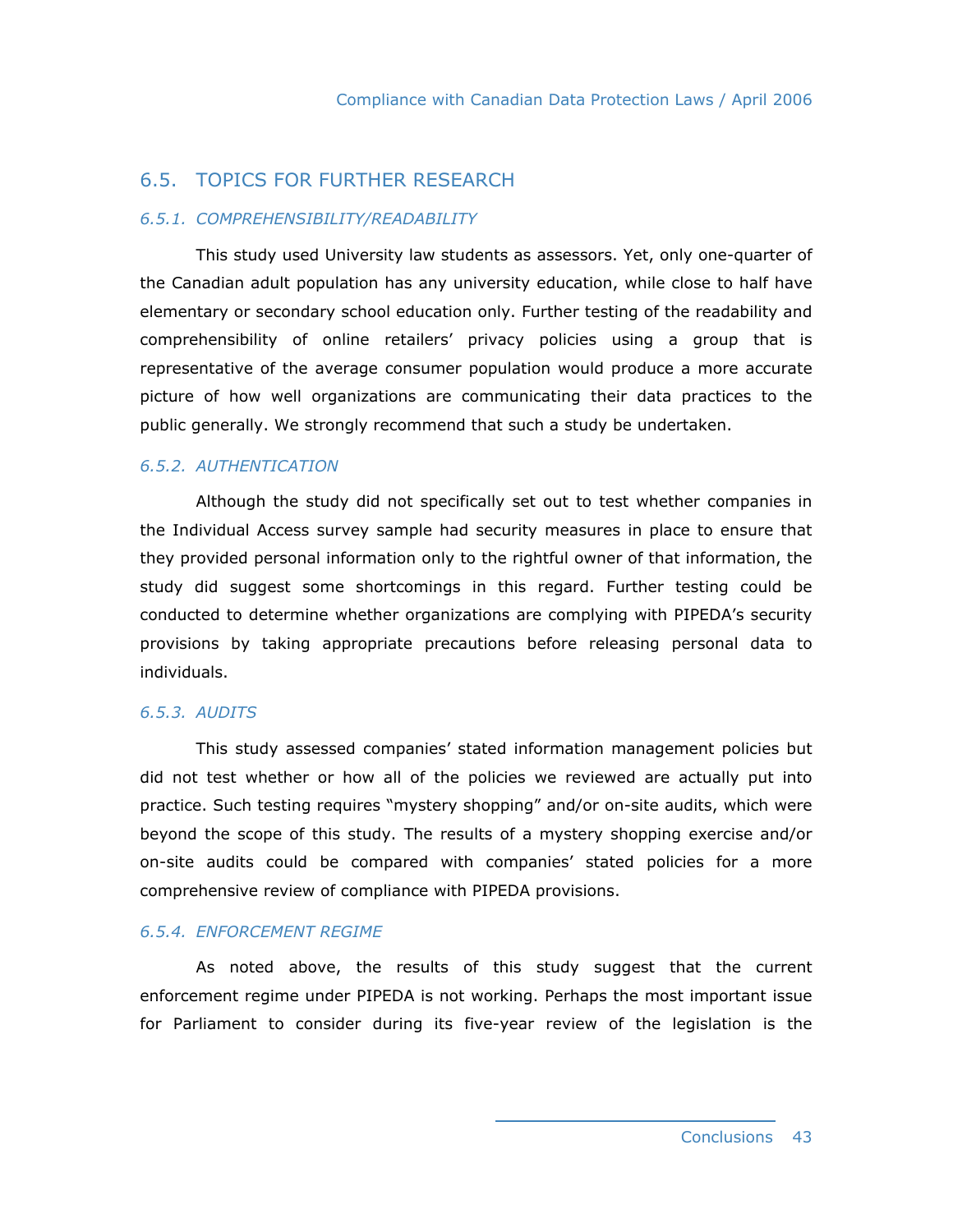effectiveness of the existing "light-handed" approach to compliance, and alternative approaches to compliance and enforcement.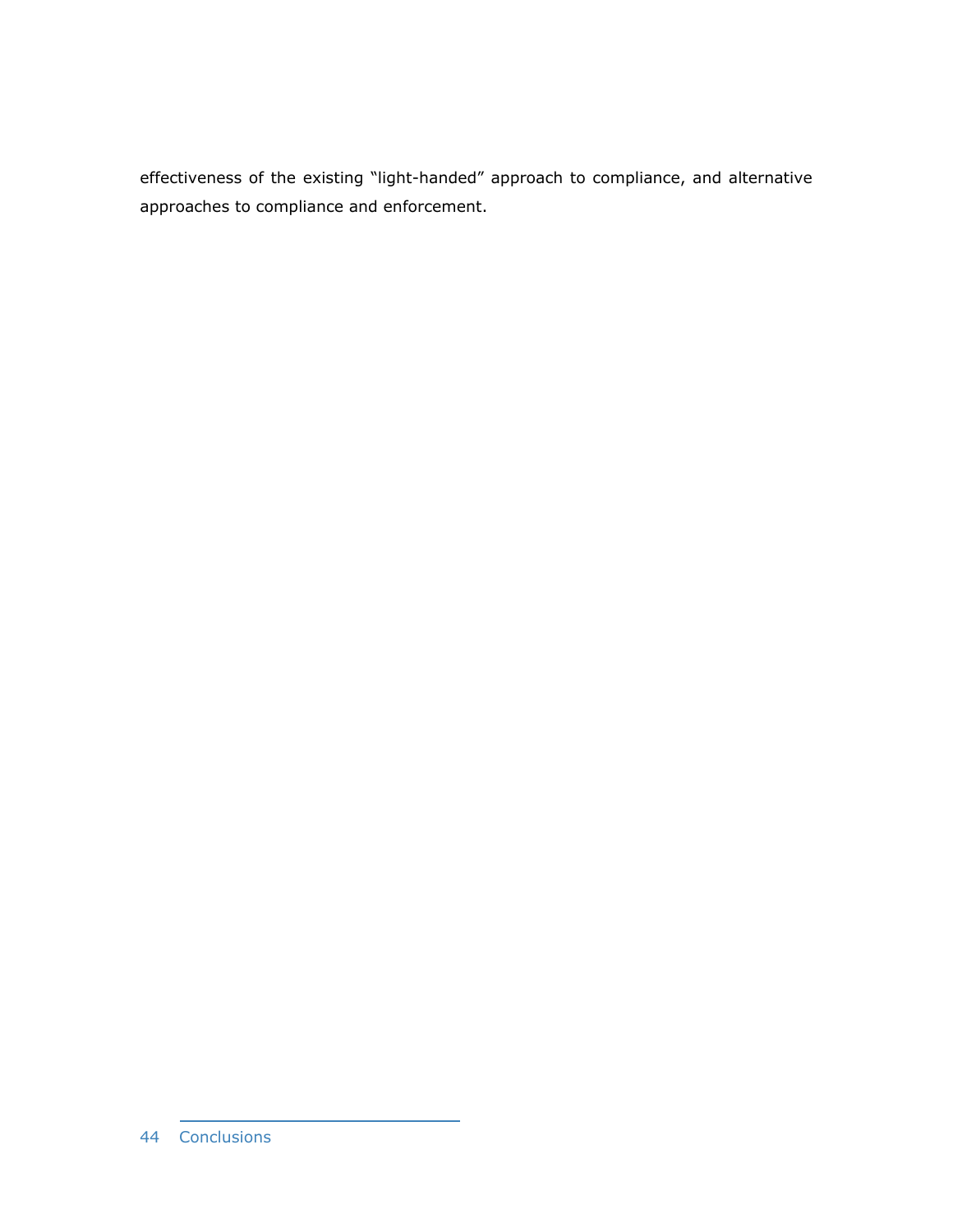# **APPENDIX A: COMPLIANCE WITH ACCOUNTABILITY, OPENNESS AND CONSENT — SURVEY SAMPLE**

# MAJOR RETAILERS

Deals outlet.ca (HBC) www.hbc.com Canadian Tire www.canadiantire.ca Ebay www.ebay.ca The Source by Circuit City **WALD SOURCE WATER** www.thesource.ca The Brick www.thebrick.com Future Shop **WALLACK CONTROLLER WWW.futureshop.ca** Ikea Canada www.ikea.ca Mark's Work Wearhouse www.marks.ca Rona www.rona.ca Sears Canada www.sears.ca Staples Business Depot www.staples.ca Thane Direct www.thane.ca

The Shopping Channel www.theshoppingchannel.com

# HEALTH/BEAUTY

| Sephora                | www.sephora.com        |
|------------------------|------------------------|
| Weight Watchers        | www.weightwatchers.ca  |
| Tiny's Sport Nutrition | www.tinysnutrition.com |
| Vision Direct          | www.visiondirect.com   |
| London Drugs           | www.londondrugs.com    |

# **COMPUTERS**

| Tiger Direct.ca | www.tigerdirect.ca          |
|-----------------|-----------------------------|
| Dell            | www.dell.ca                 |
| palmOne         | http://canadastore.palm.com |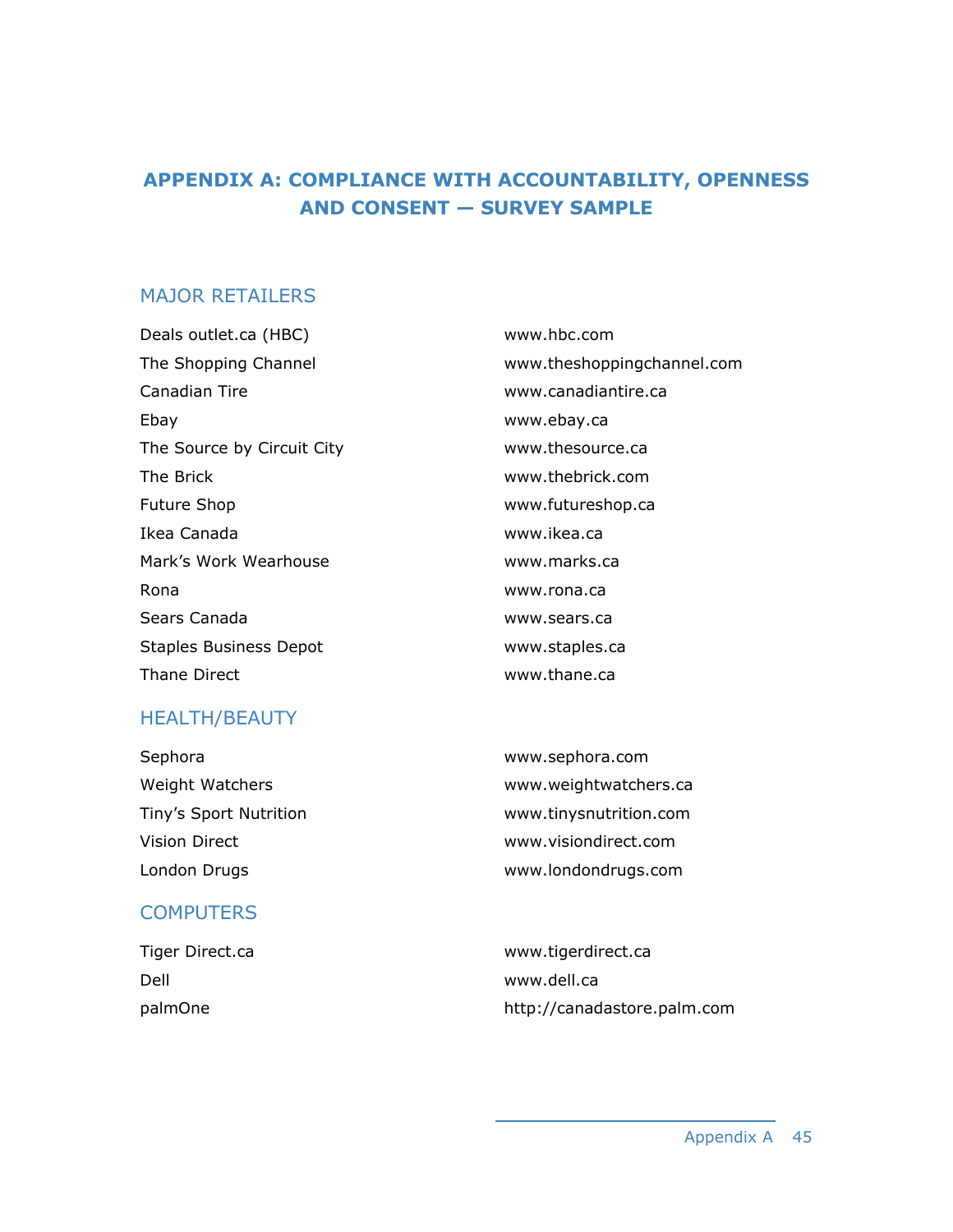# **ELECTRONICS**

Bose.ca www.bose.ca AV Deals www.avdeals.ca Best Buy **Best Buy and COVID-EXECUTE BEST BUY** www.bestbuy.ca Vidtek Battery Canada www.batterycanada.com Black's **Black's** www.blackphoto.com Cana Kit www.canakit.net GPS Central WWW.gpscentral.ca HandheldCanada.com www.handheldcanada.com Henry's www.henrys.com Telephone Depot and the www.telephonedepot.ca Vistek www.vistek.ca

# MUSIC/BOOKS/MOVIES

| <b>HMV</b><br>MyMusic.com | www.hmv.ca<br>www.mymusic.ca |
|---------------------------|------------------------------|
| <b>DVDSoon</b>            | www.dvdsoon.com              |
| Chapters                  | www.chapters.ca              |
| Amazon.ca                 | www.amazon.ca                |

# SPORTING GOODS

| Sport Mart              | www.sportmart.ca  |
|-------------------------|-------------------|
| Boardzone.com           | www.boardzone.com |
| Mountain Equipment Coop | www.mec.ca        |

# TRAVEL/VACATION

Travelocity.ca www.travelocity.ca Places to Stay.com **WALLOCAL CONTENTS** www.placestostay.com Air Canada www.aricanada.ca Expedia.ca www.expedia.ca WestJet www.westjet.ca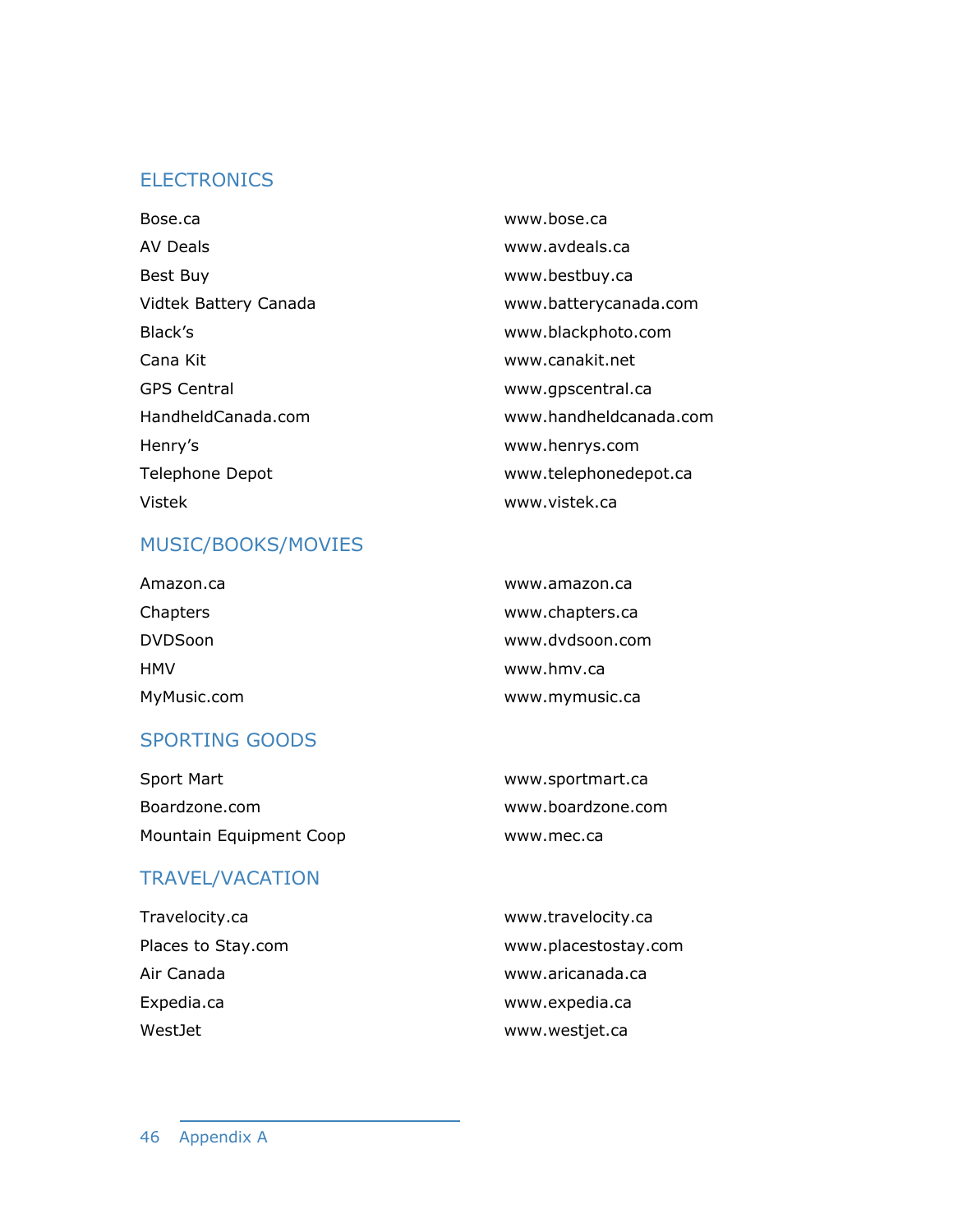# **TICKETING**

# MAGAZINES

Magazine City **Magazine City http://www.ccgdata.com** Chatelaine www.chatelaine.com Canadian Business www.canadianbusiness.com Canadian Biker www.canadianbiker.com Canadian Geographic www.canadiangeographic.ca Cottage Life www.cottagelife.ca Explore **Explore** www.explore-mag.ca Flare www.flare.com Franchise Canada www.cfa.ca/magazine.html Money Sense **WALLOCK CONTENTS** WWW.moneysense.ca

Admission.com www.admission.com Capital Tickets www.capitaltickets.ca Ticketmaster www.ticketmaster.ca

Canadian Gardening http://www.canadiangardening.com Canadian Classics www.canadianclassicsmag.com Canadian Home Workshop www.canadianhomeworkshop.com Canadian House and Home www.canadianhouseandhome.com Cycle Canada Magazine www.cyclecanadamagazine.net Gam On Yachting www.gamonyachting.com/cover.html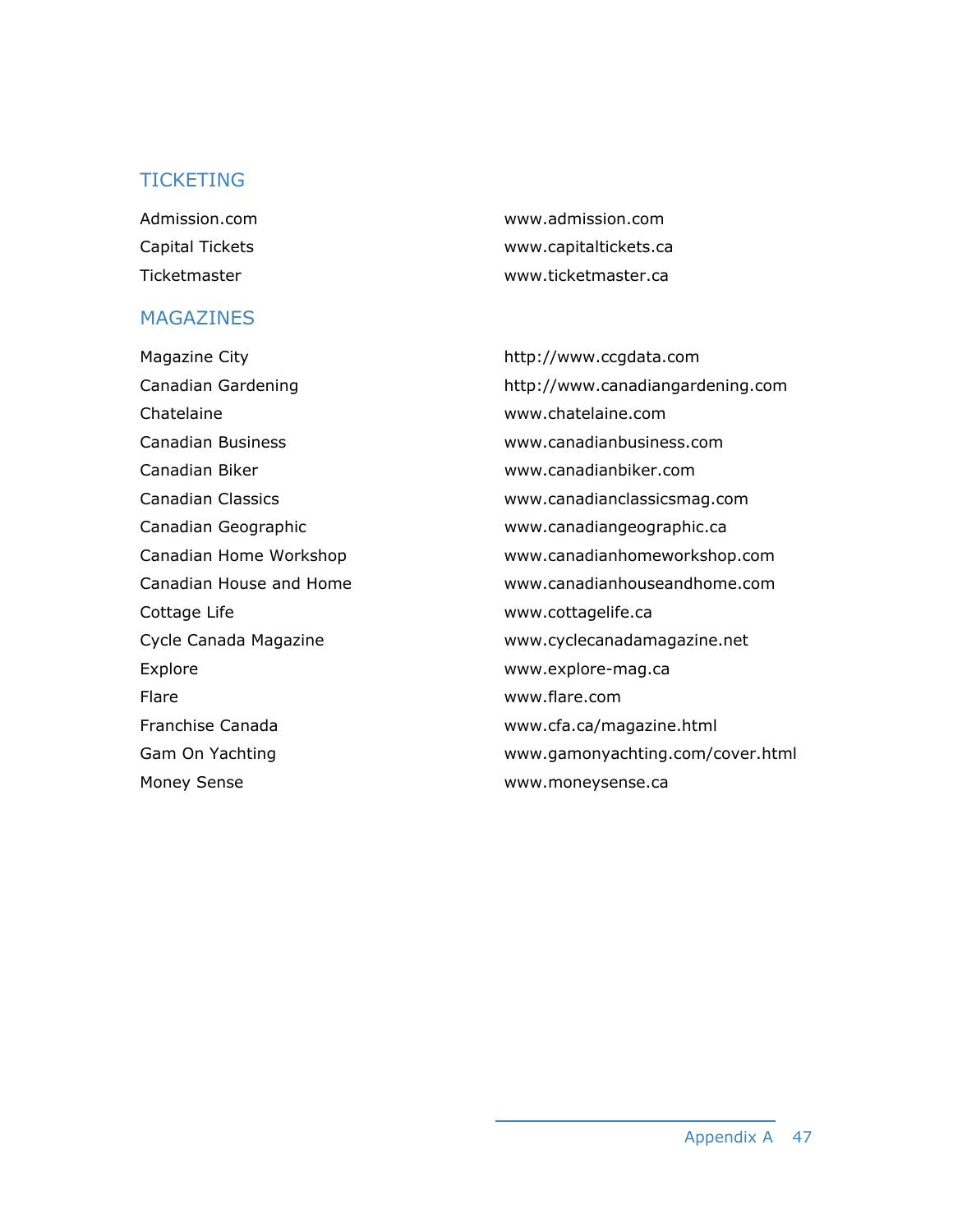# **APPENDIX B: COMPLIANCE WITH ACCOUNTABILITY, OPENNESS AND CONSENT — SAMPLE BY COMPANY SIZE**

# MICRO (1-4 EMPLOYEES)

Gam On Yachting Magazine Places to Stay.com

# SMALL (5-49 EMPLOYEES)

AV Deals Boardzone.com Canadian Biker Magazine Canadian Classics Magazine Canadian Gardening Magazine Cottage Life Magazine Cycle Canada Magazine Explore Magazine Flare Magazine Franchise Canada Magazine GPS Central Magazine City Money Sense Magazine Mymusic.com Tiny's Sport Nutrition

# MEDIUM (50-499 EMPLOYEES)

Admission.com Canadian Geographic Magazine Canadian House and Home Magazine Capital Tickets Chatelaine Magazine

Expedia.ca Henry's Mountain Equipment Coop Sephora Telephone Depot **Ticketmaster** Vision Direct Vistek

# LARGE (500 + EMPLOYEES)

Air Canada Amazon.ca Best Buy Black's Canadian home Workshop Canadian Tire Chapters Deals outlet.ca (HBC) Dell Ebay Future Shop **HMV** Ikea Canada London Drugs Mark's Work Wearhouse PalmOne Rona Sears Canada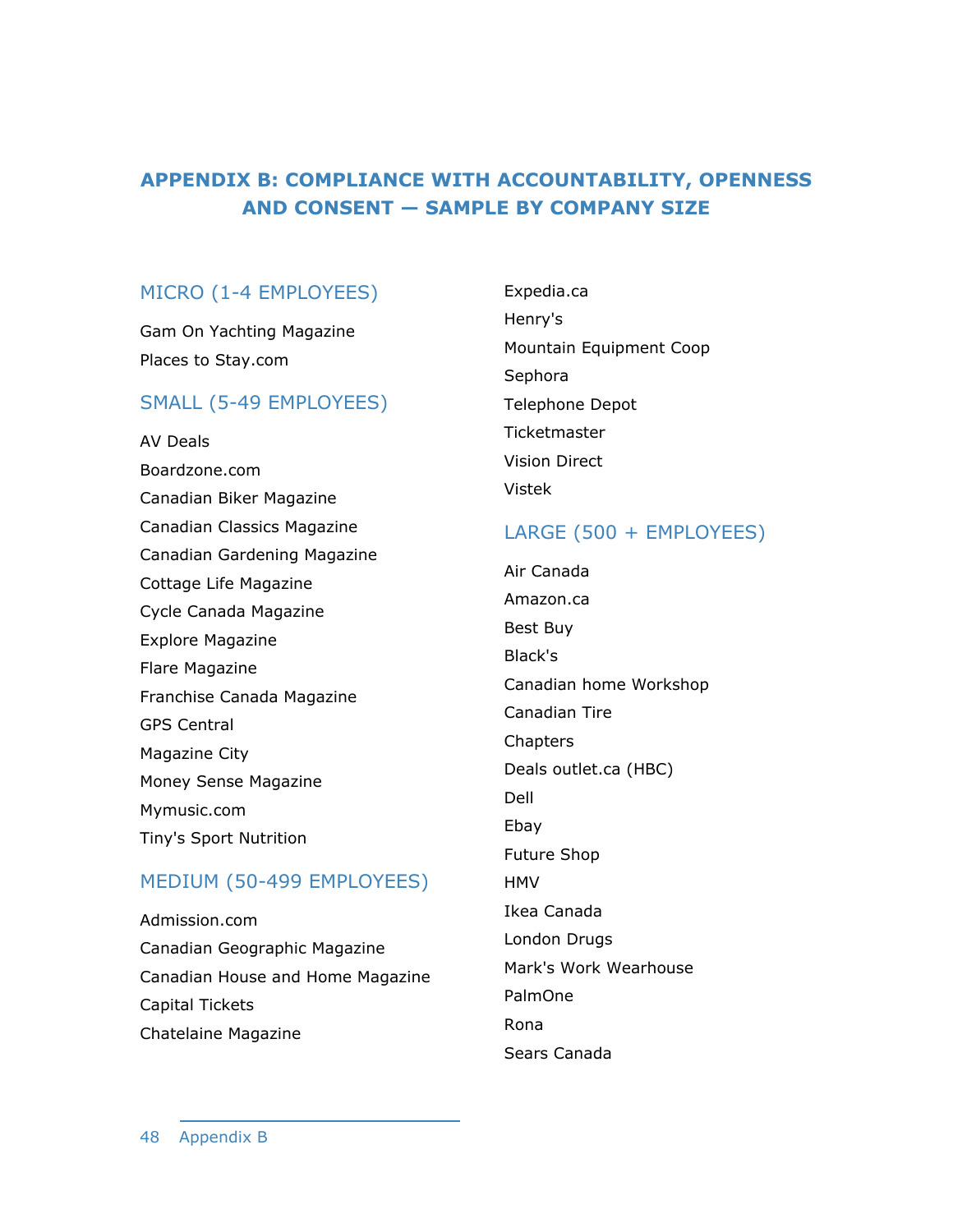Sport Mart Staples Business Depot Thane Direct The Brick The Shopping Channel The Source by Circuit City Tiger Direct Weight watchers Westjet

# UNKNOWN (DID NOT WANT TO GIVE OUT INFO)

| Bose.ca                 |
|-------------------------|
| Cana Kit                |
| Canadian Business       |
| <b>DVD Soon</b>         |
| HandheldCanada.com      |
| Travelocity.ca          |
| Vidtek Batteries Canada |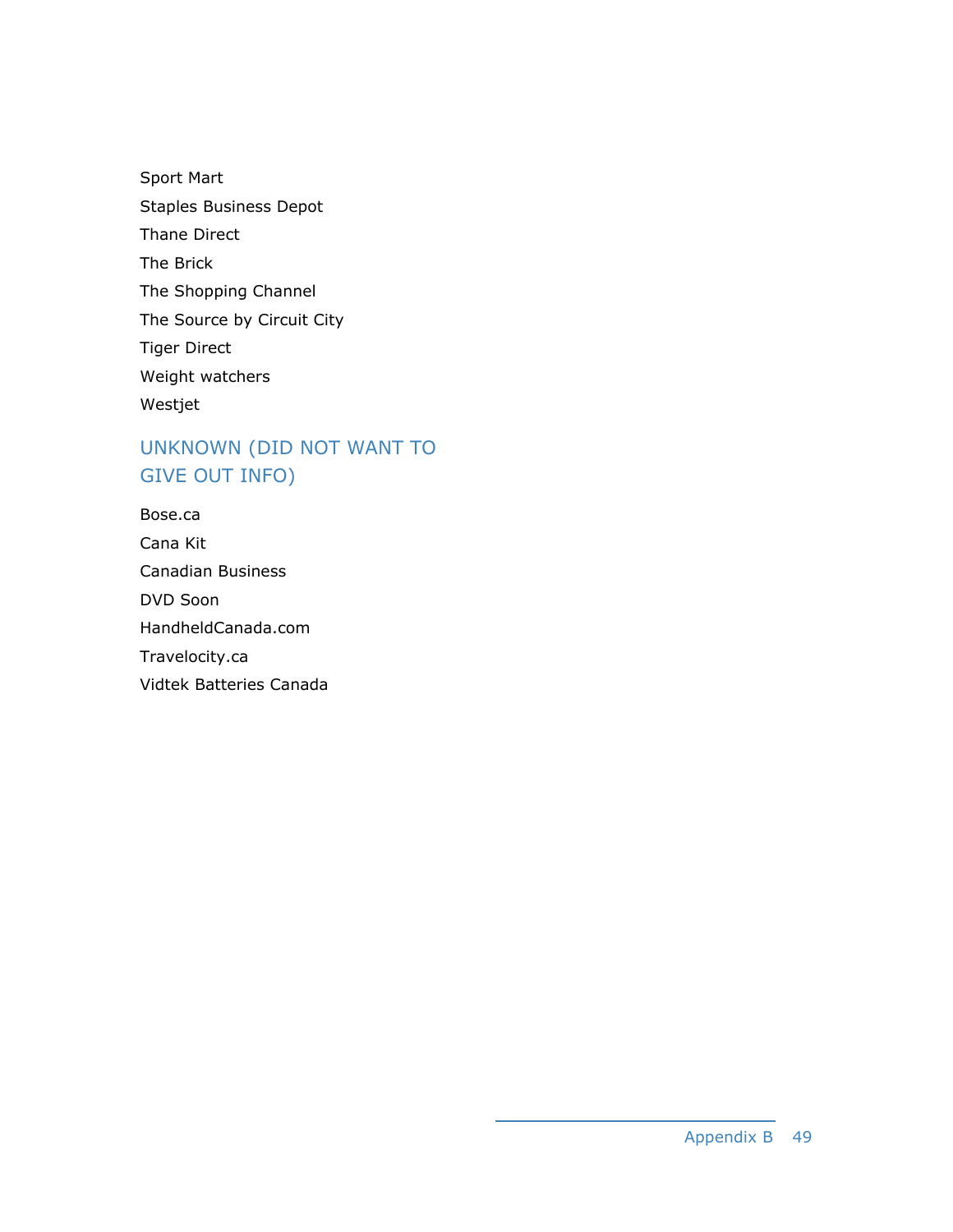# **APPENDIX C: COMPLIANCE WITH ACCOUNTABILITY, OPENNESS AND CONSENT — ASSESSMENT FORM**

# **PIPEDA COMPLIANCE ASSESSMENT FORM**

Name of Company:

Name of Assessor:

Date(s) of Assessment:

**PHONE CALL – NO WEB ACCESS** 

*In order to answer questions 1 - 5, you need to call the company's general customer service number which you can get from the company's website (usually found in the "Contact Us" section). If you can't find a general customer service number, look for a number for the company's head office, failing that, look for a number for a local outlet. Make a note of the telephone number you used and where you found it.* 

 $\mathcal{L}_\text{max}$  , and the contribution of the contribution of the contribution of the contribution of the contribution of the contribution of the contribution of the contribution of the contribution of the contribution of t

Company telephone number:

Where telephone number was obtained:

*For questions 1 and 2, record how long it takes to get your answers. Start timing from the moment the company representative answers the phone until you get the name and contact information for the company's privacy officer.* 

 $\mathcal{L}_\text{max} = \mathcal{L}_\text{max} = \mathcal{L}_\text{max} = \mathcal{L}_\text{max} = \mathcal{L}_\text{max} = \mathcal{L}_\text{max} = \mathcal{L}_\text{max} = \mathcal{L}_\text{max} = \mathcal{L}_\text{max} = \mathcal{L}_\text{max} = \mathcal{L}_\text{max} = \mathcal{L}_\text{max} = \mathcal{L}_\text{max} = \mathcal{L}_\text{max} = \mathcal{L}_\text{max} = \mathcal{L}_\text{max} = \mathcal{L}_\text{max} = \mathcal{L}_\text{max} = \mathcal{$  $\mathcal{L}_\text{max}$  , and the contribution of the contribution of the contribution of the contribution of the contribution of the contribution of the contribution of the contribution of the contribution of the contribution of t

**Ask: "Do you have a privacy policy?"** 

**1.** Could the company representative confidently answer this question?

- Yes

- Yes, but only after I explained what it was

- No

50 Appendix C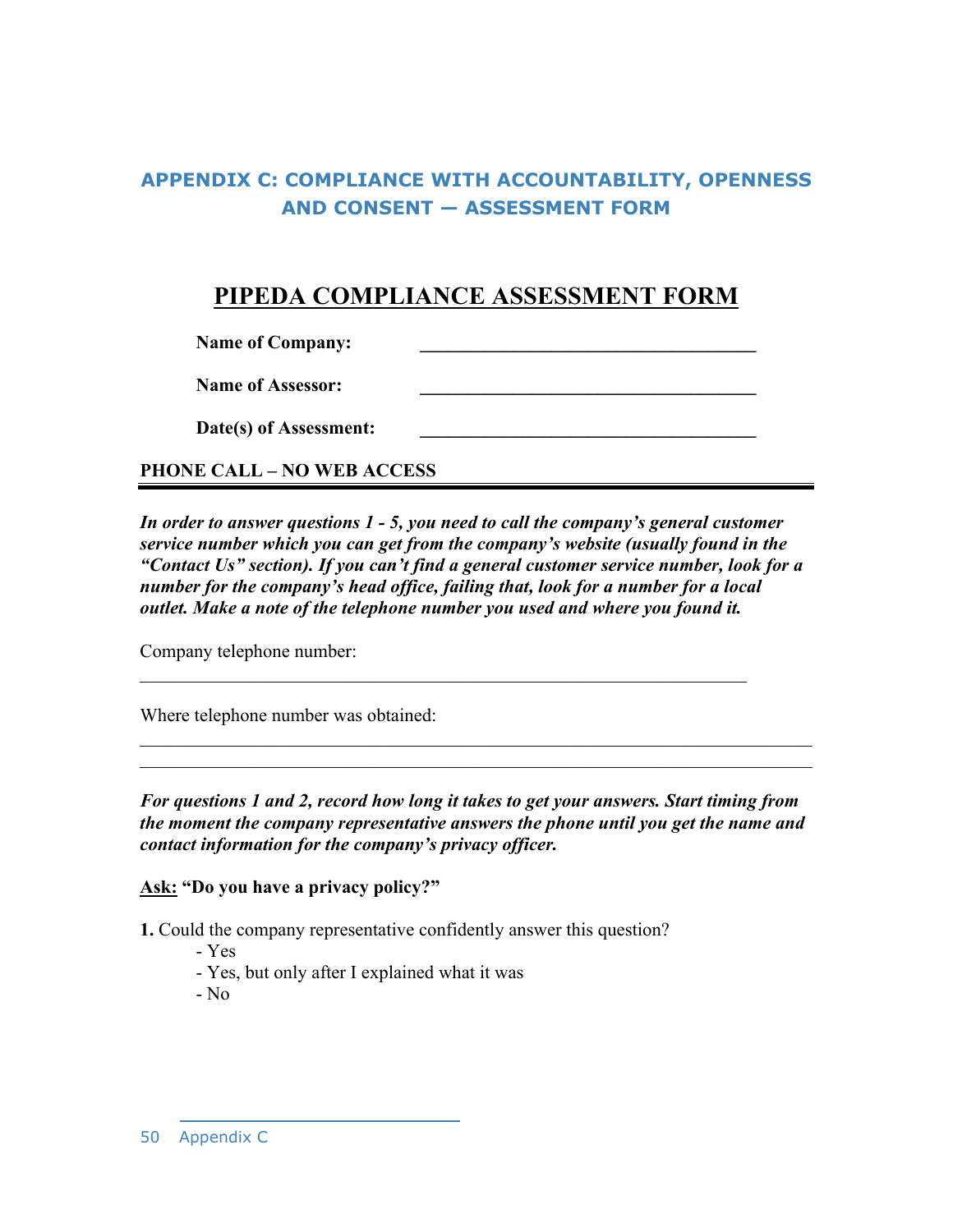# **If Yes, Ask: "How can I get hold of the policy?"**

**1.a)** The company representative said that consumers can get the policy:

- from their website
- upon request, by mail, fax or email
- by talking with someone else
- another way:
- $-N/A$

# **Ask: "Do you have someone that is responsible for handling privacy inquiries/complaints?"**

# *If Yes, ask for the name and contact information.*

**2.** Upon request, did the company supply contact information for someone responsible for handling privacy inquiries?

- Yes or No

# *Provide the contact information supplied to you.*

 $\mathcal{L}_\text{max}$  , and the contribution of the contribution of the contribution of the contribution of the contribution of the contribution of the contribution of the contribution of the contribution of the contribution of t  $\mathcal{L}_\text{max}$  , and the contribution of the contribution of the contribution of the contribution of the contribution of the contribution of the contribution of the contribution of the contribution of the contribution of t  $\mathcal{L}_\text{max}$  , and the contribution of the contribution of the contribution of the contribution of the contribution of the contribution of the contribution of the contribution of the contribution of the contribution of t **\*\*\*\*\*\*\*\*\*\*\*\*\*\*\*\*\*\*\*\*\*\*\*\*\*\*\*\*\*\*\*\*\*\* 3.** How difficult was it to get answers to questions 1 and 2?

- easy (took three minutes or less)
- easy, but took some time (took more than 3 minutes)
- difficult
- impossible

**3.a)** How long were you on the phone? minutes

**3.b)** If the person had to get back to you with information, how long did it take?

hours/days

## Appendix C 51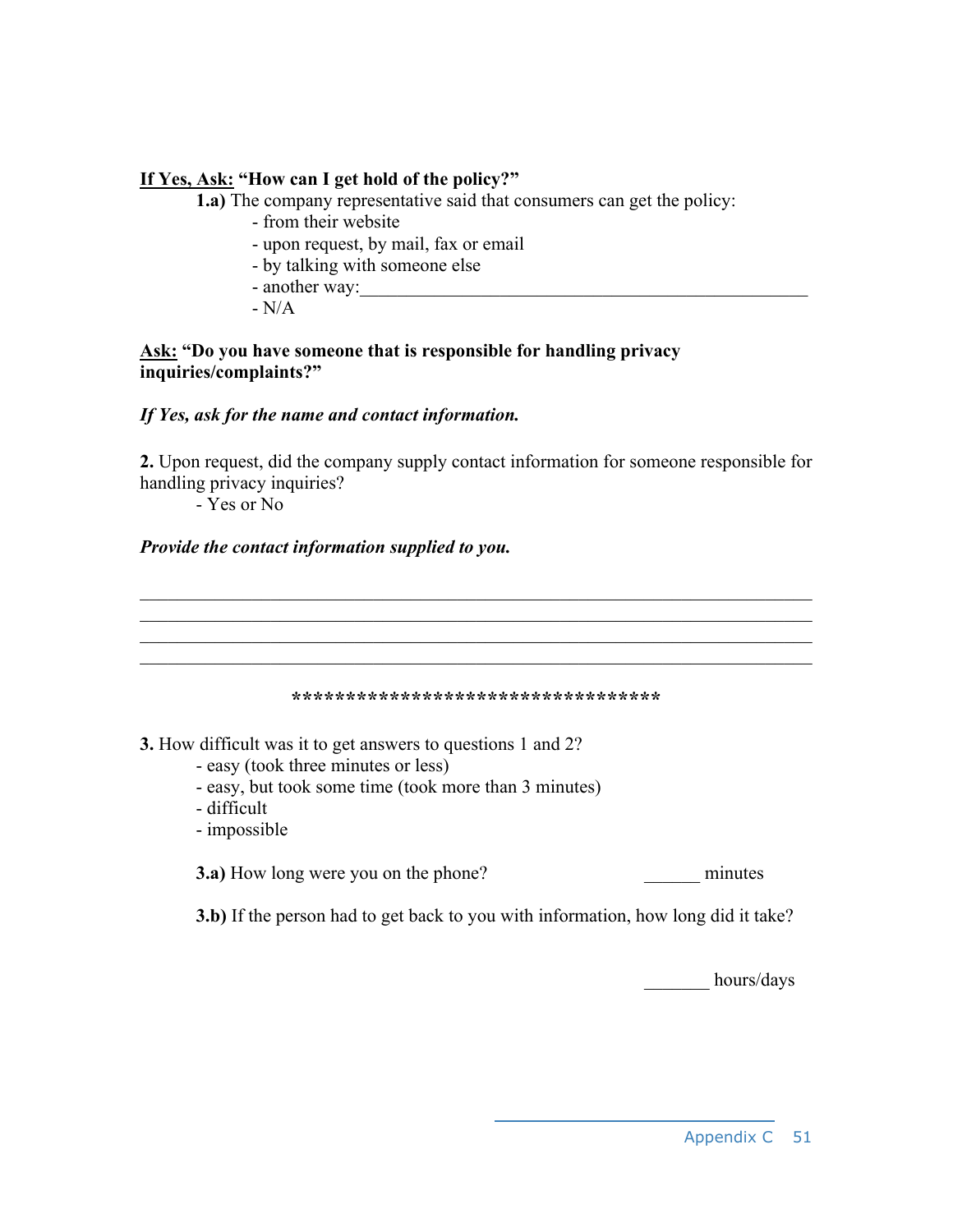**3.c)** How many phone calls did you have to make before you got your answers?

**\*\*\*\*\*\*\*\*\*\*\*\*\*\*\*\*\*\*\*\*\*\*\*\*\*\*\*\*\*\*\*\*\*\*** 

 $\mathcal{L}_\text{max}$  and  $\mathcal{L}_\text{max}$  are the set of the set of the set of the set of the set of the set of the set of the set of the set of the set of the set of the set of the set of the set of the set of the set of the set o

# **Ask: "Can I get a hard copy of your privacy policy by fax, mail or email?"**

**4.** Could you get a hard copy of the privacy policy by fax, mail or email? - Yes or No

# *If Yes, have the policy sent to you. (CIPPIC fax: 613-562-5417)*

 **4.a)** If No, why not?

- The company has no written privacy policy.

- The company representative said the only way to get it is to print it off the website.

- The company representative said they're not allowed to send the policy by fax or mail.

- The company representative said they can't send it to someone who is not a customer.

- The company representative was unaware of where to access the policy.

- Other reason:

 $-N/A$ 

# *If you can't get a copy of the policy from the website, make sure that the company sends you one.*

**5.** At any time was the company representative hostile or defensive to any of your questions?

- Yes or No

**5.a)** If Yes, describe any instances of hostility or defensiveness:

 $\mathcal{L}_\mathcal{L} = \mathcal{L}_\mathcal{L} = \mathcal{L}_\mathcal{L} = \mathcal{L}_\mathcal{L} = \mathcal{L}_\mathcal{L} = \mathcal{L}_\mathcal{L} = \mathcal{L}_\mathcal{L} = \mathcal{L}_\mathcal{L} = \mathcal{L}_\mathcal{L} = \mathcal{L}_\mathcal{L} = \mathcal{L}_\mathcal{L} = \mathcal{L}_\mathcal{L} = \mathcal{L}_\mathcal{L} = \mathcal{L}_\mathcal{L} = \mathcal{L}_\mathcal{L} = \mathcal{L}_\mathcal{L} = \mathcal{L}_\mathcal{L}$  $\mathcal{L}_\mathcal{L} = \mathcal{L}_\mathcal{L} = \mathcal{L}_\mathcal{L} = \mathcal{L}_\mathcal{L} = \mathcal{L}_\mathcal{L} = \mathcal{L}_\mathcal{L} = \mathcal{L}_\mathcal{L} = \mathcal{L}_\mathcal{L} = \mathcal{L}_\mathcal{L} = \mathcal{L}_\mathcal{L} = \mathcal{L}_\mathcal{L} = \mathcal{L}_\mathcal{L} = \mathcal{L}_\mathcal{L} = \mathcal{L}_\mathcal{L} = \mathcal{L}_\mathcal{L} = \mathcal{L}_\mathcal{L} = \mathcal{L}_\mathcal{L}$  $\mathcal{L}_\mathcal{L} = \mathcal{L}_\mathcal{L} = \mathcal{L}_\mathcal{L} = \mathcal{L}_\mathcal{L} = \mathcal{L}_\mathcal{L} = \mathcal{L}_\mathcal{L} = \mathcal{L}_\mathcal{L} = \mathcal{L}_\mathcal{L} = \mathcal{L}_\mathcal{L} = \mathcal{L}_\mathcal{L} = \mathcal{L}_\mathcal{L} = \mathcal{L}_\mathcal{L} = \mathcal{L}_\mathcal{L} = \mathcal{L}_\mathcal{L} = \mathcal{L}_\mathcal{L} = \mathcal{L}_\mathcal{L} = \mathcal{L}_\mathcal{L}$  $\mathcal{L}_\text{max} = \mathcal{L}_\text{max} = \mathcal{L}_\text{max} = \mathcal{L}_\text{max} = \mathcal{L}_\text{max} = \mathcal{L}_\text{max} = \mathcal{L}_\text{max} = \mathcal{L}_\text{max} = \mathcal{L}_\text{max} = \mathcal{L}_\text{max} = \mathcal{L}_\text{max} = \mathcal{L}_\text{max} = \mathcal{L}_\text{max} = \mathcal{L}_\text{max} = \mathcal{L}_\text{max} = \mathcal{L}_\text{max} = \mathcal{L}_\text{max} = \mathcal{L}_\text{max} = \mathcal{$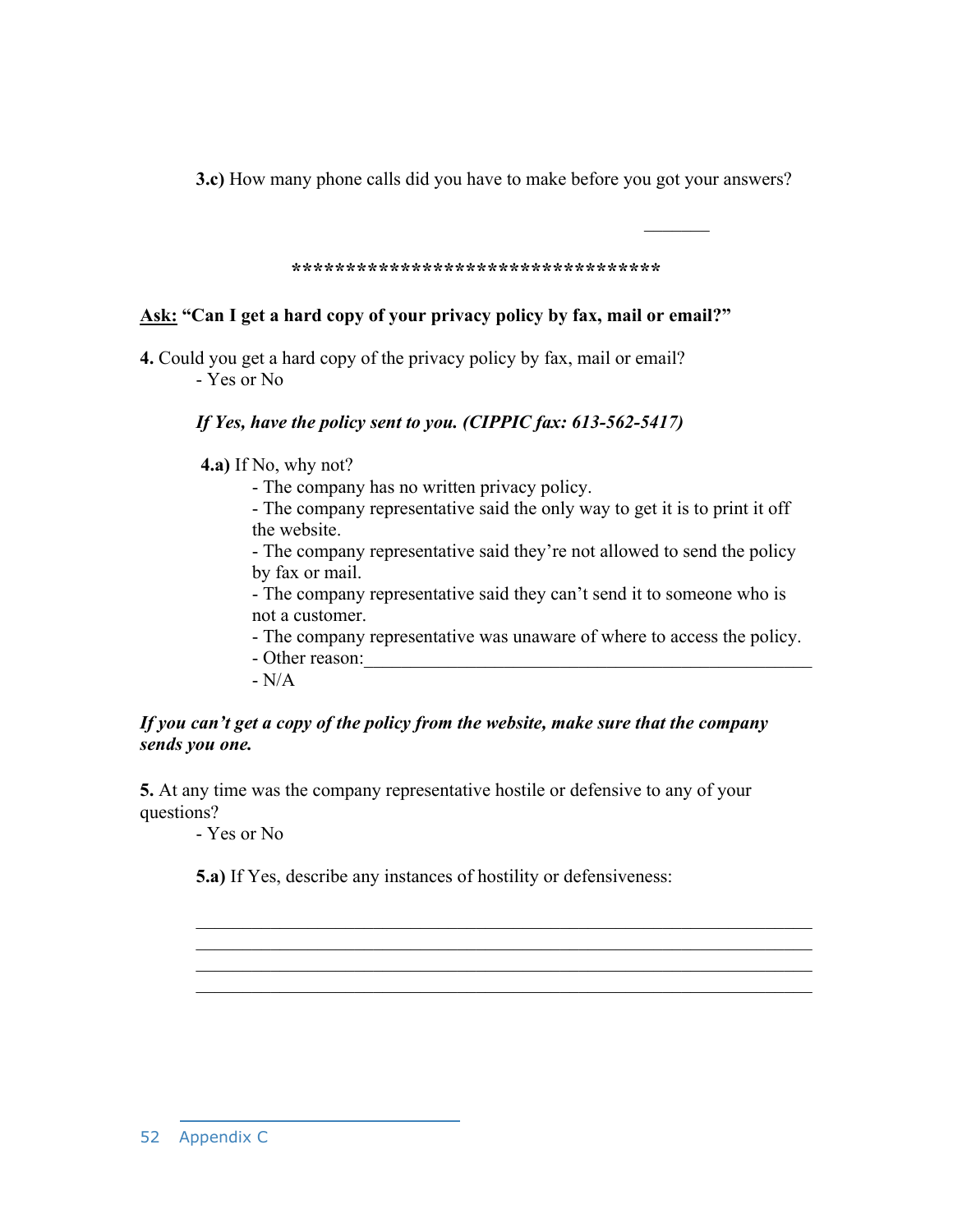# **WEBSITE ASSESSMENT (NO PHONE CALLS)**

*Keep a general record of how long it takes to complete the website assessment (i.e. how long it takes you to answer questions 6 to 23).* 

**6.** Does the company make its privacy policy available on its website? - Yes or No

*If No, but you can get a copy of the policy by email, fax or mail, skip question 7 and continue at question 8 once you have a copy of the policy.* 

**\*\*\*\*\*\*\*\*\*\*\*\*\*\*\*\*\*\*\*\*\*\*\*\*\*\*\*\*\*\*\*\*\*\***

**7.** Is the privacy policy easy to find (could you find it without "unreasonable effort")? -Yes or No

**7.a)** Is the link on the homepage? - Yes or No

**7.a) i)** If No, what page(s) is it on?

**7.b)** Does the link appear on other pages as you navigate through the site? - Yes or No

**7.c)** Is the only link to the policy in small font with other links at the bottom of the page?

 $\mathcal{L}_\mathcal{L}$  , and the contribution of the contribution of the contribution of the contribution of the contribution of the contribution of the contribution of the contribution of the contribution of the contribution of

 $\mathcal{L}_\text{max}$  , and the contribution of the contribution of the contribution of the contribution of the contribution of the contribution of the contribution of the contribution of the contribution of the contribution of t

- Yes or No

**7.c) i)** If No, where is it?

*Attach screenshot of homepage showing how and where the policy is linked.* 

**\*\*\*\*\*\*\*\*\*\*\*\*\*\*\*\*\*\*\*\*\*\*\*\*\*\*\*\*\*\*\*\*\*\*** 

**8.** Is the policy clearly worded, and "generally understandable" (i.e. on one read through you can understand what the company does with consumers' information.) -Yes or No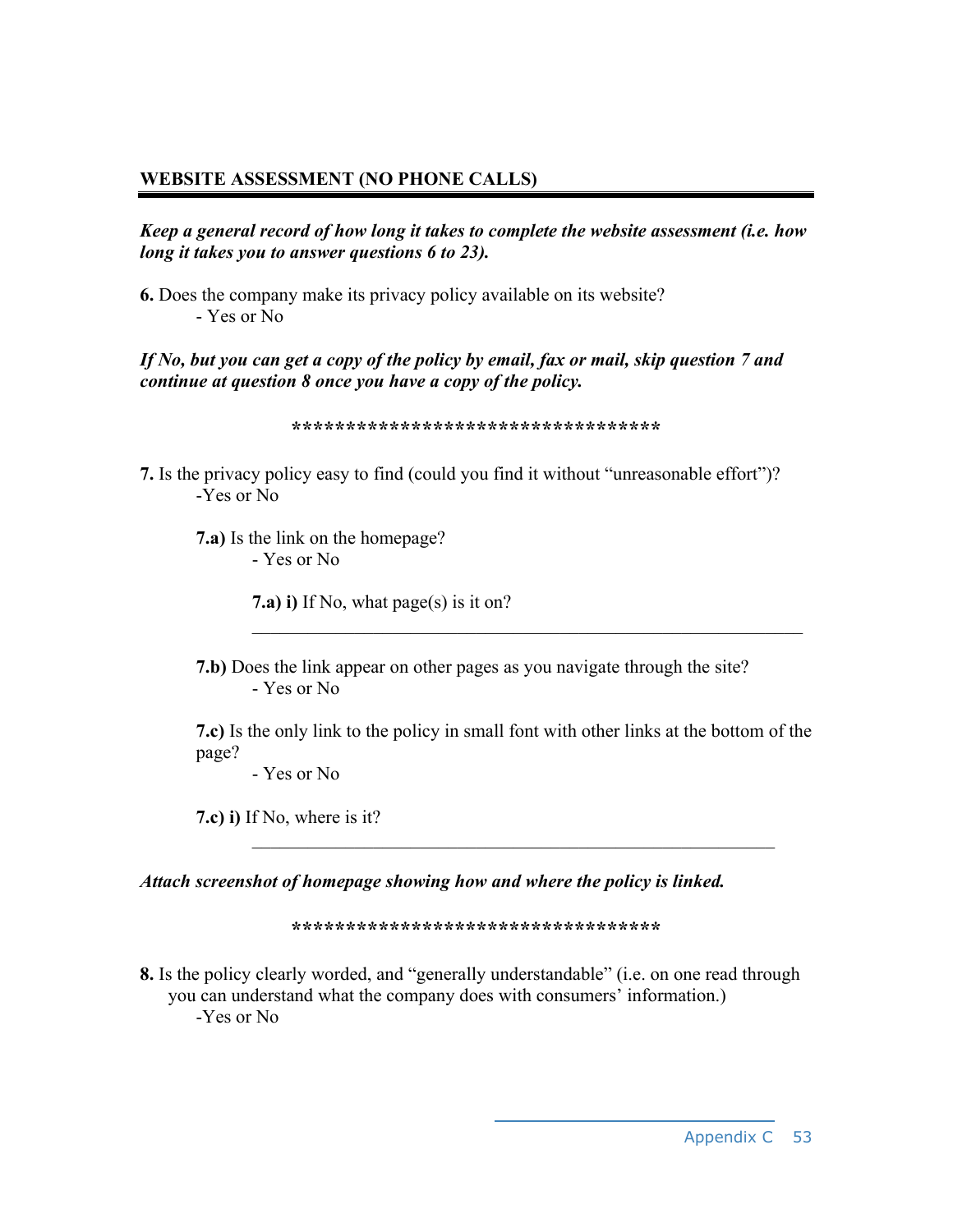## *Note: If you have to refer to more than one document in order to understand the policy, treat all documents as part of the policy.*

**8.a)** Does the privacy policy contain links to another document that is necessary in order to understand what the company does with consumers' information? - Yes or No

**8.a)i)** If Yes, does the link take you directly to that document? - Yes or No or N/A

**8.b)** How long is the policy (in words)? \_\_\_\_\_\_\_\_\_\_\_ words

**8.c)** Is it easy to determine what personal information the company collects? - Yes or No

**8.d)** Is it easy to determine why the company collects the personal information? - Yes or No

**8.e)** Is it easy to determine how the company uses consumers' personal information?

- Yes or No

**8.f)** Is it easy to determine to whom the company discloses consumers' personal information?

- Yes or No

**8.g)** Does the policy use complicated terms without explaining them? - Yes or No

*Print two copies of the privacy policy. Ensure that the printouts are dated. Keep one clean copy and, on the other, highlight any parts or terms of the policy that you feel are unclear and any complicated terms that are not explained in the policy.* 

**\*\*\*\*\*\*\*\*\*\*\*\*\*\*\*\*\*\*\*\*\*\*\*\*\*\*\*\*\*\*\*\*\*\*** 

**9.** Does the policy provide contact information for the person accountable for the organization's privacy policies and practices?

-Yes or No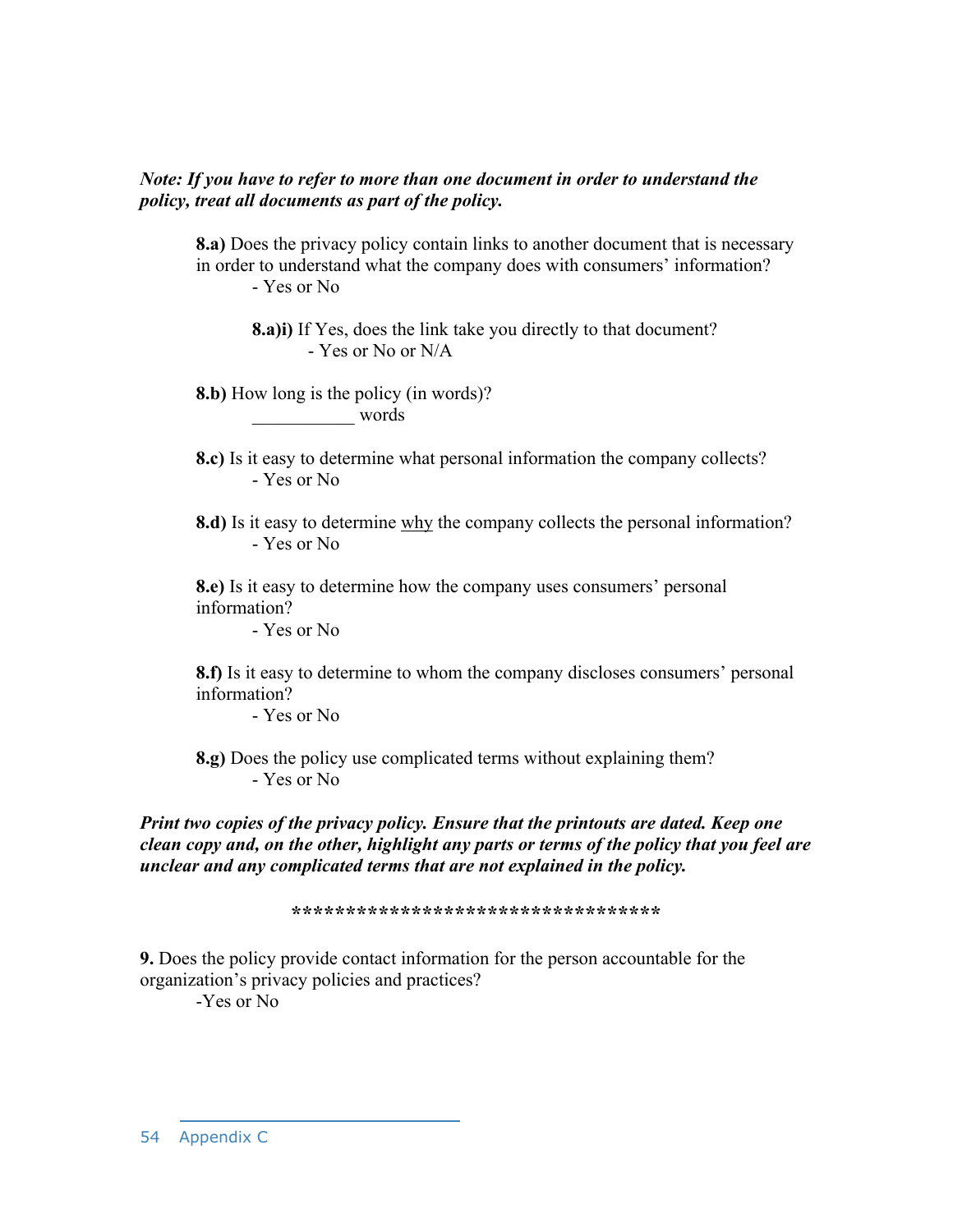**9.a)** If Yes, can you find it on a quick read through the policy? - Yes or No or N/A

> **9.b)** Is the contact information the same as that supplied to you by the company representative in question 2? - Yes or No or N/A

*Highlight the contact information in the privacy policy.* 

**\*\*\*\*\*\*\*\*\*\*\*\*\*\*\*\*\*\*\*\*\*\*\*\*\*\*\*\*\*\*\*\*\*\*** 

# *For questions 10 to 16: When you find the relevant section of the policy, note the question number beside it.*

**10.a)** Does the policy specifically describe how you can get access to your personal information held by the company?

- Yes: the policy clearly states how you can access your personal information - Somewhat: the policy discusses the right to access one's personal information but does not make it clear how or where to send access requests - No: the policy does not address this issue

**10.b)** Does the policy describe the type of information the company holds about consumers?

-Yes: the policy clearly describes the type of consumer information the company holds

-No: the policy does not specify the type of consumer information it holds

# *Note: If the company merely states that it holds "personal information" and defines "personal information" in general terms such as "any information about an identifiable individual", your answer should be No.*

**10.c)** Does the policy describe what the company does with personal consumer information?

-Yes plus: the policy provides a list of specific uses that the company makes of consumer information

-Yes: the policy provides a general account of use sufficient for consumers to understand generally what the company does with consumers' information -No: the policy does not specify what the company does with consumer information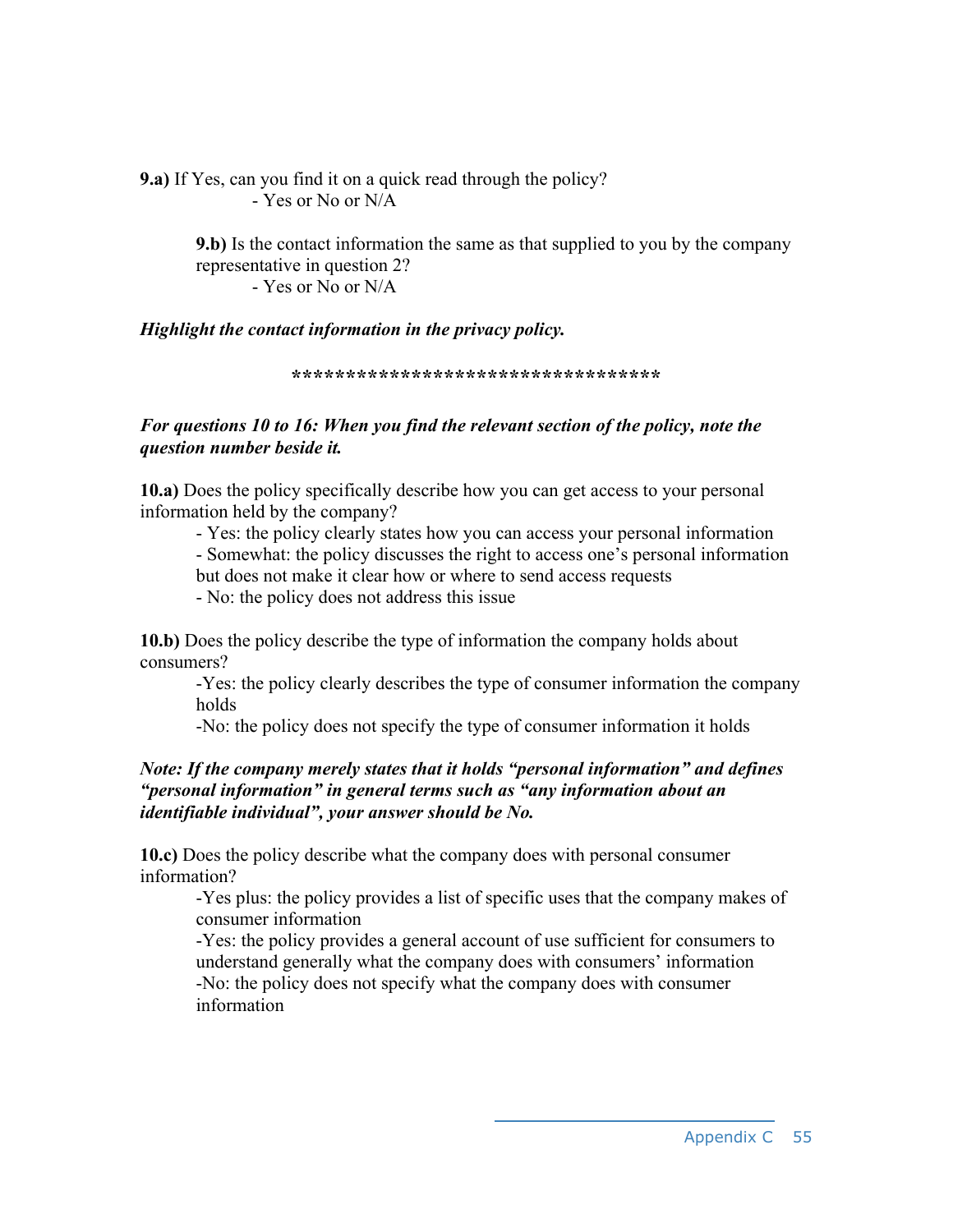**10.d)** Does the policy describe what consumer information the company shares with other organizations, including affiliates?

-Yes: the policy specifies the types of personal information the company shares with other organizations

- Somewhat: the policy gives examples, but not a complete list, of personal information shared OR the company specifies types of information shared in some contexts but not in others

-No: the policy does not indicate what types of personal information the company shares with other organizations

**\*\*\*\*\*\*\*\*\*\*\*\*\*\*\*\*\*\*\*\*\*\*\*\*\*\*\*\*\*\*\*\*\*\*** 

**11.** According to the policy, why does the company collect personal information about consumers?

# *List all purposes and/or uses that the company identifies for its collection of personal info.*



#### **\*\*\*\*\*\*\*\*\*\*\*\*\*\*\*\*\*\*\*\*\*\*\*\*\*\*\*\*\*\*\*\*\*\***

**12.** Does the company use consumer information for its own marketing purposes (e.g.," to let you know about other services that you might be interested in")?

- Yes or No or Unclear

#### **\*\*\*\*\*\*\*\*\*\*\*\*\*\*\*\*\*\*\*\*\*\*\*\*\*\*\*\*\*\*\*\*\*\***

**13.** Does the company share consumers' information (with or without consent) with other companies for purposes other than the transaction or service in question and/or "legal" or "sale of business" purposes?

- Yes or No or Unclear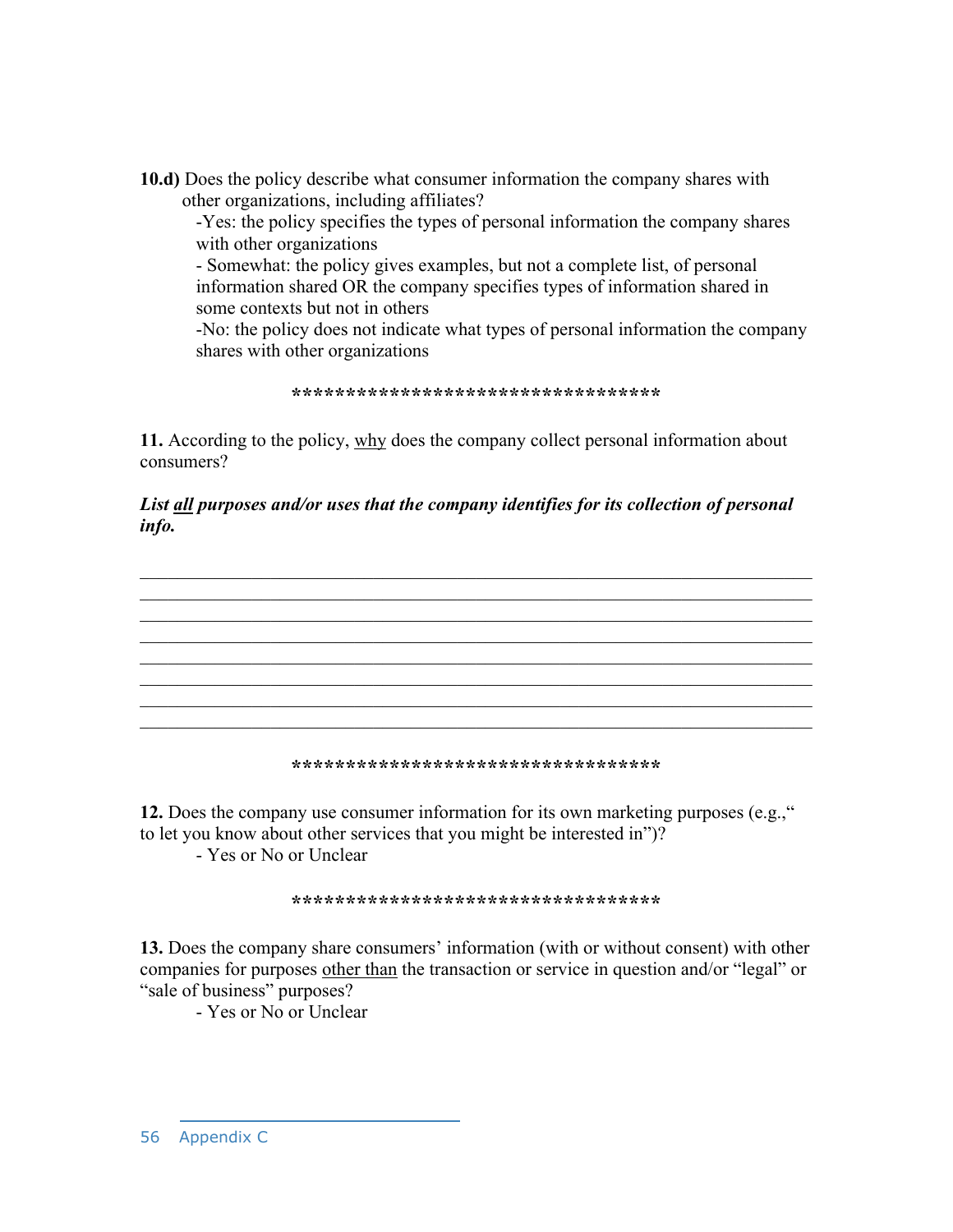**13.a)** If Yes, with whom?

- affiliates
- third parties
- unclear
- $-$  other:
- $-N/A$

**13.b)** Does the company provide names of companies it shares the information with?

- Yes, it provides a complete list

- Yes, it gives examples by providing the names of some of the companies with whom it shares information

 $-$  No.

 $-N/A$ 

#### **\*\*\*\*\*\*\*\*\*\*\*\*\*\*\*\*\*\*\*\*\*\*\*\*\*\*\*\*\*\*\*\*\*\***

## *According to the company's privacy policy:*

**14.** Does the company engage in certain secondary (i.e. not necessary for the transaction or service in question) uses or disclosures only with *positive* opt-in\*consent of the consumer? (\*i.e., the company will not use or disclose unless the consumer actively indicates their consent for the particular use or disclosure, by checking a box, signing a form, or otherwise taking action.)

- Yes or No

# *If No, go directly to question 15.*

# *If Yes:*

**14.a)** What secondary uses or disclosures can consumers opt-in to?

- marketing solicitations by the company itself
- marketing solicitations by affiliates
- marketing solicitations by third parties
- sharing information with affiliates
- sharing information with third parties
- internal profiling

- other:

**\*\*\*\*\*\*\*\*\*\*\*\*\*\*\*\*\*\*\*\*\*\*\*\*\*\*\*\*\*\*\*\*\*\***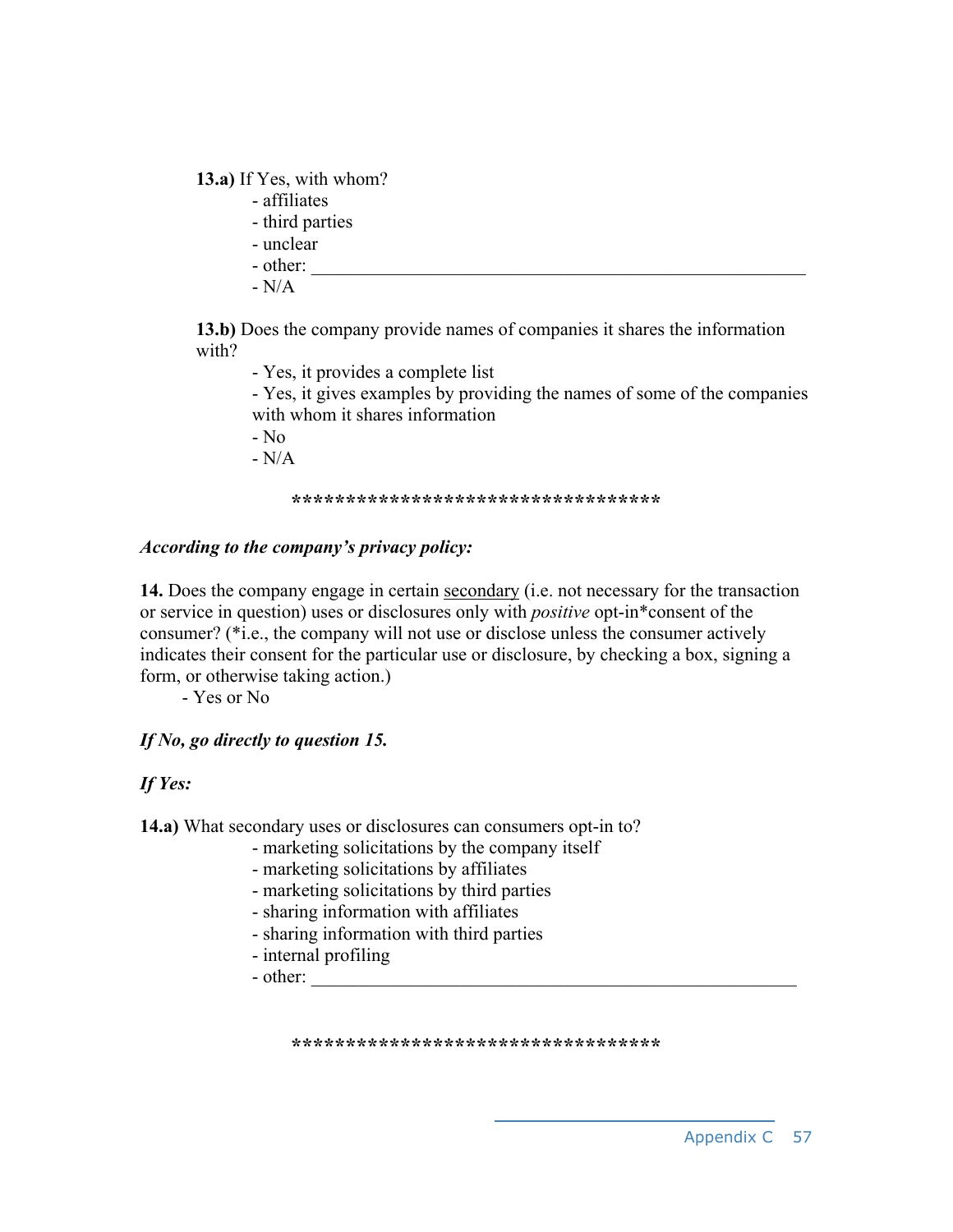**15.** Does the privacy policy provide an opportunity for consumers to opt-out\* of certain secondary uses or disclosures? (\*i.e., the company assumes consumer consent to certain uses and disclosures, but offers consumers a mechanism to withdraw that consent by sending an e-mail or calling a toll-free number, for example.)

-Yes or No

## *If No, go directly to question 16.*

## *If Yes:*

**15.a)** What secondary uses or disclosures can consumers opt-out of?

- marketing solicitations by the company itself
- marketing solicitations by affiliates
- marketing solicitations by third parties
- sharing information with affiliates
- sharing information with third parties
- internal profiling
- other:

**15.b)** Is the opt-out option conspicuous (e.g. in bold or otherwise obvious to someone quickly reviewing the policy)?

- Yes or No or N/A

**15.c)** Is the opt-out option clearly worded (i.e. you clearly understand what you are opting out of)?

- Yes or No or N/A

**15.d)** Does the company provide an opt-out method that is easy and inexpensive to exercise?

- No: the policy mentions the opt-out but provides no opt-out mechanism

- No: the customer must go in person or use snail mail
- Yes: the customer can telephone or email their opt-out request  $-N/A$

#### **\*\*\*\*\*\*\*\*\*\*\*\*\*\*\*\*\*\*\*\*\*\*\*\*\*\*\*\*\*\*\*\*\*\***

**16.** Does the company require that consumers agree to secondary uses or disclosures in order to get the product or service? (i.e. **there is no way to opt-out** of the use or disclosure or to withdraw consent.)

- Yes or No or Unclear

*If No, go directly to question 17.*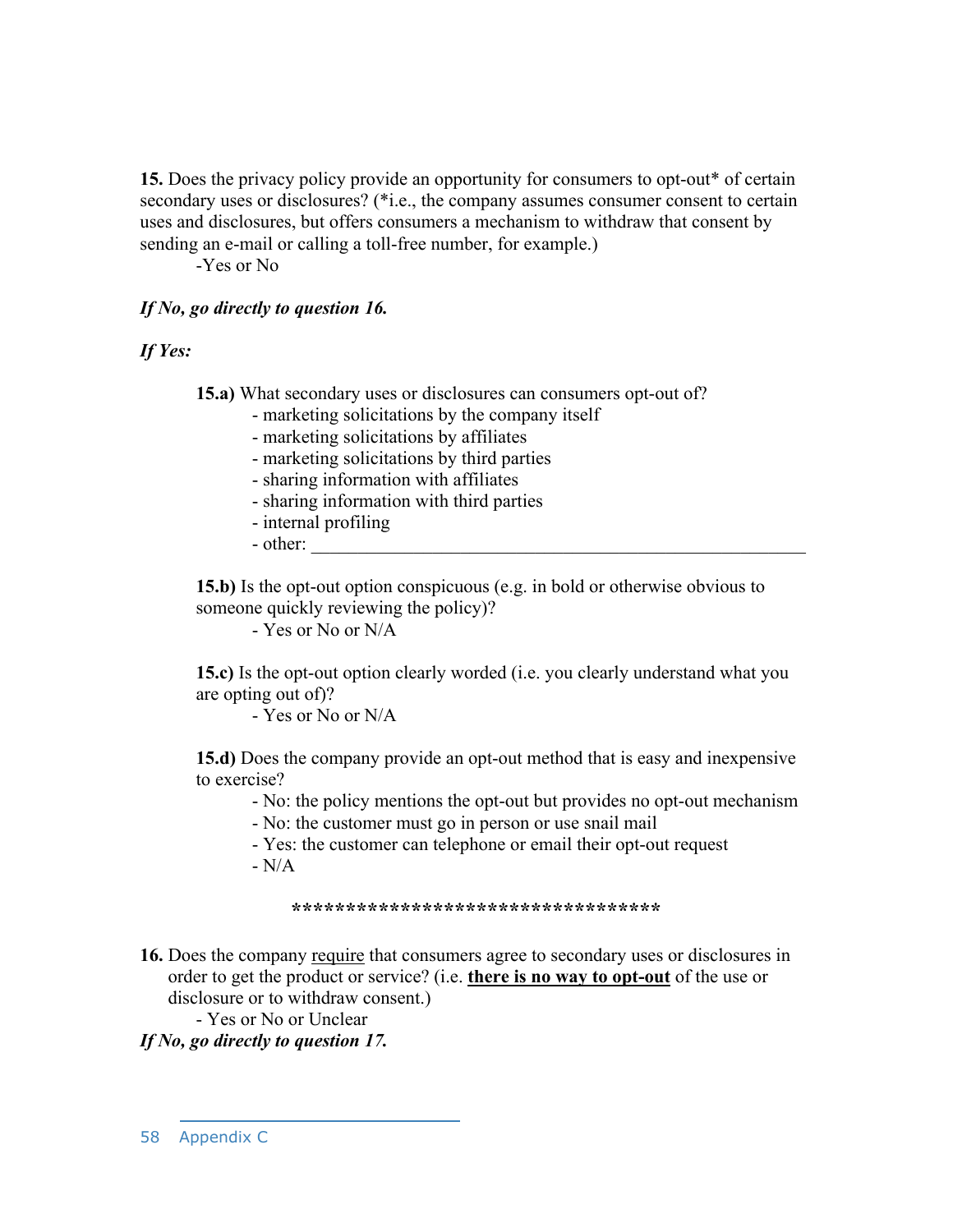# *If Yes:*

**16.a)** What kinds of secondary uses or disclosures must the consumer agree to in order to get the product or service?

- marketing solicitations by the company itself
- marketing solicitations by affiliates
- marketing solicitations by third parties
- sharing information with affiliates
- sharing information with third parties
- internal profiling
- $-$  other:

**16.b)** Does the consumer get value in exchange for agreeing to these secondary uses or disclosures (e.g., reward points, coupons, contest entry)?

- Yes or No or N/A

**16.b)i)** If Yes, what does the consumer get in exchange for his or her information?



**\*\*\*\*\*\*\*\*\*\*\*\*\*\*\*\*\*\*\*\*\*\*\*\*\*\*\*\*\*\*\*\*\*\*** 

*For the following questions, pretend that you are a first time customer subscribing or buying something from the company. Set up a free email account and pseudonym if you don't want your personal information to be recorded by the company. Go through the ordering process (and, if necessary, the registration process) as far as you need to in order to answer the questions, short of giving any payment information or actually transacting. Only register if necessary to place an order. Print screen shots of the registration and/or ordering pages as you go through them.* 

*Note: These questions are deliberately repetitive – we want to identify discrepancies between the policy and the ordering process.*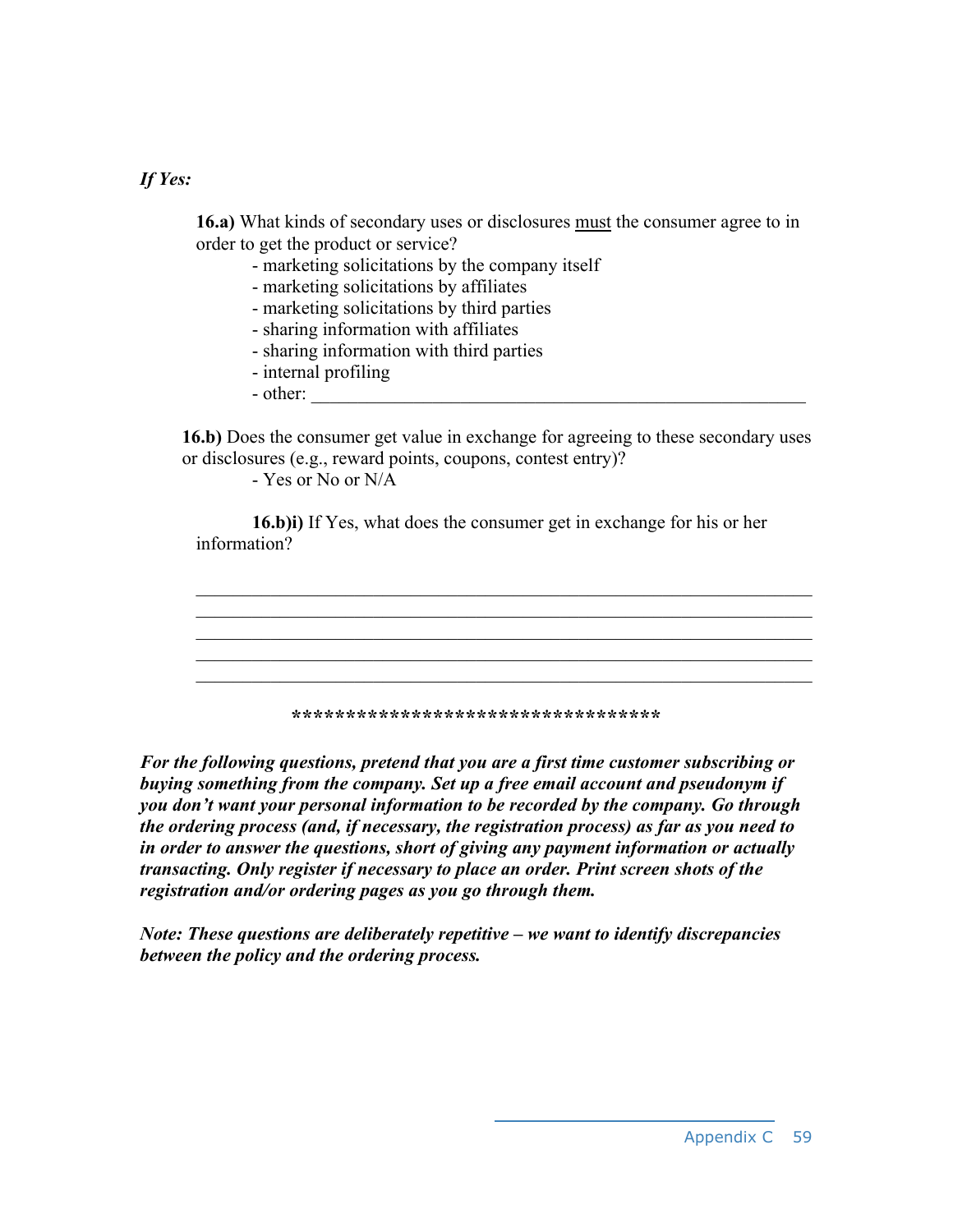**17.** Does the consumer have to register or set up an account before, and separately from, placing an order?

- Yes or No

### *If No, skip questions 18 and 19 and go directly to question 20.*

**\*\*\*\*\*\*\*\*\*\*\*\*\*\*\*\*\*\*\*\*\*\*\*\*\*\*\*\*\*\*\*\*\*\*** 

## **Registration Process**

**18.** As part of the registration process, apart from the privacy policy, does the company ask the consumer to agree to certain secondary uses or disclosures (i.e. uses or disclosures that are not necessary for the transaction or service in question) via *positive* opt-in\* consent process? (\*i.e., the company will not use or disclose unless the consumer actively indicates their consent for the particular use or disclosure  $-e.g.,$  by checking a box, signing a form, or otherwise taking action.)

- Yes or No

## *If No, go directly to question 19.*

## *If Yes:*

**18.a)** What uses or disclosures can the consumer opt-in to?

- marketing solicitations by the company itself
- marketing solicitations by affiliates
- marketing solicitations by third parties
- sharing information with affiliates
- sharing information with third parties
- internal profiling
- other:

#### **\*\*\*\*\*\*\*\*\*\*\*\*\*\*\*\*\*\*\*\*\*\*\*\*\*\*\*\*\*\*\*\*\*\***

**19.** As part of the registration process, does the company provide an opportunity, via the privacy policy or otherwise, for consumers to opt-out\* of certain secondary uses or disclosures? (\* i.e., the company assumes consumer consent to certain uses or disclosures, but offers consumers a mechanism to withdraw that consent by sending an e-mail, calling a toll-free number, or by un-checking a box for example.)

-Yes or No

## *If No, go directly to question 20.*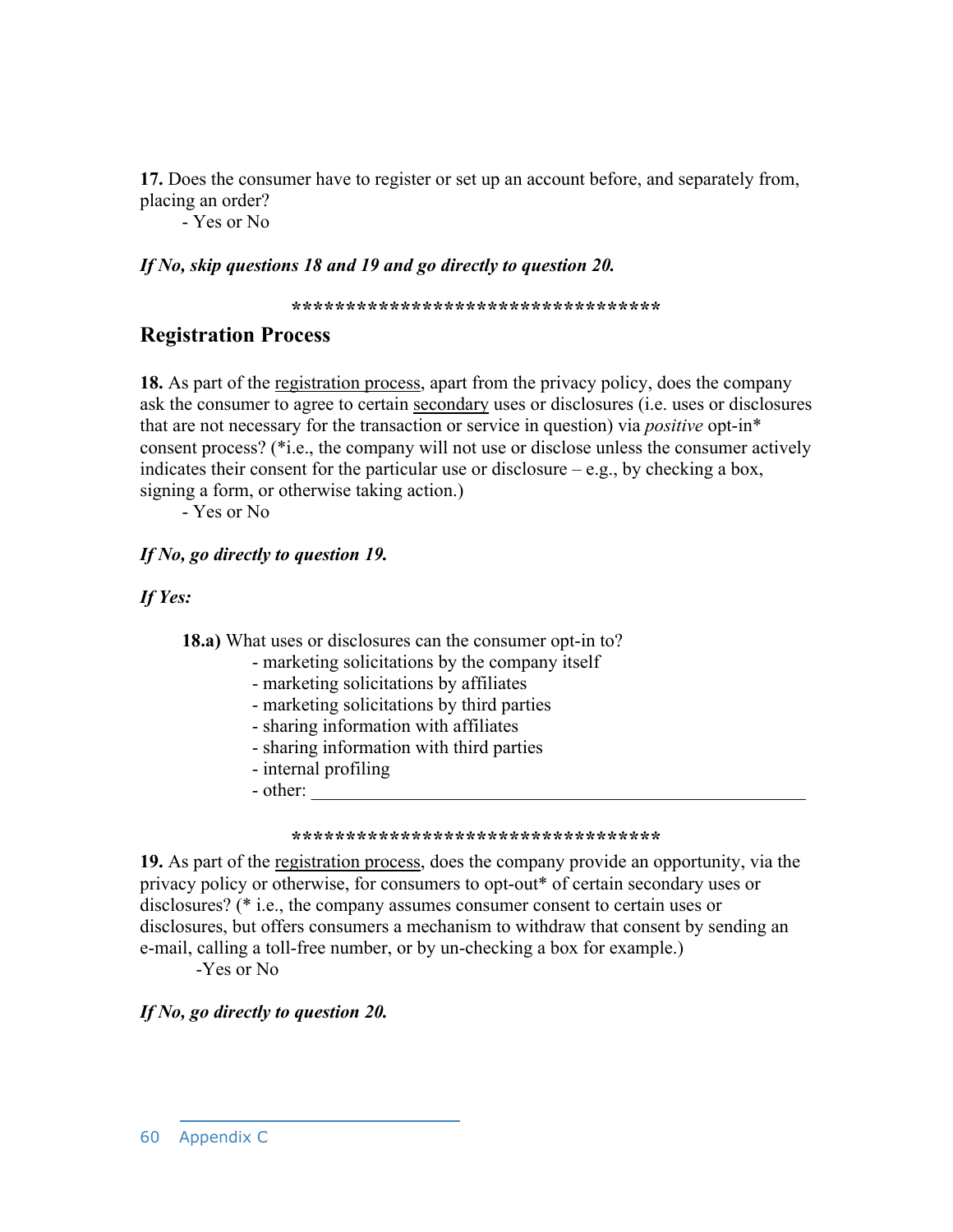## *If Yes:*

**19.a)** During the registration process**,** how does the company bring the opportunity to opt-out to the customer's attention?

> (i) via link to the privacy policy on registration page; but the link is not brought to the consumer's attention

(ii) via link to the privacy policy on the registration page; link is brought to the consumer's attention

(iii) the customer is required to review or agree to the linked privacy policy as part of the registration process (e.g.: customer must click "I agree" before completing registration)

(iv) notice and opt-out form part of the registration process

 $(v)$  other:

## *If (i), (ii), or (iii) go directly to question 20.*

## *If (iv):*

**19.b)** What secondary uses or disclosures can consumers opt-out of?

- marketing solicitations by the company itself
- marketing solicitations by affiliates
- marketing solicitations by third parties
- sharing information with affiliates
- sharing information with third parties
- internal profiling
- other:

**19.c)** Is the opt-out method easy and inexpensive to exercise?

- Yes: the customer simply checks or un-checks a box
- Yes: the customer can telephone or email their opt-out request
- No: the customer must go in person or use snail mail

- N/A

*Attach webpage screenshot(s) showing the registration page(s).* 

#### **\*\*\*\*\*\*\*\*\*\*\*\*\*\*\*\*\*\*\*\*\*\*\*\*\*\*\*\*\*\*\*\*\*\***

# **Ordering Process**

**20.** As part of the ordering process, apart from the privacy policy, does the company ask the consumer to agree to certain secondary uses or disclosures (i.e. uses or disclosures not necessary for the transaction or service in question) via a *positive* opt-in\* consent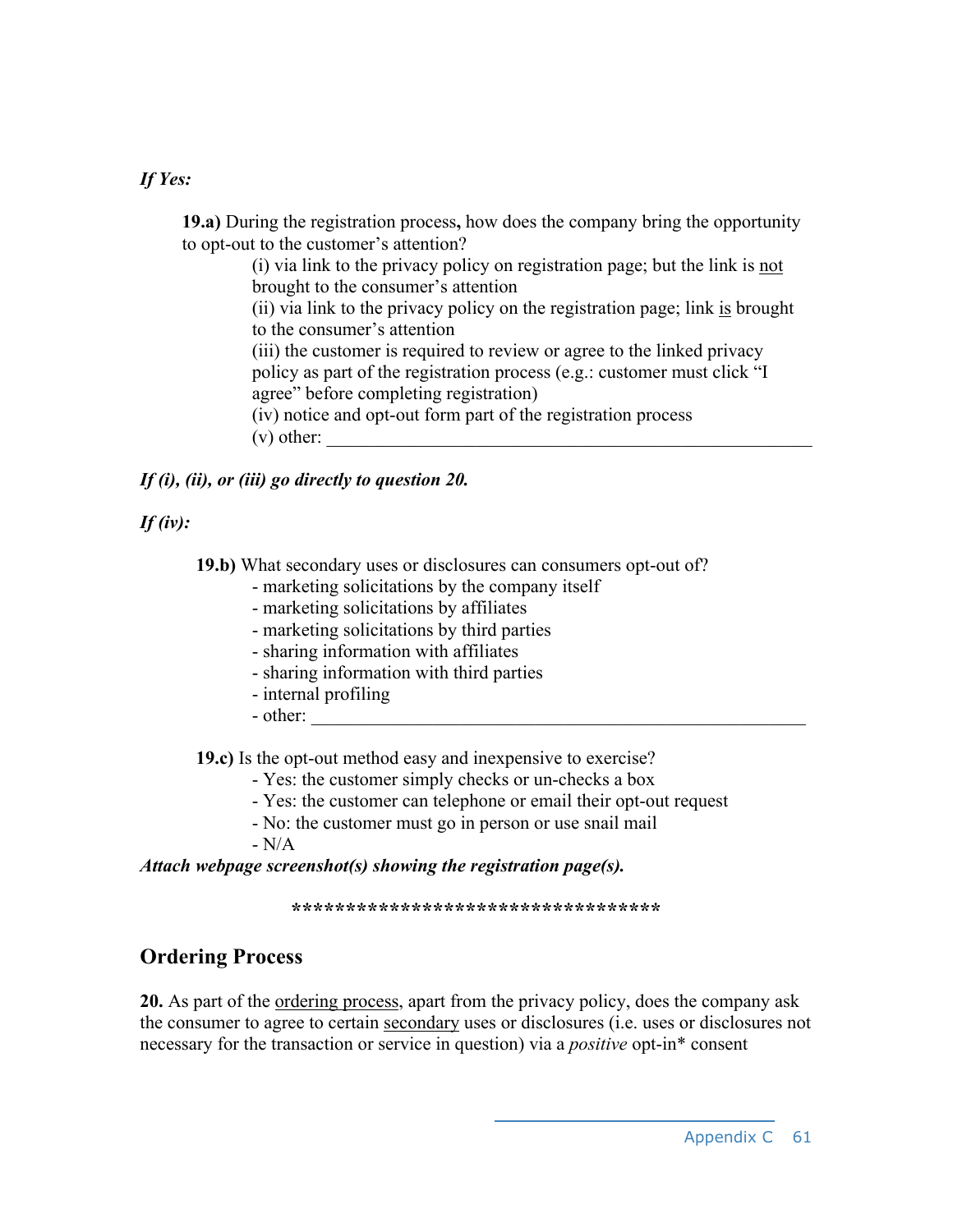process? (\*i.e., the company will not use or disclose unless the consumer actively indicates their consent for the particular use or disclosure, by checking a box, signing a form, or otherwise taking action.)

- Yes or No

## *If No, go directly to question 21.*

## *If Yes:*

**20.a)** What uses or disclosures can the consumer opt-in to?

- marketing solicitations by the company itself
- marketing solicitations by affiliates
- marketing solicitations by third parties
- sharing information with affiliates
- sharing information with third parties
- internal profiling
- other:

#### **\*\*\*\*\*\*\*\*\*\*\*\*\*\*\*\*\*\*\*\*\*\*\*\*\*\*\*\*\*\*\*\*\*\***

**21.** As part of the ordering process, does the company provide an opportunity, via a link to the privacy policy or otherwise, for consumers to opt-out\* of certain secondary uses or disclosures? (\* i.e., the company assumes consumer consent to certain uses or disclosures, but offers consumers a mechanism to withdraw that consent by sending an email, calling a toll-free number or by un-checking a box, for example.)

-Yes or No

## *If No, go directly to question 22.*

## *If Yes:*

**21.a)** During the ordering process**,** how does the company bring the opportunity to opt-out to the customer's attention?

> (i) via link to the privacy policy on ordering page; link not brought to the consumer's attention

(ii) via link to the privacy policy on ordering page; link brought to the consumer's attention

(iii) the customer is required to review or agree to the linked privacy policy as part of the ordering process (e.g.: customer must click "I agree" before completing the order)

(iv) notice and opt-out form part of the ordering process

 $(v)$  other: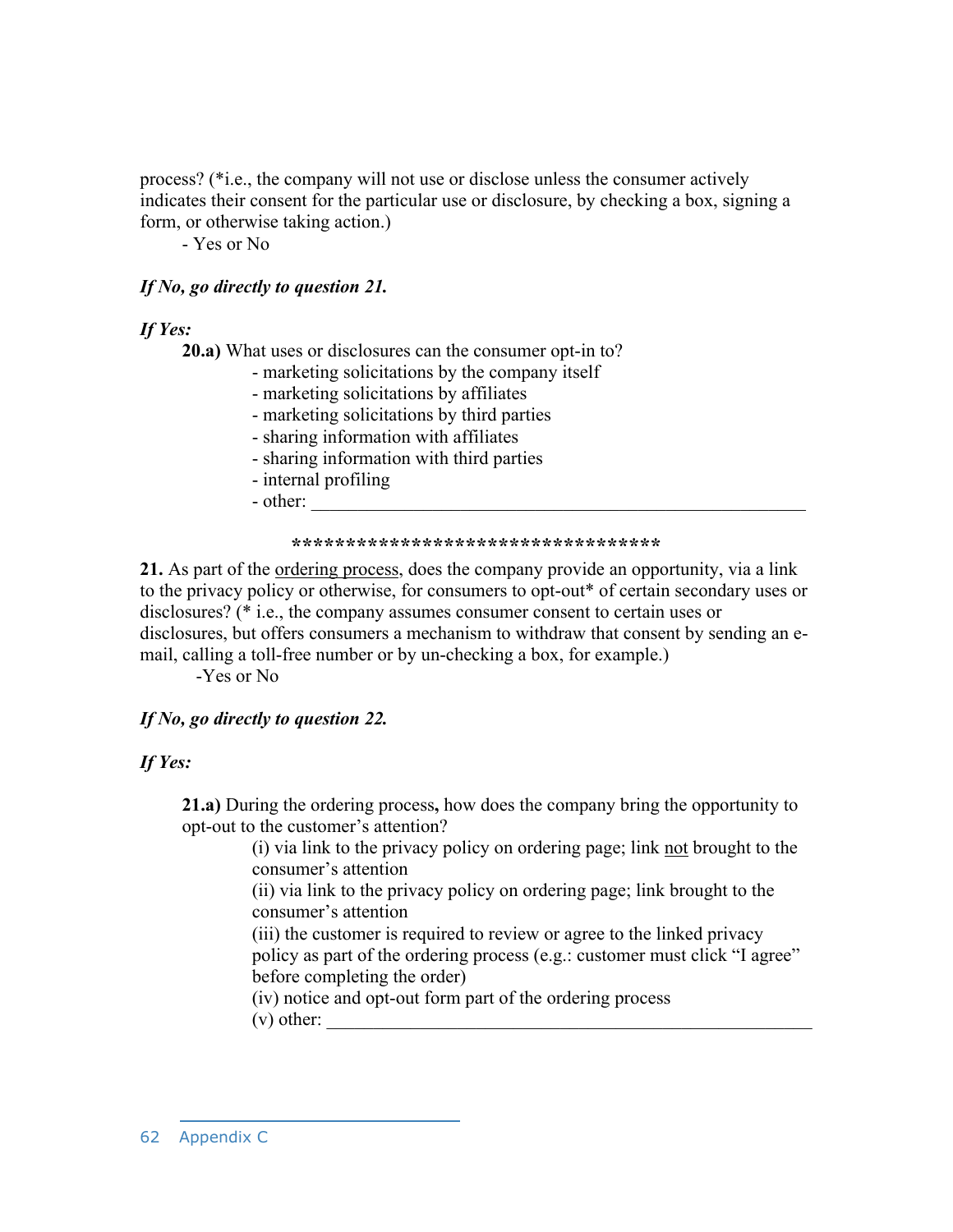### *If (i), (ii), or (iii) go directly to question 22.*

## *If (iv):*

**21.b)** What secondary uses or disclosures can consumers opt-out of?

- marketing solicitations by the company itself
- marketing solicitations by affiliates
- marketing solicitations by third parties
- sharing information with affiliates
- sharing information with third parties
- internal profiling
- other:

**21.c)** Is the opt-out method easy and inexpensive to exercise?

- Yes: the customer simply checks or un-checks a box
- Yes: the customer can telephone or email their opt-out request
- No: the customer must go in person or use snail mail
- $N/A$

### *Attach webpage screenshot(s) showing the ordering page(s).*

#### **\*\*\*\*\*\*\*\*\*\*\*\*\*\*\*\*\*\*\*\*\*\*\*\*\*\*\*\*\*\*\*\*\*\***

**22.** Are there any discrepancies between *what* you can opt-out of during the registration or ordering process and *what* you can opt-out of via the privacy policy?

- Yes or No or N/A

**22.a)** If Yes, specify the discrepancy.

#### **\*\*\*\*\*\*\*\*\*\*\*\*\*\*\*\*\*\*\*\*\*\*\*\*\*\*\*\*\*\*\*\*\*\***

 $\mathcal{L}_\text{max}$  , and the contribution of the contribution of the contribution of the contribution of the contribution of the contribution of the contribution of the contribution of the contribution of the contribution of t  $\mathcal{L}_\text{max}$  , and the contribution of the contribution of the contribution of the contribution of the contribution of the contribution of the contribution of the contribution of the contribution of the contribution of t

 $\mathcal{L}_\text{max} = \mathcal{L}_\text{max} = \mathcal{L}_\text{max} = \mathcal{L}_\text{max} = \mathcal{L}_\text{max} = \mathcal{L}_\text{max} = \mathcal{L}_\text{max} = \mathcal{L}_\text{max} = \mathcal{L}_\text{max} = \mathcal{L}_\text{max} = \mathcal{L}_\text{max} = \mathcal{L}_\text{max} = \mathcal{L}_\text{max} = \mathcal{L}_\text{max} = \mathcal{L}_\text{max} = \mathcal{L}_\text{max} = \mathcal{L}_\text{max} = \mathcal{L}_\text{max} = \mathcal{$  $\mathcal{L}_\text{max}$  , and the contribution of the contribution of the contribution of the contribution of the contribution of the contribution of the contribution of the contribution of the contribution of the contribution of t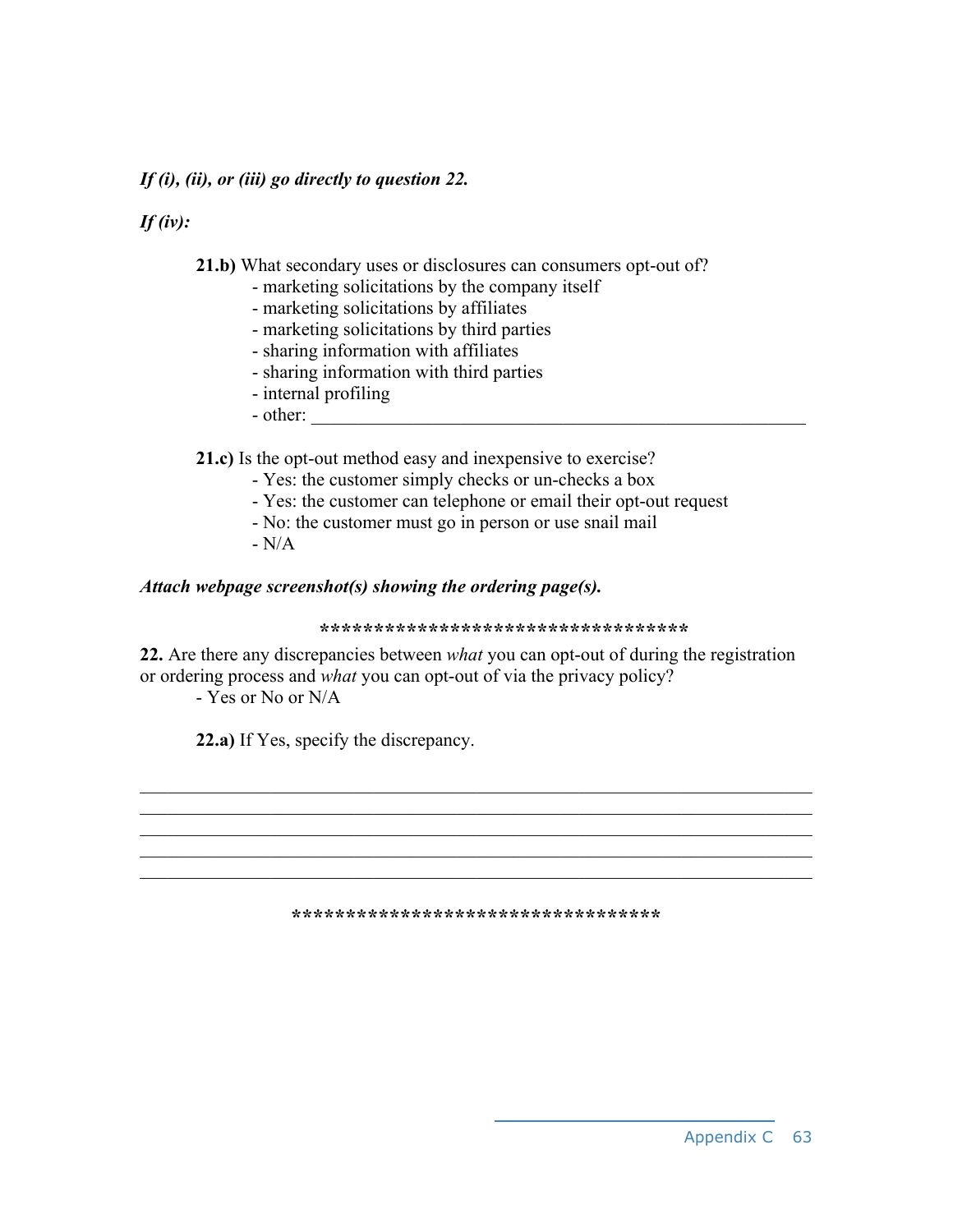**23.** Does the company provide an immediate opt-out method for the consumer?

- Yes: the consumer can select the opt-out option before or during the registration or ordering process

- No: the consumer can only opt-out after agreeing to allow secondary uses or disclosures

 $-N/A$ 

**\*\*\*\*\*\*\*\*\*\*\*\*\*\*\*\*\*\*\*\*\*\*\*\*\*\*\*\*\*\*\*\*\*\***

**24.** In general, would you say that you were able to understand the company's data management policies and practices without "unreasonable effort"?

- Yes or No

**24.a)** Approximately how long did it take you to complete this assessment (website only)? \_\_\_\_\_\_hours

*Your response to this question is an overall assessment of the company's openness with their information management practices. Attach log of efforts if appropriate.* 

**\*\*\*\*\*\*\*\*\*\*\*\*\*\*\*\*\*\*\*\*\*\*\*\*\*\*\*\*\*\*\*\*\*\*** 

## **Attachment checklist**:

- Log of efforts, noting any instances of hostility or defensiveness

- Clean copy of privacy policy

- Copy of privacy policy with mark-ups

- Printouts/screenshots of webpage(s) showing links to privacy policy

- Printouts/screenshots of any opt-in or opt-out mechanisms that are accessed via a link in the privacy policy

- Printouts/screenshots of registration, ordering pages, or other relevant pages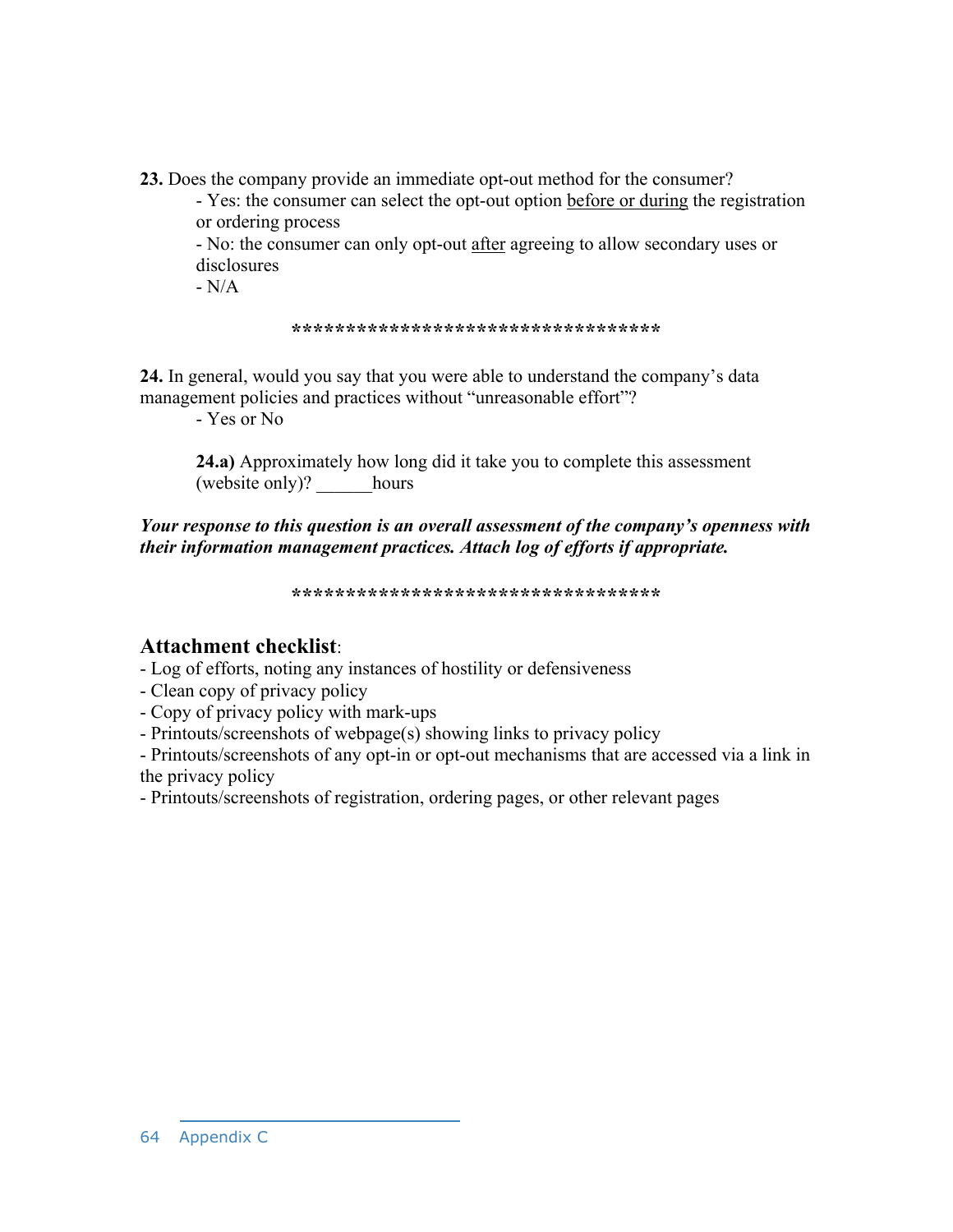# **APPENDIX D: TEMPLATE LETTERS FOR ACCESS TO INFORMATION REQUESTS**

### **Template Letter 1: Used by Requestors during phase one: February to June 2005**

Date

Address of Company

Dear Madam/Sir:

#### **Re: Access to Information Request**

I am one of your customers. I would like to know what information about me you keep in your files/databases, what uses you make of my information, and with whom you have shared my information. I understand that you are required, under federal privacy legislation, to provide this information to me within 30 days.

In particular, I would like a detailed accounting of:

- 1. All information about me that you have in your files and/or databases;
- 2. From where, and how, you obtained that information;
- 3. The specific uses that you have made, are making, or will be making of this information;
- 4. A list of all affiliated companies with whom you have shared my information, along with:
	- the specific information that you have shared with them,
	- the frequency with which you share this information with them,
	- the purpose of sharing this information with them, and
	- the uses that they have made or are making of this information;
- 5. A list of all non-affiliated third parties to whom you have disclosed my information, along with:
	- the specific information that you have shared with them,
	- the frequency with which you share this information with them,
	- the purpose of sharing this information with them, and
	- the uses that they have made or are making of my information, to the extent that you are aware.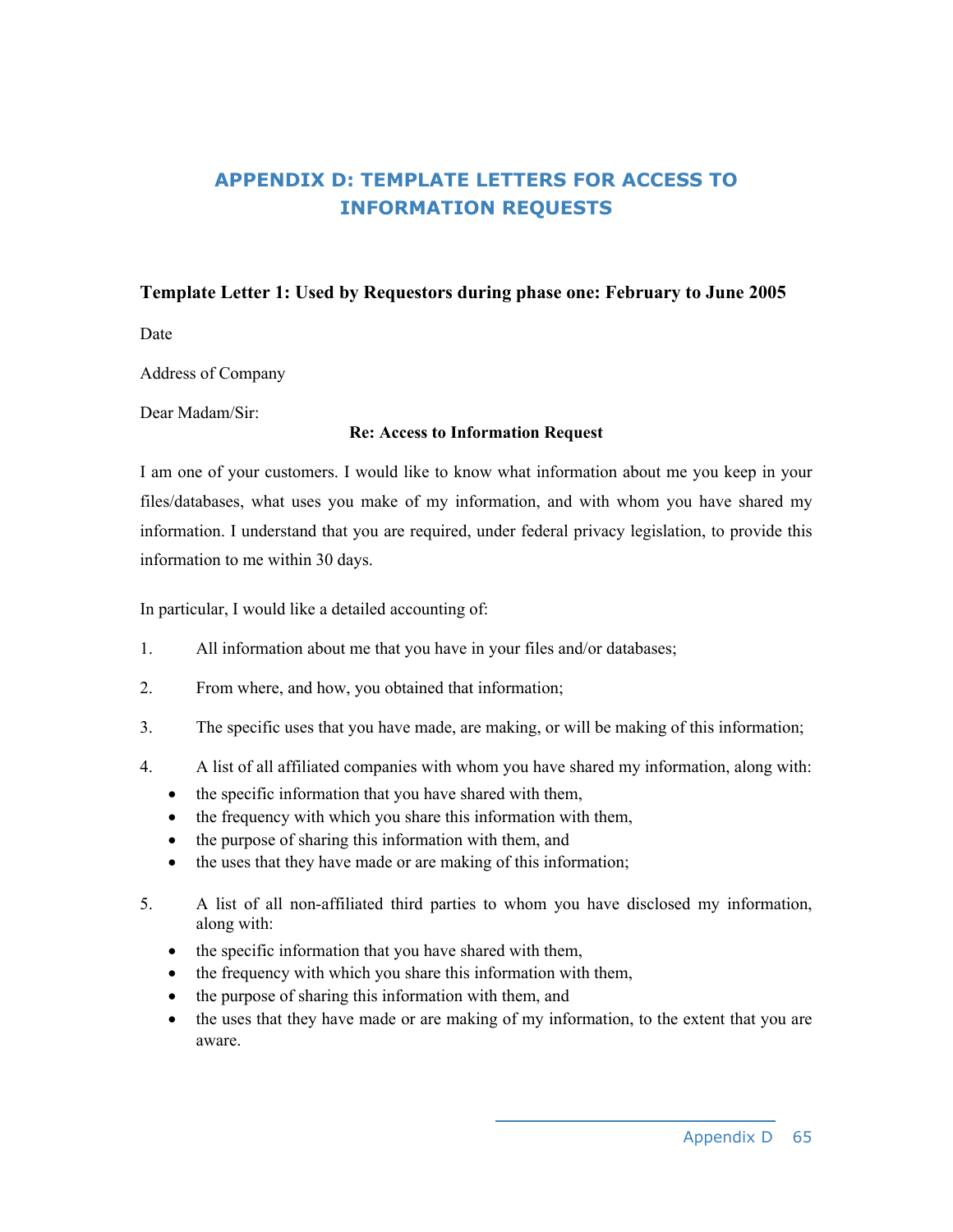If you cannot identify with certainty the specific companies to whom you have disclosed my information, please provide a list of affiliated and non-affiliated companies to whom you may have disclosed information about me.

Thank you for your cooperation.

*Original signed*  Your name, Address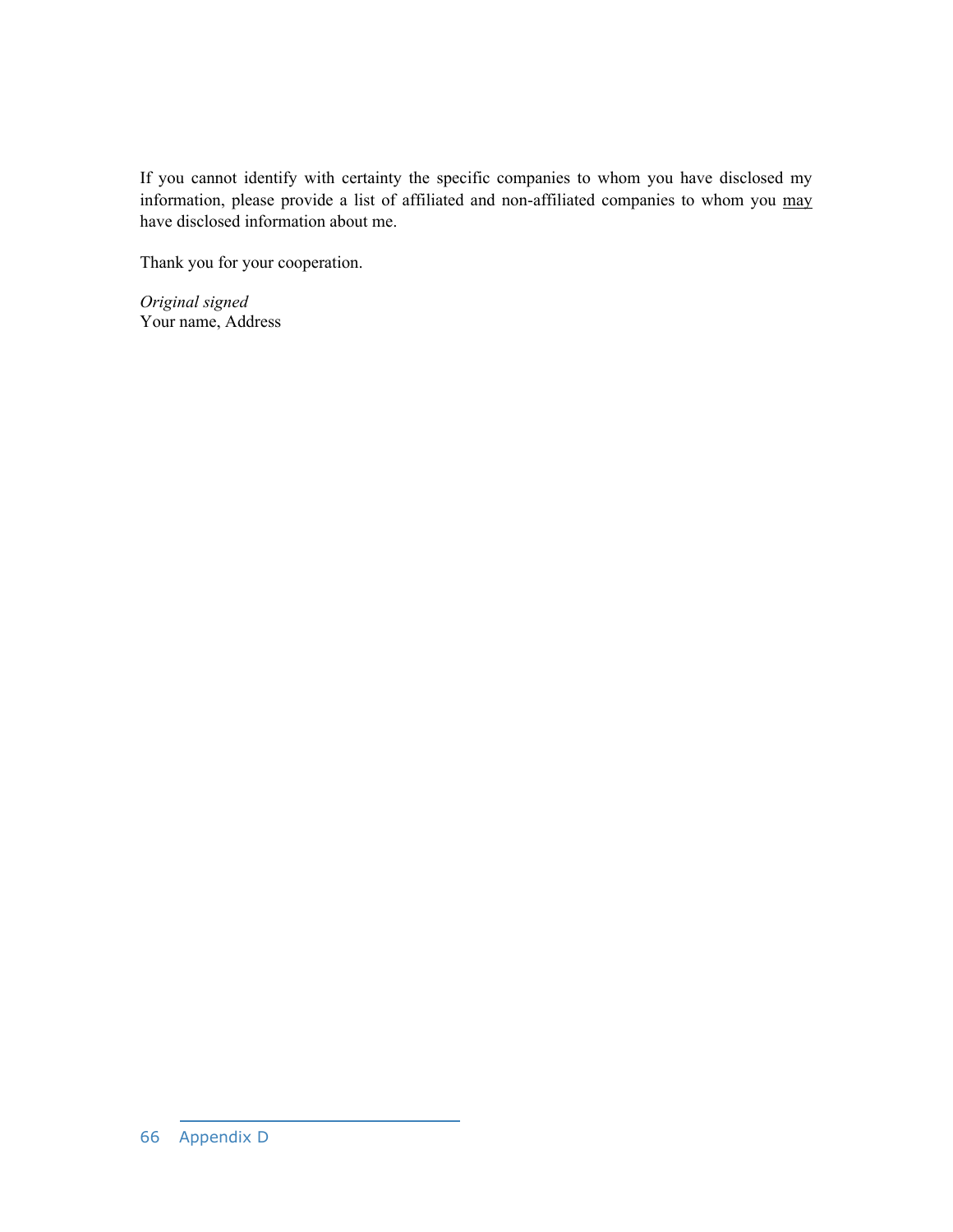## **Template Letter 2: Used by Requestors during phase two: November 2005 to February 2006**.

## **DATE**

CONTACT NAME/TITLE (if you can get it) COMPANY ADDRESS

Dear Madam/Sir:

## **Re: Access to Information Request**

I am one of your customers. I would like to know what information about me you keep in your files/databases, what uses you make of my information, and with whom you have shared my information.

In particular, I would like:

- 1. A copy of all specific information about me that you have in your files and/or databases;
- 2. A detailed accounting of the specific uses that you have made, are making, or will be making of this information; and
- 3. A list of all companies with whom you have (or may have) shared my information. If you cannot identify with certainty the specific companies to whom you have disclosed my information, please provide a list of companies to whom you may have disclosed information about me.

Thank you for your cooperation.

Your name Account  $#$  (if you have one) Address email address phone number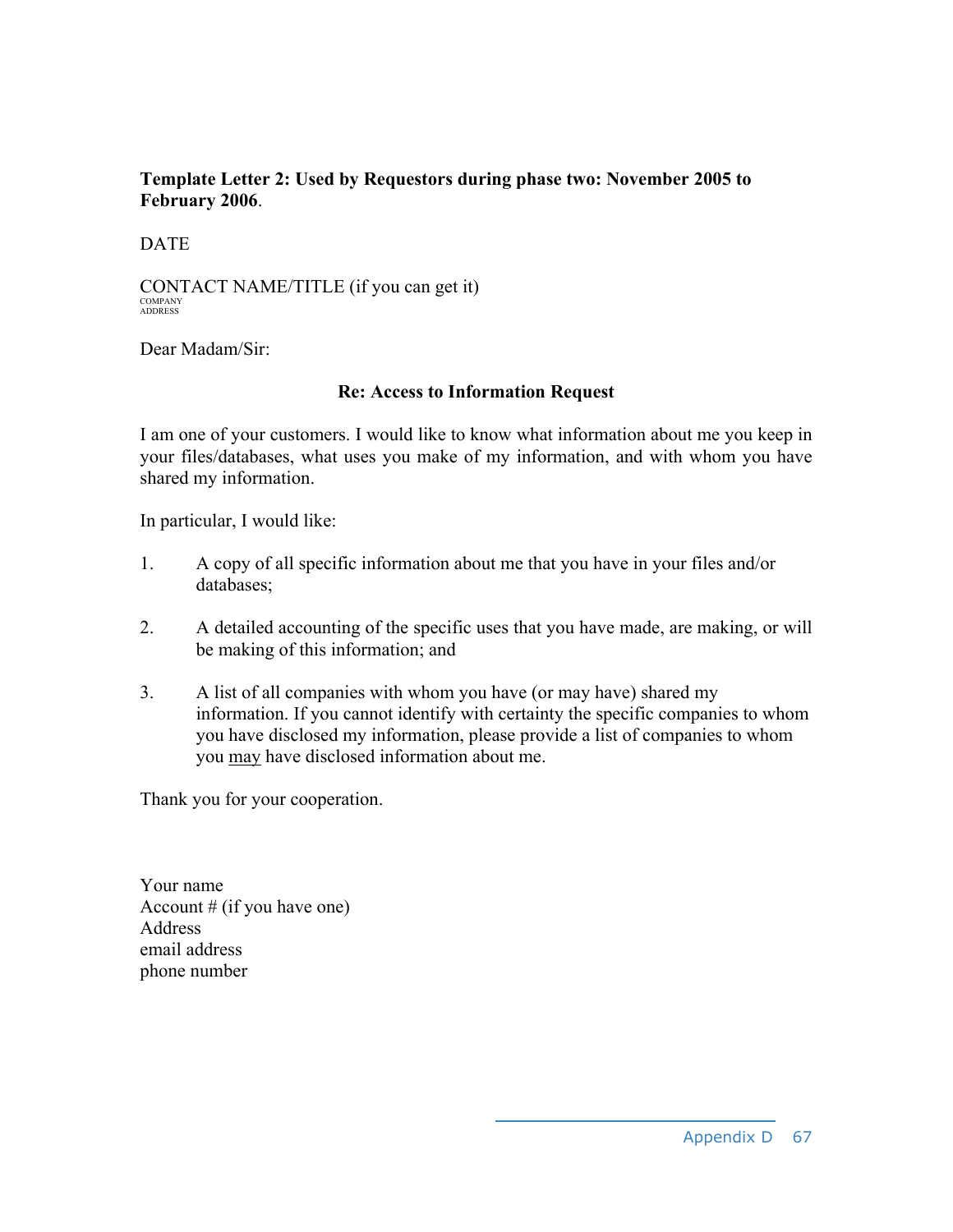# **APPENDIX E: COMPLIANCE WITH INDIVIDUAL ACCESS — ASSESSMENT FORM**

### **ATIP ASSESSMENT FORM**

### **Correspondence Details:**

| Company Name:                        |  |
|--------------------------------------|--|
| Name of Requestor:                   |  |
| Date of Request:                     |  |
| How Request Sent:                    |  |
| Where did you get the address?       |  |
| <b>Automatic Response Date:</b>      |  |
| <b>Authentication Request Date:</b>  |  |
| <b>Authentication Response Date:</b> |  |
| Access Response Date:                |  |

#### **Assessment of Response:**

1. Did the company give you a copy of all specific information about you that they claim to have in their files? [Note: You should receive a listing of detailed information about you (e.g.: your name, address and contact information on file, items purchased or services used). It is not sufficient for them to list the kinds of information they have about you, or to give you a general statement about their policy.]

Yes: [If Yes, skip to Q.2] No: [If No, answer A)-D) below]

A) Did the company claim not to have any information about you?

Yes:\_\_\_\_\_\_\_ No:\_\_\_\_\_\_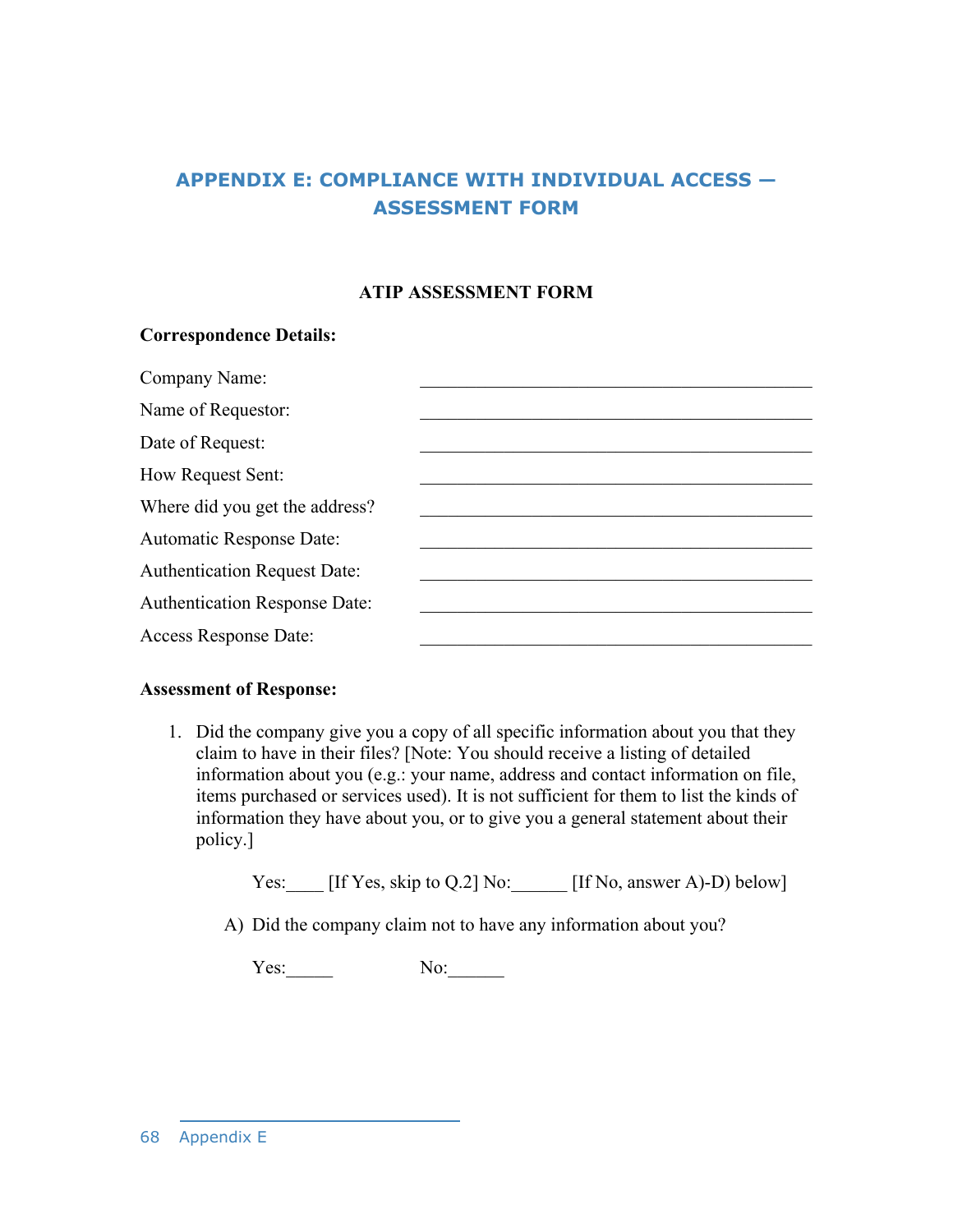B) Did the company provide general types of information that they have about you?

Yes: No:

C) Did the company provide you with general privacy policy information?

Yes:\_\_\_\_\_\_\_ No:\_\_\_\_\_\_

D) Did the company say that they can't retrieve your information because of the way their files are organized?

Yes: No:

2. Did the company give you a full account of how they use your information?

Yes: No:

- 3. Did the company give you a list of companies to which they have disclosed or may have disclosed your information? [Note: It is not sufficient for the company to simply refer you to their privacy policy. It is also not sufficient for them to provide you with general types of companies that they have disclosed your information to. They should either explain that they have not disclosed your information to anyone, or provide you with a list of companies they have disclosed it to, or may have disclosed it to].
	- Yes: [If Yes, skip to Q.4] No: [If No, answer A)-B) below]
		- A) Did they provide you with general types of companies that they have disclosed your information to?

Yes:\_\_\_\_\_\_\_ No:\_\_\_\_\_\_

B) Did the company claim not to share information with third parties?

Yes: No: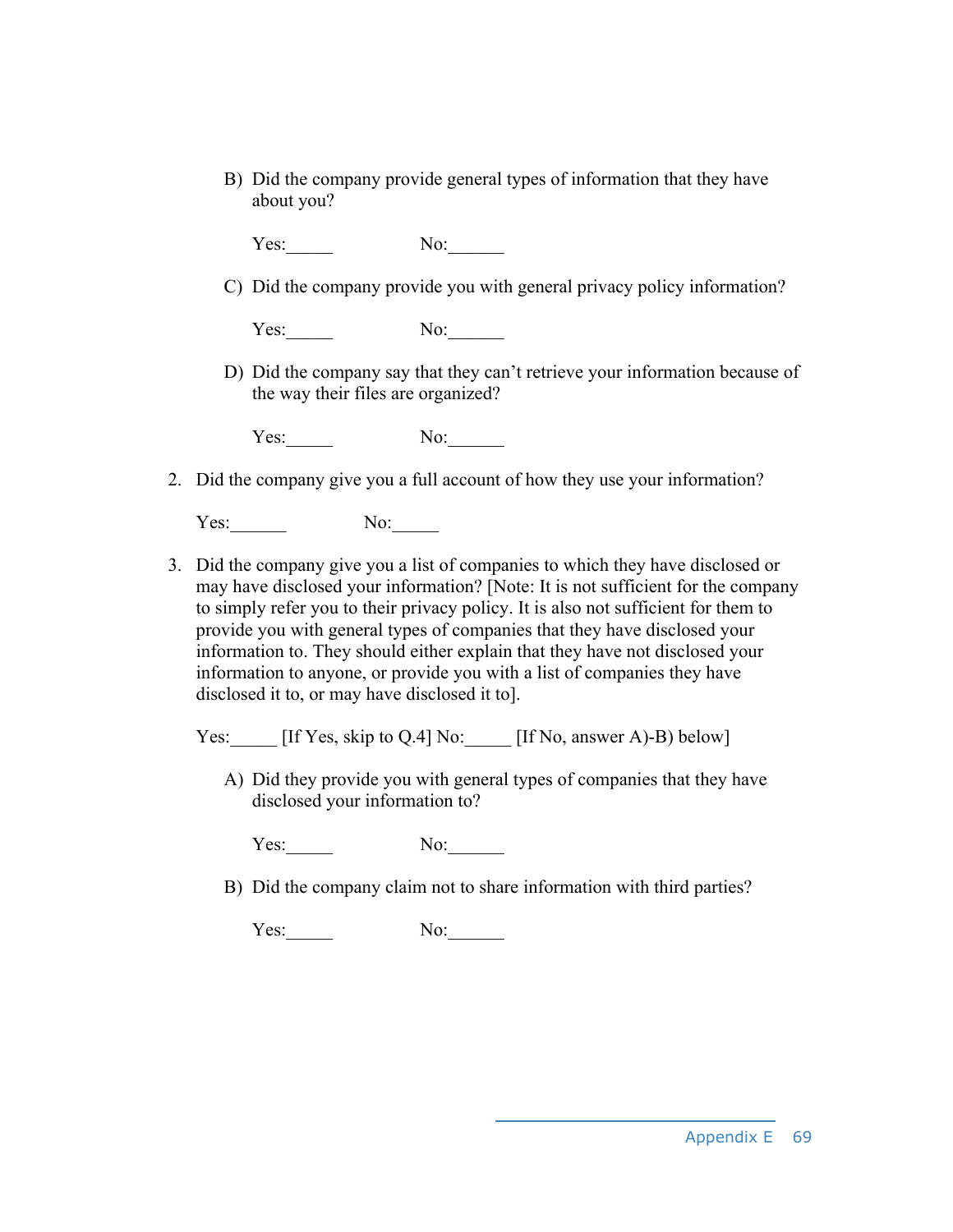4. Was all the information provided to you in a form that was generally understandable? [Note: The company should explain any complicated terms or codes that they used in their response to you. Their response should be clear and legible].

 $\mathcal{L}_\text{max}$  , and the contribution of the contribution of the contribution of the contribution of the contribution of the contribution of the contribution of the contribution of the contribution of the contribution of t  $\mathcal{L}_\text{max} = \mathcal{L}_\text{max} = \mathcal{L}_\text{max} = \mathcal{L}_\text{max} = \mathcal{L}_\text{max} = \mathcal{L}_\text{max} = \mathcal{L}_\text{max} = \mathcal{L}_\text{max} = \mathcal{L}_\text{max} = \mathcal{L}_\text{max} = \mathcal{L}_\text{max} = \mathcal{L}_\text{max} = \mathcal{L}_\text{max} = \mathcal{L}_\text{max} = \mathcal{L}_\text{max} = \mathcal{L}_\text{max} = \mathcal{L}_\text{max} = \mathcal{L}_\text{max} = \mathcal{$  $\mathcal{L}_\text{max}$  , and the contribution of the contribution of the contribution of the contribution of the contribution of the contribution of the contribution of the contribution of the contribution of the contribution of t

 $\mathcal{L}_\text{max}$  , and the contribution of the contribution of the contribution of the contribution of the contribution of the contribution of the contribution of the contribution of the contribution of the contribution of t

 $\mathcal{L}_\text{max}$  , and the contribution of the contribution of the contribution of the contribution of the contribution of the contribution of the contribution of the contribution of the contribution of the contribution of t  $\mathcal{L}_\text{max}$  , and the contribution of the contribution of the contribution of the contribution of the contribution of the contribution of the contribution of the contribution of the contribution of the contribution of t

 $\mathcal{L}_\text{max} = \mathcal{L}_\text{max} = \mathcal{L}_\text{max} = \mathcal{L}_\text{max} = \mathcal{L}_\text{max} = \mathcal{L}_\text{max} = \mathcal{L}_\text{max} = \mathcal{L}_\text{max} = \mathcal{L}_\text{max} = \mathcal{L}_\text{max} = \mathcal{L}_\text{max} = \mathcal{L}_\text{max} = \mathcal{L}_\text{max} = \mathcal{L}_\text{max} = \mathcal{L}_\text{max} = \mathcal{L}_\text{max} = \mathcal{L}_\text{max} = \mathcal{L}_\text{max} = \mathcal{$ 

Yes: No:

## **Comments:**



- □ Copy of letter sent (+ cover email if letter attached to email message)
- $\Box$  Copies of all correspondence between you and company (black out personal info if desired)
- □ Notes from any telephone conversations with company
- □ Log of telephone calls/correspondence (if more than listed on form)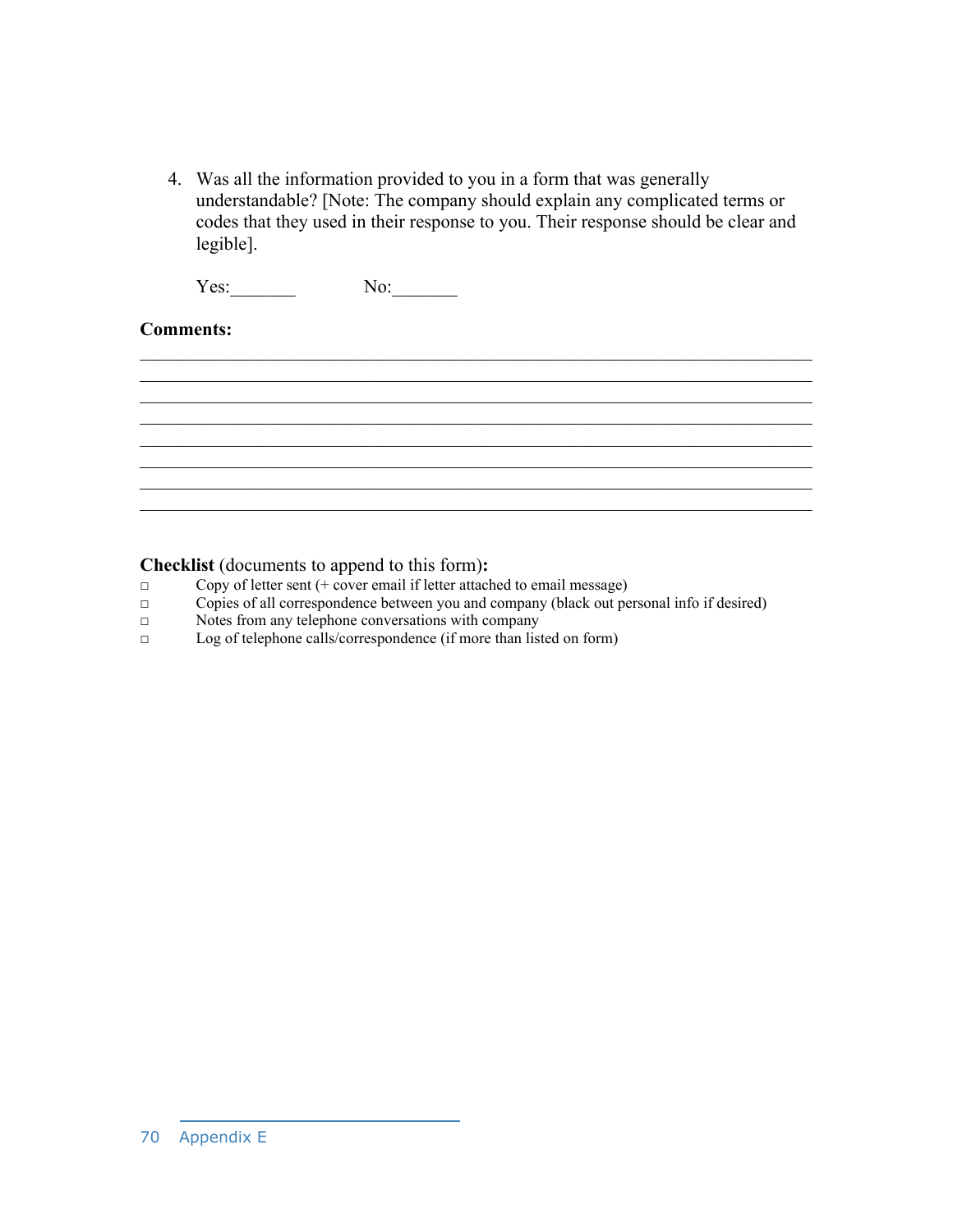# **APPENDIX F: COMPLIANCE WITH PRINCIPLE 4.9 — SURVEY SAMPLE**

# ACCESS REQUESTS – LIST OF COMPANIES BY SECTOR

### **ENERGY:**

DIRECT ENERGY ENBRIDGE OTTAWA HYDRO

#### **FINANCIAL:**

| <b>AMEX</b>         |
|---------------------|
| BMO                 |
| CANADIAN TIRE       |
| CIBC VISA           |
| CITIBANK MASTERCARD |
| ING                 |
| MBNA                |
| <b>PAYPAL</b>       |
| <b>PC FINANCIAL</b> |
| <b>RBC</b>          |
| TD WATERHOUSE       |

### **INSURANCE:**

COOPERATORS EMPIRE LIFE INSURANCE GREAT-WEST LIFE MELOCHE MONNEX

## **INTERNET SERVICE PROVIDERS:**

BELL SYMPATICO VIDEOTRON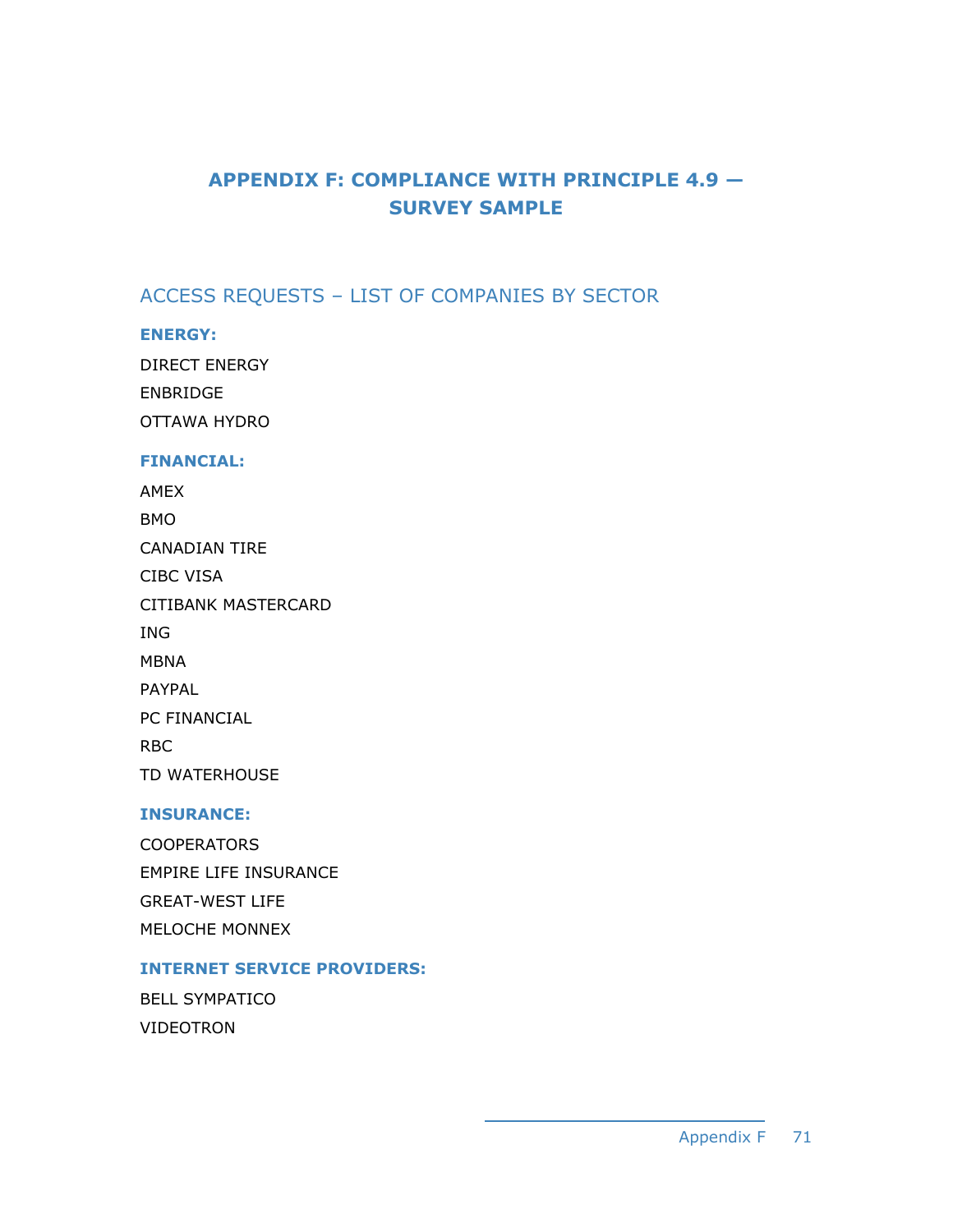#### **LOYALTY CARDS:**

AEROPLAN AIR MILES EDDIE BAUER HBC PETRO CANADA SHOPPERS OPTIMUM

#### **NEWSPAPER/MAGAZINES:**

CANADIAN LIVING CHIRP GLOBE & MAIL SELF MAGAZINE WALRUS MAGAZINE

### **OTHER:**

CLV GROUP CAA EBAY

#### **RENTAL CARS:**

HERTZ CAR RENTAL NATIONAL CAR RENTAL

### **RETAILERS (MISCELLANEOUS):**

ALDO AMAZON.CA ARITZIA HOLDINGS BANANA REPUBLIC BLOCKBUSTER VIDEO THE BRICK **COSTCO** EASTLINK FUTURE SHOP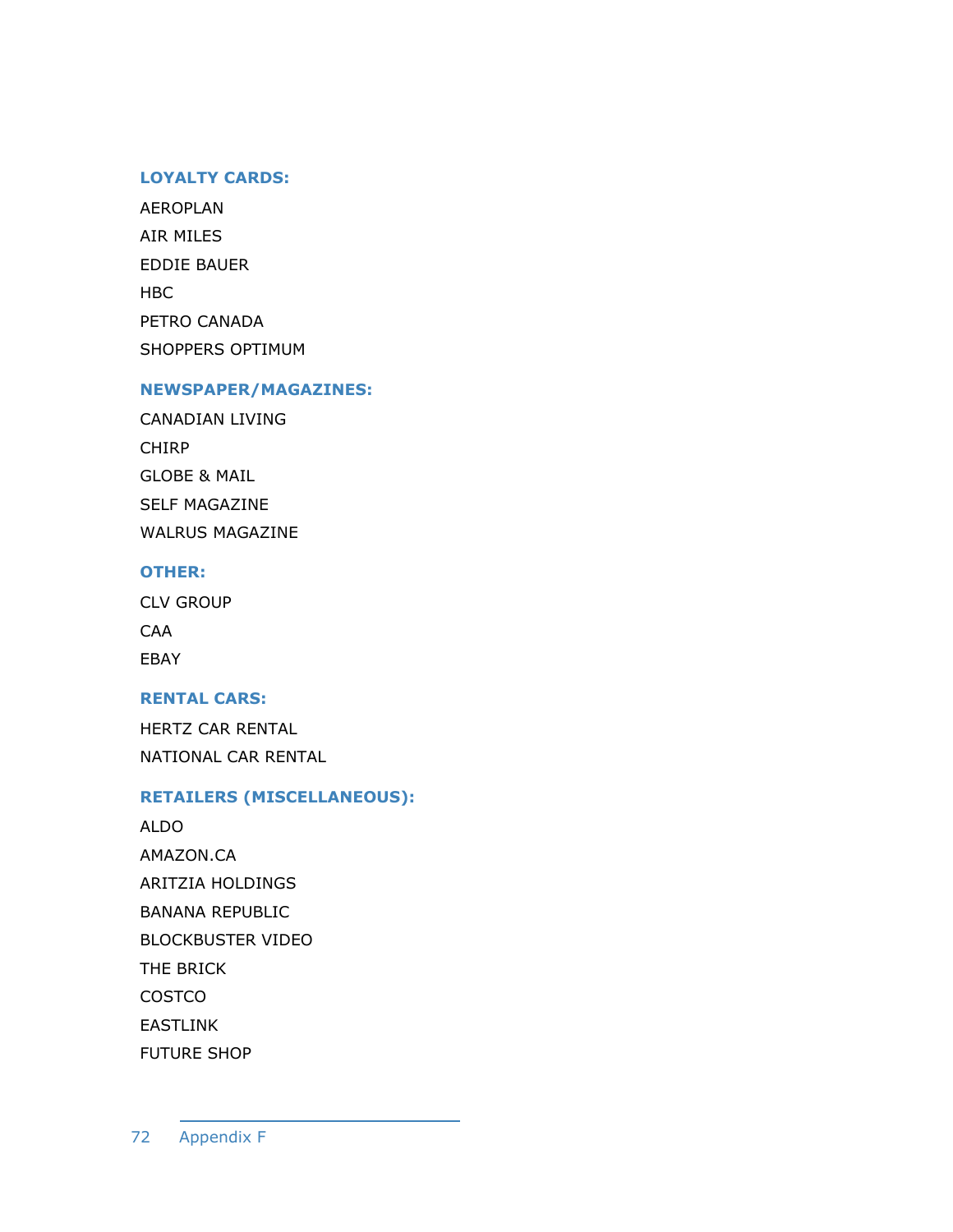GAP GENERAL MOTORS CANADA HMV INDIGO/CHAPTETS LEE VALLEY TOOLS RADIOSHACK RONA SAFEWAY SEARS CANADA SONY OF CANADA **STOKES** TOSHIBA CANADA

#### **TELECOM SERVICE PROVIDERS:**

FIDO PRIMUS ROGERS SPRINT CANADA TELUS MOBILITY

### **TRANSPORT INDUSTRIES:**

AIR CANADA VIA RAIL WESTJET TRAVEL/TICKETING: CAPITAL TICKETS EXPEDIA.CA INTERCONTINENTAL HOTELS LASTMINUTECLUB.COM PRICELINE.COM **TICKETMASTER TRAVELCUTS**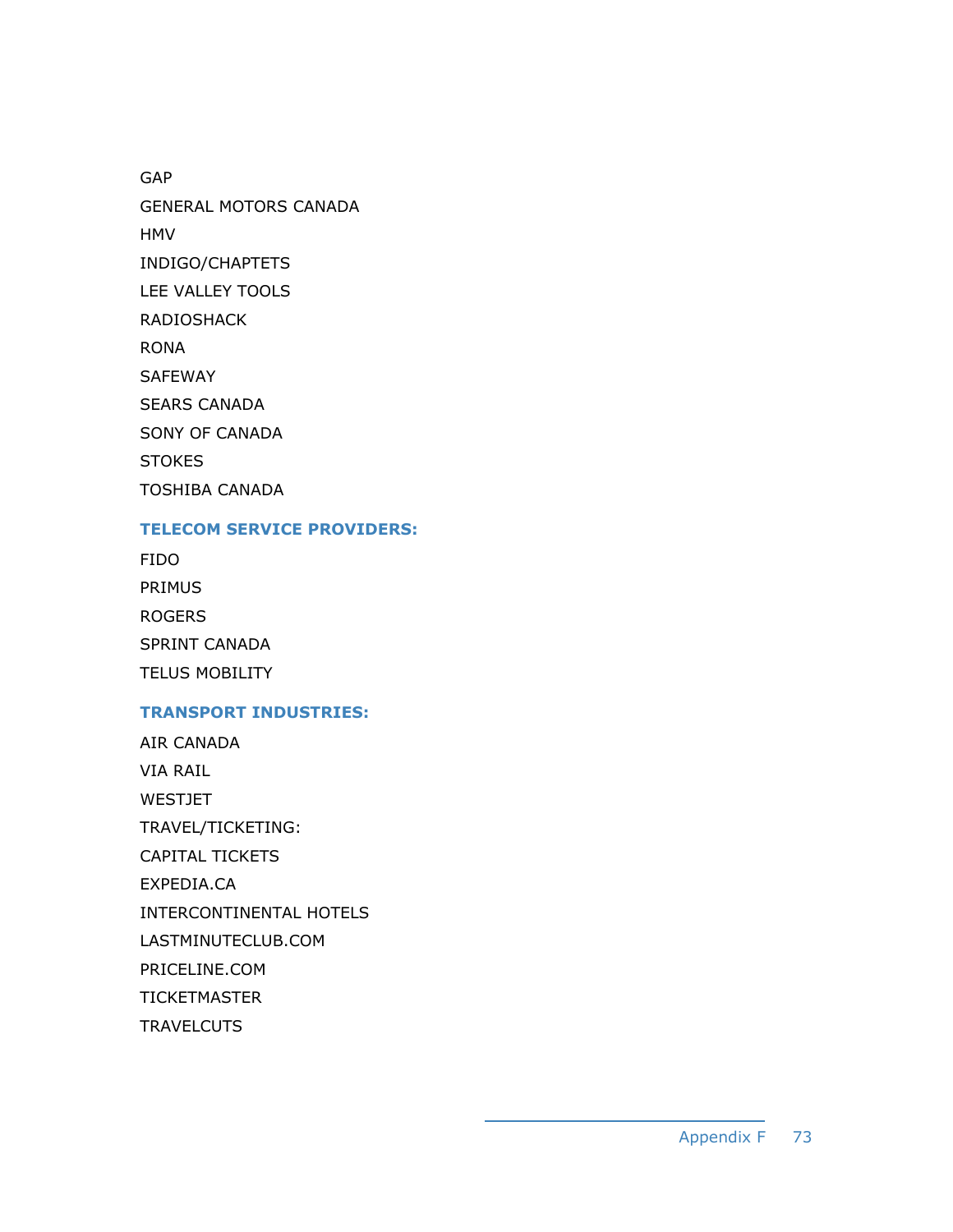## **APPENDIX G: TABLE OF REPORT RESULTS**

## PIPEDA COMPLIANCE REVIEW – TABLE OF RESULTS

## *PART 1: COMPLIANCE WITH PRINCIPLE 4.1 (ACCOUNTABILITY), PRINCIPLE 4.8 (OPENNESS), AND PRINCIPLE 4.3 (CONSENT)*

| <b>ASSESSMENT QUESTION</b>                                                                                                       | <b>RESULTS</b> |
|----------------------------------------------------------------------------------------------------------------------------------|----------------|
|                                                                                                                                  |                |
| Questions 1 to 5 relate to the phone assessment portion<br>of the study.                                                         |                |
|                                                                                                                                  |                |
| <b>Question 1: Could the company representative</b><br>confidently answer the question: "Do you have a privacy<br>policy?"       |                |
| <b>Yes</b>                                                                                                                       | 35             |
| Yes, but only after the Assessor explained what a privacy policy is                                                              | 19             |
| <b>No</b>                                                                                                                        | 5              |
| N/A: Assessor was unable to reach anyone at the company by<br>phone                                                              | 5              |
|                                                                                                                                  |                |
| <b>Question 1A: How did the customer representative</b><br>answer the question: "How can I get a hold of the privacy<br>policy?" |                |
| The company representative said consumers can get the policy:                                                                    |                |
| From their website                                                                                                               | 46             |
| Upon request, by mail, fax or email                                                                                              | 6              |
| By talking with someone else                                                                                                     | $\mathcal{P}$  |
| By leaving an address and phone number in the "privacy"<br>mailbox"                                                              | 1              |
| By contacting the federal government                                                                                             | 1              |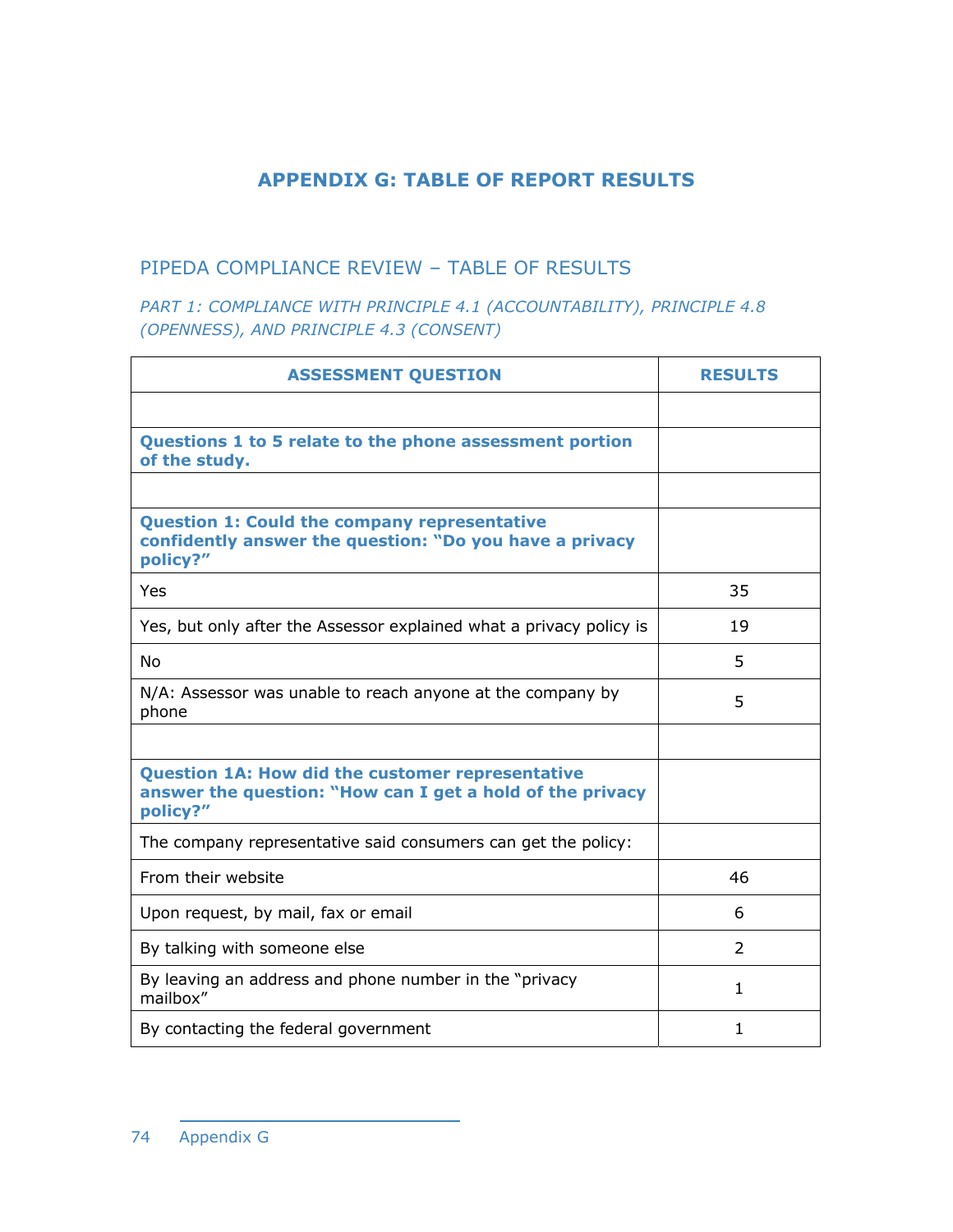| Customer representative was unaware of where to access the<br>policy                                                                                                      | 3  |
|---------------------------------------------------------------------------------------------------------------------------------------------------------------------------|----|
| N/A: Assessor was unable to reach anyone at the company by<br>phone                                                                                                       | 5  |
|                                                                                                                                                                           |    |
| <b>Question 2: How did the customer representative answer</b><br>the question:<br>"Do you have someone that is responsible for handling<br>privacy inquiries/complaints?" |    |
| Yes (contact information provided)                                                                                                                                        | 26 |
| No                                                                                                                                                                        | 33 |
| N/A: Assessor was unable to reach anyone at the company by<br>phone                                                                                                       | 5  |
|                                                                                                                                                                           |    |
| Question 3: How difficult was it to get answers to<br>questions 1 and 2?                                                                                                  |    |
| Easy (took 3 minutes or less)                                                                                                                                             | 12 |
| Easy, but took some time (took more than 3 minutes)                                                                                                                       | 30 |
| <b>Difficult</b>                                                                                                                                                          | 14 |
| Impossible                                                                                                                                                                | 8  |
|                                                                                                                                                                           |    |
| Question 3A: How long were you on the phone?                                                                                                                              |    |
| $1 - 5$ minutes                                                                                                                                                           | 19 |
| $5 - 10$ minutes                                                                                                                                                          | 27 |
| $10 - 15$ minutes                                                                                                                                                         | 8  |
| $15 - 20$ minutes                                                                                                                                                         | 4  |
| $20 - 25$ minutes                                                                                                                                                         | 1  |
| N/A: Assessor was unable to reach anyone at the company by<br>phone                                                                                                       | 5  |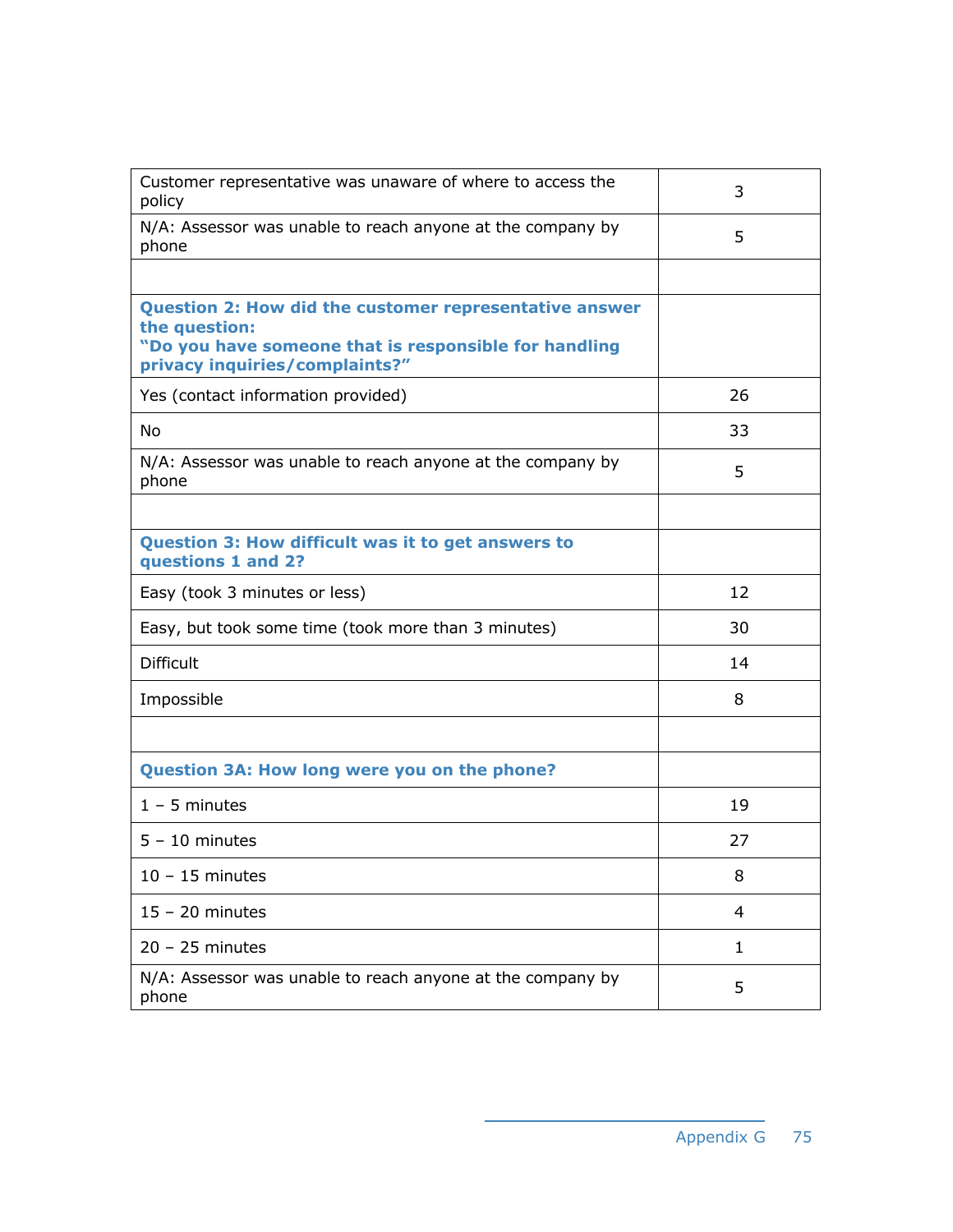| Question 3B: If the company representative had to get<br>back to you with information, how long did it take?                                           |               |
|--------------------------------------------------------------------------------------------------------------------------------------------------------|---------------|
| Cases where company representative had to call Assessor back                                                                                           | 7             |
| Amount of time it took for the company representative to call<br>back:                                                                                 |               |
| 3 minutes                                                                                                                                              | 1             |
| 15 minutes                                                                                                                                             | 1             |
| 20 minutes                                                                                                                                             | 1             |
| 45 minutes                                                                                                                                             | $\mathcal{P}$ |
| 1 hour                                                                                                                                                 | $\mathbf{1}$  |
| 1 day                                                                                                                                                  | 1             |
|                                                                                                                                                        |               |
| Question 3C: How many phone calls did you have to make<br>before you got your answers?                                                                 |               |
| 1 phone call                                                                                                                                           | 47            |
| 2 phone calls                                                                                                                                          | 5             |
| 3 phone calls                                                                                                                                          | 4             |
| 4 phone calls                                                                                                                                          | 3             |
| N/A: Assessor was unable to reach anyone at the company by<br>phone                                                                                    | 5             |
|                                                                                                                                                        |               |
| <b>Question 4: How did the customer representative answer</b><br>the question: "Can I get a hard copy of the privacy policy<br>by fax, mail or email?" |               |
| Yes                                                                                                                                                    | 22            |
| No                                                                                                                                                     | 37            |
| N/A : Assessor was unable to reach anyone at the company by<br>phone                                                                                   | 5             |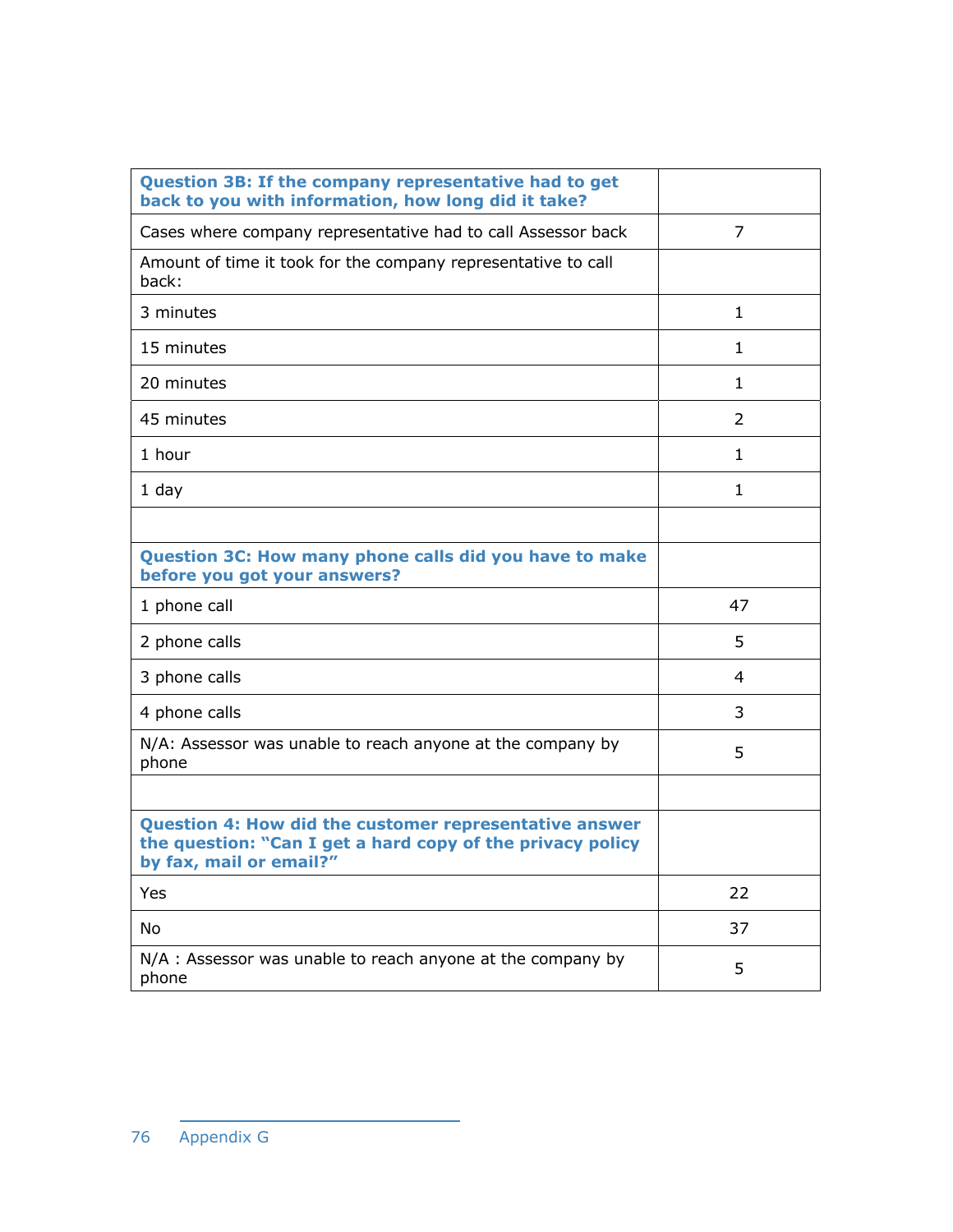| Question 4A: If the answer to question 4 is No, why not?                                                          |              |
|-------------------------------------------------------------------------------------------------------------------|--------------|
| Company has no written privacy policy                                                                             | 6            |
| Can only print the privacy policy off website                                                                     | 21           |
| Company representative is not allowed to send policy by fax or<br>mail                                            | 1            |
| Company representative can't send policy to non-customer                                                          | 0            |
| Company representative is unaware of where to access policy                                                       | 5            |
| Company representative is not sure if they are allowed to send<br>the policy                                      | 1            |
| Company representative did not want to address this issue                                                         | $\mathbf{1}$ |
| Company representative did not respond to this question                                                           | $\mathbf{1}$ |
| Company representative said to get it from the catalogue                                                          | 1            |
|                                                                                                                   |              |
| Question 5: At any time was the company representative<br>hostile or defensive to any of your questions?          |              |
| Yes                                                                                                               | 7            |
| No                                                                                                                | 52           |
| N/A: Assessor was unable to reach anyone at the company by<br>phone                                               | 5            |
|                                                                                                                   |              |
| Question 5A: If the answer to question 5 is Yes, describe<br>any instances of hostility or defensiveness.         |              |
| Company representative was defensive; wanted to know exactly<br>why Assessor was asking about the privacy policy. | 7            |
|                                                                                                                   |              |
| <b>Question 6: Does the company make its privacy policy</b><br>available on its website?                          |              |
| Yes                                                                                                               | 59           |
| No                                                                                                                | 5            |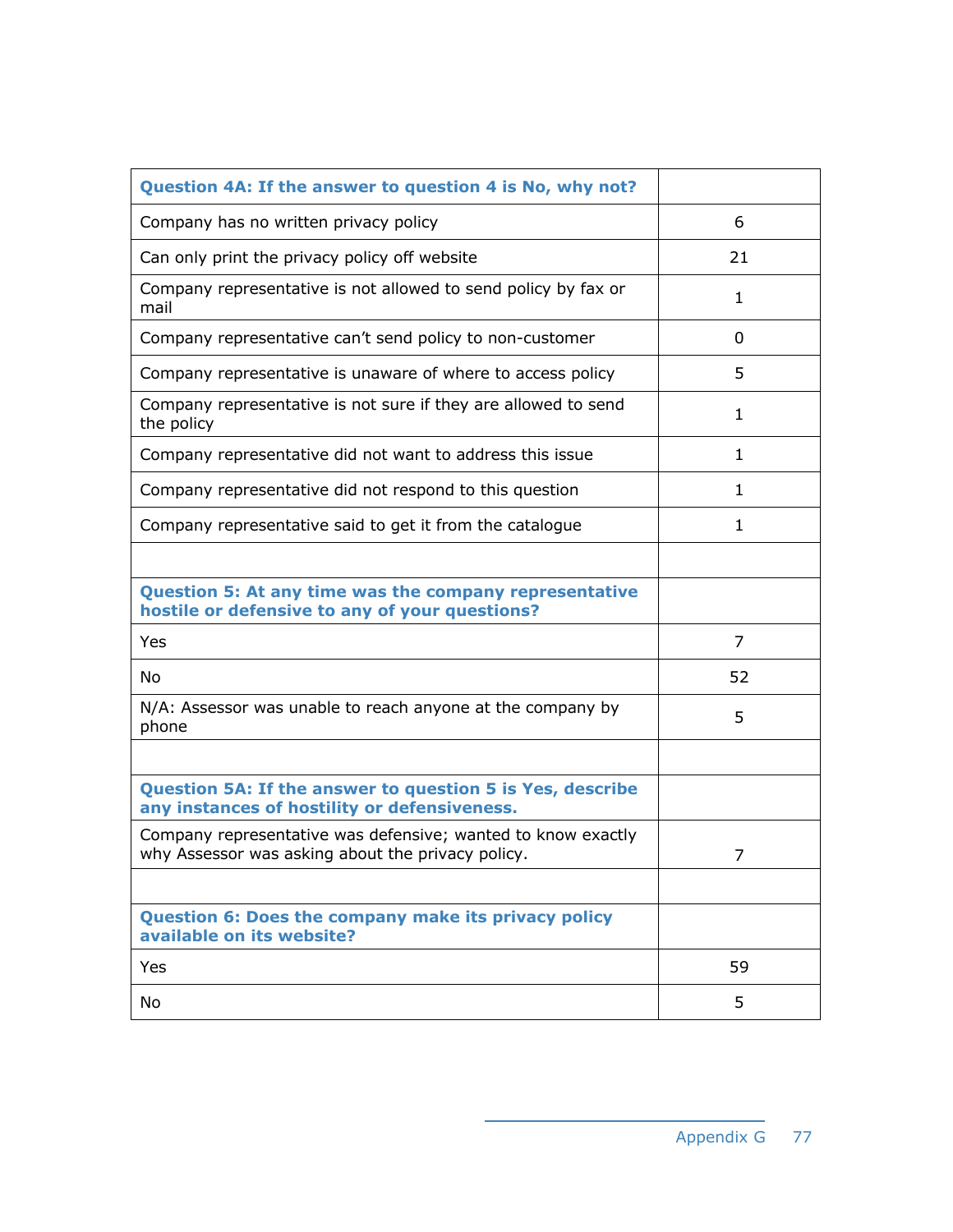| Question 7: Is the privacy policy easy to find (could you<br>find it without "unreasonable effort")? |              |
|------------------------------------------------------------------------------------------------------|--------------|
| Yes                                                                                                  | 53           |
| <b>No</b>                                                                                            | 6            |
| N/A: No privacy policy on website                                                                    | 5            |
|                                                                                                      |              |
| Question 7A: Is the link to the privacy policy on the<br>homepage?                                   |              |
| Yes                                                                                                  | 54           |
| <b>No</b>                                                                                            | 5            |
| N/A: No privacy policy on website                                                                    | 5            |
|                                                                                                      |              |
| Question 7Ai: If the answer to 7A is No, what page is the<br>link to the privacy policy on?          |              |
| Privacy policy forms part of the homepage                                                            | $\mathbf{1}$ |
| Privacy policy is on the "Store Policies" page                                                       | $\mathbf{1}$ |
| Privacy policy is on the "Customer Service" page                                                     | $\mathbf{1}$ |
| Privacy policy is on the "Helpdesk" page                                                             | $\mathbf{1}$ |
| On "About Us" page via link called "Shipping and Handling"                                           | 1            |
|                                                                                                      |              |
| Question 7B: Does the link appear on other pages as you<br>navigate through the site?                |              |
| Yes                                                                                                  | 53           |
| <b>No</b>                                                                                            | 6            |
| N/A: No privacy policy on website                                                                    | 5            |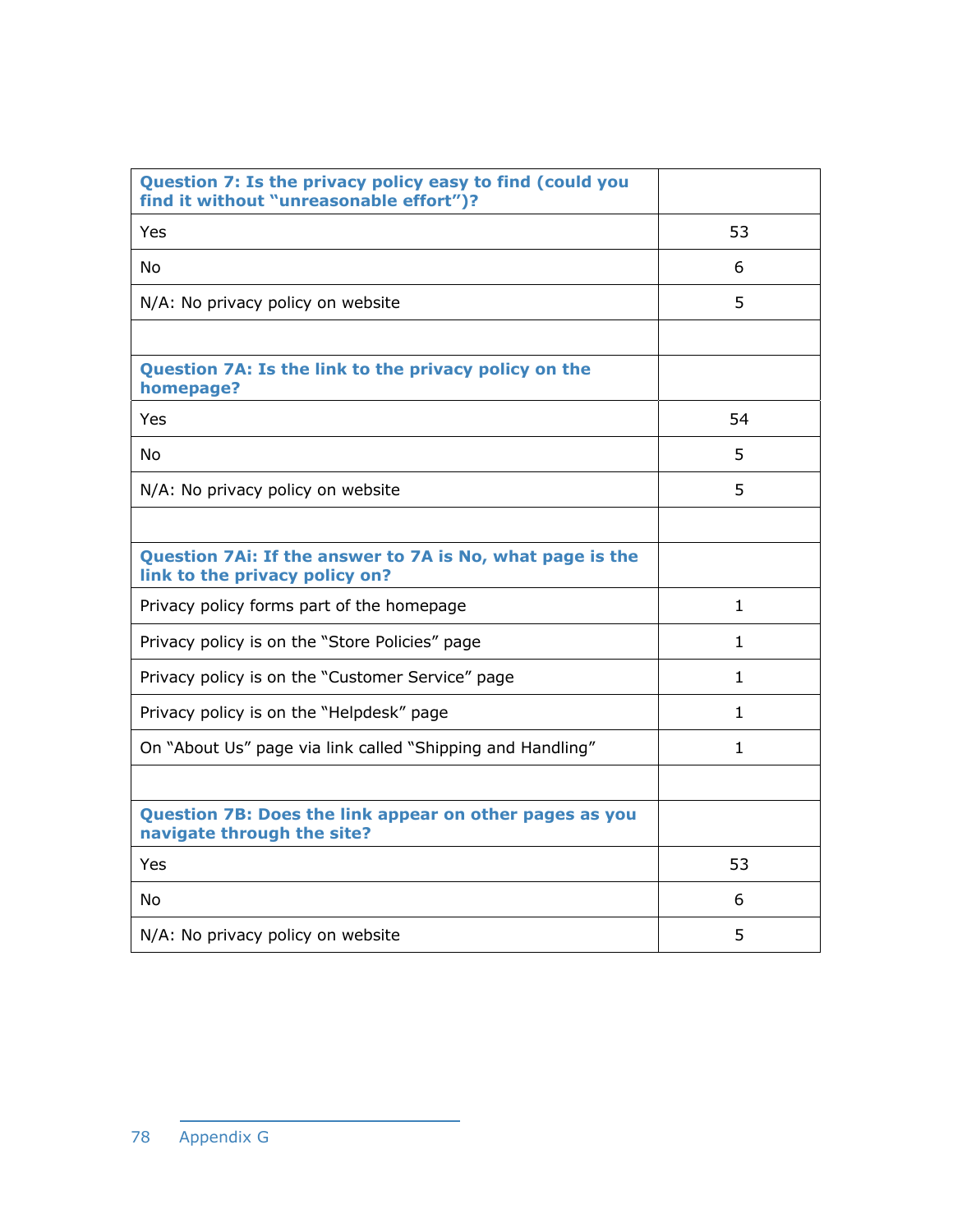| Question 7C: Is the only link to the policy in small font<br>with other links at the bottom of the page?                                                                           |    |
|------------------------------------------------------------------------------------------------------------------------------------------------------------------------------------|----|
| Yes                                                                                                                                                                                | 41 |
| <b>No</b>                                                                                                                                                                          | 18 |
| N/A: No privacy policy on website                                                                                                                                                  | 5  |
|                                                                                                                                                                                    |    |
| Question 7Ci: If the answer to question 7C is No, where is<br>the link to the privacy policy?                                                                                      |    |
| Top navigation bar                                                                                                                                                                 | 6  |
| Side navigation bar                                                                                                                                                                | 8  |
| Other                                                                                                                                                                              | 4  |
|                                                                                                                                                                                    |    |
| Questions 8 - 15 relate to assessments of companies'<br>privacy policies.                                                                                                          |    |
|                                                                                                                                                                                    |    |
| Question 8: Is the privacy clearly worded and "generally<br>understandable"?                                                                                                       |    |
| Yes                                                                                                                                                                                | 52 |
| No                                                                                                                                                                                 | 8  |
| N/A: Company has no written privacy policy                                                                                                                                         | 4  |
|                                                                                                                                                                                    |    |
| <b>Question 8A: Does the privacy policy contain links to</b><br>another document that is necessary in order to<br>understand what the company does with consumers'<br>information? |    |
| Yes                                                                                                                                                                                | 10 |
| No                                                                                                                                                                                 | 50 |
| N/A: Company has no written privacy policy                                                                                                                                         | 4  |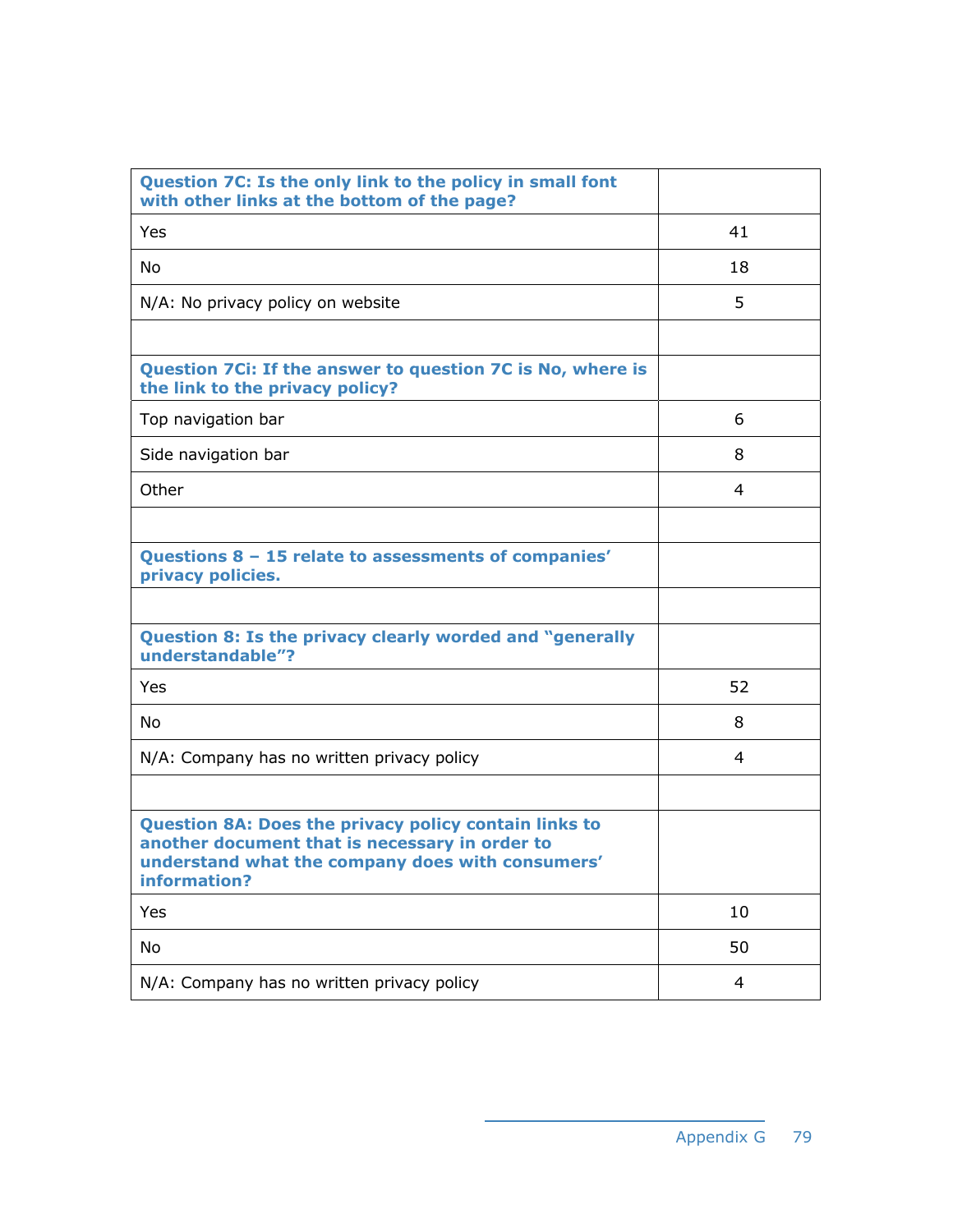| Question 8Ai): If the answer to question 8A is Yes, does<br>the link take you directly to that document?        |              |
|-----------------------------------------------------------------------------------------------------------------|--------------|
| Yes                                                                                                             | 9            |
| <b>No</b>                                                                                                       | 1            |
|                                                                                                                 |              |
| Question 8B: How long is the privacy policy (in words)?                                                         |              |
| $1 - 500$ words                                                                                                 | 10           |
| $500 - 1000$ words                                                                                              | 12           |
| $1000 - 1500$ words                                                                                             | 5            |
| 1500 - 2000 words                                                                                               | 12           |
| $2000 - 2500$ words                                                                                             | 5            |
| 2500 - 3000 words                                                                                               | 6            |
| $3000 - 3500$ words                                                                                             | 3            |
| $3500 - 4000$ words                                                                                             | 4            |
| $4000 - 4500$ words                                                                                             | $\mathbf{1}$ |
| 4500 - 5000 words                                                                                               | $\mathbf{1}$ |
| $5001 - 5500$ words                                                                                             | $\mathbf{1}$ |
| N/A: Company has no written privacy policy                                                                      | 4            |
|                                                                                                                 |              |
| Question 8C: Is it easy to determine from the privacy<br>policy what personal information the company collects? |              |
| Yes                                                                                                             | 44           |
| <b>No</b>                                                                                                       | 16           |
| N/A: Company has no written privacy policy                                                                      | 4            |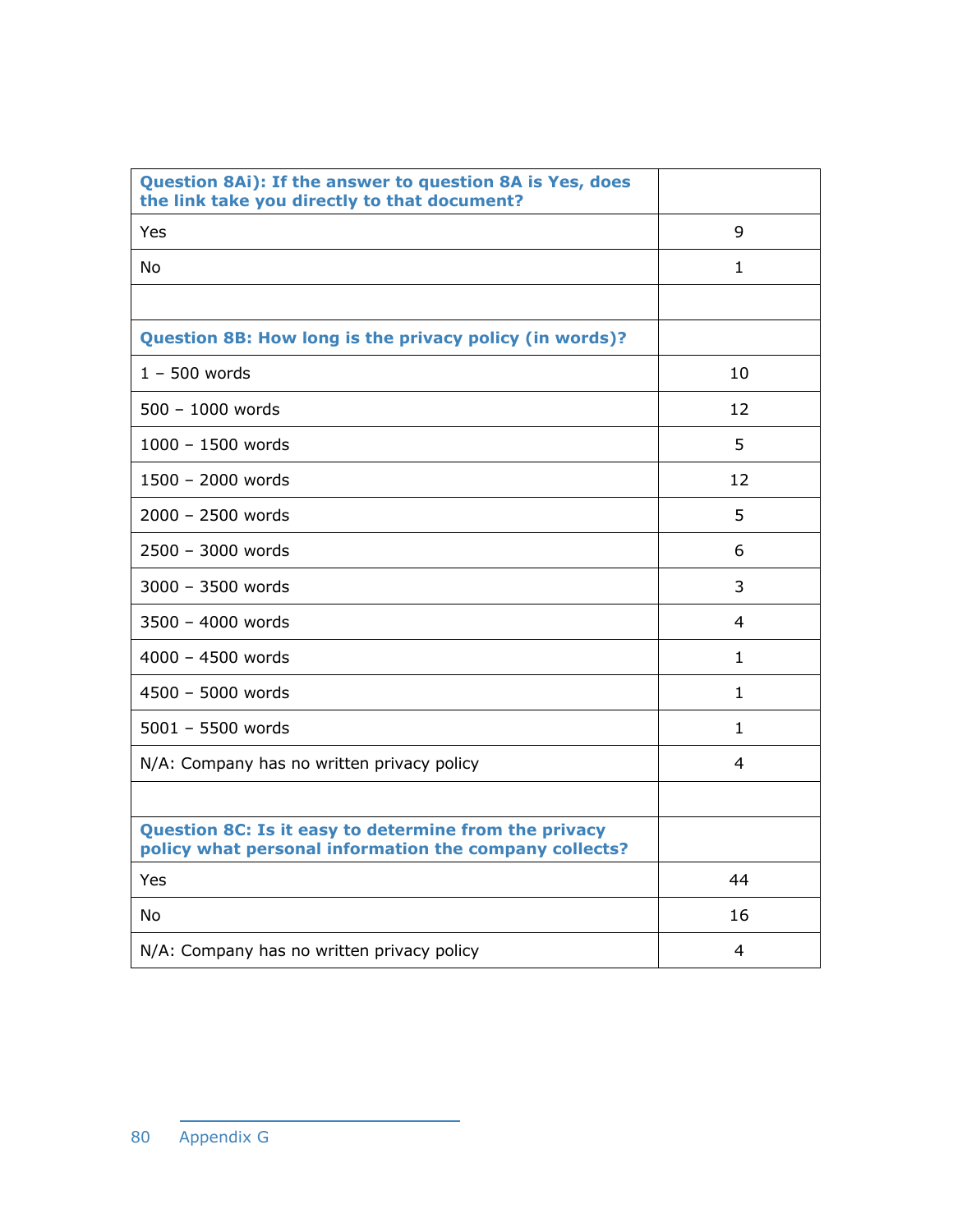| Question 8D: Is it easy to determine from the privacy<br>policy why the company collects the personal<br>information?             |                |
|-----------------------------------------------------------------------------------------------------------------------------------|----------------|
| Yes                                                                                                                               | 47             |
| <b>No</b>                                                                                                                         | 13             |
| N/A: Company has no written privacy policy                                                                                        | 4              |
|                                                                                                                                   |                |
| Question 8E: Is it easy to determine from the privacy<br>policy how the company uses consumers' personal<br>information?          |                |
| Yes                                                                                                                               | 42             |
| <b>No</b>                                                                                                                         | 18             |
| N/A: Company has no written privacy policy                                                                                        | 4              |
|                                                                                                                                   |                |
| Question 8F: Is it easy to determine from the privacy<br>policy to whom the company discloses consumers'<br>personal information? |                |
| Yes                                                                                                                               | 33             |
| <b>No</b>                                                                                                                         | 27             |
| N/A: Company has no written privacy policy                                                                                        | 4              |
|                                                                                                                                   |                |
| <b>Question 8G: Does the privacy policy use complicated</b><br>terms without explaining them?                                     |                |
| Yes                                                                                                                               | $\overline{0}$ |
| <b>No</b>                                                                                                                         | 60             |
| N/A: Company has no written privacy policy                                                                                        | 4              |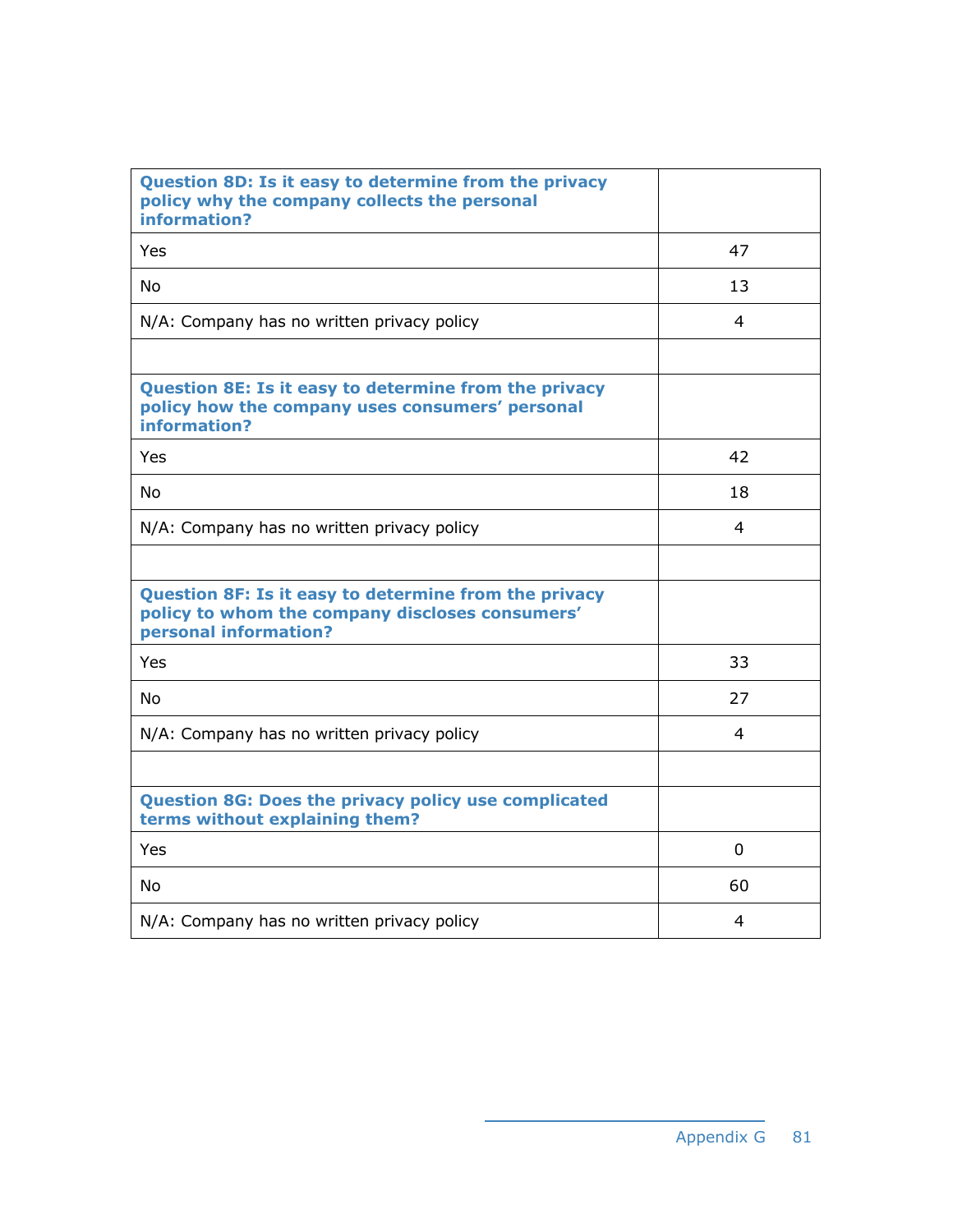| <b>Question 9: Does the privacy policy provide contact</b><br>information for the person accountable for the<br>organization's privacy policies and practices? |    |
|----------------------------------------------------------------------------------------------------------------------------------------------------------------|----|
| Yes                                                                                                                                                            | 42 |
| <b>No</b>                                                                                                                                                      | 18 |
| N/A: Company has no written privacy policy                                                                                                                     | 4  |
|                                                                                                                                                                |    |
| Question 9A: If the answer to question 9 is Yes, can you<br>find the contact information on a quick read through the<br>policy?                                |    |
| Yes                                                                                                                                                            | 41 |
| N <sub>0</sub>                                                                                                                                                 | 1  |
|                                                                                                                                                                |    |
| Question 9B: If the answer to question 9 is Yes, is the<br>contact information the same as that supplied by the<br>company representative in question 2?       |    |
| Yes                                                                                                                                                            | 8  |
| No                                                                                                                                                             | 18 |
| N/A: Can't compare because company representative did not<br>supply contact information in question 2.                                                         | 33 |
| N/A: Assessor was unable to reach anyone at the company by<br>phone                                                                                            | 5  |
|                                                                                                                                                                |    |
| <b>Question 10A: Does the privacy policy specifically</b><br>describe how consumers can get access to their personal<br>information held by the company?       |    |
| Yes: The policy clearly states how consumers can access their<br>personal information                                                                          | 30 |
| Somewhat: The policy discusses the right to access one's<br>personal information but does not make it clear how or where to<br>send access requests            | 7  |
| No: The policy does not address this issue                                                                                                                     | 23 |
| N/A: Company has no written privacy policy                                                                                                                     | 4  |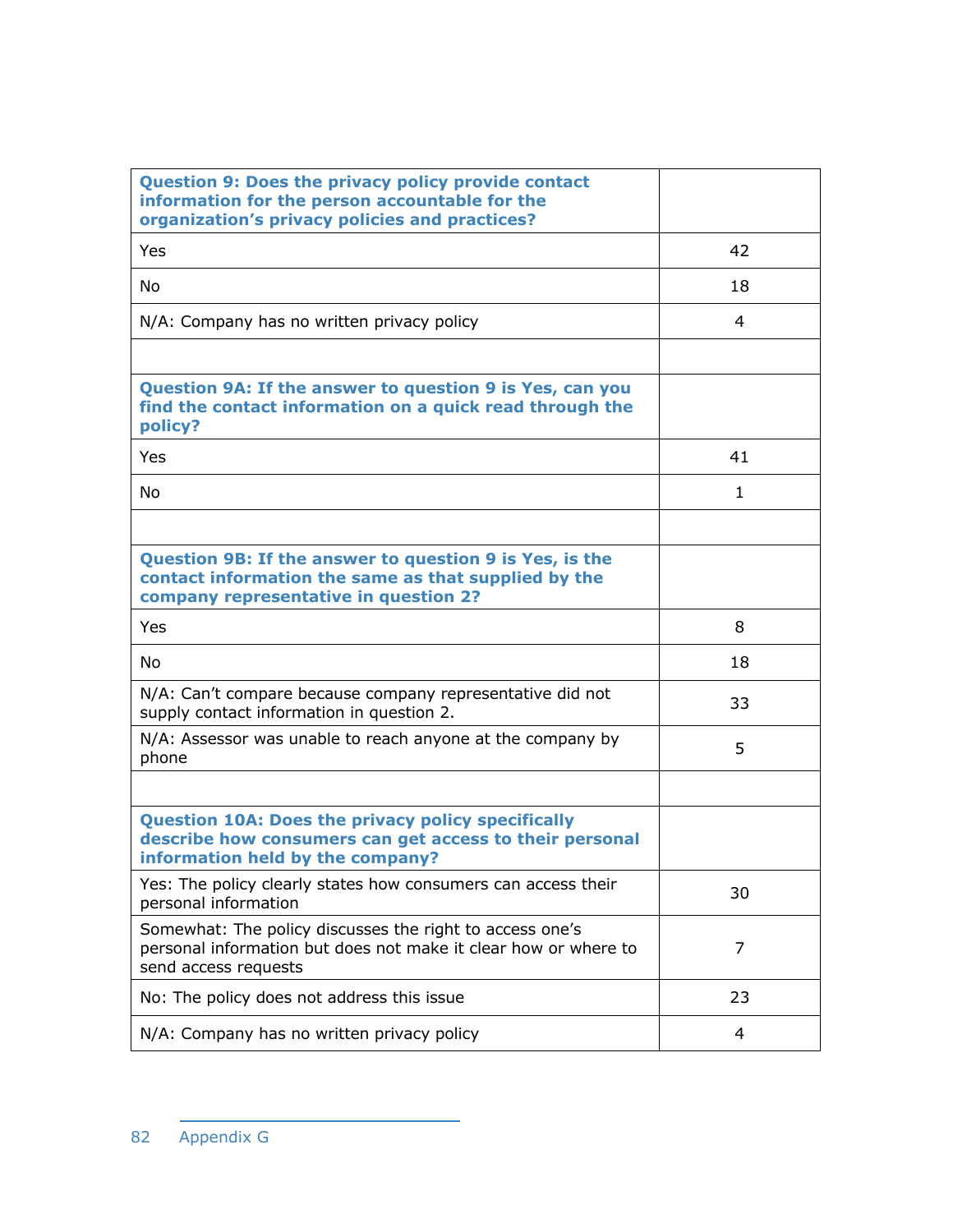| Question 10B: Does the policy describe the type of<br>information the company holds about consumers?                                                                                       |     |
|--------------------------------------------------------------------------------------------------------------------------------------------------------------------------------------------|-----|
| Yes: The policy clearly describes the type of consumer<br>information the company holds                                                                                                    | 44  |
| No: The policy does not specify the type of consumer information<br>it holds                                                                                                               | 16  |
| N/A: Company has no written privacy policy                                                                                                                                                 | 4   |
|                                                                                                                                                                                            |     |
| Question 10C: Does the policy describe what the company<br>does with personal consumer information?                                                                                        |     |
| Yes plus: The policy provides a list of specific uses that the<br>company makes of personal consumer information                                                                           | 23  |
| Yes: The policy provides a general account of use sufficient for<br>consumers to understand generally what the company does with<br>consumers' information                                 | 26  |
| No: The policy does not specify what the company does with<br>consumer personal information                                                                                                | 11  |
| N/A: Company has no written privacy policy                                                                                                                                                 | 4   |
|                                                                                                                                                                                            |     |
| <b>Question 10D: Does the policy describe what consumer</b><br>information the company shares with other organizations<br>including affiliates?                                            |     |
| Yes: The policy specifies the types of personal information the<br>company shares with other organizations                                                                                 | 9   |
| Somewhat: The policy gives examples, but not a complete list, of<br>personal information shared OR the company specifies types of<br>information shared in some contexts but not in others | 23  |
| No: The policy does not indicate what types of personal<br>information the company shares with other organizations                                                                         | 28  |
| N/A: Company has no written privacy policy                                                                                                                                                 | 4   |
|                                                                                                                                                                                            |     |
| Question 11: According to the policy, why does the<br>company collect personal information about consumers?                                                                                |     |
| N/A: Results not used in report                                                                                                                                                            | N/A |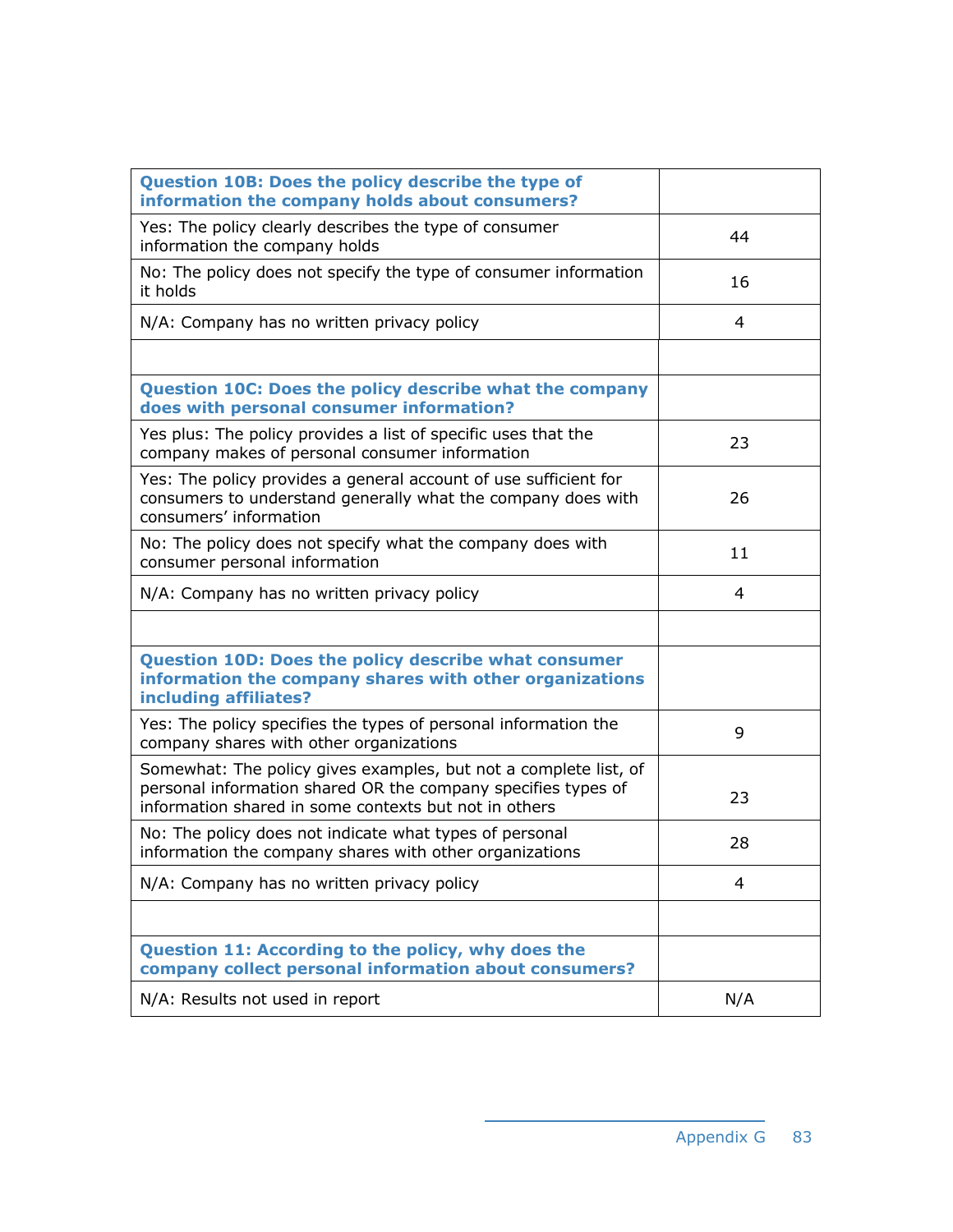| Question 12: According to the privacy policy, does the<br>company use consumer information for its own marketing<br>purposes?                                                                                                |             |
|------------------------------------------------------------------------------------------------------------------------------------------------------------------------------------------------------------------------------|-------------|
| <b>No</b>                                                                                                                                                                                                                    | 0           |
| Unclear                                                                                                                                                                                                                      | 10          |
| $N/A$ – Company has no written privacy policy                                                                                                                                                                                | 4           |
|                                                                                                                                                                                                                              |             |
| Question 13: According to the privacy policy, does the<br>company share consumers' personal information (with or<br>without consent) with other companies for purposes<br>other than the transaction or service in question? |             |
| Yes                                                                                                                                                                                                                          | 29          |
| <b>No</b>                                                                                                                                                                                                                    | 20          |
| Unclear                                                                                                                                                                                                                      | 11          |
| N/A: Company has no written privacy policy                                                                                                                                                                                   | 4           |
|                                                                                                                                                                                                                              |             |
| Question 13A: If the answer to question 13 is Yes, with<br>whom does the company share the personal information?                                                                                                             |             |
| Affiliates only                                                                                                                                                                                                              | 1           |
| Third parties only                                                                                                                                                                                                           | 14          |
| Both affiliates and third parties                                                                                                                                                                                            | 14          |
|                                                                                                                                                                                                                              |             |
| Question 13B: If the answer to question 13 is Yes, does<br>the company provide names of companies it shares the<br>personal information with?                                                                                |             |
| Yes: The company provides a complete list                                                                                                                                                                                    | $\mathbf 0$ |
| Yes: The company gives examples by providing the names of<br>some of the companies with whom it shares personal information                                                                                                  | 4           |
| No                                                                                                                                                                                                                           | 25          |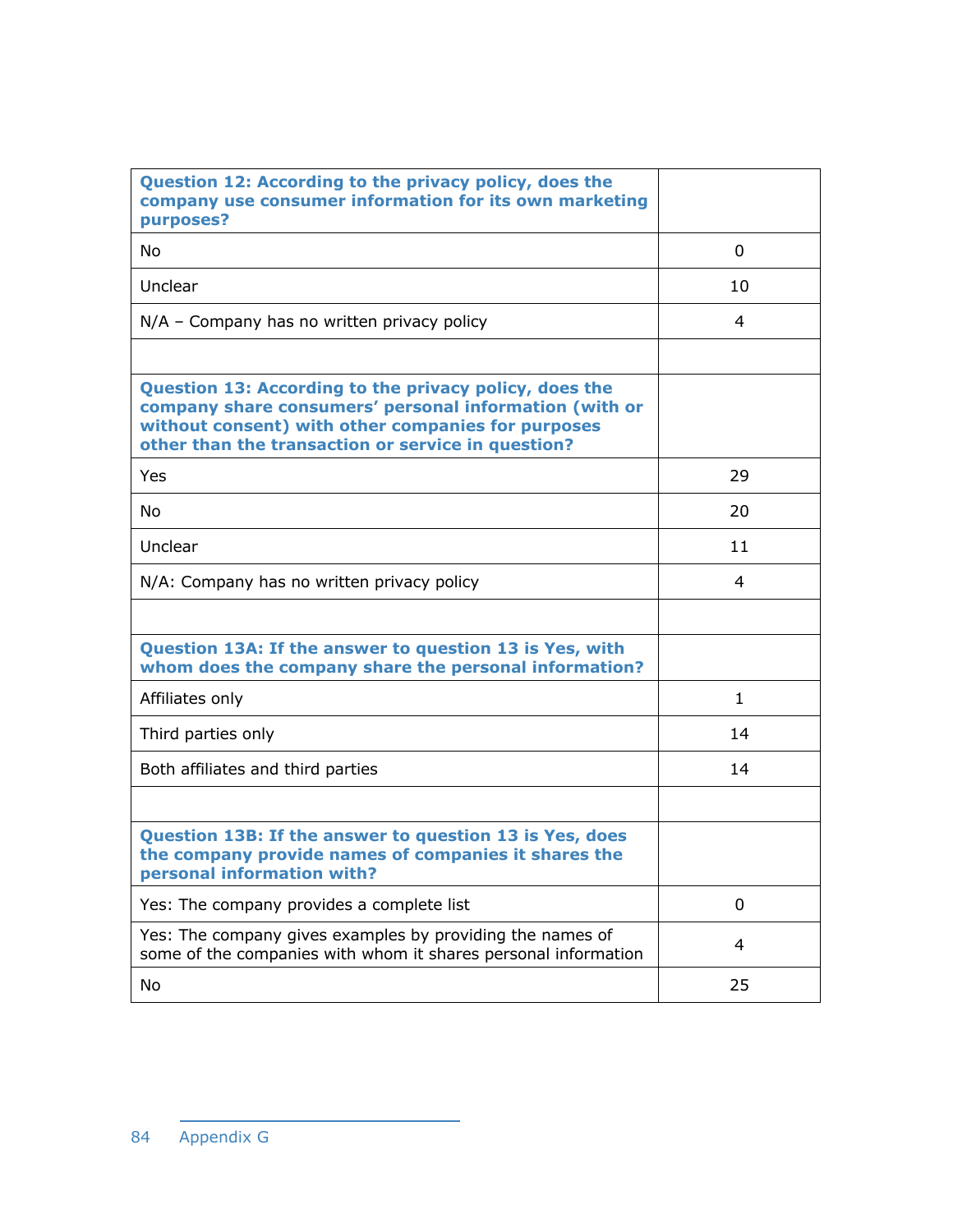| Question 14: According to the privacy policy, does the<br>company engage in certain secondary uses or disclosures<br>only with positive opt-in consent of the consumer? |               |
|-------------------------------------------------------------------------------------------------------------------------------------------------------------------------|---------------|
| Yes                                                                                                                                                                     | 14            |
| <b>No</b>                                                                                                                                                               | 46            |
| N/A: Company has no written privacy policy                                                                                                                              | 4             |
|                                                                                                                                                                         |               |
| Question 14A: If the answer to question 14 is Yes, what<br>secondary uses or disclosures can consumers opt-in to?                                                       |               |
| Marketing solicitations by the company itself                                                                                                                           | 9             |
| Marketing solicitations by affiliates                                                                                                                                   | 0             |
| Marketing solicitations by third parties                                                                                                                                | 3             |
| Sharing personal information with affiliates                                                                                                                            | 0             |
| Sharing personal information with third parties                                                                                                                         | $\mathcal{P}$ |
| <b>Internal Profiling</b>                                                                                                                                               | 1             |
| Other: Email newsletter subscription                                                                                                                                    | 2             |
|                                                                                                                                                                         |               |
| <b>Question 15: Does the privacy policy provide an</b><br>opportunity for consumers to opt-out of certain<br>secondary uses or disclosures?                             |               |
| Yes                                                                                                                                                                     | 47            |
| No                                                                                                                                                                      | 8             |
| No, but the privacy policy is unclear whether the company<br>engages in secondary uses or disclosures                                                                   | 5             |
| N/A: Company has no written privacy policy                                                                                                                              | 4             |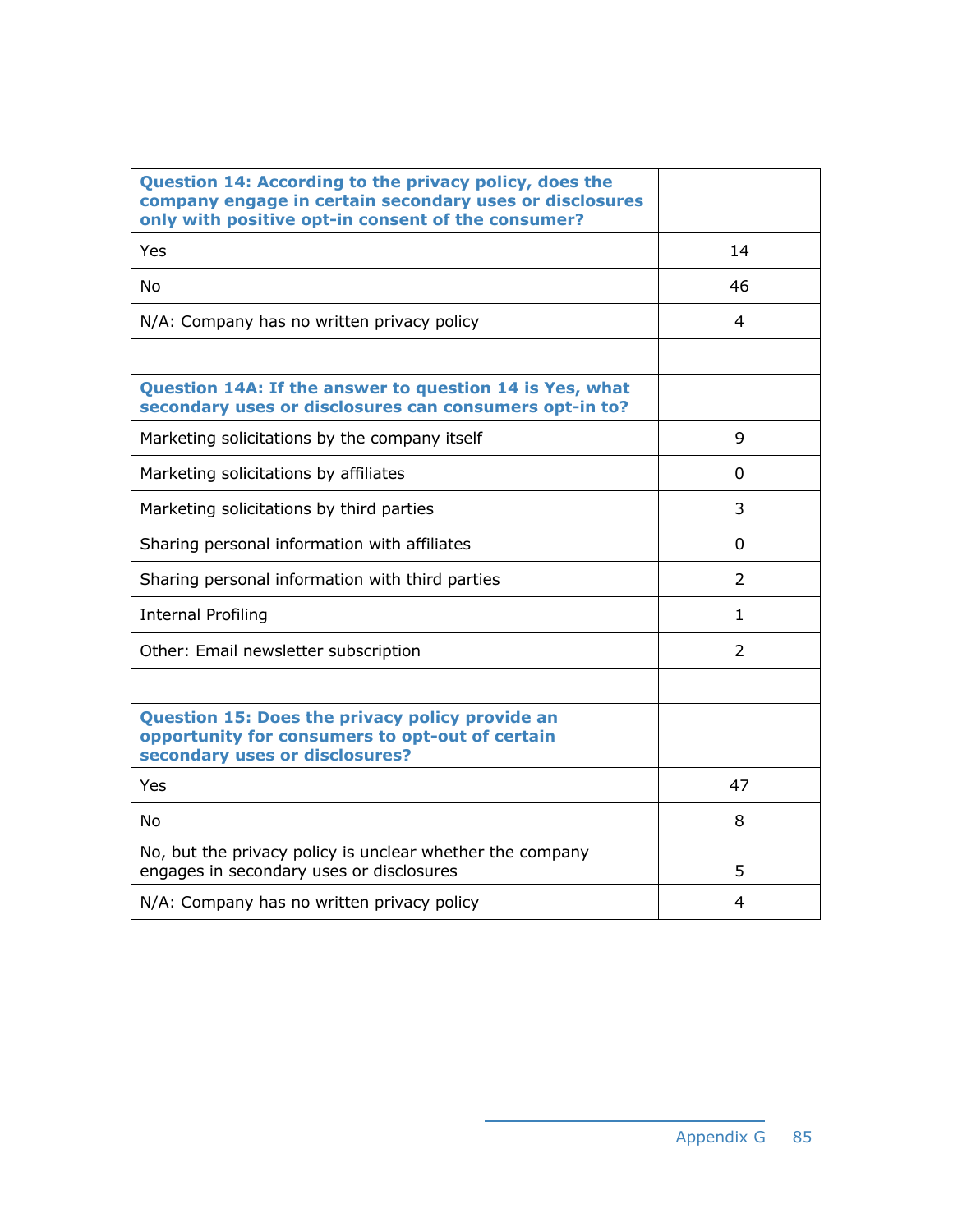| Question 15A: If the answer to question 15 is Yes, what<br>secondary uses or disclosures can consumers opt-out of?                                                  |              |
|---------------------------------------------------------------------------------------------------------------------------------------------------------------------|--------------|
| Marketing solicitations by the company itself                                                                                                                       | 41           |
| Marketing solicitations by affiliates                                                                                                                               | 7            |
| Marketing solicitations by third parties                                                                                                                            | 13           |
| Sharing personal information with affiliates                                                                                                                        | 5            |
| Sharing personal information with third parties                                                                                                                     | 10           |
| <b>Internal Profiling</b>                                                                                                                                           | 4            |
| Can opt-out of any consent given                                                                                                                                    | $\mathbf{1}$ |
| Policy doesn't specify what consumers can opt-out of                                                                                                                | 4            |
|                                                                                                                                                                     |              |
| Question 15B: If the answer to question 15 is Yes, is the<br>opt-out option in the privacy policy conspicuous?                                                      |              |
| Yes                                                                                                                                                                 | 19           |
| No                                                                                                                                                                  | 28           |
|                                                                                                                                                                     |              |
| Question 15C: If the answer to question 15 is Yes, is the<br>opt-out option in the privacy policy clearly worded?                                                   |              |
| Yes                                                                                                                                                                 | 37           |
| No                                                                                                                                                                  | 10           |
|                                                                                                                                                                     |              |
| Question 15D: If the answer to question 15 is Yes, does<br>the company provide an opt-out method in the privacy<br>policy that is easy and inexpensive to exercise? |              |
| No: The policy mentions the opt-out but provides no opt-out<br>mechanism                                                                                            | 2            |
| No: The customer must go in person or use snail mail                                                                                                                | 1            |
| Yes: The customer can telephone or email their opt-out request                                                                                                      | 43           |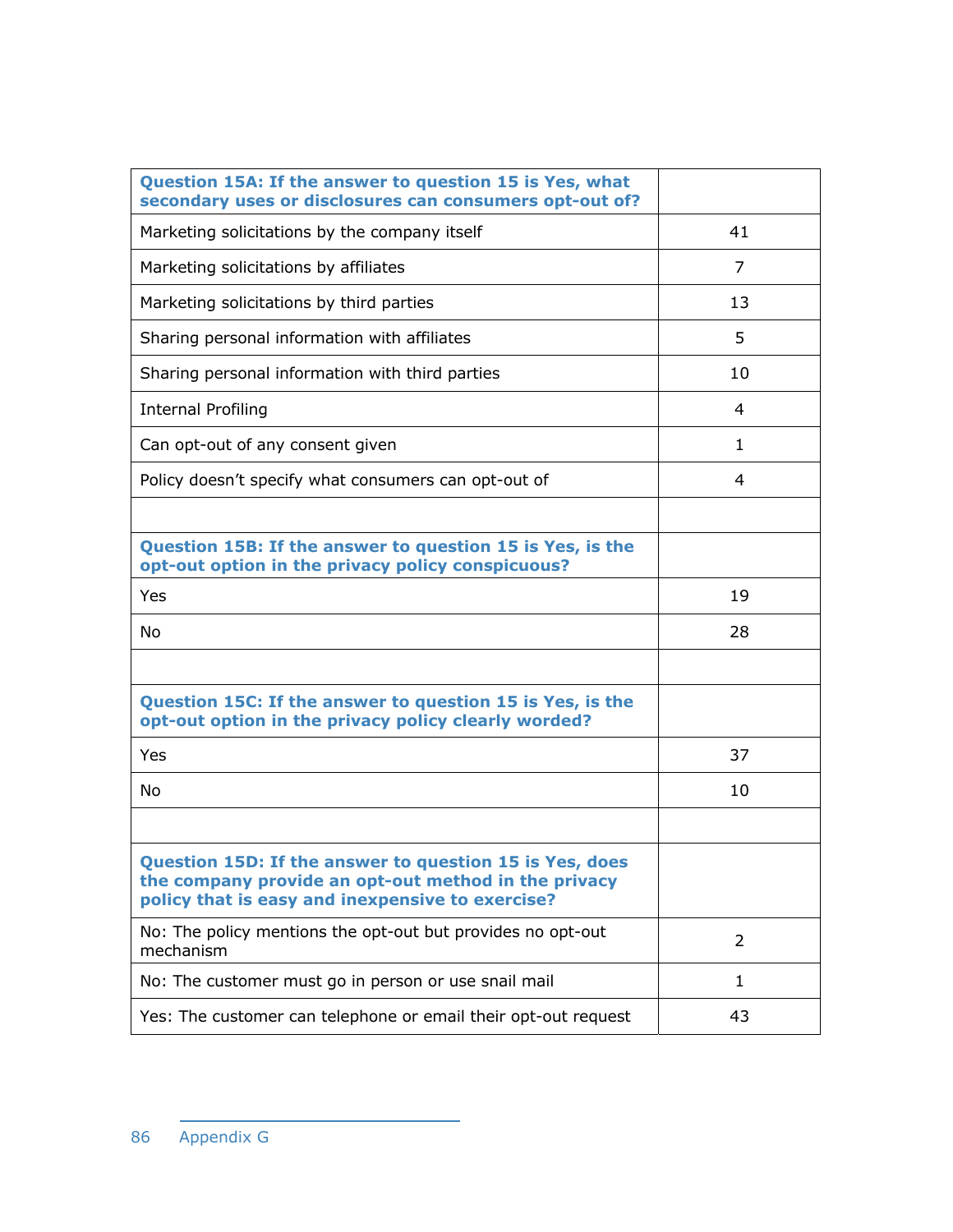| <b>Question 16: Does the company require that consumers</b><br>agree to secondary uses or disclosures in order to get the<br>product or service?                        |              |
|-------------------------------------------------------------------------------------------------------------------------------------------------------------------------|--------------|
| Yes                                                                                                                                                                     | 7            |
| <b>No</b>                                                                                                                                                               | 39           |
| Unclear                                                                                                                                                                 | 18           |
|                                                                                                                                                                         |              |
| Question 16A: If the answer to question 16 is Yes, what<br>kinds of secondary uses or disclosures must the<br>consumer agree to in order to get the product or service? |              |
| Marketing solicitations by the company itself                                                                                                                           | $\mathbf{1}$ |
| Marketing solicitations by affiliates                                                                                                                                   | 0            |
| Marketing solicitations by third parties                                                                                                                                | $\mathbf{1}$ |
| Sharing personal information with affiliates                                                                                                                            | 5.           |
| Sharing personal information with third parties                                                                                                                         | 7            |
| <b>Internal Profiling</b>                                                                                                                                               | 0            |
|                                                                                                                                                                         |              |
| Question 16B: If the answer to question 16 is Yes, does<br>the consumer get value in exchange for agreeing to these<br>secondary uses or disclosures?                   |              |
| Yes                                                                                                                                                                     | 0            |
| <b>No</b>                                                                                                                                                               | 7            |
|                                                                                                                                                                         |              |
| Question 16Bi: If the answer to question 16B is Yes, what<br>does the consumer get?                                                                                     |              |
| N/A                                                                                                                                                                     | N/A          |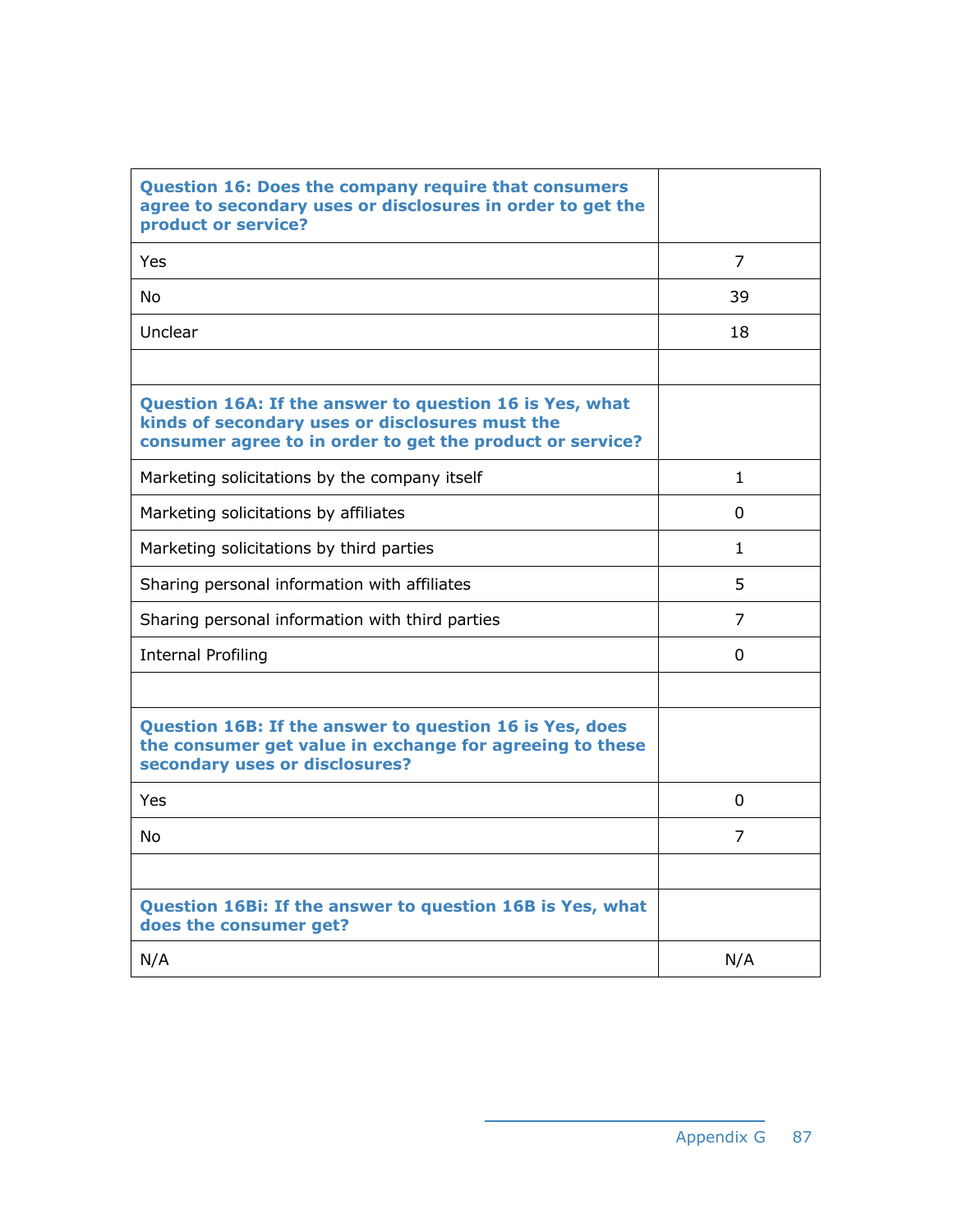| Questions 17 - 23 relate to assessments of companies'<br>ordering practices. CIPPIC instructed assessors to go<br>through the ordering process as far as needed to answer<br>the questions, short of giving any payment information or<br>actually transacting. CIPPIC also instructed Assessors to<br>only register where necessary to place an order. |              |
|---------------------------------------------------------------------------------------------------------------------------------------------------------------------------------------------------------------------------------------------------------------------------------------------------------------------------------------------------------|--------------|
|                                                                                                                                                                                                                                                                                                                                                         |              |
| Question 17: Does the consumer have to register or set<br>up an account before, and separately from, placing an<br>order?                                                                                                                                                                                                                               |              |
| <b>Yes</b>                                                                                                                                                                                                                                                                                                                                              | 26           |
| <b>No</b>                                                                                                                                                                                                                                                                                                                                               | 38           |
|                                                                                                                                                                                                                                                                                                                                                         |              |
| If the answer to question 17 is Yes:                                                                                                                                                                                                                                                                                                                    |              |
|                                                                                                                                                                                                                                                                                                                                                         |              |
| Question 18: As part of the registration process, apart<br>from the privacy policy, does the company ask the<br>consumer to agree to certain secondary uses or<br>disclosures with positive opt-in consent?                                                                                                                                             |              |
| Yes                                                                                                                                                                                                                                                                                                                                                     | 8            |
| <b>No</b>                                                                                                                                                                                                                                                                                                                                               | 18           |
|                                                                                                                                                                                                                                                                                                                                                         |              |
| Question 18A: If the answer to question 18 is Yes, what<br>uses or disclosures can the consumer opt-in to?                                                                                                                                                                                                                                              |              |
| Marketing solicitations by the company itself                                                                                                                                                                                                                                                                                                           | 6            |
| Marketing solicitations by affiliates                                                                                                                                                                                                                                                                                                                   | 0            |
| Marketing solicitations by third parties                                                                                                                                                                                                                                                                                                                | 1            |
| Sharing personal information with affiliates                                                                                                                                                                                                                                                                                                            | 0            |
| Sharing personal information with third parties                                                                                                                                                                                                                                                                                                         | $\mathbf{1}$ |
| <b>Internal Profiling</b>                                                                                                                                                                                                                                                                                                                               | 0            |
| Other: Company newsletters                                                                                                                                                                                                                                                                                                                              | 3            |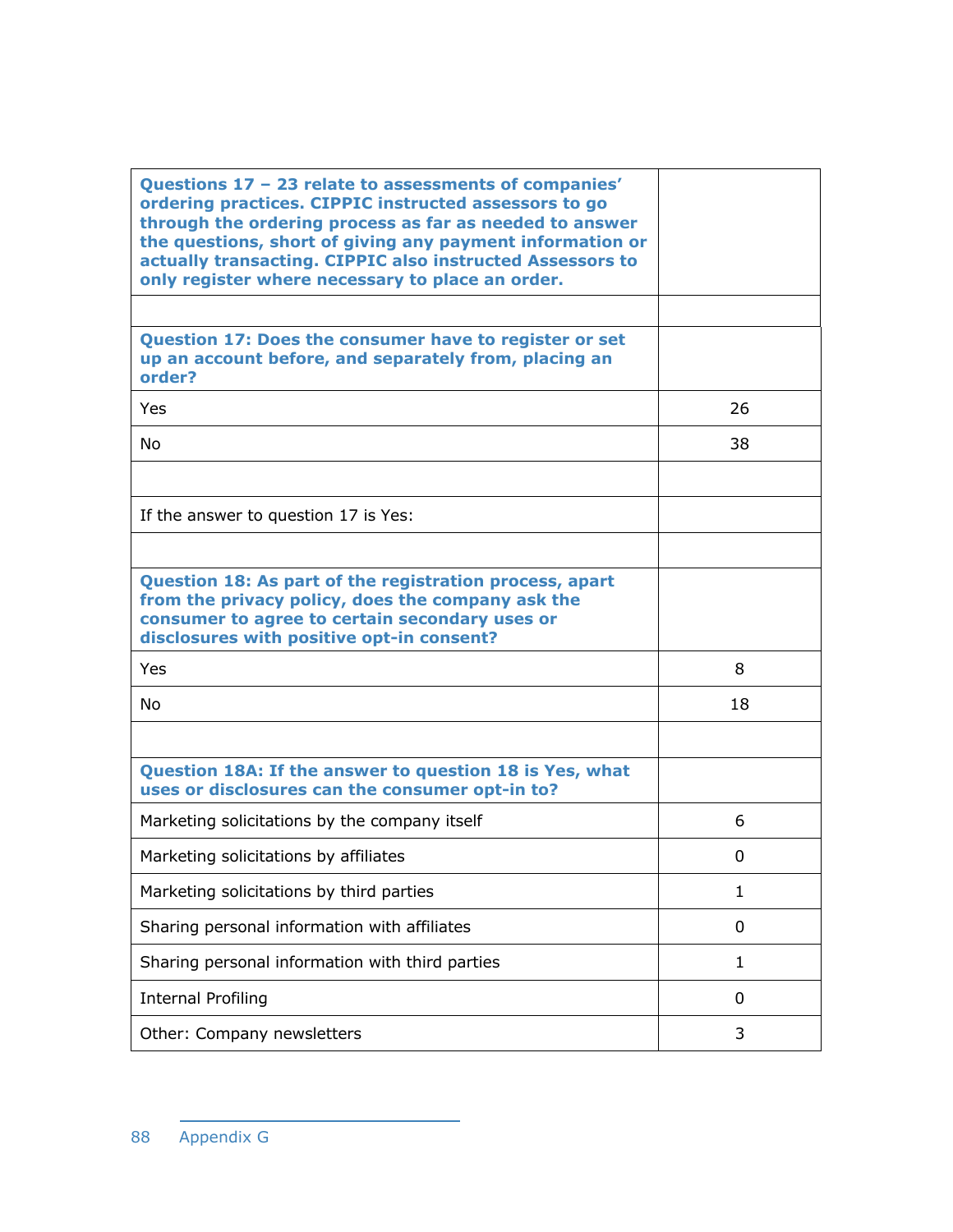| Question 19: If the answer to question 17 is Yes, as part<br>of the registration process, does the company provide an<br>opportunity, via the privacy policy or otherwise, for<br>consumers to opt-out of certain secondary uses or<br>disclosures? |                |
|-----------------------------------------------------------------------------------------------------------------------------------------------------------------------------------------------------------------------------------------------------|----------------|
| Yes, during registration only                                                                                                                                                                                                                       | 3              |
| Yes, during both registration and ordering                                                                                                                                                                                                          | 19             |
| <b>No</b>                                                                                                                                                                                                                                           | 4              |
|                                                                                                                                                                                                                                                     |                |
| Question 19A: If the answer to question 19 is Yes, during<br>the registration process, how does the company bring the<br>opportunity to opt-out to the consumer's attention?                                                                        |                |
| (i) Via link to the privacy policy on registration page; but the link<br>is not brought to the consumer's attention                                                                                                                                 | 5              |
| (ii) Via link to the privacy policy on registration page; link is<br>brought to the consumer's attention                                                                                                                                            | $\overline{2}$ |
| (iii) Consumer is required to review or agree to the linked privacy<br>policy as part of the registration process                                                                                                                                   | 5              |
| (iv) Opt-out forms part of the registration process                                                                                                                                                                                                 | 10             |
|                                                                                                                                                                                                                                                     |                |
| Question 19B: If the answer to question 19A is (iv), what<br>uses or disclosures can the consumer opt-out of?                                                                                                                                       |                |
| Marketing solicitations by the company itself                                                                                                                                                                                                       | 10             |
| Marketing solicitations by affiliates                                                                                                                                                                                                               | 0              |
| Marketing solicitations by third parties                                                                                                                                                                                                            | 0              |
| Sharing personal information with affiliates                                                                                                                                                                                                        | 0              |
| Sharing personal information with third parties                                                                                                                                                                                                     | 0              |
| <b>Internal Profiling</b>                                                                                                                                                                                                                           | 0              |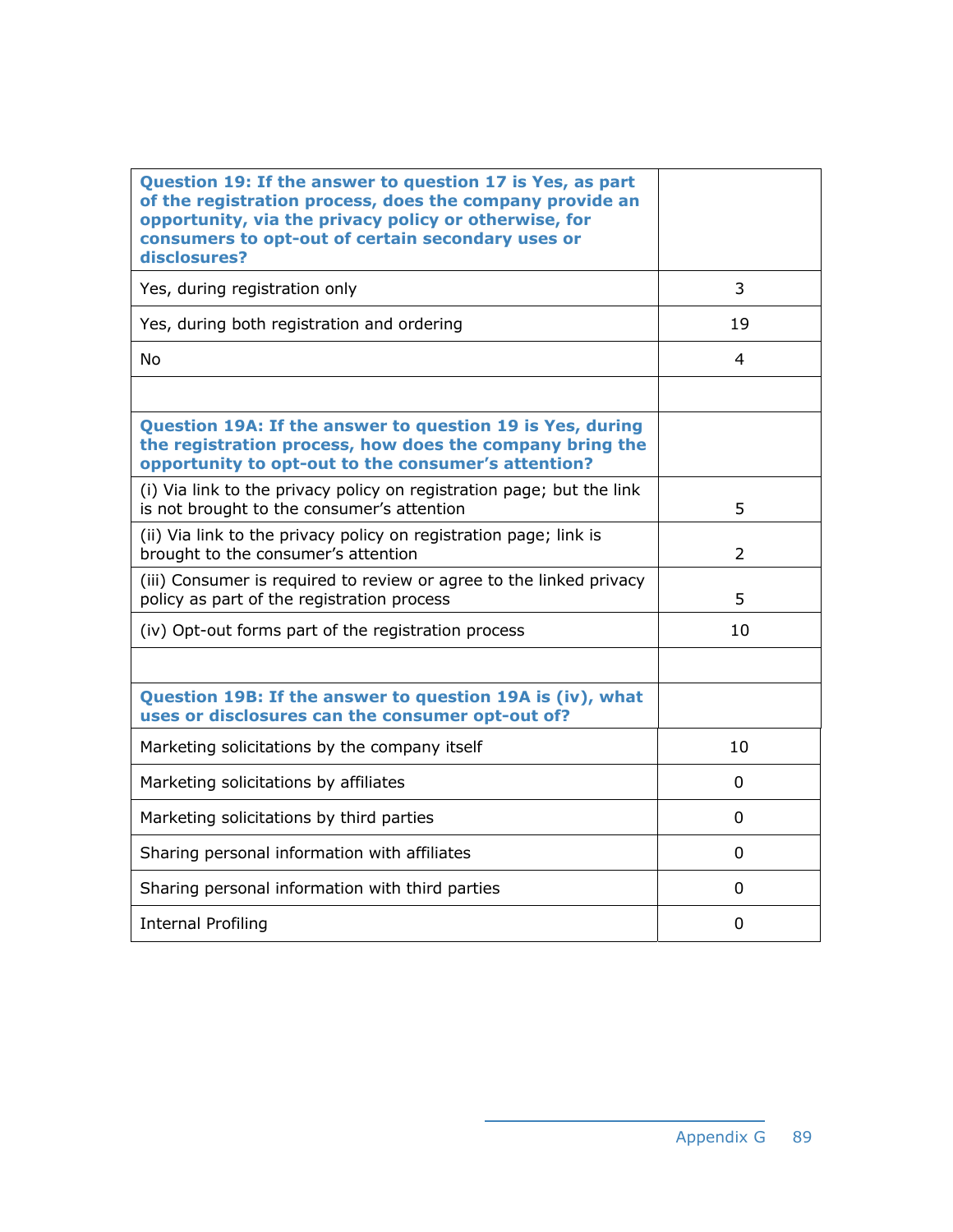| Question 19C: If the answer to question 19A is (iv), is the<br>opt-out method easy and inexpensive to exercise?                                                                                         |          |
|---------------------------------------------------------------------------------------------------------------------------------------------------------------------------------------------------------|----------|
| Yes: The customer simply checks or un-checks a box                                                                                                                                                      | 10       |
| Yes: The customer can telephone or email their opt-out request                                                                                                                                          | 0        |
| No: The customer must go in person or snail mail                                                                                                                                                        | 0        |
|                                                                                                                                                                                                         |          |
| If the answer to question 17 is No:                                                                                                                                                                     |          |
|                                                                                                                                                                                                         |          |
| Question 20: As part of the ordering process, apart from<br>the privacy policy, does the company ask the consumer to<br>agree to certain secondary uses or disclosures with<br>positive opt-in consent? |          |
| Yes                                                                                                                                                                                                     | 5        |
| <b>No</b>                                                                                                                                                                                               | 59       |
|                                                                                                                                                                                                         |          |
|                                                                                                                                                                                                         |          |
| Question 20A: If the answer to question 20 is Yes, what<br>uses or disclosures can the consumer opt-in to?                                                                                              |          |
| Marketing solicitations by the company itself                                                                                                                                                           | 5        |
| Marketing solicitations by affiliates                                                                                                                                                                   | 0        |
| Marketing solicitations by third parties                                                                                                                                                                | 0        |
| Sharing personal information with affiliates                                                                                                                                                            | 0        |
| Sharing personal information with third parties                                                                                                                                                         | 0        |
| <b>Internal Profiling</b>                                                                                                                                                                               | $\Omega$ |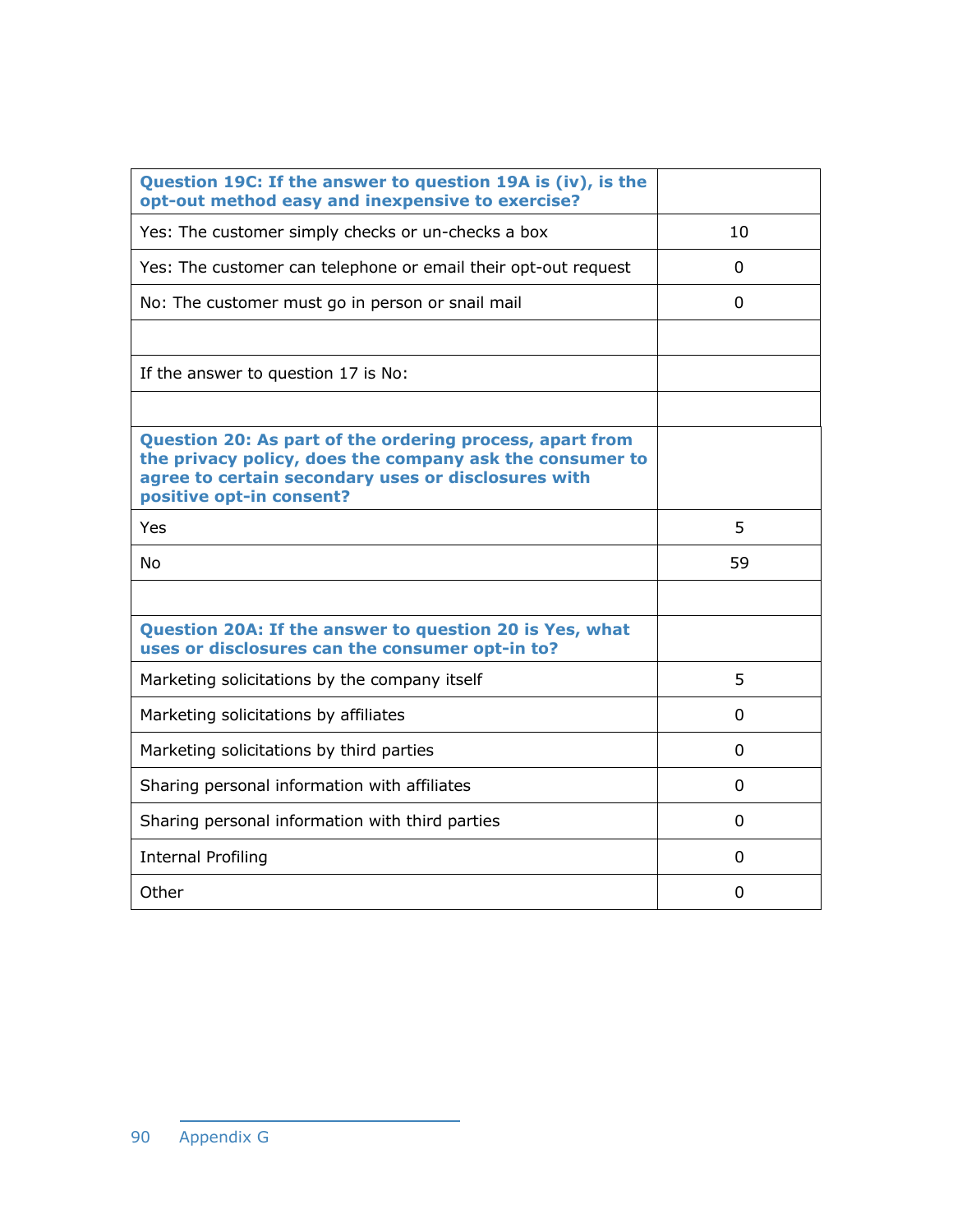| Question 21: As part of the ordering process, does the<br>company provide an opportunity, via the privacy policy or<br>otherwise, for consumers to opt-out of certain secondary<br>uses or disclosures? |              |
|---------------------------------------------------------------------------------------------------------------------------------------------------------------------------------------------------------|--------------|
| Yes                                                                                                                                                                                                     | 47           |
| <b>No</b>                                                                                                                                                                                               | 17           |
|                                                                                                                                                                                                         |              |
| Question 21A: If the answer to question 21 is Yes, during<br>the ordering process, how does the company bring the<br>opportunity to opt-out to the consumer's attention?                                |              |
| (i) Via link to the privacy policy on ordering page; link not<br>brought to the consumer's attention                                                                                                    | 13           |
| (ii) Via link to the privacy policy on ordering page; link brought to<br>the consumer's attention                                                                                                       | 7            |
| (iii) Consumer is required to review or agree to the linked privacy<br>policy as part of the ordering process                                                                                           | 5            |
| (iv) Opt-out forms part of the ordering process                                                                                                                                                         | 22           |
|                                                                                                                                                                                                         |              |
| Question 21B: If the answer to question 21A is (iv), what<br>uses or disclosures can the consumer opt-out of?                                                                                           |              |
| Marketing solicitations by the company itself                                                                                                                                                           | 11           |
| Marketing solicitations by affiliates                                                                                                                                                                   | $\mathbf{1}$ |
| Marketing solicitations by third parties                                                                                                                                                                | 5            |
| Sharing personal information with affiliates                                                                                                                                                            | 0            |
| Sharing personal information with third parties                                                                                                                                                         | 5            |
| <b>Internal Profiling</b>                                                                                                                                                                               | 0            |
| Other                                                                                                                                                                                                   | 2            |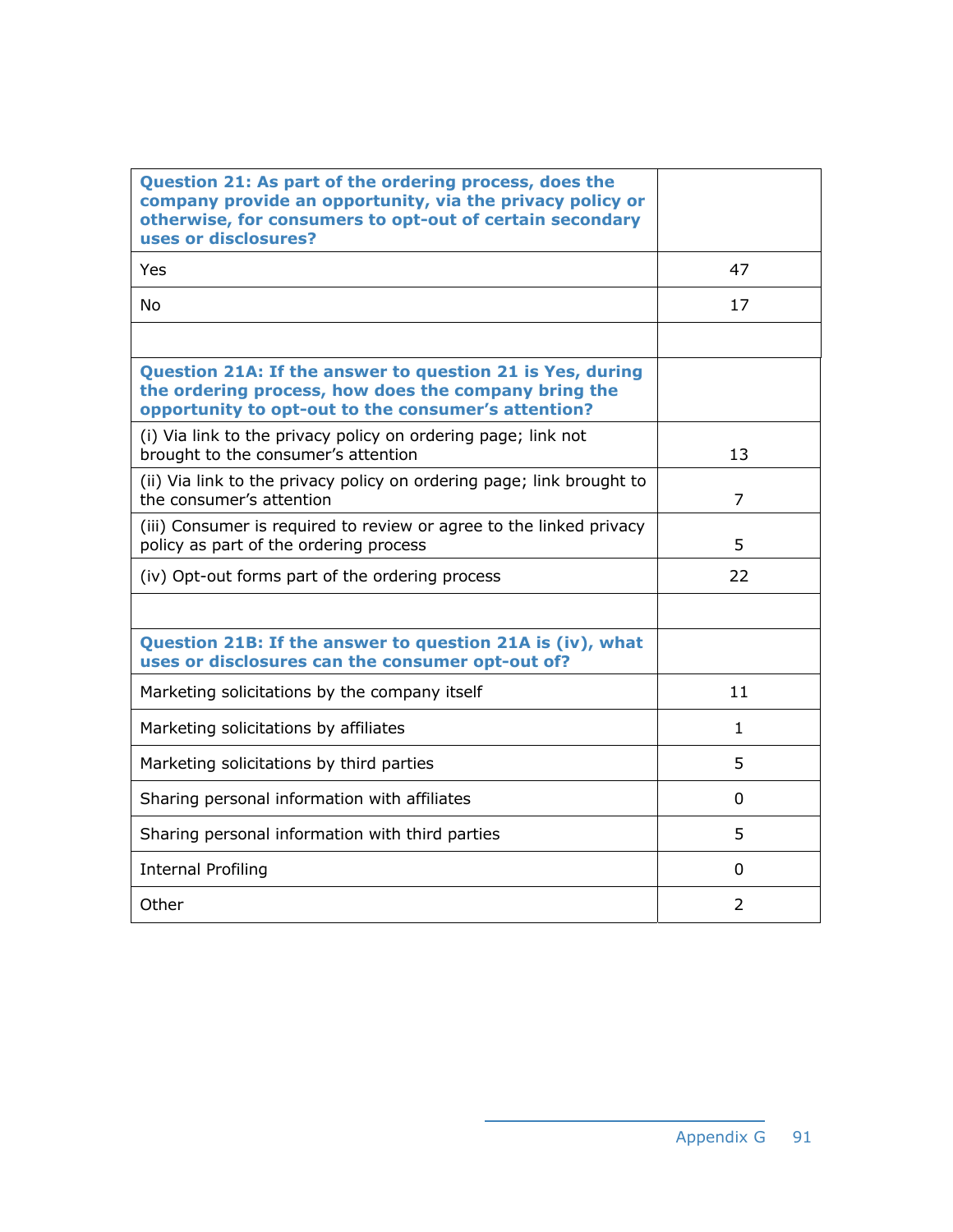| Question 21C: If the answer to question 21A is (iv), is the<br>opt-out method easy and inexpensive to exercise?                                                                          |              |
|------------------------------------------------------------------------------------------------------------------------------------------------------------------------------------------|--------------|
| Yes: The customer simply checks or un-checks a box                                                                                                                                       | 22           |
| Yes: The customer can telephone or email their opt-out request                                                                                                                           | 0            |
| No: The customer must go in person or use snail mail                                                                                                                                     | 0            |
|                                                                                                                                                                                          |              |
| <b>Question 22: Are there any discrepancies between what</b><br>you can opt-out of during the registration or ordering<br>process and what you can opt-out of via the privacy<br>policy? |              |
| Yes                                                                                                                                                                                      | 11           |
| <b>No</b>                                                                                                                                                                                | 31           |
| N/A: Can't opt-out via privacy policy, only during ordering                                                                                                                              | 8            |
| N/A: Can opt-out via privacy policy, but only opt-in during<br>ordering                                                                                                                  | 4            |
| N/A: Can't opt-out via privacy policy, but can opt-in during<br>ordering                                                                                                                 | 1            |
| N/A: Can't opt-out via privacy policy or ordering process, nor can<br>you opt-in during ordering                                                                                         | 7            |
| N/A: Can opt-out via privacy policy, but not during ordering                                                                                                                             | 2            |
|                                                                                                                                                                                          |              |
| Questions 22A: If the answer to question 22 is Yes,<br>specify the discrepancy.                                                                                                          |              |
| Opt-out during registration or ordering process does not provide<br>the all of the opt-out options available in the privacy policy.                                                      | 10           |
| Opt-out during registration or ordering process allows consumers<br>more opt-out options than available in the privacy policy                                                            | $\mathbf{1}$ |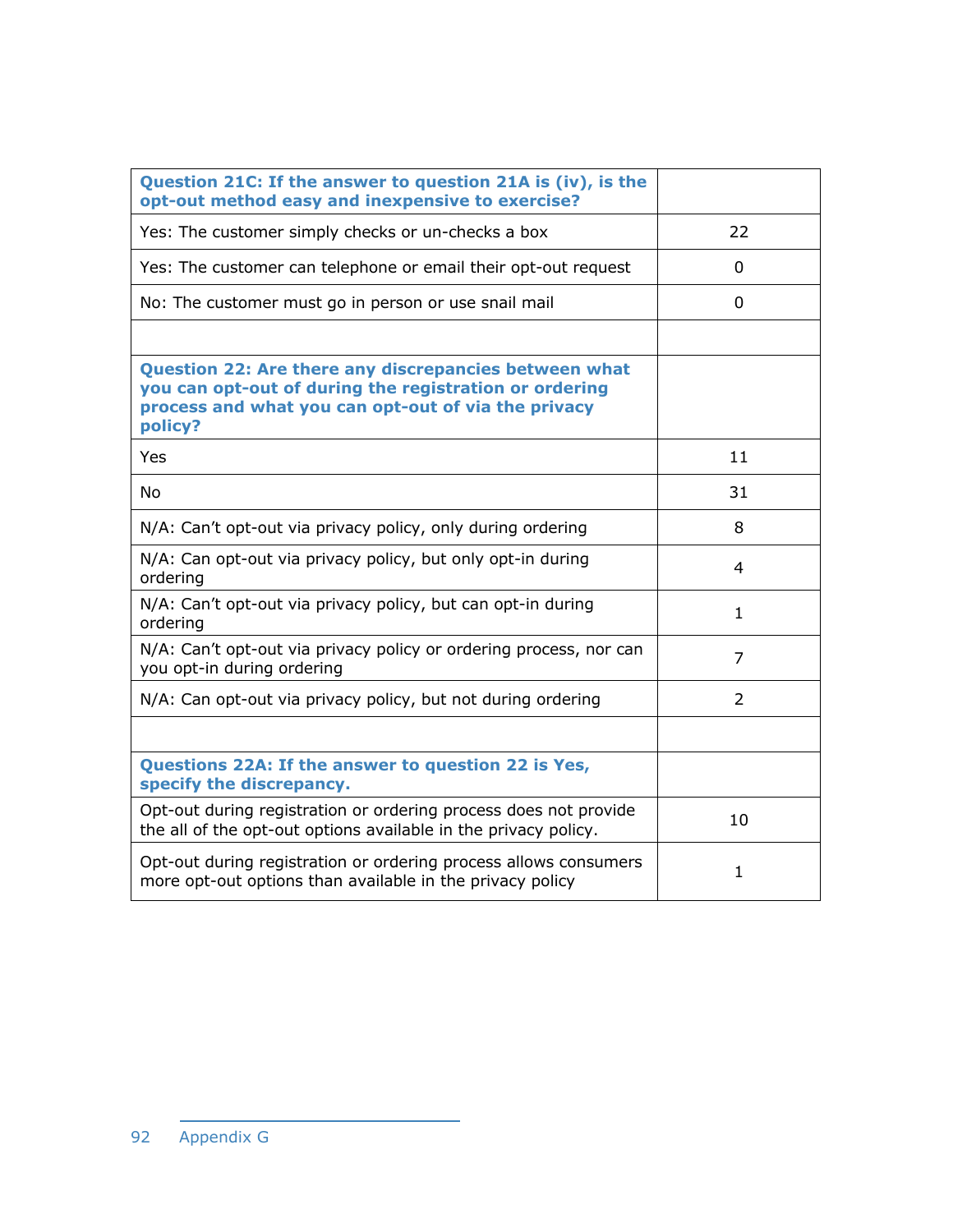| <b>Question 23: Does the company provide an immediate</b><br>opt-out method for the consumer?                                                                    |                |
|------------------------------------------------------------------------------------------------------------------------------------------------------------------|----------------|
| Yes: The consumer can select the opt-out option before or during<br>the registration or ordering process                                                         | 25             |
| No: The consumer can only opt-out after agreeing to allow<br>secondary uses or disclosures                                                                       | 25             |
| N/A: Company doesn't provide opt-out at all but uses opt-in<br>consent only                                                                                      | 5              |
| N/A: Company doesn't provide any opt-out method in either<br>privacy policy or during registration or ordering process.                                          | 7              |
| N/A: Can only opt-out via privacy policy, not during registration<br>or ordering                                                                                 | $\overline{2}$ |
|                                                                                                                                                                  |                |
| Question 24: In general would you say that you were able<br>to understand the company's data management policies<br>and practices without "unreasonable effort"? |                |
| Yes                                                                                                                                                              | 44             |
| No                                                                                                                                                               | 20             |
|                                                                                                                                                                  |                |
| Question 24A: Approximately how long did it take you to<br>get answers to questions about to company's information<br>management practices (website only)?       |                |
| Less than 1 hour                                                                                                                                                 | 11             |
| $1 - 1.5$ hours                                                                                                                                                  | 25             |
| $2 - 2.5$ hours                                                                                                                                                  | 24             |
| $3 - 3.5$ hours                                                                                                                                                  | 3              |
| 4 hours                                                                                                                                                          | 1              |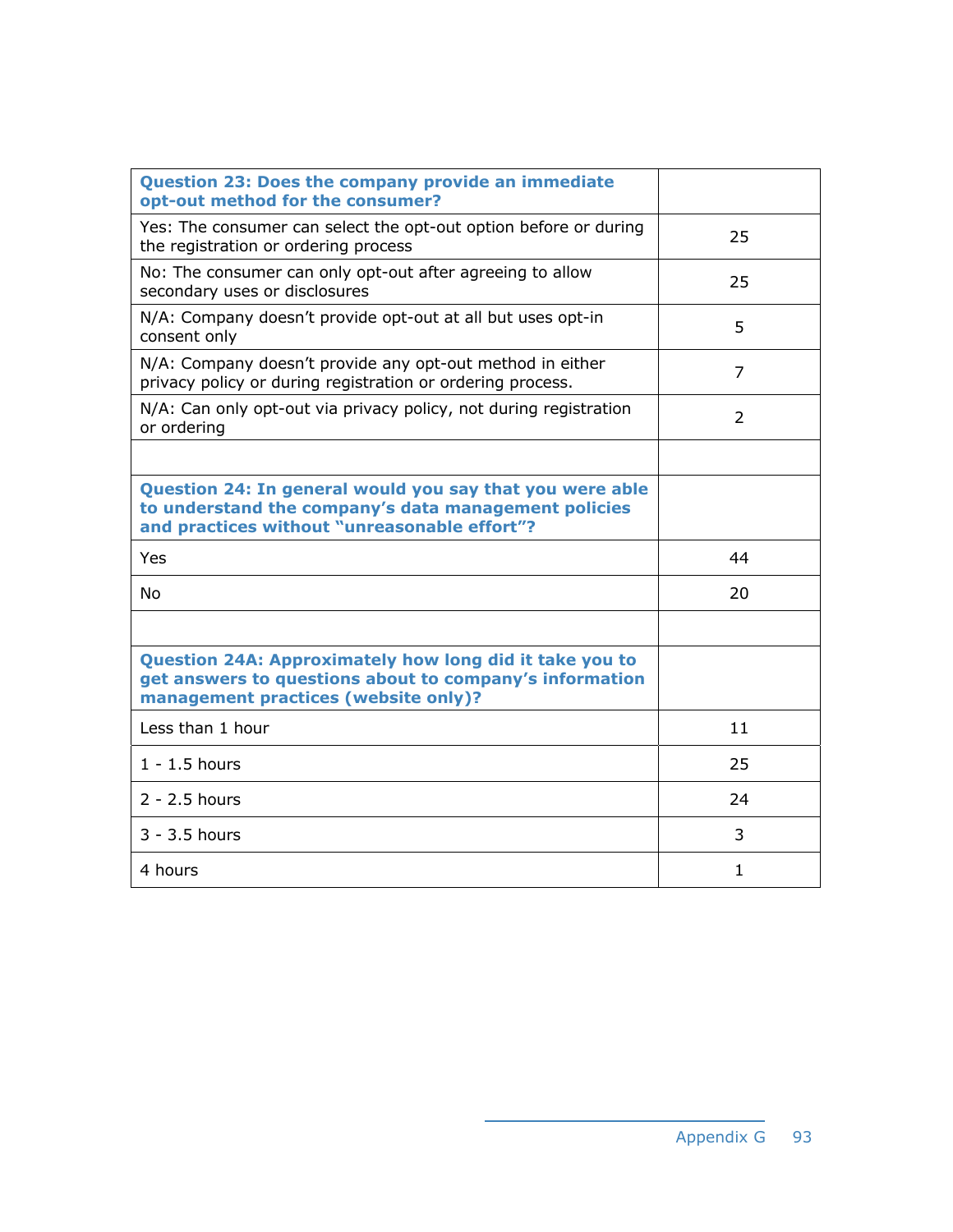## *PART II: COMPLIANCE WITH PRINCIPLE 4.9 (INDIVIDUAL ACCESS)*

| <b>ASSESSMENT QUESTION</b>                                                                                                      | <b>RESULTS</b> |
|---------------------------------------------------------------------------------------------------------------------------------|----------------|
| <b>Method Sent:</b>                                                                                                             |                |
| Email                                                                                                                           | 23             |
| Mail                                                                                                                            | 47             |
| Fax                                                                                                                             | $\overline{2}$ |
|                                                                                                                                 |                |
| <b>Authentication Requested:</b>                                                                                                |                |
| Yes                                                                                                                             | 8              |
| <b>No</b>                                                                                                                       | 39             |
| N/A - Company did not respond at all to the access request                                                                      | 25             |
|                                                                                                                                 |                |
| <b>Response Time:</b>                                                                                                           |                |
| No response                                                                                                                     | 25             |
| Response within 30 days                                                                                                         | 41             |
| Response within 45 days                                                                                                         | $\overline{4}$ |
| Response within 60 days                                                                                                         | $\overline{2}$ |
| Response over 60 days                                                                                                           | $\mathbf 0$    |
|                                                                                                                                 |                |
| Question 1: Did the company give you a copy of all<br>specific information about you that they claim to have in<br>their files? |                |
| Yes                                                                                                                             | 25             |
| <b>No</b>                                                                                                                       | 22             |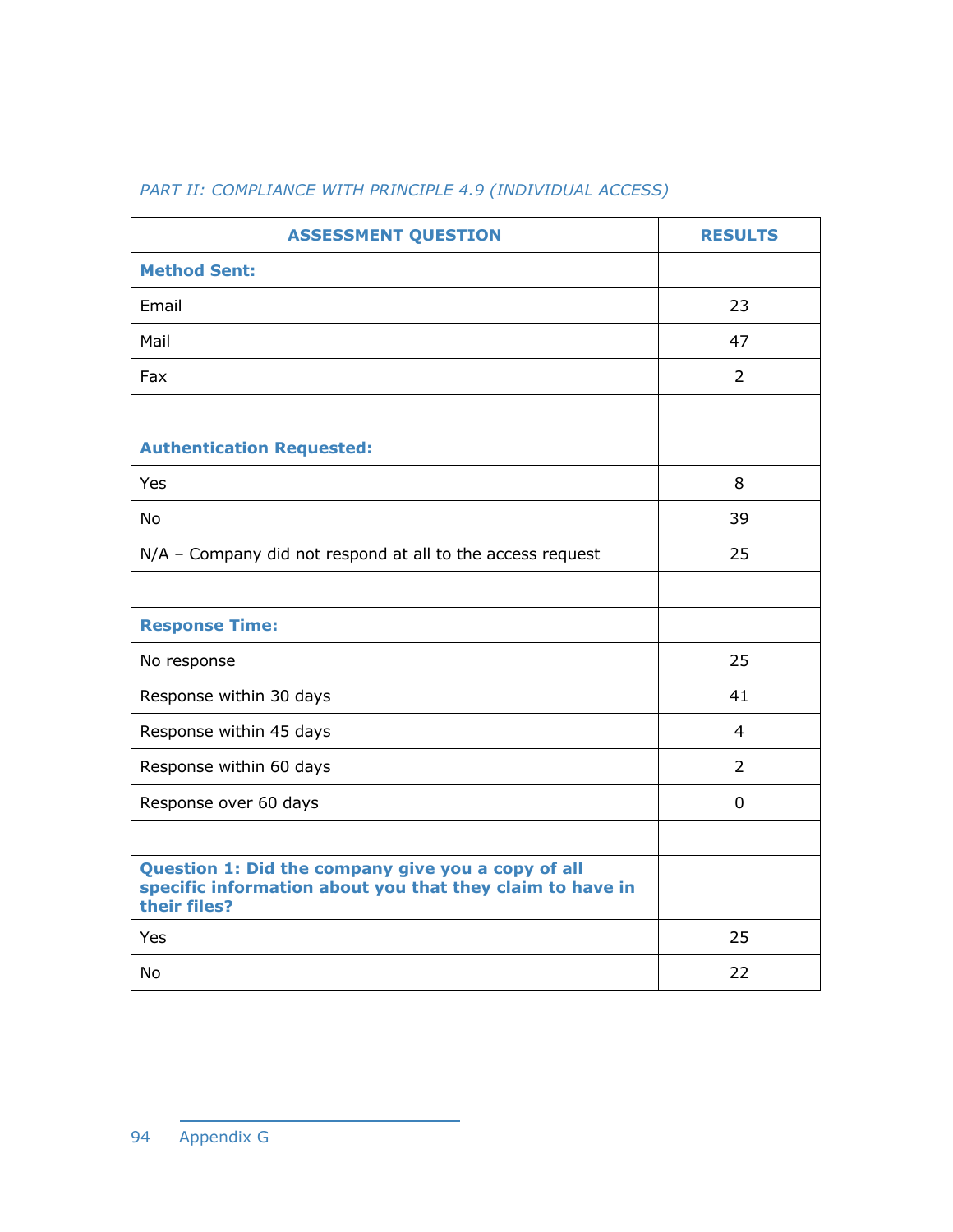| Question 1A: If the answer to question 1 was No, did the<br>company claim not to have information about you?                                                            |    |
|-------------------------------------------------------------------------------------------------------------------------------------------------------------------------|----|
| Yes                                                                                                                                                                     | 4  |
| <b>No</b>                                                                                                                                                               | 18 |
|                                                                                                                                                                         |    |
| Questions 1B: If the answer to question 1 was No, did the<br>company provide general types of information that they<br>might have about you in their files?             |    |
| Yes                                                                                                                                                                     | 12 |
| <b>No</b>                                                                                                                                                               | 10 |
|                                                                                                                                                                         |    |
| Question 1C: If the answer to question 1 was No, did the<br>company provide you with general privacy policy<br>information?                                             |    |
| Yes                                                                                                                                                                     | 5  |
| <b>No</b>                                                                                                                                                               | 17 |
|                                                                                                                                                                         |    |
| Question 1D: If the answer to question 1 was No, did the<br>company say they can't retrieve your information because<br>of the way their files/databases are organized? |    |
| Yes                                                                                                                                                                     | 2  |
| <b>No</b>                                                                                                                                                               | 20 |
|                                                                                                                                                                         |    |
| Question 2: did the company give you a full account of<br>how they use your information?                                                                                |    |
| Yes                                                                                                                                                                     | 27 |
| No                                                                                                                                                                      | 16 |
| No, but the company claimed to have no information about me.                                                                                                            | 4  |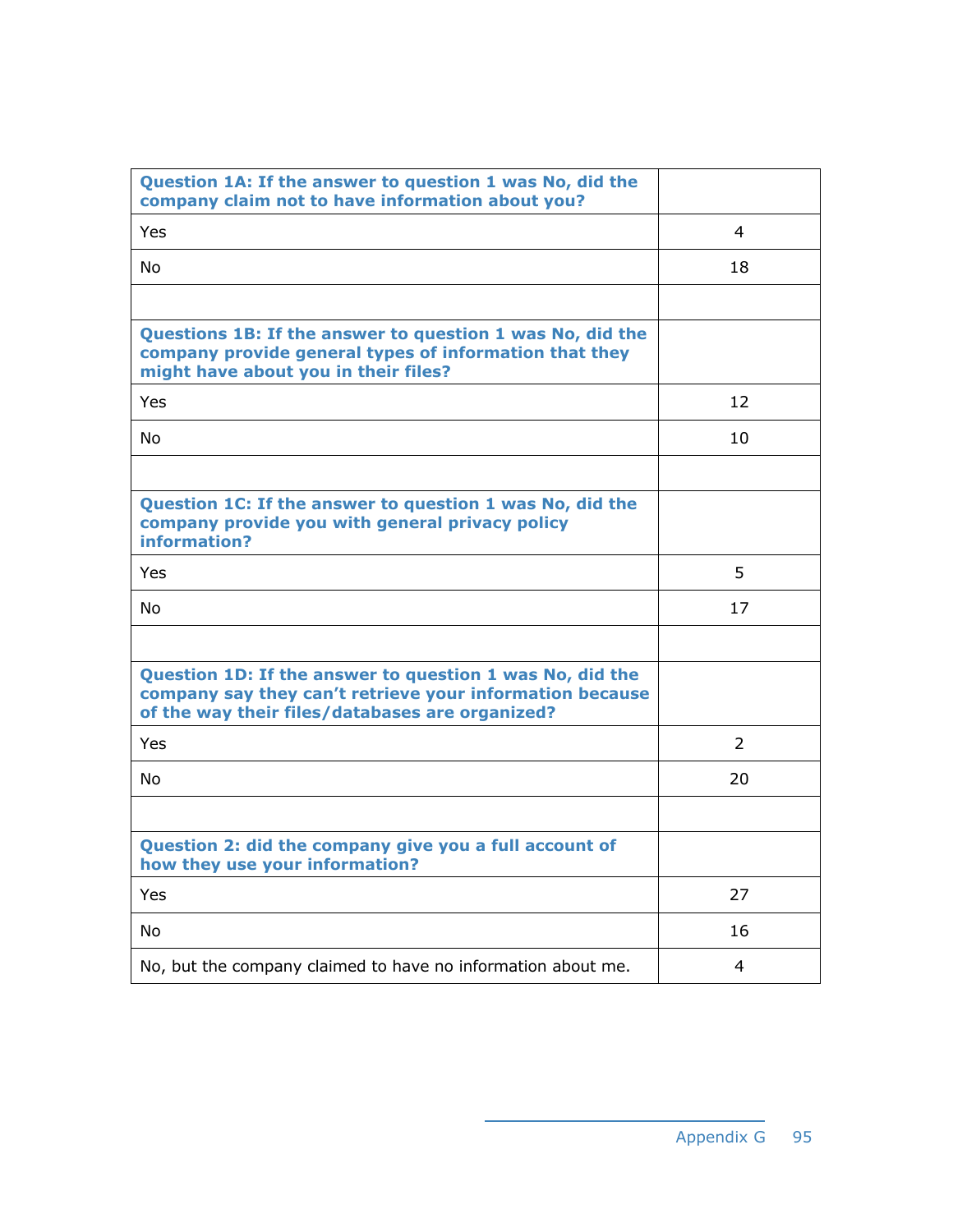| Question 3: Did the company give you a list of companies<br>to which they have disclosed or may have disclosed your<br>information?                                                                                                                        |    |
|------------------------------------------------------------------------------------------------------------------------------------------------------------------------------------------------------------------------------------------------------------|----|
| Yes.                                                                                                                                                                                                                                                       | 14 |
| No.                                                                                                                                                                                                                                                        | 33 |
| Question 3A: If the answer to question 3 is No, did the<br>company provide general types of companies they have<br>disclosed your information to?                                                                                                          |    |
| Yes                                                                                                                                                                                                                                                        | 9  |
| No.                                                                                                                                                                                                                                                        | 24 |
| Question 3B: If the answer to question 3 is No, did the<br>company claim that they do not share information with<br>third parties?                                                                                                                         |    |
| Yes.                                                                                                                                                                                                                                                       | 10 |
| No.                                                                                                                                                                                                                                                        | 23 |
| Question 4: Was all the information provided to you in a<br>form that was generally understandable?                                                                                                                                                        |    |
| <b>Yes</b>                                                                                                                                                                                                                                                 | 44 |
| No                                                                                                                                                                                                                                                         | 3  |
| Did the company comply fully with the Individual Access<br><b>Principle?</b>                                                                                                                                                                               |    |
| Yes, company responded within 30 days, provided a copy of all<br>information they had about the Requester, provided a full account<br>of use, and provided a full account of companies to whom they<br>have or may have disclosed Requester's information. | 15 |